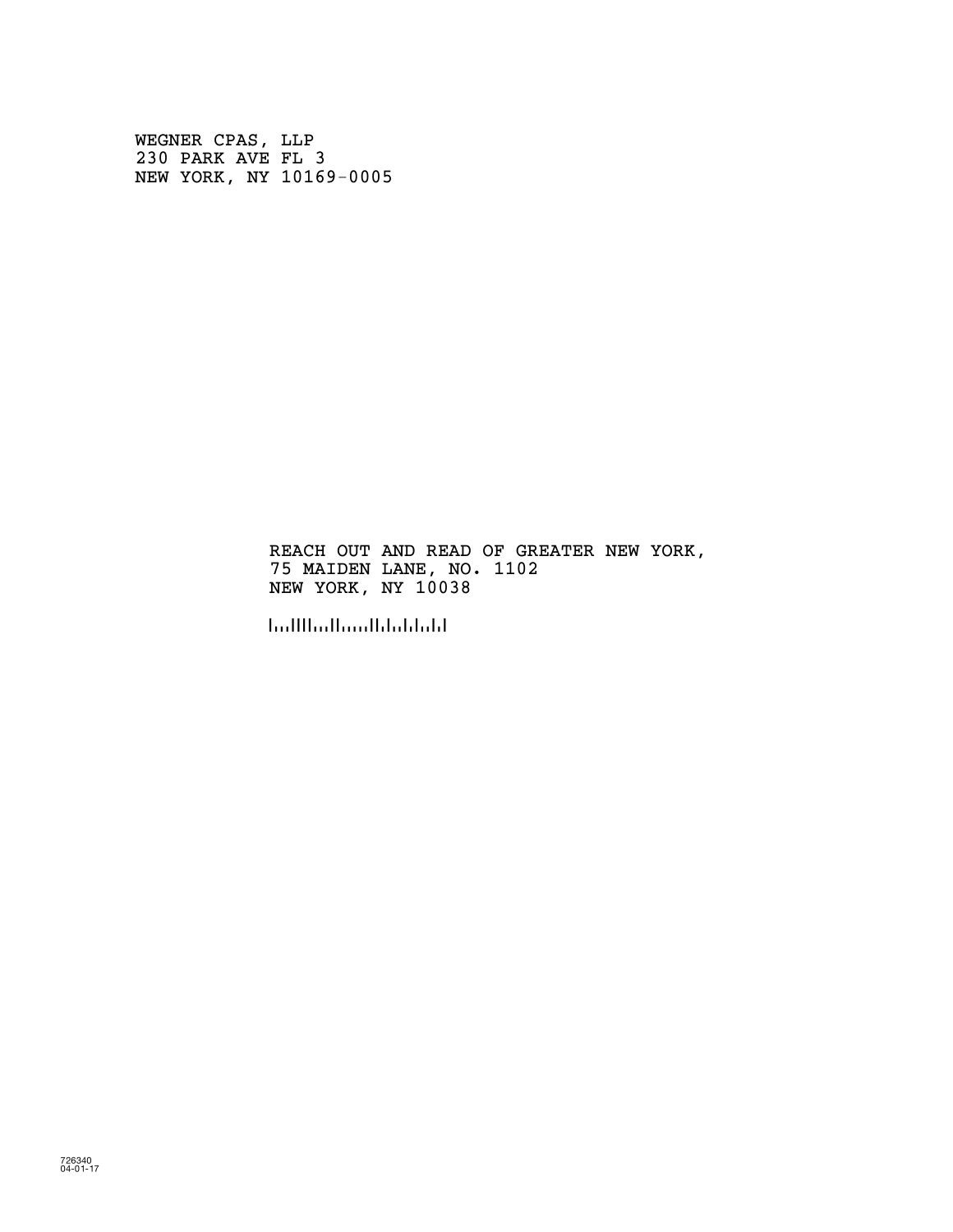|                         |                               |                                | PUBLIC DISCLOSURE COPY - STATE REGISTRATION NO. 06-62-43                                                                                                                                                         |                 |                                                     |  |                                                         |
|-------------------------|-------------------------------|--------------------------------|------------------------------------------------------------------------------------------------------------------------------------------------------------------------------------------------------------------|-----------------|-----------------------------------------------------|--|---------------------------------------------------------|
|                         |                               | 990                            | <b>Return of Organization Exempt From Income Tax</b>                                                                                                                                                             |                 |                                                     |  | OMB No. 1545-0047                                       |
| Form                    |                               |                                | Under section 501(c), 527, or 4947(a)(1) of the Internal Revenue Code (except private foundations)                                                                                                               |                 |                                                     |  |                                                         |
|                         |                               | Department of the Treasury     | Do not enter social security numbers on this form as it may be made public.                                                                                                                                      |                 |                                                     |  | <b>Open to Public</b>                                   |
|                         |                               | Internal Revenue Service       | Go to www.irs.gov/Form990 for instructions and the latest information.<br>JUL 1, 2017<br>and ending $JUN$ 30,<br>A For the 2017 calendar year, or tax year beginning                                             |                 | 2018                                                |  | Inspection                                              |
|                         |                               |                                |                                                                                                                                                                                                                  |                 |                                                     |  |                                                         |
|                         | <b>B</b> Check if applicable: |                                | <b>C</b> Name of organization                                                                                                                                                                                    |                 | D Employer identification number                    |  |                                                         |
|                         | Address<br> change            |                                | REACH OUT AND READ OF GREATER NEW YORK,                                                                                                                                                                          |                 |                                                     |  |                                                         |
|                         | Name<br>change                |                                | Doing business as                                                                                                                                                                                                |                 |                                                     |  | 13-4080045                                              |
|                         | Ilnitial<br>return            |                                | Number and street (or P.O. box if mail is not delivered to street address)                                                                                                                                       | Room/suite      | E Telephone number                                  |  |                                                         |
|                         | Final<br>lreturn/             |                                | 1102<br>75 MAIDEN LANE                                                                                                                                                                                           |                 | (646)                                               |  | $237 - 0103$                                            |
|                         | termin-<br>ated               |                                | City or town, state or province, country, and ZIP or foreign postal code                                                                                                                                         |                 | G Gross receipts \$                                 |  | 1,372,004.                                              |
|                         | Amended<br>Ireturn            |                                | 10038<br>NEW YORK, NY                                                                                                                                                                                            |                 | H(a) Is this a group return                         |  |                                                         |
|                         | Applica-<br>tion              |                                | F Name and address of principal officer: STEPHEN DELLA NOCE                                                                                                                                                      |                 | for subordinates?                                   |  | $\sqrt{}$ Yes $\sqrt{ \text{X}}$ No                     |
|                         | pending                       |                                | SAME AS C ABOVE                                                                                                                                                                                                  |                 | $H(b)$ Are all subordinates included? $\Box$ Yes    |  | l No                                                    |
|                         |                               |                                | Tax-exempt status: $X \overline{X}$ 501(c)(3)<br>$\vert$ 501(c) (<br>$\bigcup$ (insert no.)<br>$4947(a)(1)$ or                                                                                                   | 527             |                                                     |  | If "No," attach a list. (see instructions)              |
|                         |                               |                                | J Website: WWW.REACHOUTANDREADNYC.ORG                                                                                                                                                                            |                 | $H(c)$ Group exemption number $\blacktriangleright$ |  |                                                         |
|                         |                               |                                | K Form of organization: $X$ Corporation<br>Other $\blacktriangleright$<br>Trust<br>Association                                                                                                                   |                 |                                                     |  | L Year of formation: 1999 M State of legal domicile: NY |
|                         | Part I                        | <b>Summary</b>                 |                                                                                                                                                                                                                  |                 |                                                     |  |                                                         |
|                         | 1                             |                                | Briefly describe the organization's mission or most significant activities: TO PROVIDE SUPPORT, GUIDANCE,<br>TRAINING, AND FINANCIAL AND TECHNICAL RESOURCES TO MEMBER PROGRAMS                                  |                 |                                                     |  |                                                         |
|                         |                               |                                |                                                                                                                                                                                                                  |                 |                                                     |  |                                                         |
| Governance              | 2                             |                                | Check this box $\blacktriangleright$ $\Box$ if the organization discontinued its operations or disposed of more than 25% of its net assets.<br>Number of voting members of the governing body (Part VI, line 1a) |                 |                                                     |  | 20                                                      |
|                         | 3<br>4                        |                                |                                                                                                                                                                                                                  |                 | 3<br>$\overline{\mathbf{4}}$                        |  | $\overline{20}$                                         |
|                         | 5                             |                                | 5                                                                                                                                                                                                                | $\overline{13}$ |                                                     |  |                                                         |
|                         | 6                             |                                |                                                                                                                                                                                                                  |                 | $\bf 6$                                             |  | $\overline{20}$                                         |
| <b>Activities &amp;</b> |                               |                                |                                                                                                                                                                                                                  |                 | 7a                                                  |  | $\overline{0}$ .                                        |
|                         |                               |                                |                                                                                                                                                                                                                  |                 | 7 <sub>b</sub>                                      |  | 1,904.                                                  |
|                         |                               |                                |                                                                                                                                                                                                                  |                 | <b>Prior Year</b>                                   |  | <b>Current Year</b>                                     |
|                         | 8                             |                                |                                                                                                                                                                                                                  |                 | 1,935,086.                                          |  | 1, 276, 673.                                            |
| Revenue                 | 9                             |                                | Program service revenue (Part VIII, line 2g)                                                                                                                                                                     |                 | 0.                                                  |  | 0.                                                      |
|                         | 10                            |                                |                                                                                                                                                                                                                  |                 | 1,830.                                              |  | 588.                                                    |
|                         | 11                            |                                | Other revenue (Part VIII, column (A), lines 5, 6d, 8c, 9c, 10c, and 11e)                                                                                                                                         |                 | 0.                                                  |  | 14, 184.                                                |
|                         | 12                            |                                | Total revenue - add lines 8 through 11 (must equal Part VIII, column (A), line 12)                                                                                                                               |                 | 1,936,916.                                          |  | 1, 291, 445.                                            |
|                         | 13                            |                                | Grants and similar amounts paid (Part IX, column (A), lines 1-3)                                                                                                                                                 |                 | 0.<br>σ.                                            |  | 630, 314.                                               |
|                         | 14                            |                                |                                                                                                                                                                                                                  |                 |                                                     |  | 0.                                                      |
|                         |                               |                                | Salaries, other compensation, employee benefits (Part IX, column (A), lines 5-10)                                                                                                                                |                 | 338,143.<br>$\overline{0}$                          |  | 352,649.<br>σ.                                          |
| Expenses                |                               |                                |                                                                                                                                                                                                                  |                 |                                                     |  |                                                         |
|                         |                               |                                |                                                                                                                                                                                                                  |                 | 1,569,936.                                          |  | 163,003.                                                |
|                         | 18                            |                                | Total expenses. Add lines 13-17 (must equal Part IX, column (A), line 25) <i></i>                                                                                                                                |                 | 1,908,079.                                          |  | 1, 145, 966.                                            |
|                         | 19                            |                                |                                                                                                                                                                                                                  |                 | 28,837.                                             |  | 145,479.                                                |
|                         |                               |                                |                                                                                                                                                                                                                  |                 | <b>Beginning of Current Year</b>                    |  | <b>End of Year</b>                                      |
| Net Assets or           | 20                            | Total assets (Part X, line 16) |                                                                                                                                                                                                                  |                 | 679,415.                                            |  | 782,700.                                                |
|                         | 21                            |                                | Total liabilities (Part X, line 26)                                                                                                                                                                              |                 | 167, 341.                                           |  | 124, 225.                                               |
|                         | 22                            |                                |                                                                                                                                                                                                                  |                 | 512,074.                                            |  | 658,475.                                                |
|                         | Part II                       | <b>Signature Block</b>         |                                                                                                                                                                                                                  |                 |                                                     |  |                                                         |
|                         |                               |                                | Under penalties of perjury, I declare that I have examined this return, including accompanying schedules and statements, and to the best of my knowledge and belief, it is                                       |                 |                                                     |  |                                                         |
|                         |                               |                                | true, correct, and complete. Declaration of preparer (other than officer) is based on all information of which preparer has any knowledge.                                                                       |                 |                                                     |  |                                                         |
|                         |                               |                                |                                                                                                                                                                                                                  |                 |                                                     |  |                                                         |

| Sign<br>Here | Signature of officer<br>TREASURER<br>STEPHEN DELLA NOCE,<br>Type or print name and title                     | Date                                               |  |  |  |  |  |  |  |  |
|--------------|--------------------------------------------------------------------------------------------------------------|----------------------------------------------------|--|--|--|--|--|--|--|--|
| Paid         | Date<br>Print/Type preparer's name<br>Preparer's signature<br>$n$ <i>br</i><br>2/25/19<br>YIGIT UCTUM, CPA   | <b>PTIN</b><br>Check<br>P01269549<br>self-employed |  |  |  |  |  |  |  |  |
| Preparer     | WEGNER CPAS, LLP<br>Firm's name<br>$\mathbf{R}$                                                              | 39-0974031<br>Firm's EIN                           |  |  |  |  |  |  |  |  |
| Use Only     | Firm's address 230 PARK AVE FL 3                                                                             |                                                    |  |  |  |  |  |  |  |  |
|              | NEW YORK, NY 10169-0005                                                                                      | Phone no. $212 - 551 - 1724$                       |  |  |  |  |  |  |  |  |
|              | <b>No</b><br>Yes<br>May the IRS discuss this return with the preparer shown above? (see instructions)        |                                                    |  |  |  |  |  |  |  |  |
|              | Form 990 (2017)<br>LHA For Paperwork Reduction Act Notice, see the separate instructions.<br>732001 11-28-17 |                                                    |  |  |  |  |  |  |  |  |

SEE SCHEDULE O FOR ORGANIZATION MISSION STATEMENT CONTINUATION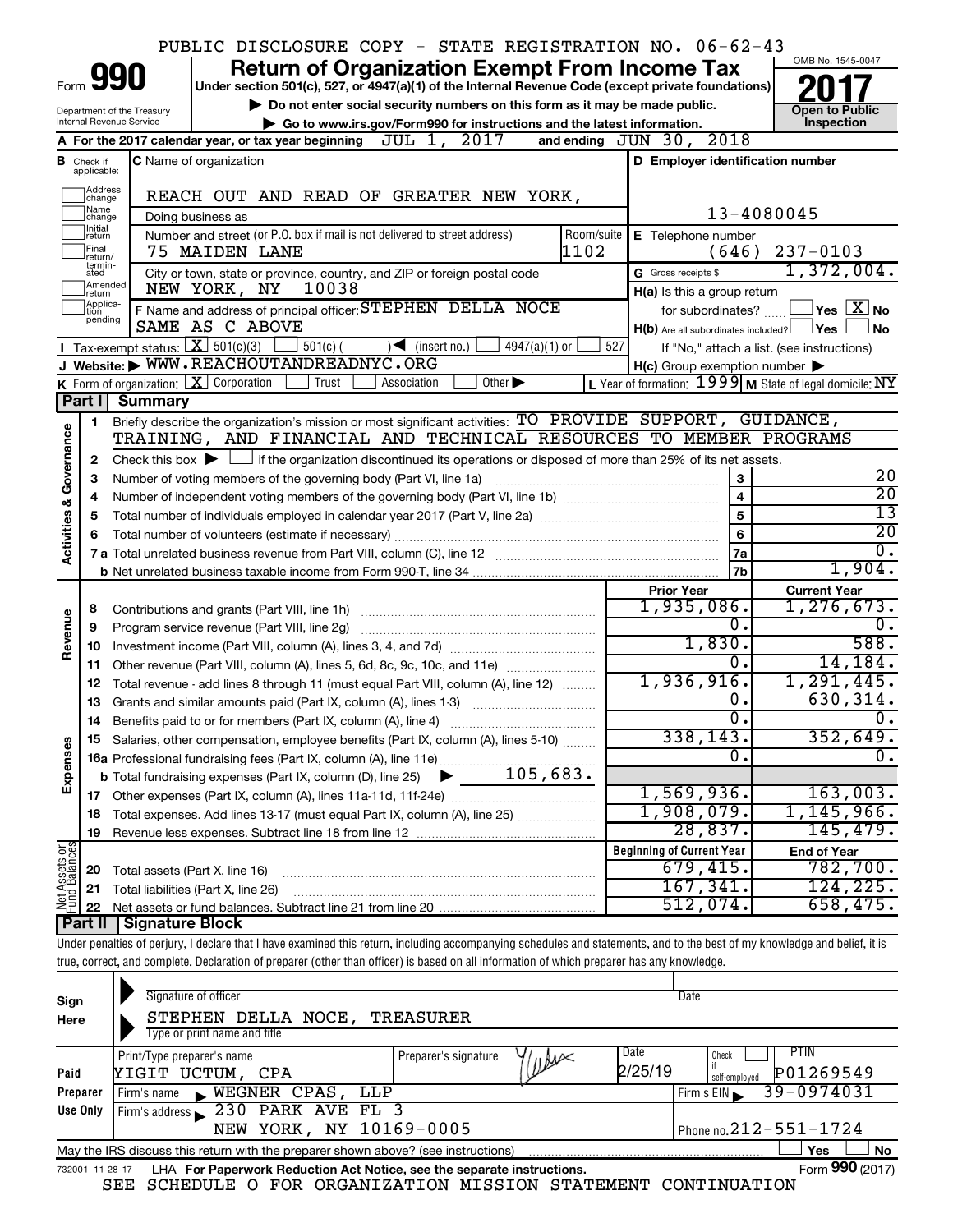| 4е           | Total program service expenses<br>Form 990 (2017)                                                                                                                                                            |
|--------------|--------------------------------------------------------------------------------------------------------------------------------------------------------------------------------------------------------------|
|              | 916, 283.                                                                                                                                                                                                    |
| 4d           | Other program services (Describe in Schedule O.)<br>(Expenses \$<br>including grants of \$<br>) (Revenue \$                                                                                                  |
|              |                                                                                                                                                                                                              |
|              |                                                                                                                                                                                                              |
|              |                                                                                                                                                                                                              |
|              |                                                                                                                                                                                                              |
|              |                                                                                                                                                                                                              |
| 4c           | including grants of \$ (Revenue \$)<br>(Code:<br>) (Expenses \$                                                                                                                                              |
|              |                                                                                                                                                                                                              |
|              |                                                                                                                                                                                                              |
|              |                                                                                                                                                                                                              |
|              |                                                                                                                                                                                                              |
|              |                                                                                                                                                                                                              |
| 4b           | including grants of \$<br>) (Revenue \$<br>(Code: ) (Expenses \$                                                                                                                                             |
|              | ORANGE, PUTNAM, COLUMBIA, AND ULSTER COUNTIES.                                                                                                                                                               |
|              | COMMUNITIES. PRIMARILY SERVING NEW YORK CITY, WE ALSO HAVE PROGRAMS<br>THROUGHOUT LONG ISLAND, WESTCHESTER, ROCKLAND, DUTCHESS, SULLIVAN,                                                                    |
|              | WITH A SPECIAL EMPHASIS ON CHILDREN GROWING UP IN LOW-INCOME                                                                                                                                                 |
|              | ALOUD AND GIVING FREE, DEVELOPMENTALLY APPROPRIATE BOOKS TO CHILDREN.<br>THE PROGRAM BEGINS AT THE 6 MONTH CHECK UP AND CONTINUES THROUGH AGE 5,                                                             |
|              | PEDIATRIC CHECKUPS, BY ADVISING PARENTS ABOUT THE IMPORTANCE OF READING                                                                                                                                      |
|              | BOOKS AND ENCOURAGE FAMILIES TO READ TOGETHER. MEDICAL PROFESSIONALS<br>INCORPORATE REACH OUT AND READ'S EVIDENCE-BASED MODEL INTO REGULAR                                                                   |
|              | CHILDREN TO SUCCEED IN SCHOOL BY PARTNERING WITH DOCTORS TO PRESCRIBE                                                                                                                                        |
| 4a           | 916, 283. including grants of \$ 630, 314. ) (Revenue \$<br>(Expenses \$<br>(Code:<br>REACH OUT AND READ OF GREATER NEW YORK PREPARES NEW YORK'S YOUNGEST                                                    |
|              | Section 501(c)(3) and 501(c)(4) organizations are required to report the amount of grants and allocations to others, the total expenses, and<br>revenue, if any, for each program service reported.          |
| 4            | Describe the organization's program service accomplishments for each of its three largest program services, as measured by expenses.                                                                         |
| 3            | $\overline{\ }$ Yes $\overline{\ \ X}$ No<br>Did the organization cease conducting, or make significant changes in how it conducts, any program services?<br>If "Yes," describe these changes on Schedule O. |
|              | $\exists$ Yes $\boxed{\text{X}}$ No<br>prior Form 990 or 990-EZ?<br>If "Yes," describe these new services on Schedule O.                                                                                     |
| $\mathbf{2}$ | Did the organization undertake any significant program services during the year which were not listed on the                                                                                                 |
|              | LITERACY PROGRAM.                                                                                                                                                                                            |
|              | TO PROVIDE SUPPORT, GUIDANCE, TRAINING, AND FINANCIAL AND TECHNICAL<br>RESOURCES TO MEMBER PROGRAMS PARTICIPATING IN NATIONAL PEDIATRIC EARLY                                                                |
|              |                                                                                                                                                                                                              |
| 1            | Briefly describe the organization's mission:                                                                                                                                                                 |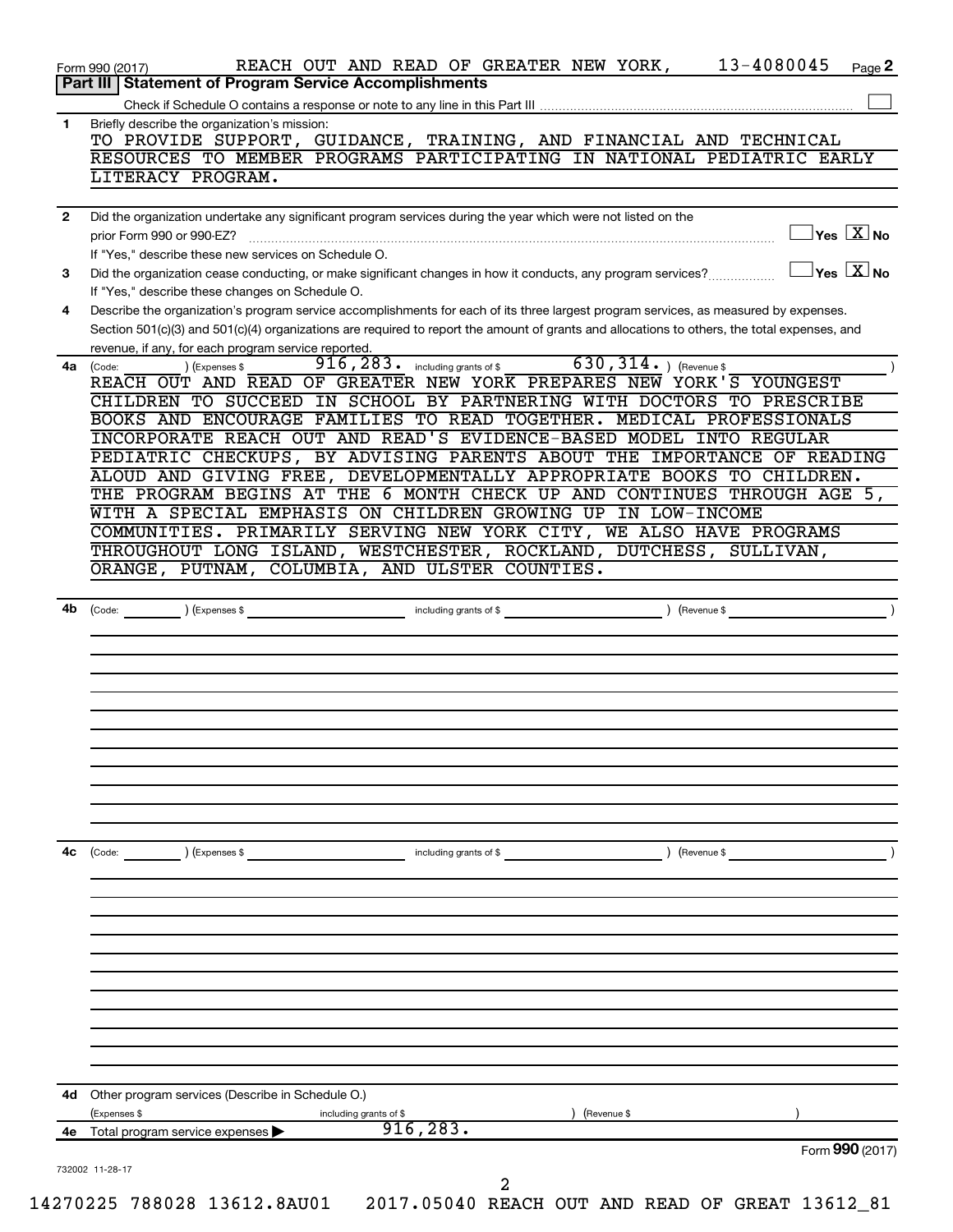|  | Form 990 (2017) |
|--|-----------------|
|  |                 |

|     | <b>Part IV   Checklist of Required Schedules</b>                                                                                                                                                                                                    |                 |                         |                         |
|-----|-----------------------------------------------------------------------------------------------------------------------------------------------------------------------------------------------------------------------------------------------------|-----------------|-------------------------|-------------------------|
|     |                                                                                                                                                                                                                                                     |                 | Yes                     | No.                     |
| 1   | Is the organization described in section $501(c)(3)$ or $4947(a)(1)$ (other than a private foundation)?                                                                                                                                             |                 |                         |                         |
|     |                                                                                                                                                                                                                                                     | 1               | х                       |                         |
| 2   |                                                                                                                                                                                                                                                     | $\overline{2}$  | $\overline{\texttt{x}}$ |                         |
| 3   | Did the organization engage in direct or indirect political campaign activities on behalf of or in opposition to candidates for                                                                                                                     |                 |                         |                         |
|     |                                                                                                                                                                                                                                                     | 3               |                         | x                       |
| 4   | Section 501(c)(3) organizations. Did the organization engage in lobbying activities, or have a section 501(h) election in effect                                                                                                                    |                 |                         |                         |
|     |                                                                                                                                                                                                                                                     | 4               | х                       |                         |
| 5   | Is the organization a section 501(c)(4), 501(c)(5), or 501(c)(6) organization that receives membership dues, assessments, or                                                                                                                        |                 |                         |                         |
|     |                                                                                                                                                                                                                                                     | 5               |                         | x                       |
| 6   | Did the organization maintain any donor advised funds or any similar funds or accounts for which donors have the right to                                                                                                                           |                 |                         |                         |
|     | provide advice on the distribution or investment of amounts in such funds or accounts? If "Yes," complete Schedule D, Part I                                                                                                                        | 6               |                         | x                       |
| 7   | Did the organization receive or hold a conservation easement, including easements to preserve open space,                                                                                                                                           |                 |                         |                         |
|     |                                                                                                                                                                                                                                                     | $\overline{7}$  |                         | x                       |
| 8   | Did the organization maintain collections of works of art, historical treasures, or other similar assets? If "Yes," complete                                                                                                                        |                 |                         |                         |
|     | Schedule D, Part III <b>Marting Constructs</b> 2014 11 2014 12:00 12:00 12:00 12:00 12:00 12:00 12:00 12:00 12:00 12:00 12:00 12:00 12:00 12:00 12:00 12:00 12:00 12:00 12:00 12:00 12:00 12:00 12:00 12:00 12:00 12:00 12:00 12:00                 | 8               |                         | x                       |
| 9   | Did the organization report an amount in Part X, line 21, for escrow or custodial account liability, serve as a custodian for                                                                                                                       |                 |                         |                         |
|     | amounts not listed in Part X; or provide credit counseling, debt management, credit repair, or debt negotiation services?                                                                                                                           |                 |                         |                         |
|     |                                                                                                                                                                                                                                                     | 9               |                         | x                       |
| 10  | Did the organization, directly or through a related organization, hold assets in temporarily restricted endowments, permanent                                                                                                                       |                 |                         |                         |
|     |                                                                                                                                                                                                                                                     | 10              |                         | x                       |
| 11  | If the organization's answer to any of the following questions is "Yes," then complete Schedule D, Parts VI, VII, VIII, IX, or X                                                                                                                    |                 |                         |                         |
|     | as applicable.                                                                                                                                                                                                                                      |                 |                         |                         |
|     | a Did the organization report an amount for land, buildings, and equipment in Part X, line 10? If "Yes," complete Schedule D,                                                                                                                       |                 |                         |                         |
|     | Part VI                                                                                                                                                                                                                                             | 11a             | X                       |                         |
|     | <b>b</b> Did the organization report an amount for investments - other securities in Part X, line 12 that is 5% or more of its total                                                                                                                |                 |                         |                         |
|     | assets reported in Part X, line 16? If "Yes," complete Schedule D, Part VII [11] [11] [12] [12] [12] [12] [12] [                                                                                                                                    | 11 <sub>b</sub> |                         | x                       |
|     | c Did the organization report an amount for investments - program related in Part X, line 13 that is 5% or more of its total                                                                                                                        |                 |                         |                         |
|     |                                                                                                                                                                                                                                                     | 11c             |                         | x                       |
|     | d Did the organization report an amount for other assets in Part X, line 15 that is 5% or more of its total assets reported in                                                                                                                      |                 |                         |                         |
|     |                                                                                                                                                                                                                                                     | 11d             |                         | x                       |
|     |                                                                                                                                                                                                                                                     | 11e             |                         | $\overline{\texttt{x}}$ |
| f   |                                                                                                                                                                                                                                                     |                 |                         |                         |
|     | Did the organization's separate or consolidated financial statements for the tax year include a footnote that addresses<br>the organization's liability for uncertain tax positions under FIN 48 (ASC 740)? If "Yes," complete Schedule D, Part X   | 11f             |                         | x                       |
|     | 12a Did the organization obtain separate, independent audited financial statements for the tax year? If "Yes," complete                                                                                                                             |                 |                         |                         |
|     | Schedule D, Parts XI and XII                                                                                                                                                                                                                        | 12a             | х                       |                         |
|     |                                                                                                                                                                                                                                                     |                 |                         |                         |
|     | <b>b</b> Was the organization included in consolidated, independent audited financial statements for the tax year?<br>If "Yes," and if the organization answered "No" to line 12a, then completing Schedule D, Parts XI and XII is optional <i></i> | 12b             |                         | x                       |
| 13  |                                                                                                                                                                                                                                                     | 13              |                         | $\overline{\texttt{x}}$ |
| 14a |                                                                                                                                                                                                                                                     | 14a             |                         | $\overline{\texttt{x}}$ |
|     | <b>b</b> Did the organization have aggregate revenues or expenses of more than \$10,000 from grantmaking, fundraising, business,                                                                                                                    |                 |                         |                         |
|     | investment, and program service activities outside the United States, or aggregate foreign investments valued at \$100,000                                                                                                                          |                 |                         |                         |
|     |                                                                                                                                                                                                                                                     | 14b             |                         | x                       |
| 15  | Did the organization report on Part IX, column (A), line 3, more than \$5,000 of grants or other assistance to or for any                                                                                                                           |                 |                         |                         |
|     |                                                                                                                                                                                                                                                     | 15              |                         | x                       |
| 16  | Did the organization report on Part IX, column (A), line 3, more than \$5,000 of aggregate grants or other assistance to                                                                                                                            |                 |                         |                         |
|     |                                                                                                                                                                                                                                                     | 16              |                         | x                       |
| 17  | Did the organization report a total of more than \$15,000 of expenses for professional fundraising services on Part IX,                                                                                                                             |                 |                         |                         |
|     |                                                                                                                                                                                                                                                     | 17              |                         | x                       |
| 18  | Did the organization report more than \$15,000 total of fundraising event gross income and contributions on Part VIII. lines                                                                                                                        |                 |                         |                         |
|     |                                                                                                                                                                                                                                                     |                 | х                       |                         |
|     | Did the organization report more than \$15,000 of gross income from gaming activities on Part VIII, line 9a? If "Yes,"                                                                                                                              | 18              |                         |                         |
| 19  |                                                                                                                                                                                                                                                     |                 |                         | x                       |
|     |                                                                                                                                                                                                                                                     | 19              |                         |                         |

Form (2017) **990**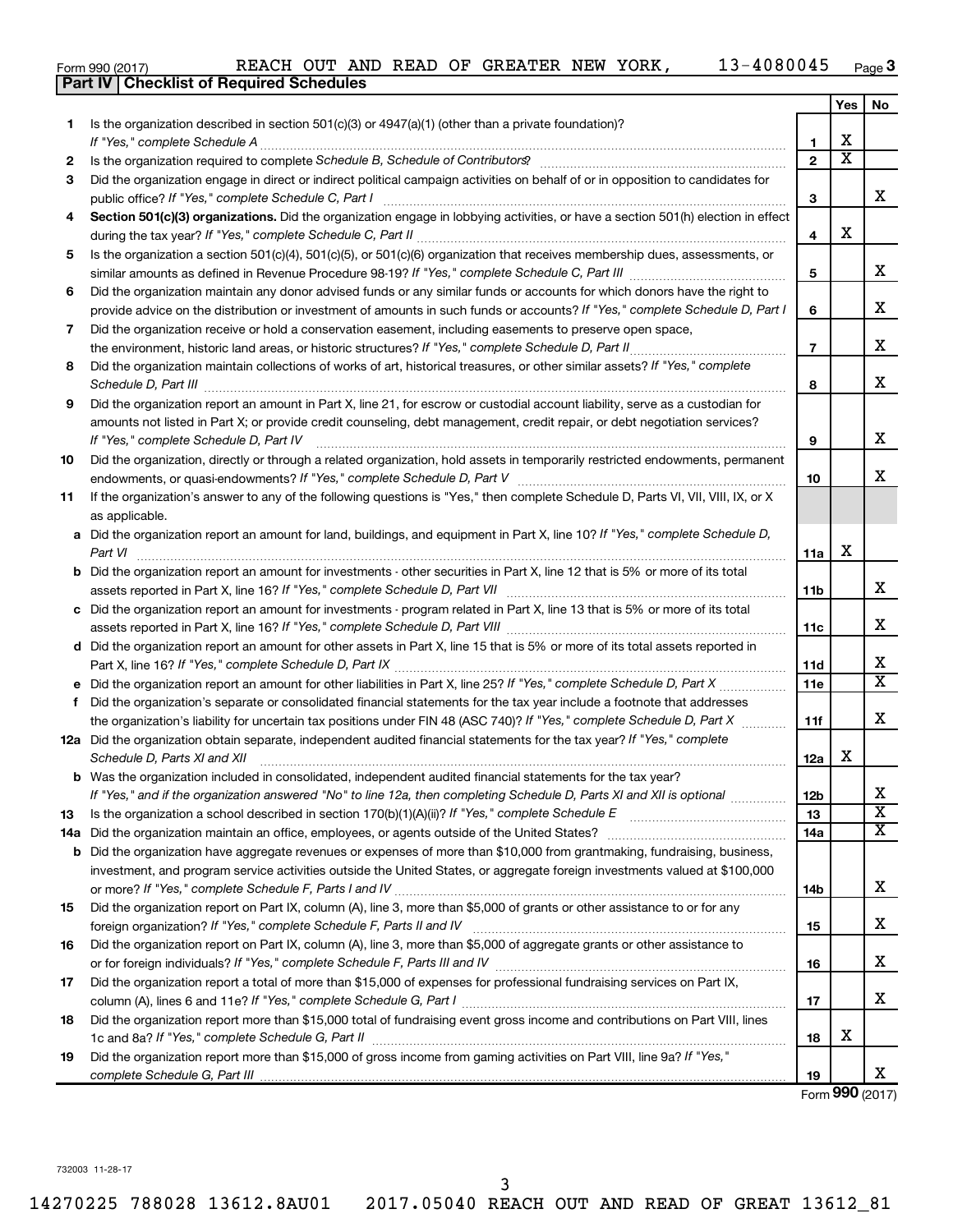| Form 990 (2017) |  |  |  |  |  | REACH OUT AND READ OF GREATER NEW YORK, |  |  | 13-4080045 | Page |
|-----------------|--|--|--|--|--|-----------------------------------------|--|--|------------|------|
|-----------------|--|--|--|--|--|-----------------------------------------|--|--|------------|------|

|    | <b>Part IV   Checklist of Required Schedules (continued)</b>                                                                        |                 |                         |                         |
|----|-------------------------------------------------------------------------------------------------------------------------------------|-----------------|-------------------------|-------------------------|
|    |                                                                                                                                     |                 | Yes                     | No                      |
|    | 20a Did the organization operate one or more hospital facilities? If "Yes," complete Schedule H                                     | 20a             |                         | $\overline{\text{X}}$   |
|    |                                                                                                                                     | 20 <sub>b</sub> |                         |                         |
| 21 | Did the organization report more than \$5,000 of grants or other assistance to any domestic organization or                         |                 |                         |                         |
|    |                                                                                                                                     | 21              | X                       |                         |
| 22 | Did the organization report more than \$5,000 of grants or other assistance to or for domestic individuals on                       |                 |                         |                         |
|    |                                                                                                                                     | 22              |                         | x                       |
| 23 | Did the organization answer "Yes" to Part VII, Section A, line 3, 4, or 5 about compensation of the organization's current          |                 |                         |                         |
|    | and former officers, directors, trustees, key employees, and highest compensated employees? If "Yes," complete                      |                 |                         |                         |
|    | Schedule J <b>Execute Schedule J Execute Schedule J</b>                                                                             | 23              |                         | x                       |
|    | 24a Did the organization have a tax-exempt bond issue with an outstanding principal amount of more than \$100,000 as of the         |                 |                         |                         |
|    | last day of the year, that was issued after December 31, 2002? If "Yes," answer lines 24b through 24d and complete                  |                 |                         |                         |
|    | Schedule K. If "No", go to line 25a                                                                                                 | 24a             |                         | x                       |
| b  |                                                                                                                                     | 24 <sub>b</sub> |                         |                         |
|    | Did the organization maintain an escrow account other than a refunding escrow at any time during the year to defease                |                 |                         |                         |
|    |                                                                                                                                     | 24c             |                         |                         |
|    |                                                                                                                                     | 24d             |                         |                         |
|    | 25a Section 501(c)(3), 501(c)(4), and 501(c)(29) organizations. Did the organization engage in an excess benefit                    |                 |                         |                         |
|    |                                                                                                                                     | 25a             |                         | x                       |
|    | <b>b</b> Is the organization aware that it engaged in an excess benefit transaction with a disqualified person in a prior year, and |                 |                         |                         |
|    | that the transaction has not been reported on any of the organization's prior Forms 990 or 990-EZ? If "Yes," complete               |                 |                         |                         |
|    | Schedule L, Part I                                                                                                                  | 25b             |                         | x                       |
| 26 | Did the organization report any amount on Part X, line 5, 6, or 22 for receivables from or payables to any current or               |                 |                         |                         |
|    | former officers, directors, trustees, key employees, highest compensated employees, or disqualified persons? If "Yes,"              |                 |                         |                         |
|    | complete Schedule L, Part II                                                                                                        | 26              |                         | x                       |
| 27 | Did the organization provide a grant or other assistance to an officer, director, trustee, key employee, substantial                |                 |                         |                         |
|    | contributor or employee thereof, a grant selection committee member, or to a 35% controlled entity or family member                 |                 |                         |                         |
|    |                                                                                                                                     | 27              |                         | x                       |
| 28 | Was the organization a party to a business transaction with one of the following parties (see Schedule L, Part IV                   |                 |                         |                         |
|    | instructions for applicable filing thresholds, conditions, and exceptions):                                                         |                 |                         |                         |
| а  | A current or former officer, director, trustee, or key employee? If "Yes," complete Schedule L, Part IV                             | 28a             |                         | x                       |
| b  | A family member of a current or former officer, director, trustee, or key employee? If "Yes," complete Schedule L, Part IV          | 28 <sub>b</sub> |                         | $\overline{\text{X}}$   |
|    | c An entity of which a current or former officer, director, trustee, or key employee (or a family member thereof) was an officer,   |                 |                         |                         |
|    | director, trustee, or direct or indirect owner? If "Yes," complete Schedule L, Part IV                                              | 28c             | $\overline{\textbf{x}}$ | х                       |
| 29 |                                                                                                                                     | 29              |                         |                         |
| 30 | Did the organization receive contributions of art, historical treasures, or other similar assets, or qualified conservation         |                 |                         |                         |
|    |                                                                                                                                     | 30              |                         | 4                       |
| 31 | Did the organization liquidate, terminate, or dissolve and cease operations?                                                        | 31              |                         | x                       |
| 32 | Did the organization sell, exchange, dispose of, or transfer more than 25% of its net assets?/f "Yes," complete                     |                 |                         |                         |
|    |                                                                                                                                     | 32              |                         | x                       |
| 33 | Did the organization own 100% of an entity disregarded as separate from the organization under Regulations                          |                 |                         |                         |
|    |                                                                                                                                     | 33              |                         | x                       |
| 34 | Was the organization related to any tax-exempt or taxable entity? If "Yes," complete Schedule R, Part II, III, or IV, and           |                 |                         |                         |
|    | Part V, line 1                                                                                                                      | 34              |                         | x                       |
|    |                                                                                                                                     | 35a             |                         | $\overline{\mathtt{x}}$ |
|    | b If "Yes" to line 35a, did the organization receive any payment from or engage in any transaction with a controlled entity         |                 |                         |                         |
|    |                                                                                                                                     | 35 <sub>b</sub> |                         |                         |
| 36 | Section 501(c)(3) organizations. Did the organization make any transfers to an exempt non-charitable related organization?          |                 |                         |                         |
|    |                                                                                                                                     | 36              |                         | x                       |
| 37 | Did the organization conduct more than 5% of its activities through an entity that is not a related organization                    |                 |                         |                         |
|    |                                                                                                                                     | 37              |                         | x                       |
| 38 | Did the organization complete Schedule O and provide explanations in Schedule O for Part VI, lines 11b and 19?                      |                 |                         |                         |
|    |                                                                                                                                     | 38              | X                       |                         |

Form (2017) **990**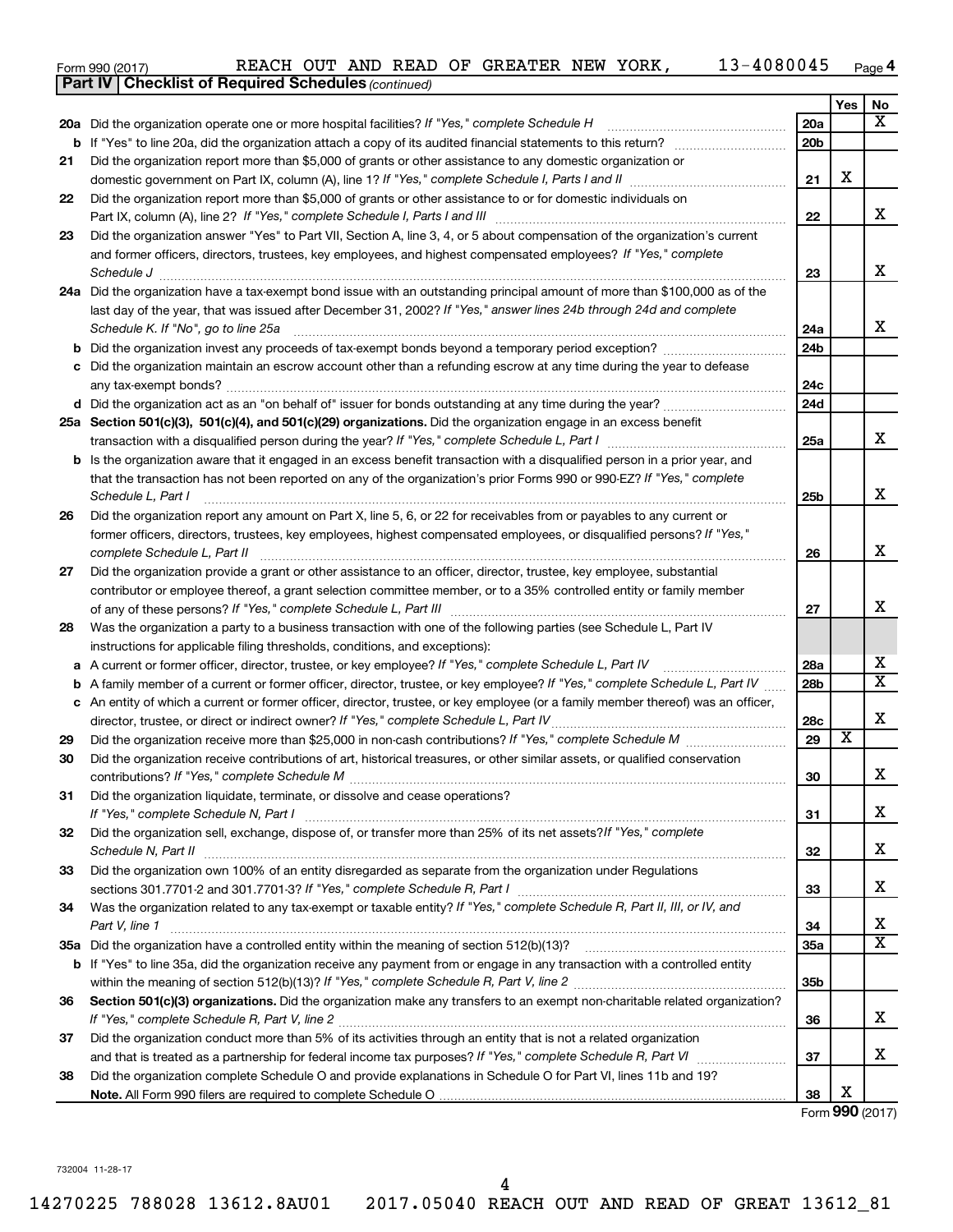|               | 13-4080045<br>REACH OUT AND READ OF GREATER NEW YORK,<br>Form 990 (2017)                                                                        |                 |                         | Page 5 |
|---------------|-------------------------------------------------------------------------------------------------------------------------------------------------|-----------------|-------------------------|--------|
| <b>Part V</b> | <b>Statements Regarding Other IRS Filings and Tax Compliance</b>                                                                                |                 |                         |        |
|               | Check if Schedule O contains a response or note to any line in this Part V                                                                      |                 |                         |        |
|               |                                                                                                                                                 |                 | Yes                     | No     |
|               | 61<br>1a                                                                                                                                        |                 |                         |        |
| b             | $\overline{0}$<br>1 <sub>b</sub><br>Enter the number of Forms W-2G included in line 1a. Enter -0- if not applicable                             |                 |                         |        |
| c             | Did the organization comply with backup withholding rules for reportable payments to vendors and reportable gaming                              |                 |                         |        |
|               |                                                                                                                                                 | 1c              |                         |        |
|               | 2a Enter the number of employees reported on Form W-3, Transmittal of Wage and Tax Statements,                                                  |                 |                         |        |
|               | 13<br>filed for the calendar year ending with or within the year covered by this return<br>2a                                                   |                 |                         |        |
|               |                                                                                                                                                 | 2 <sub>b</sub>  | X                       |        |
|               |                                                                                                                                                 |                 |                         |        |
|               |                                                                                                                                                 | 3a              | х                       |        |
|               |                                                                                                                                                 | 3 <sub>b</sub>  | $\overline{\mathbf{X}}$ |        |
|               | 4a At any time during the calendar year, did the organization have an interest in, or a signature or other authority over, a                    |                 |                         |        |
|               | financial account in a foreign country (such as a bank account, securities account, or other financial account)?                                | 4a              |                         | X      |
|               | <b>b</b> If "Yes," enter the name of the foreign country: $\blacktriangleright$                                                                 |                 |                         |        |
|               | See instructions for filing requirements for FinCEN Form 114, Report of Foreign Bank and Financial Accounts (FBAR).                             |                 |                         |        |
|               |                                                                                                                                                 | 5a              |                         | х      |
| b             |                                                                                                                                                 | 5 <sub>b</sub>  |                         | X      |
|               |                                                                                                                                                 | 5c              |                         |        |
|               | 6a Does the organization have annual gross receipts that are normally greater than \$100,000, and did the organization solicit                  |                 |                         |        |
|               |                                                                                                                                                 | 6a              |                         | X      |
|               | b If "Yes," did the organization include with every solicitation an express statement that such contributions or gifts                          |                 |                         |        |
|               |                                                                                                                                                 | 6b              |                         |        |
| 7             | Organizations that may receive deductible contributions under section 170(c).                                                                   |                 |                         |        |
| a             | Did the organization receive a payment in excess of \$75 made partly as a contribution and partly for goods and services provided to the payor? | 7a              | х                       |        |
| b             |                                                                                                                                                 | 7b              | $\overline{\mathbf{X}}$ |        |
|               | c Did the organization sell, exchange, or otherwise dispose of tangible personal property for which it was required                             |                 |                         |        |
|               |                                                                                                                                                 | 7с              |                         | х      |
|               | 7d                                                                                                                                              |                 |                         |        |
|               |                                                                                                                                                 | 7e              |                         | х      |
| Ť.            | Did the organization, during the year, pay premiums, directly or indirectly, on a personal benefit contract?                                    | 7f              |                         | X      |
| g             | If the organization received a contribution of qualified intellectual property, did the organization file Form 8899 as required?                | 7g              |                         |        |
|               | h If the organization received a contribution of cars, boats, airplanes, or other vehicles, did the organization file a Form 1098-C?            | 7h              |                         |        |
| 8             | Sponsoring organizations maintaining donor advised funds. Did a donor advised fund maintained by the                                            |                 |                         |        |
|               |                                                                                                                                                 | 8               |                         |        |
|               | Sponsoring organizations maintaining donor advised funds.                                                                                       |                 |                         |        |
| а             | Did the sponsoring organization make any taxable distributions under section 4966?                                                              | 9а              |                         |        |
| b             | Did the sponsoring organization make a distribution to a donor, donor advisor, or related person?                                               | 9b              |                         |        |
| 10            | Section 501(c)(7) organizations. Enter:                                                                                                         |                 |                         |        |
| a             | 10a                                                                                                                                             |                 |                         |        |
| b             | 10 <sub>b</sub><br>Gross receipts, included on Form 990, Part VIII, line 12, for public use of club facilities                                  |                 |                         |        |
| 11            | Section 501(c)(12) organizations. Enter:                                                                                                        |                 |                         |        |
| а             | 11a                                                                                                                                             |                 |                         |        |
| b             | Gross income from other sources (Do not net amounts due or paid to other sources against                                                        |                 |                         |        |
|               | amounts due or received from them.)<br>11b                                                                                                      |                 |                         |        |
|               | 12a Section 4947(a)(1) non-exempt charitable trusts. Is the organization filing Form 990 in lieu of Form 1041?                                  | 12a             |                         |        |
|               | <b>b</b> If "Yes," enter the amount of tax-exempt interest received or accrued during the year<br>12b                                           |                 |                         |        |
| 13            | Section 501(c)(29) qualified nonprofit health insurance issuers.                                                                                |                 |                         |        |
| а             | Is the organization licensed to issue qualified health plans in more than one state?                                                            | 13a             |                         |        |
|               | Note. See the instructions for additional information the organization must report on Schedule O.                                               |                 |                         |        |
|               | <b>b</b> Enter the amount of reserves the organization is required to maintain by the states in which the                                       |                 |                         |        |
|               | 13b                                                                                                                                             |                 |                         |        |
| c             | 13c                                                                                                                                             |                 |                         |        |
|               | 14a Did the organization receive any payments for indoor tanning services during the tax year?                                                  | 14a             |                         | x      |
|               |                                                                                                                                                 | 14 <sub>b</sub> |                         |        |
|               |                                                                                                                                                 |                 | Form 990 (2017)         |        |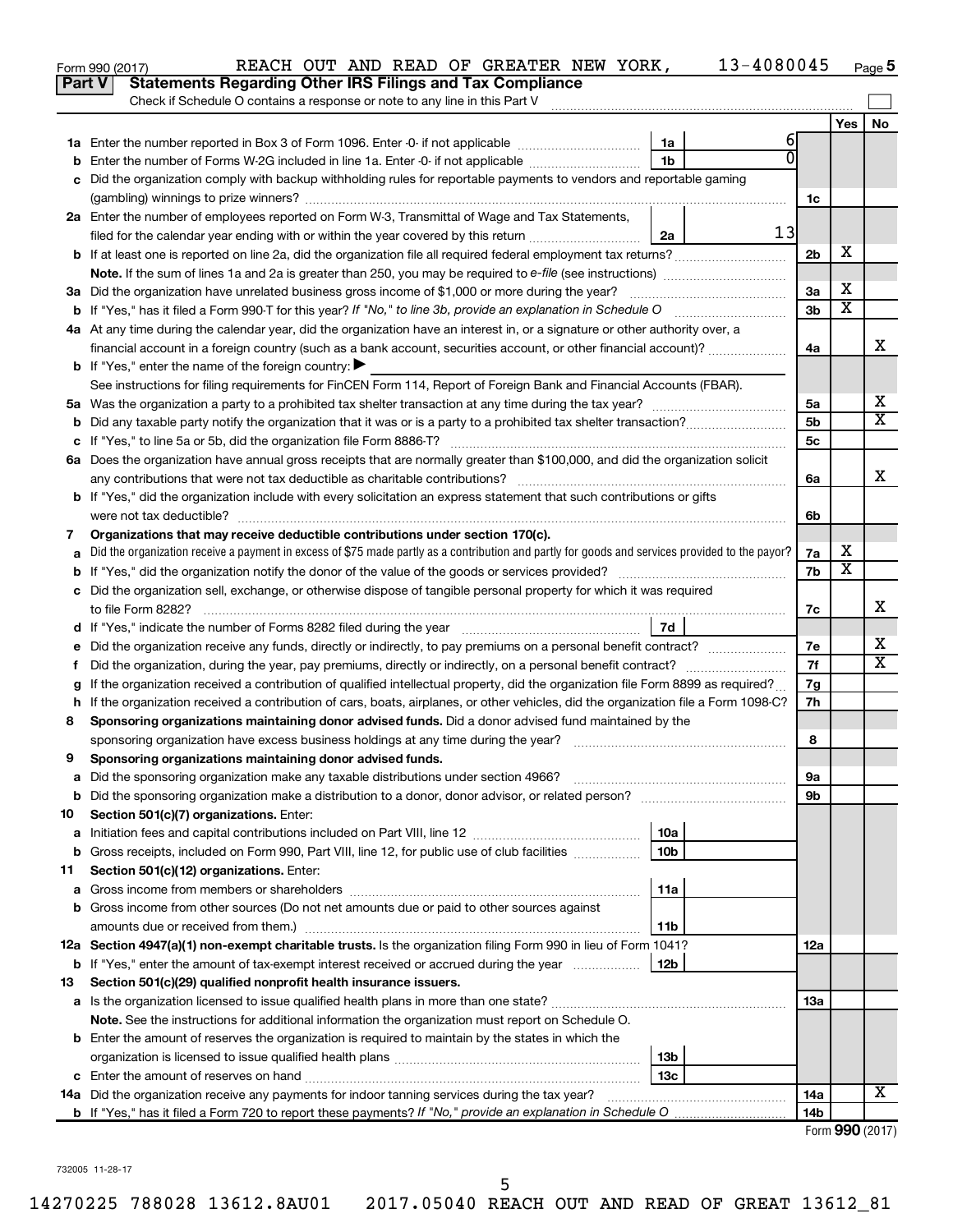| Form 990 (2017) |  |
|-----------------|--|
|-----------------|--|

### Form 990 (2017) **Page 1 REACH OUT AND READ OF GREATER NEW YORK,** 13-4080045  $_{\text{Page}}$

**6**

**Part VI** Governance, Management, and Disclosure For each "Yes" response to lines 2 through 7b below, and for a "No" response *to line 8a, 8b, or 10b below, describe the circumstances, processes, or changes in Schedule O. See instructions.*

|                |                                                                                                                                                                                                                                |    |    |                 |                         | $\mathbf{X}$ |
|----------------|--------------------------------------------------------------------------------------------------------------------------------------------------------------------------------------------------------------------------------|----|----|-----------------|-------------------------|--------------|
|                | <b>Section A. Governing Body and Management</b>                                                                                                                                                                                |    |    |                 |                         |              |
|                |                                                                                                                                                                                                                                |    | 20 |                 | Yes                     | No           |
|                | <b>1a</b> Enter the number of voting members of the governing body at the end of the tax year<br>If there are material differences in voting rights among members of the governing body, or if the governing                   | 1a |    |                 |                         |              |
|                |                                                                                                                                                                                                                                |    |    |                 |                         |              |
|                | body delegated broad authority to an executive committee or similar committee, explain in Schedule O.                                                                                                                          |    | 20 |                 |                         |              |
| b              | Enter the number of voting members included in line 1a, above, who are independent                                                                                                                                             | 1b |    |                 |                         |              |
| 2              | Did any officer, director, trustee, or key employee have a family relationship or a business relationship with any other                                                                                                       |    |    |                 |                         | х            |
|                |                                                                                                                                                                                                                                |    |    | $\mathbf{2}$    |                         |              |
| 3              | Did the organization delegate control over management duties customarily performed by or under the direct supervision                                                                                                          |    |    |                 |                         |              |
|                |                                                                                                                                                                                                                                |    |    | 3               |                         |              |
| 4              | Did the organization make any significant changes to its governing documents since the prior Form 990 was filed?                                                                                                               |    |    | 4               |                         |              |
| 5              |                                                                                                                                                                                                                                |    |    | 5               |                         |              |
| 6              |                                                                                                                                                                                                                                |    |    | 6               |                         |              |
| 7a             | Did the organization have members, stockholders, or other persons who had the power to elect or appoint one or                                                                                                                 |    |    |                 |                         |              |
|                |                                                                                                                                                                                                                                |    |    | 7a              |                         |              |
| b              | Are any governance decisions of the organization reserved to (or subject to approval by) members, stockholders, or                                                                                                             |    |    |                 |                         |              |
|                |                                                                                                                                                                                                                                |    |    | 7b              |                         |              |
| 8              | Did the organization contemporaneously document the meetings held or written actions undertaken during the year by the following:                                                                                              |    |    |                 |                         |              |
| а              |                                                                                                                                                                                                                                |    |    | 8а              | X                       |              |
| b              |                                                                                                                                                                                                                                |    |    | 8b              | $\overline{\mathbf{x}}$ |              |
| 9              | Is there any officer, director, trustee, or key employee listed in Part VII, Section A, who cannot be reached at the                                                                                                           |    |    |                 |                         |              |
|                |                                                                                                                                                                                                                                |    |    | 9               |                         |              |
|                | <b>Section B. Policies</b> (This Section B requests information about policies not required by the Internal Revenue Code.)                                                                                                     |    |    |                 |                         |              |
|                |                                                                                                                                                                                                                                |    |    |                 | Yes                     |              |
|                |                                                                                                                                                                                                                                |    |    | 10a             |                         |              |
|                | <b>b</b> If "Yes," did the organization have written policies and procedures governing the activities of such chapters, affiliates,                                                                                            |    |    |                 |                         |              |
|                |                                                                                                                                                                                                                                |    |    | 10 <sub>b</sub> |                         |              |
|                | 11a Has the organization provided a complete copy of this Form 990 to all members of its governing body before filing the form?                                                                                                |    |    | 11a             | X                       |              |
|                | <b>b</b> Describe in Schedule O the process, if any, used by the organization to review this Form 990.                                                                                                                         |    |    |                 |                         |              |
|                |                                                                                                                                                                                                                                |    |    | 12a             | Х                       |              |
|                | 12a Did the organization have a written conflict of interest policy? If "No," go to line 13                                                                                                                                    |    |    | 12 <sub>b</sub> | $\overline{\mathbf{X}}$ |              |
| b              | Were officers, directors, or trustees, and key employees required to disclose annually interests that could give rise to conflicts?                                                                                            |    |    |                 |                         |              |
| с              | Did the organization regularly and consistently monitor and enforce compliance with the policy? If "Yes," describe                                                                                                             |    |    |                 | Х                       |              |
|                | in Schedule O how this was done encourance and an according to the state of the state of the state of the state of the state of the state of the state of the state of the state of the state of the state of the state of the |    |    | 12c             | $\overline{\mathbf{X}}$ |              |
| 13             |                                                                                                                                                                                                                                |    |    | 13              |                         |              |
| 14             | Did the organization have a written document retention and destruction policy? [11] manufaction manufaction in                                                                                                                 |    |    | 14              | $\overline{\mathbf{X}}$ |              |
| 15             | Did the process for determining compensation of the following persons include a review and approval by independent                                                                                                             |    |    |                 |                         |              |
|                | persons, comparability data, and contemporaneous substantiation of the deliberation and decision?                                                                                                                              |    |    |                 |                         |              |
| а              | The organization's CEO, Executive Director, or top management official manufactured content content of the organization's CEO, Executive Director, or top management official manufactured content of the organization's       |    |    | 15a             | X                       |              |
|                |                                                                                                                                                                                                                                |    |    | <b>15b</b>      |                         |              |
|                | If "Yes" to line 15a or 15b, describe the process in Schedule O (see instructions).                                                                                                                                            |    |    |                 |                         |              |
|                | 16a Did the organization invest in, contribute assets to, or participate in a joint venture or similar arrangement with a                                                                                                      |    |    |                 |                         |              |
|                | taxable entity during the year?                                                                                                                                                                                                |    |    | 16a             |                         |              |
|                |                                                                                                                                                                                                                                |    |    |                 |                         |              |
|                | b If "Yes," did the organization follow a written policy or procedure requiring the organization to evaluate its participation                                                                                                 |    |    |                 |                         |              |
|                |                                                                                                                                                                                                                                |    |    |                 |                         |              |
|                | in joint venture arrangements under applicable federal tax law, and take steps to safeguard the organization's<br>exempt status with respect to such arrangements?                                                             |    |    | 16b             |                         |              |
|                |                                                                                                                                                                                                                                |    |    |                 |                         |              |
|                | <b>Section C. Disclosure</b>                                                                                                                                                                                                   |    |    |                 |                         |              |
|                | List the states with which a copy of this Form 990 is required to be filed $\blacktriangleright\text{NY}$                                                                                                                      |    |    |                 |                         |              |
|                | Section 6104 requires an organization to make its Forms 1023 (or 1024 if applicable), 990, and 990-T (Section 501(c)(3)s only) available                                                                                       |    |    |                 |                         |              |
|                | for public inspection. Indicate how you made these available. Check all that apply.                                                                                                                                            |    |    |                 |                         |              |
|                | $\lfloor x \rfloor$ Upon request<br>Own website<br>Another's website<br>Other (explain in Schedule O)                                                                                                                          |    |    |                 |                         |              |
|                | Describe in Schedule O whether (and if so, how) the organization made its governing documents, conflict of interest policy, and financial                                                                                      |    |    |                 |                         |              |
| 17<br>18<br>19 | statements available to the public during the tax year.                                                                                                                                                                        |    |    |                 |                         |              |
|                | State the name, address, and telephone number of the person who possesses the organization's books and records:                                                                                                                |    |    |                 |                         |              |
|                | JACK E. PACE III - 646-237-0103                                                                                                                                                                                                |    |    |                 |                         |              |
| 20             | 75 MAIDEN LANE, NO. 1102, NEW YORK,<br>10038<br>NY<br>732006 11-28-17                                                                                                                                                          |    |    |                 | Form 990 (2017)         |              |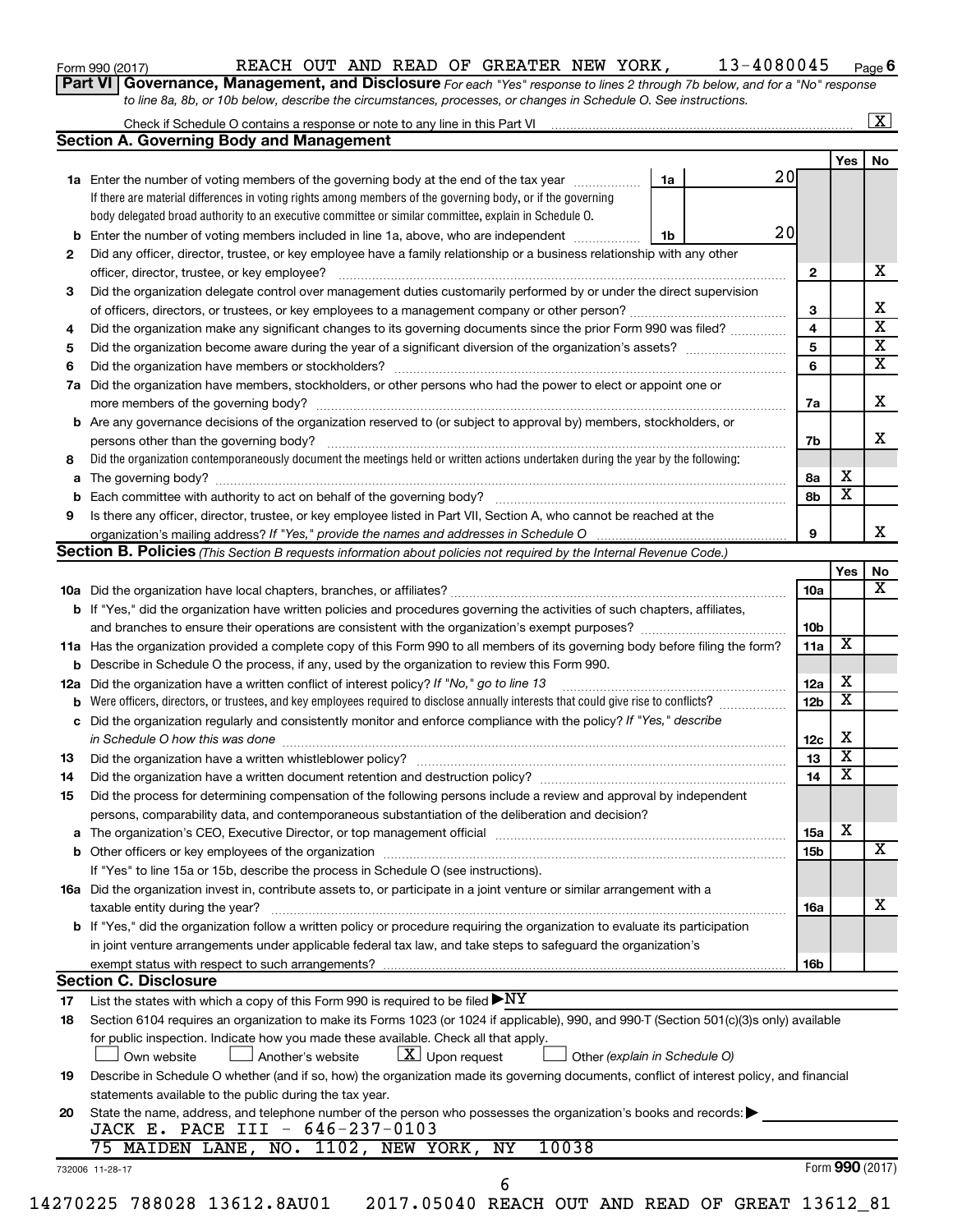Form 990 (2017) **Page 1 REACH OUT AND READ OF GREATER NEW YORK,** 13-4080045  $_{\text{Page}}$ 

 $\Box$ 

| Part VII Compensation of Officers, Directors, Trustees, Key Employees, Highest Compensated |  |  |
|--------------------------------------------------------------------------------------------|--|--|
| <b>Employees, and Independent Contractors</b>                                              |  |  |

Check if Schedule O contains a response or note to any line in this Part VII

**Section A. Officers, Directors, Trustees, Key Employees, and Highest Compensated Employees**

**1a**  Complete this table for all persons required to be listed. Report compensation for the calendar year ending with or within the organization's tax year.

**•** List all of the organization's current officers, directors, trustees (whether individuals or organizations), regardless of amount of compensation. Enter -0- in columns  $(D)$ ,  $(E)$ , and  $(F)$  if no compensation was paid.

**•** List all of the organization's **current** key employees, if any. See instructions for definition of "key employee."

**•** List the organization's five current highest compensated employees (other than an officer, director, trustee, or key employee) who received reportable compensation (Box 5 of Form W-2 and/or Box 7 of Form 1099-MISC) of more than \$100,000 from the organization and any related organizations.

**•** List all of the organization's former officers, key employees, and highest compensated employees who received more than \$100,000 of reportable compensation from the organization and any related organizations.

**•** List all of the organization's former directors or trustees that received, in the capacity as a former director or trustee of the organization, more than \$10,000 of reportable compensation from the organization and any related organizations.

List persons in the following order: individual trustees or directors; institutional trustees; officers; key employees; highest compensated employees; and former such persons.

Check this box if neither the organization nor any related organization compensated any current officer, director, or trustee.  $\Box$ 

| (A)                               | (B)                    |                                         |                                                                  | (C)         |              |                                 |        | (D)                 | (E)                              | (F)                      |
|-----------------------------------|------------------------|-----------------------------------------|------------------------------------------------------------------|-------------|--------------|---------------------------------|--------|---------------------|----------------------------------|--------------------------|
| Name and Title                    | Average                | Position<br>(do not check more than one |                                                                  |             |              |                                 |        | Reportable          | Reportable                       | Estimated                |
|                                   | hours per              |                                         | box, unless person is both an<br>officer and a director/trustee) |             |              |                                 |        | compensation        | compensation                     | amount of                |
|                                   | week                   |                                         |                                                                  |             |              |                                 |        | from                | from related                     | other                    |
|                                   | (list any<br>hours for |                                         |                                                                  |             |              |                                 |        | the<br>organization | organizations<br>(W-2/1099-MISC) | compensation<br>from the |
|                                   | related                |                                         |                                                                  |             |              |                                 |        | (W-2/1099-MISC)     |                                  | organization             |
|                                   | organizations          |                                         | trustee                                                          |             |              |                                 |        |                     |                                  | and related              |
|                                   | below                  |                                         |                                                                  |             |              |                                 |        |                     |                                  | organizations            |
|                                   | line)                  | Individual trustee or director          | Institutional t                                                  | Officer     | Key employee | Highest compensated<br>employee | Former |                     |                                  |                          |
| JACK E. PACE III<br>(1)           | 5.00                   |                                         |                                                                  |             |              |                                 |        |                     |                                  |                          |
| CHAIRPERSON                       |                        | $\mathbf x$                             |                                                                  | $\mathbf X$ |              |                                 |        | $\mathbf 0$ .       | $\mathbf 0$ .                    | 0.                       |
| (2)<br><b>BONNIE LIEBERMAN</b>    | 2.00                   |                                         |                                                                  |             |              |                                 |        |                     |                                  |                          |
| VICE CHAIR                        |                        | $\mathbf X$                             |                                                                  | X           |              |                                 |        | $\mathbf 0$ .       | $\mathbf 0$ .                    | $\mathbf 0$ .            |
| (3)<br>GOLDIE ALFASI-SIFFERT, PHD | 2.00                   |                                         |                                                                  |             |              |                                 |        |                     |                                  |                          |
| <b>SECRETARY</b>                  |                        | $\mathbf X$                             |                                                                  | $\mathbf X$ |              |                                 |        | $\mathbf 0$ .       | $\mathbf 0$ .                    | $\mathbf 0$ .            |
| OSMAN ALI<br>(4)                  | 2.00                   |                                         |                                                                  |             |              |                                 |        |                     |                                  |                          |
| TREASURER                         |                        | $\mathbf X$                             |                                                                  | $\mathbf X$ |              |                                 |        | 0.                  | $\mathbf 0$ .                    | $\mathbf 0$ .            |
| (5) RITA BRAUSE                   | 2.00                   |                                         |                                                                  |             |              |                                 |        |                     |                                  |                          |
| <b>MEMBER</b>                     |                        | $\mathbf X$                             |                                                                  |             |              |                                 |        | $\mathbf 0$ .       | $\mathbf 0$ .                    | $\mathbf 0$ .            |
| (6)<br>STEPHEN DELLA NOCE         | 2.00                   |                                         |                                                                  |             |              |                                 |        |                     |                                  |                          |
| <b>MEMBER</b>                     |                        | X                                       |                                                                  |             |              |                                 |        | $\mathbf 0$ .       | $\mathbf 0$                      | $\mathbf 0$ .            |
| SUSAN ELBE<br>(7)                 | 2.00                   |                                         |                                                                  |             |              |                                 |        |                     |                                  |                          |
| <b>MEMBER</b>                     |                        | X                                       |                                                                  |             |              |                                 |        | $\mathbf 0$ .       | $\mathbf 0$ .                    | $\mathbf 0$ .            |
| (8)<br><b>JOSHUA GREEN</b>        | 2.00                   |                                         |                                                                  |             |              |                                 |        |                     |                                  |                          |
| <b>MEMBER</b>                     |                        | $\mathbf X$                             |                                                                  |             |              |                                 |        | $\mathbf 0$ .       | $\mathbf 0$                      | $\mathbf 0$ .            |
| (9)<br>SIMON HODGKINSON           | 2.00                   |                                         |                                                                  |             |              |                                 |        |                     |                                  |                          |
| <b>MEMBER</b>                     |                        | $\mathbf X$                             |                                                                  |             |              |                                 |        | $\mathbf 0$ .       | $\mathbf 0$ .                    | $\mathbf 0$ .            |
| (10) ADAM KAUFMAN                 | 2.00                   |                                         |                                                                  |             |              |                                 |        |                     |                                  |                          |
| <b>MEMBER</b>                     |                        | $\mathbf X$                             |                                                                  |             |              |                                 |        | $\mathbf{0}$ .      | $\mathbf 0$ .                    | $0$ .                    |
| (11) SUSAN KAUFMAN                | 2.00                   |                                         |                                                                  |             |              |                                 |        |                     |                                  |                          |
| <b>MEMBER</b>                     |                        | X                                       |                                                                  |             |              |                                 |        | $\mathbf 0$ .       | $\mathbf 0$ .                    | $\mathbf 0$ .            |
| (12) SERGEY KRAYTMAN              | 2.00                   |                                         |                                                                  |             |              |                                 |        |                     |                                  |                          |
| <b>MEMBER</b>                     |                        | $\mathbf X$                             |                                                                  |             |              |                                 |        | 0.                  | $\mathbf 0$ .                    | $0$ .                    |
| (13) JUDITH LEVINE                | 2.00                   |                                         |                                                                  |             |              |                                 |        |                     |                                  |                          |
| <b>MEMBER</b>                     |                        | Χ                                       |                                                                  |             |              |                                 |        | $\mathbf 0$ .       | $\mathbf 0$ .                    | $\mathbf 0$ .            |
| (14) BIANCA MASON                 | 2.00                   |                                         |                                                                  |             |              |                                 |        |                     |                                  |                          |
| <b>MEMBER</b>                     |                        | $\mathbf X$                             |                                                                  |             |              |                                 |        | 0.                  | $\mathbf 0$ .                    | $\mathbf 0$ .            |
| (15) LEORA MOGILNER, MD           | 2.00                   |                                         |                                                                  |             |              |                                 |        |                     |                                  |                          |
| <b>MEMBER</b>                     |                        | $\mathbf X$                             |                                                                  |             |              |                                 |        | 0.                  | $\mathbf 0$ .                    | 0.                       |
| (16) SHANE O'BRIEN                | 2.00                   |                                         |                                                                  |             |              |                                 |        |                     |                                  |                          |
| <b>MEMBER</b>                     |                        | $\mathbf X$                             |                                                                  |             |              |                                 |        | 0.                  | $\mathbf 0$ .                    | $\mathbf 0$ .            |
| (17) GARY TANNENBAUM              | 2.00                   |                                         |                                                                  |             |              |                                 |        |                     |                                  |                          |
| <b>MEMBER</b>                     |                        | X                                       |                                                                  |             |              |                                 |        | $\mathbf 0$ .       | $\mathbf 0$ .                    | 0.                       |
|                                   |                        |                                         |                                                                  |             |              |                                 |        |                     |                                  | $\overline{\mathbf{a}}$  |

732007 11-28-17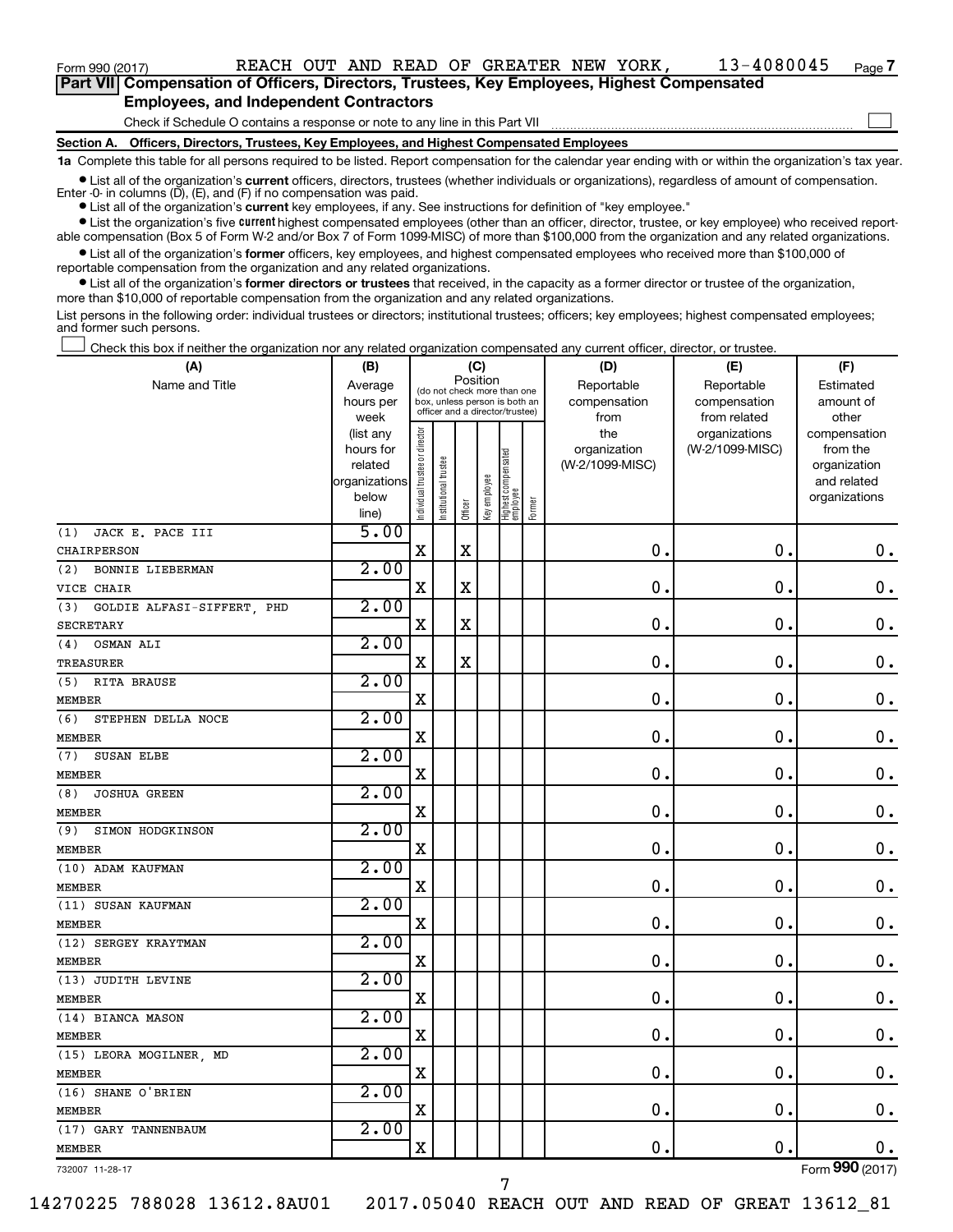| Form 990 (2017)                         |                                                                                                                                                                                                                                                                    |     |                                                                      |                                |                       |                                                                                                                    |              |                                   |        | REACH OUT AND READ OF GREATER NEW YORK,   |                                                   | 13-4080045 |     | Page 8                                                                   |
|-----------------------------------------|--------------------------------------------------------------------------------------------------------------------------------------------------------------------------------------------------------------------------------------------------------------------|-----|----------------------------------------------------------------------|--------------------------------|-----------------------|--------------------------------------------------------------------------------------------------------------------|--------------|-----------------------------------|--------|-------------------------------------------|---------------------------------------------------|------------|-----|--------------------------------------------------------------------------|
| <b>Part VII</b>                         | Section A. Officers, Directors, Trustees, Key Employees, and Highest Compensated Employees (continued)                                                                                                                                                             |     |                                                                      |                                |                       |                                                                                                                    |              |                                   |        |                                           |                                                   |            |     |                                                                          |
| (A)<br>Name and title                   |                                                                                                                                                                                                                                                                    |     | (B)<br>Average<br>hours per<br>week                                  |                                |                       | (C)<br>Position<br>(do not check more than one<br>box, unless person is both an<br>officer and a director/trustee) |              |                                   |        | (D)<br>Reportable<br>compensation<br>from | (E)<br>Reportable<br>compensation<br>from related |            |     | (F)<br>Estimated<br>amount of<br>other                                   |
|                                         |                                                                                                                                                                                                                                                                    |     | (list any<br>hours for<br>related<br>organizations<br>below<br>line) | Individual trustee or director | Institutional trustee | Officer                                                                                                            | Key employee | Highest compensated<br>  employee | Former | the<br>organization<br>(W-2/1099-MISC)    | organizations<br>(W-2/1099-MISC)                  |            |     | compensation<br>from the<br>organization<br>and related<br>organizations |
| (18) CRAIG TESSIMOND<br><b>MEMBER</b>   |                                                                                                                                                                                                                                                                    |     | 2.00                                                                 | X                              |                       |                                                                                                                    |              |                                   |        |                                           | 0.                                                | 0.         |     | 0.                                                                       |
| (19) ANJALI THADANI<br><b>MEMBER</b>    |                                                                                                                                                                                                                                                                    |     | 2.00                                                                 | X                              |                       |                                                                                                                    |              |                                   |        |                                           | 0.                                                | 0.         |     | $\mathbf 0$ .                                                            |
| (20) DOROTHY WEINTRAUB<br><b>MEMBER</b> |                                                                                                                                                                                                                                                                    |     | 2.00                                                                 | x                              |                       |                                                                                                                    |              |                                   |        |                                           | 0.                                                | 0.         |     | 0.                                                                       |
| EXECUTIVE DIRECTOR                      | (21) MARY LAURIE WILLIAMS                                                                                                                                                                                                                                          |     | 35.00                                                                |                                |                       | X                                                                                                                  |              |                                   |        | 150,000.                                  |                                                   | 0.         |     | 0.                                                                       |
|                                         |                                                                                                                                                                                                                                                                    |     |                                                                      |                                |                       |                                                                                                                    |              |                                   |        |                                           |                                                   |            |     |                                                                          |
|                                         |                                                                                                                                                                                                                                                                    |     |                                                                      |                                |                       |                                                                                                                    |              |                                   |        |                                           |                                                   |            |     |                                                                          |
|                                         |                                                                                                                                                                                                                                                                    |     |                                                                      |                                |                       |                                                                                                                    |              |                                   |        |                                           |                                                   |            |     |                                                                          |
|                                         |                                                                                                                                                                                                                                                                    |     |                                                                      |                                |                       |                                                                                                                    |              |                                   |        | 150,000.                                  |                                                   | σ.         |     | $\overline{0}$ .                                                         |
|                                         | c Total from continuation sheets to Part VII, Section A manufactured by                                                                                                                                                                                            |     |                                                                      |                                |                       |                                                                                                                    |              |                                   |        | 150,000.                                  | $\overline{0}$ .                                  | σ.<br>σ.   |     | $\overline{0}$ .<br>$\overline{0}$ .                                     |
| 2                                       | Total number of individuals (including but not limited to those listed above) who received more than \$100,000 of reportable<br>compensation from the organization $\blacktriangleright$                                                                           |     |                                                                      |                                |                       |                                                                                                                    |              |                                   |        |                                           |                                                   |            |     | 1<br>Yes<br>No                                                           |
| 3                                       | Did the organization list any former officer, director, or trustee, key employee, or highest compensated employee on<br>line 1a? If "Yes," complete Schedule J for such individual manufacture content to the set of the set of the schedule J for such individual |     |                                                                      |                                |                       |                                                                                                                    |              |                                   |        |                                           |                                                   |            | 3   | х                                                                        |
|                                         | For any individual listed on line 1a, is the sum of reportable compensation and other compensation from the organization<br>and related organizations greater than \$150,000? If "Yes," complete Schedule J for such individual                                    |     |                                                                      |                                |                       |                                                                                                                    |              |                                   |        |                                           |                                                   |            | 4   | х                                                                        |
| 5                                       | Did any person listed on line 1a receive or accrue compensation from any unrelated organization or individual for services                                                                                                                                         |     |                                                                      |                                |                       |                                                                                                                    |              |                                   |        |                                           |                                                   |            | 5   | х                                                                        |
| 1.                                      | <b>Section B. Independent Contractors</b><br>Complete this table for your five highest compensated independent contractors that received more than \$100,000 of compensation from                                                                                  |     |                                                                      |                                |                       |                                                                                                                    |              |                                   |        |                                           |                                                   |            |     |                                                                          |
|                                         | the organization. Report compensation for the calendar year ending with or within the organization's tax year.                                                                                                                                                     | (A) |                                                                      |                                |                       |                                                                                                                    |              |                                   |        | (B)                                       |                                                   |            | (C) |                                                                          |
|                                         | Name and business address                                                                                                                                                                                                                                          |     |                                                                      |                                | <b>NONE</b>           |                                                                                                                    |              |                                   |        | Description of services                   |                                                   |            |     | Compensation                                                             |
|                                         |                                                                                                                                                                                                                                                                    |     |                                                                      |                                |                       |                                                                                                                    |              |                                   |        |                                           |                                                   |            |     |                                                                          |
|                                         |                                                                                                                                                                                                                                                                    |     |                                                                      |                                |                       |                                                                                                                    |              |                                   |        |                                           |                                                   |            |     |                                                                          |
|                                         |                                                                                                                                                                                                                                                                    |     |                                                                      |                                |                       |                                                                                                                    |              |                                   |        |                                           |                                                   |            |     |                                                                          |
| 2                                       | Total number of independent contractors (including but not limited to those listed above) who received more than                                                                                                                                                   |     |                                                                      |                                |                       |                                                                                                                    |              |                                   |        |                                           |                                                   |            |     |                                                                          |
|                                         | \$100,000 of compensation from the organization                                                                                                                                                                                                                    |     |                                                                      |                                |                       |                                                                                                                    |              | 0                                 |        |                                           |                                                   |            |     | Form 990 (2017)                                                          |

732008 11-28-17

14270225 788028 13612.8AU01 2017.05040 REACH OUT AND READ OF GREAT 13612\_81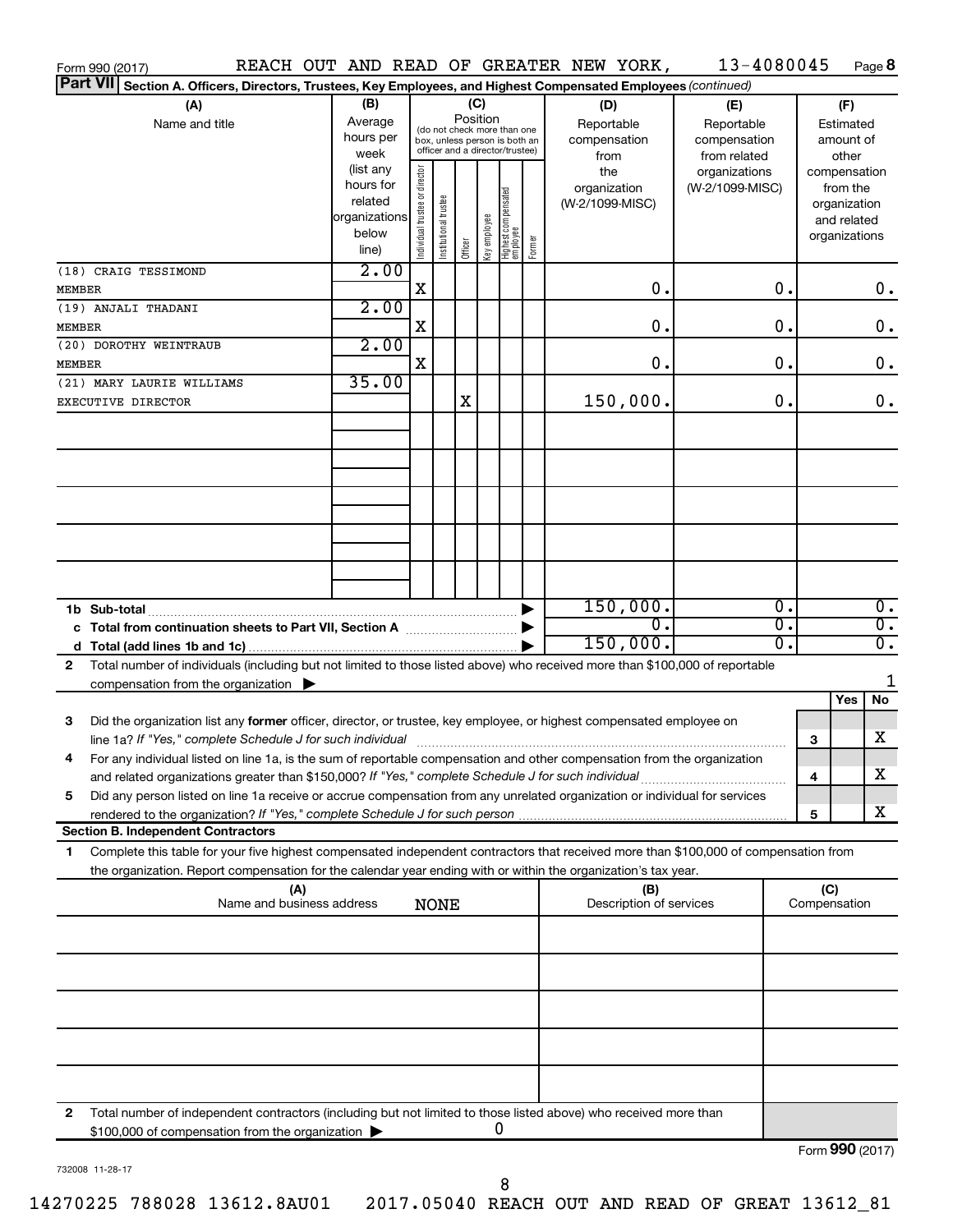|                                                           |                  |    | Form 990 (2017)                                                                                                                           |                |                      | REACH OUT AND READ OF GREATER NEW YORK, |                                          | 13-4080045                       | Page 9                                                      |
|-----------------------------------------------------------|------------------|----|-------------------------------------------------------------------------------------------------------------------------------------------|----------------|----------------------|-----------------------------------------|------------------------------------------|----------------------------------|-------------------------------------------------------------|
|                                                           | <b>Part VIII</b> |    | <b>Statement of Revenue</b>                                                                                                               |                |                      |                                         |                                          |                                  |                                                             |
|                                                           |                  |    |                                                                                                                                           |                |                      |                                         |                                          |                                  |                                                             |
|                                                           |                  |    |                                                                                                                                           |                |                      | Total revenue                           | Related or<br>exempt function<br>revenue | Unrelated<br>business<br>revenue | Revenue excluded<br>from tax under<br>sections<br>512 - 514 |
|                                                           |                  |    | 1 a Federated campaigns                                                                                                                   | 1a             |                      |                                         |                                          |                                  |                                                             |
| Contributions, Gifts, Grants<br>and Other Similar Amounts |                  |    | <b>b</b> Membership dues                                                                                                                  | 1 <sub>b</sub> | 110,500.             |                                         |                                          |                                  |                                                             |
|                                                           |                  |    |                                                                                                                                           | 1 <sub>c</sub> | 205,623.             |                                         |                                          |                                  |                                                             |
|                                                           |                  |    | d Related organizations                                                                                                                   | 1 <sub>d</sub> |                      |                                         |                                          |                                  |                                                             |
|                                                           |                  |    | e Government grants (contributions)                                                                                                       | 1e             | 371,000.             |                                         |                                          |                                  |                                                             |
|                                                           |                  |    | f All other contributions, gifts, grants, and                                                                                             |                |                      |                                         |                                          |                                  |                                                             |
|                                                           |                  |    | similar amounts not included above                                                                                                        | 1f             | 589,550.<br>202, 404 |                                         |                                          |                                  |                                                             |
|                                                           |                  |    | g Noncash contributions included in lines 1a-1f: \$                                                                                       |                |                      |                                         |                                          |                                  |                                                             |
|                                                           |                  |    |                                                                                                                                           |                | <b>Business Code</b> |                                         |                                          |                                  |                                                             |
|                                                           | 2a               |    | the contract of the contract of the contract of the contract of                                                                           |                |                      |                                         |                                          |                                  |                                                             |
|                                                           |                  | b  | the contract of the contract of the contract of the contract of the contract of                                                           |                |                      |                                         |                                          |                                  |                                                             |
|                                                           |                  | с  | the control of the control of the control of the control of the control of                                                                |                |                      |                                         |                                          |                                  |                                                             |
|                                                           |                  | d  | the control of the control of the control of the control of the control of                                                                |                |                      |                                         |                                          |                                  |                                                             |
| Program Service<br>Revenue                                |                  |    |                                                                                                                                           |                |                      |                                         |                                          |                                  |                                                             |
|                                                           |                  | f. |                                                                                                                                           |                |                      |                                         |                                          |                                  |                                                             |
|                                                           |                  |    |                                                                                                                                           |                | ▶                    |                                         |                                          |                                  |                                                             |
|                                                           | 3                |    | Investment income (including dividends, interest, and                                                                                     |                |                      | 558.                                    |                                          |                                  | 558.                                                        |
|                                                           |                  |    | Income from investment of tax-exempt bond proceeds                                                                                        |                |                      |                                         |                                          |                                  |                                                             |
|                                                           | 4<br>5           |    |                                                                                                                                           |                |                      |                                         |                                          |                                  |                                                             |
|                                                           |                  |    |                                                                                                                                           | (i) Real       | (ii) Personal        |                                         |                                          |                                  |                                                             |
|                                                           |                  |    | 6 a Gross rents                                                                                                                           |                |                      |                                         |                                          |                                  |                                                             |
|                                                           |                  |    | <b>b</b> Less: rental expenses                                                                                                            |                |                      |                                         |                                          |                                  |                                                             |
|                                                           |                  |    | <b>c</b> Rental income or (loss) $\ldots$                                                                                                 |                |                      |                                         |                                          |                                  |                                                             |
|                                                           |                  |    |                                                                                                                                           |                | ▶                    |                                         |                                          |                                  |                                                             |
|                                                           |                  |    | <b>7 a</b> Gross amount from sales of                                                                                                     | (i) Securities | (ii) Other           |                                         |                                          |                                  |                                                             |
|                                                           |                  |    | assets other than inventory                                                                                                               | 577.           |                      |                                         |                                          |                                  |                                                             |
|                                                           |                  |    | <b>b</b> Less: cost or other basis                                                                                                        |                |                      |                                         |                                          |                                  |                                                             |
|                                                           |                  |    | and sales expenses                                                                                                                        | 547.<br>30.    |                      |                                         |                                          |                                  |                                                             |
|                                                           |                  |    |                                                                                                                                           |                |                      | 30.                                     |                                          |                                  | 30.                                                         |
|                                                           |                  |    | 8 a Gross income from fundraising events (not                                                                                             |                |                      |                                         |                                          |                                  |                                                             |
| <b>Other Revenue</b>                                      |                  |    | including \$ $205,623$ of                                                                                                                 |                |                      |                                         |                                          |                                  |                                                             |
|                                                           |                  |    | contributions reported on line 1c). See                                                                                                   |                |                      |                                         |                                          |                                  |                                                             |
|                                                           |                  |    |                                                                                                                                           |                | $b \ 80,012.$        |                                         |                                          |                                  |                                                             |
|                                                           |                  |    | c Net income or (loss) from fundraising events                                                                                            |                | $\blacksquare$       | 14,184.                                 |                                          |                                  | 14,184.                                                     |
|                                                           |                  |    | 9 a Gross income from gaming activities. See                                                                                              |                |                      |                                         |                                          |                                  |                                                             |
|                                                           |                  |    |                                                                                                                                           |                |                      |                                         |                                          |                                  |                                                             |
|                                                           |                  |    |                                                                                                                                           |                |                      |                                         |                                          |                                  |                                                             |
|                                                           |                  |    | c Net income or (loss) from gaming activities                                                                                             |                | ▶                    |                                         |                                          |                                  |                                                             |
|                                                           |                  |    | 10 a Gross sales of inventory, less returns                                                                                               |                |                      |                                         |                                          |                                  |                                                             |
|                                                           |                  |    |                                                                                                                                           |                |                      |                                         |                                          |                                  |                                                             |
|                                                           |                  |    | <b>b</b> Less: cost of goods sold $\ldots$ <b>b</b>                                                                                       |                |                      |                                         |                                          |                                  |                                                             |
|                                                           |                  |    | c Net income or (loss) from sales of inventory                                                                                            |                | ▶                    |                                         |                                          |                                  |                                                             |
|                                                           | 11a              |    | Miscellaneous Revenue                                                                                                                     |                | <b>Business Code</b> |                                         |                                          |                                  |                                                             |
|                                                           |                  | b  | <u> 1989 - Johann Stein, mars an de Brasilia (b. 1989)</u>                                                                                |                |                      |                                         |                                          |                                  |                                                             |
|                                                           |                  | с  | the control of the control of the control of the control of the control of<br>the control of the control of the control of the control of |                |                      |                                         |                                          |                                  |                                                             |
|                                                           |                  | d  |                                                                                                                                           |                |                      |                                         |                                          |                                  |                                                             |
|                                                           |                  |    |                                                                                                                                           |                |                      |                                         |                                          |                                  |                                                             |
|                                                           | 12               |    |                                                                                                                                           |                |                      | 1, 291, 445.                            | $\overline{0}$ .                         | $\overline{0}$ .                 | 14,772.                                                     |
| 732009 11-28-17                                           |                  |    |                                                                                                                                           |                |                      |                                         |                                          |                                  | Form 990 (2017)                                             |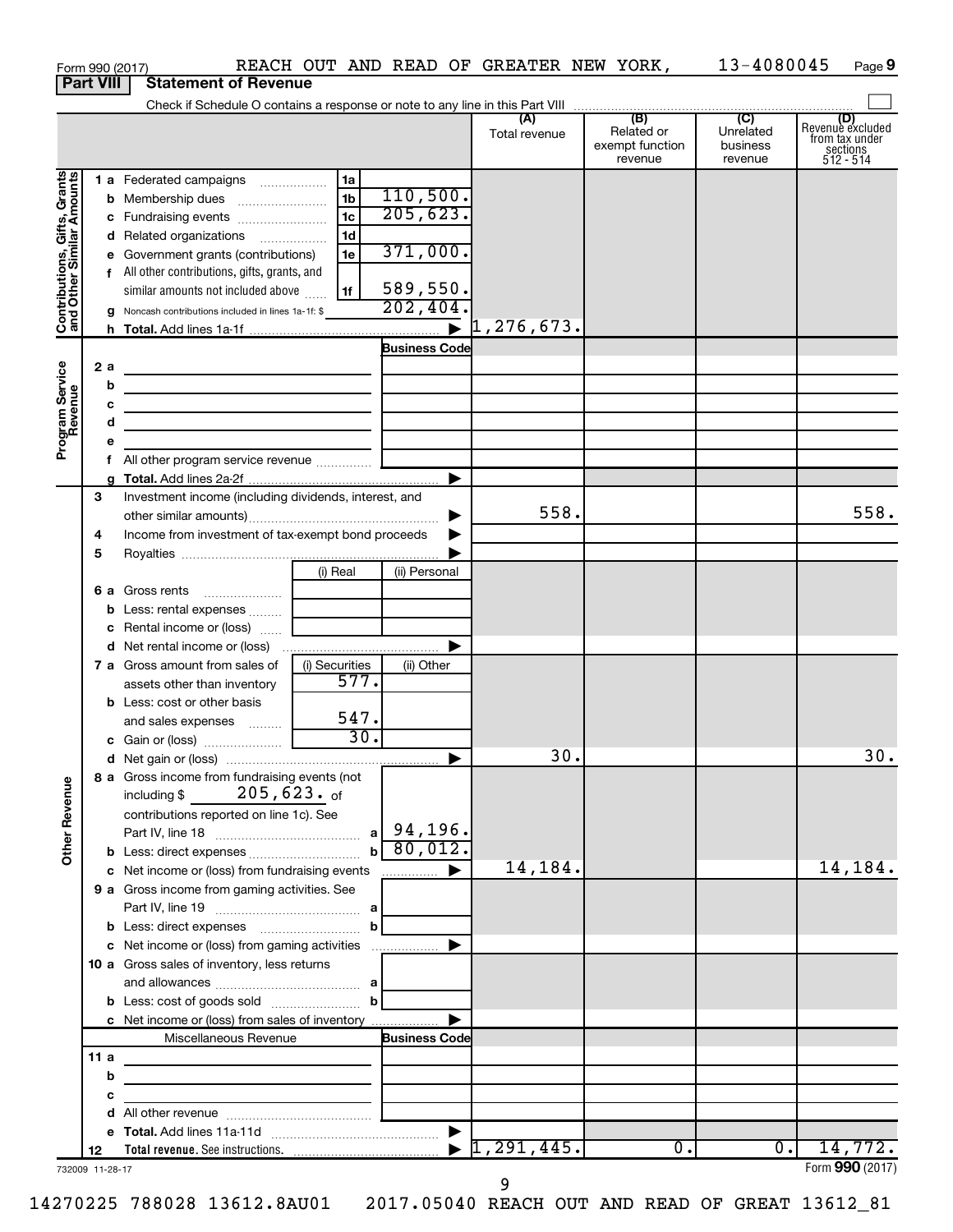### Form 990 (2017) REACH OUT AND READ OF GREATER NEW YORK , 13-4080045 <sub>Page</sub> 10 **Part IX | Statement of Functional Expenses**

|              | Section 501(c)(3) and 501(c)(4) organizations must complete all columns. All other organizations must complete column (A).                                                                                  |                       |                                    |                                           |                                |
|--------------|-------------------------------------------------------------------------------------------------------------------------------------------------------------------------------------------------------------|-----------------------|------------------------------------|-------------------------------------------|--------------------------------|
|              | Check if Schedule O contains a response or note to any line in this Part IX                                                                                                                                 |                       |                                    |                                           |                                |
|              | Do not include amounts reported on lines 6b,<br>7b, 8b, 9b, and 10b of Part VIII.                                                                                                                           | (A)<br>Total expenses | (B)<br>Program service<br>expenses | (C)<br>Management and<br>general expenses | (D)<br>Fundraising<br>expenses |
| 1            | Grants and other assistance to domestic organizations                                                                                                                                                       |                       |                                    |                                           |                                |
|              | and domestic governments. See Part IV, line 21<br>$\mathbf{r}$                                                                                                                                              | 630,314.              | 630, 314.                          |                                           |                                |
| $\mathbf{2}$ | Grants and other assistance to domestic                                                                                                                                                                     |                       |                                    |                                           |                                |
|              | individuals. See Part IV, line 22                                                                                                                                                                           |                       |                                    |                                           |                                |
| 3            | Grants and other assistance to foreign                                                                                                                                                                      |                       |                                    |                                           |                                |
|              | organizations, foreign governments, and foreign                                                                                                                                                             |                       |                                    |                                           |                                |
|              | individuals. See Part IV, lines 15 and 16                                                                                                                                                                   |                       |                                    |                                           |                                |
| 4            | Benefits paid to or for members                                                                                                                                                                             |                       |                                    |                                           |                                |
| 5            | Compensation of current officers, directors,<br>trustees, and key employees                                                                                                                                 | 150,000.              | 96,000.                            | 21,000.                                   | 33,000.                        |
| 6            | Compensation not included above, to disqualified                                                                                                                                                            |                       |                                    |                                           |                                |
|              | persons (as defined under section 4958(f)(1)) and                                                                                                                                                           |                       |                                    |                                           |                                |
|              | persons described in section 4958(c)(3)(B)<br>$\overline{1}$                                                                                                                                                |                       |                                    |                                           |                                |
| 7            |                                                                                                                                                                                                             | 146,051.              | 93,473.                            | 20,447.                                   | 32,131.                        |
| 8            | Pension plan accruals and contributions (include                                                                                                                                                            |                       |                                    |                                           |                                |
|              | section 401(k) and 403(b) employer contributions)                                                                                                                                                           |                       |                                    |                                           |                                |
| 9            |                                                                                                                                                                                                             | 36,054.               | 23,074.                            | 5,048.                                    | 7,932.                         |
| 10           |                                                                                                                                                                                                             | 20,544.               | 13, 148.                           | 2,876.                                    | 4,520.                         |
| 11           | Fees for services (non-employees):                                                                                                                                                                          |                       |                                    |                                           |                                |
| a            |                                                                                                                                                                                                             |                       |                                    |                                           |                                |
| b            |                                                                                                                                                                                                             |                       |                                    |                                           |                                |
| c            |                                                                                                                                                                                                             | 27,630.               |                                    | 27,630.                                   |                                |
| d            |                                                                                                                                                                                                             |                       |                                    |                                           |                                |
|              | Professional fundraising services. See Part IV, line 17                                                                                                                                                     |                       |                                    |                                           |                                |
| f            | Investment management fees                                                                                                                                                                                  |                       |                                    |                                           |                                |
| g            | Other. (If line 11g amount exceeds 10% of line 25,                                                                                                                                                          |                       |                                    |                                           |                                |
|              | column (A) amount, list line 11g expenses on Sch O.)                                                                                                                                                        | 54,684.<br>4,976.     |                                    | 39,897.                                   | 14,787.<br>4,976.              |
| 12           |                                                                                                                                                                                                             | 17,214.               | 14,129.                            | 1,229.                                    | 1,856.                         |
| 13           |                                                                                                                                                                                                             | 1,249.                |                                    | 1,249.                                    |                                |
| 14<br>15     |                                                                                                                                                                                                             |                       |                                    |                                           |                                |
| 16           |                                                                                                                                                                                                             | 49,023.               | 40, 105.                           | 3,970.                                    | 4,948.                         |
| 17           |                                                                                                                                                                                                             | 1,558.                | 1,201.                             | 135.                                      | 222.                           |
| 18           | Payments of travel or entertainment expenses                                                                                                                                                                |                       |                                    |                                           |                                |
|              | for any federal, state, or local public officials                                                                                                                                                           |                       |                                    |                                           |                                |
| 19           | Conferences, conventions, and meetings                                                                                                                                                                      | 1,309.                | 1,009.                             | 113.                                      | 187.                           |
| 20           | Interest                                                                                                                                                                                                    |                       |                                    |                                           |                                |
| 21           |                                                                                                                                                                                                             |                       |                                    |                                           |                                |
| 22           | Depreciation, depletion, and amortization                                                                                                                                                                   | 208.                  | 208.                               |                                           |                                |
| 23           | Insurance                                                                                                                                                                                                   | 171.                  | 137.                               | 15.                                       | 19.                            |
| 24           | Other expenses. Itemize expenses not covered<br>above. (List miscellaneous expenses in line 24e. If line<br>24e amount exceeds 10% of line 25, column (A)<br>amount, list line 24e expenses on Schedule O.) |                       |                                    |                                           |                                |
| a            | DUES AND SUBSCRIPTIONS                                                                                                                                                                                      | 2,207.                | 1,701.                             | 191.                                      | 315.                           |
| b            |                                                                                                                                                                                                             |                       |                                    |                                           |                                |
| с            |                                                                                                                                                                                                             |                       |                                    |                                           |                                |
| d            |                                                                                                                                                                                                             |                       |                                    |                                           |                                |
|              | e All other expenses                                                                                                                                                                                        | 2,774.                | 1,784.                             | 200.                                      | 790.                           |
| 25           | Total functional expenses. Add lines 1 through 24e                                                                                                                                                          | $1,145,966$ .         | 916, 283.                          | 124,000.                                  | 105,683.                       |
| 26           | Joint costs. Complete this line only if the organization                                                                                                                                                    |                       |                                    |                                           |                                |
|              | reported in column (B) joint costs from a combined<br>educational campaign and fundraising solicitation.                                                                                                    |                       |                                    |                                           |                                |
|              | Check here $\blacktriangleright$<br>if following SOP 98-2 (ASC 958-720)                                                                                                                                     |                       |                                    |                                           |                                |
|              |                                                                                                                                                                                                             |                       |                                    |                                           |                                |

732010 11-28-17

Form (2017) **990**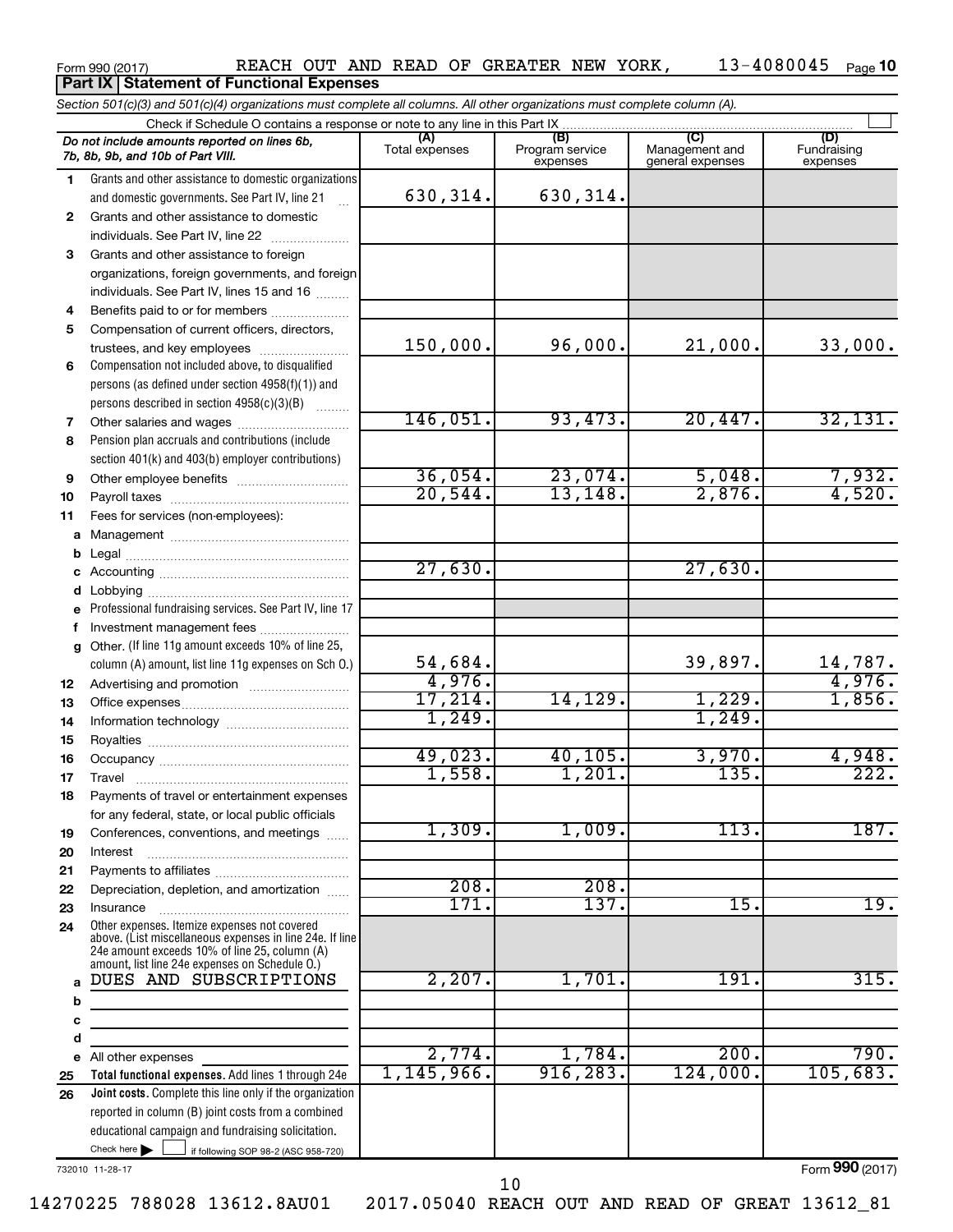**Part X Balance Sheet**

### Form 990 (2017) **Page 18 REACH OUT AND READ OF GREATER NEW YORK,** 13-4080045  $_{\text{Page}}$

13-4080045 Page 11

|                             |    |                                                                                                                         |          |          | (A)<br>Beginning of year |                 | (B)<br>End of year          |
|-----------------------------|----|-------------------------------------------------------------------------------------------------------------------------|----------|----------|--------------------------|-----------------|-----------------------------|
|                             | 1  |                                                                                                                         |          |          | 606, 885.                | $\mathbf{1}$    | 720,095.                    |
|                             | 2  |                                                                                                                         |          |          | 1,441.                   | $\mathbf{2}$    | 1,442.                      |
|                             | 3  |                                                                                                                         |          | 31,506.  | 3                        | 19,226.         |                             |
|                             | 4  |                                                                                                                         |          |          | 4                        |                 |                             |
|                             | 5  | Loans and other receivables from current and former officers, directors,                                                |          |          |                          |                 |                             |
|                             |    | trustees, key employees, and highest compensated employees. Complete                                                    |          |          |                          |                 |                             |
|                             |    | Part II of Schedule L                                                                                                   |          | 5        |                          |                 |                             |
|                             | 6  | Loans and other receivables from other disqualified persons (as defined under                                           |          |          |                          |                 |                             |
|                             |    | section 4958(f)(1)), persons described in section 4958(c)(3)(B), and contributing                                       |          |          |                          |                 |                             |
|                             |    | employers and sponsoring organizations of section 501(c)(9) voluntary                                                   |          |          |                          |                 |                             |
|                             |    | employees' beneficiary organizations (see instr). Complete Part II of Sch L                                             |          |          | 6                        |                 |                             |
| Assets                      | 7  |                                                                                                                         |          |          | $\overline{7}$           |                 |                             |
|                             | 8  |                                                                                                                         |          |          |                          | 8               |                             |
|                             | 9  |                                                                                                                         |          |          | 15, 164.                 | $\mathbf{9}$    | 6, 246.                     |
|                             |    | 10a Land, buildings, and equipment: cost or other                                                                       |          |          |                          |                 |                             |
|                             |    | basis. Complete Part VI of Schedule D                                                                                   | 10a      | 11,926.  |                          |                 |                             |
|                             |    | <b>b</b> Less: accumulated depreciation <i></i>                                                                         | 10b      | 11,926.  | 208.                     | 10 <sub>c</sub> | 0.                          |
|                             | 11 |                                                                                                                         |          |          | 11                       |                 |                             |
|                             | 12 |                                                                                                                         | 24, 211. | 12       | 25,719.                  |                 |                             |
|                             | 13 |                                                                                                                         |          | 13       |                          |                 |                             |
|                             | 14 |                                                                                                                         |          |          | 14                       |                 |                             |
|                             | 15 |                                                                                                                         |          |          |                          | 15              | 9,972.                      |
|                             | 16 |                                                                                                                         |          |          | 679,415.                 | 16              | 782,700.                    |
|                             | 17 |                                                                                                                         |          | 22, 341. | 17                       | 11,725.         |                             |
|                             | 18 |                                                                                                                         |          | 18       |                          |                 |                             |
|                             | 19 |                                                                                                                         | 145,000. | 19       | 112,500.                 |                 |                             |
|                             | 20 |                                                                                                                         |          |          |                          | 20              |                             |
|                             | 21 | Escrow or custodial account liability. Complete Part IV of Schedule D                                                   |          |          |                          | 21              |                             |
|                             | 22 | Loans and other payables to current and former officers, directors, trustees,                                           |          |          |                          |                 |                             |
| Liabilities                 |    | key employees, highest compensated employees, and disqualified persons.                                                 |          |          |                          |                 |                             |
|                             |    |                                                                                                                         |          |          |                          | 22              |                             |
|                             | 23 | Secured mortgages and notes payable to unrelated third parties                                                          |          |          |                          | 23              |                             |
|                             | 24 | Unsecured notes and loans payable to unrelated third parties                                                            |          |          |                          | 24              |                             |
|                             | 25 | Other liabilities (including federal income tax, payables to related third                                              |          |          |                          |                 |                             |
|                             |    | parties, and other liabilities not included on lines 17-24). Complete Part X of                                         |          |          |                          |                 |                             |
|                             |    | Schedule D                                                                                                              |          |          |                          | 25              |                             |
|                             | 26 |                                                                                                                         |          |          | 167,341.                 | 26              | 124, 225.                   |
|                             |    | Organizations that follow SFAS 117 (ASC 958), check here $\blacktriangleright \begin{array}{c} \perp X \end{array}$ and |          |          |                          |                 |                             |
|                             |    | complete lines 27 through 29, and lines 33 and 34.                                                                      |          |          |                          |                 |                             |
|                             | 27 |                                                                                                                         |          |          | 503,074.                 | 27              | 650,475.                    |
|                             | 28 |                                                                                                                         |          |          | 9,000.                   | 28              | 8,000.                      |
|                             | 29 | Permanently restricted net assets                                                                                       |          |          |                          | 29              |                             |
|                             |    | Organizations that do not follow SFAS 117 (ASC 958), check here $\blacktriangleright$                                   |          |          |                          |                 |                             |
| Net Assets or Fund Balances |    | and complete lines 30 through 34.                                                                                       |          |          |                          |                 |                             |
|                             | 30 |                                                                                                                         |          |          |                          | 30              |                             |
|                             | 31 | Paid-in or capital surplus, or land, building, or equipment fund                                                        |          |          |                          | 31              |                             |
|                             | 32 | Retained earnings, endowment, accumulated income, or other funds                                                        |          |          |                          | 32              |                             |
|                             | 33 |                                                                                                                         | 512,074. | 33       | 658,475.                 |                 |                             |
|                             | 34 |                                                                                                                         |          |          | 679,415.                 | 34              | 782,700.                    |
|                             |    |                                                                                                                         |          |          |                          |                 | $F_{\text{arm}}$ 000 (2017) |

Form (2017) **990**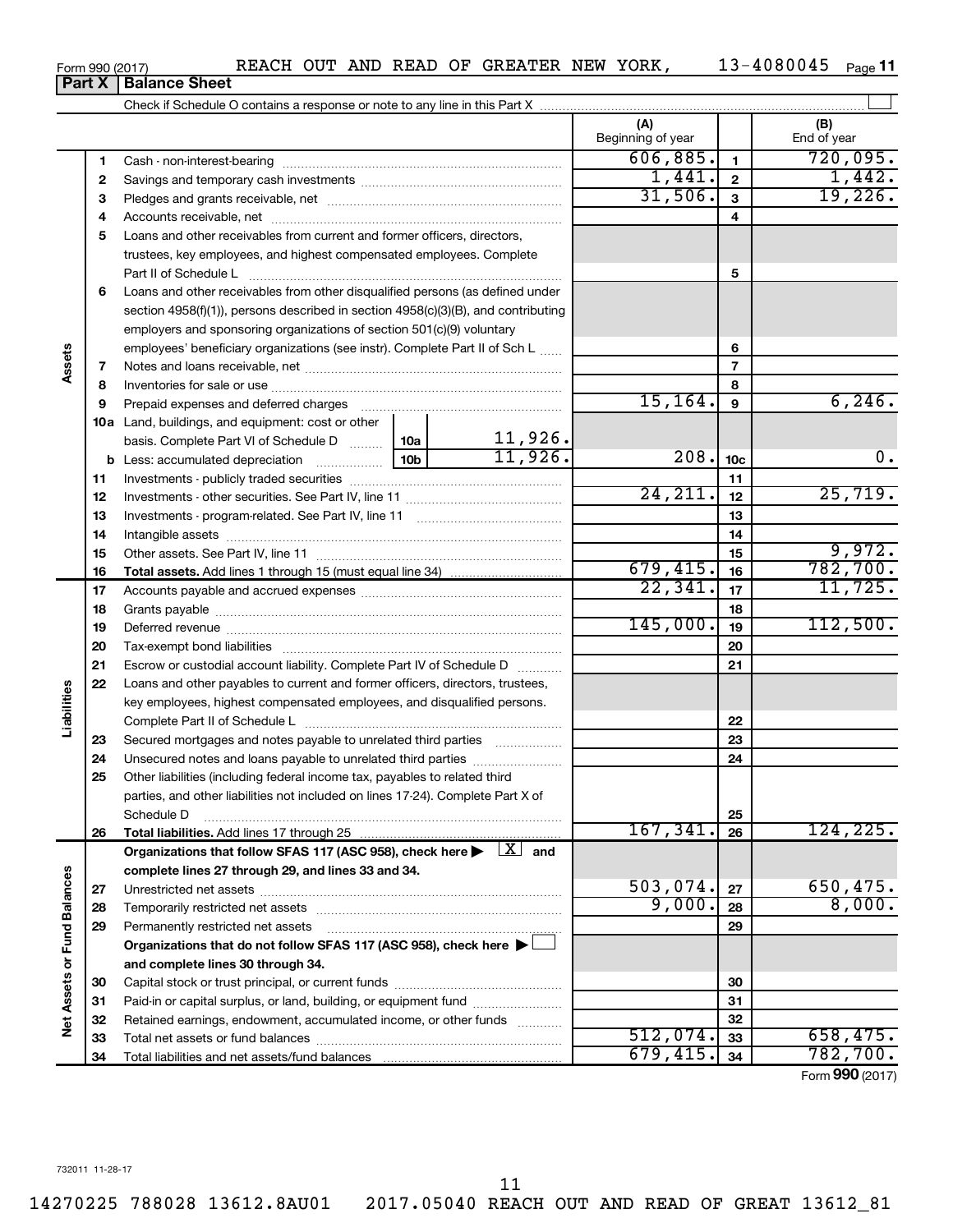|    | REACH OUT AND READ OF GREATER NEW YORK,<br>Form 990 (2017)                                                                                                                                                                     |                         | 13-4080045     |            | Page 12          |
|----|--------------------------------------------------------------------------------------------------------------------------------------------------------------------------------------------------------------------------------|-------------------------|----------------|------------|------------------|
|    | Part XI   Reconciliation of Net Assets                                                                                                                                                                                         |                         |                |            |                  |
|    |                                                                                                                                                                                                                                |                         |                |            |                  |
|    |                                                                                                                                                                                                                                |                         |                |            |                  |
| 1  |                                                                                                                                                                                                                                | 1.                      | 1,291,445.     |            |                  |
| 2  |                                                                                                                                                                                                                                | $\overline{2}$          | 1,145,966.     |            |                  |
| З  | Revenue less expenses. Subtract line 2 from line 1                                                                                                                                                                             | $\mathbf{a}$            |                |            | 145, 479.        |
| 4  |                                                                                                                                                                                                                                | $\overline{\mathbf{4}}$ |                |            | 512,074.         |
| 5  | Net unrealized gains (losses) on investments [11] matter than the control of the state of the state of the state of the state of the state of the state of the state of the state of the state of the state of the state of th | 5                       |                |            | 921.             |
| 6  | Donated services and use of facilities                                                                                                                                                                                         | 6                       |                |            |                  |
| 7  | Investment expenses                                                                                                                                                                                                            | $\overline{7}$          |                |            |                  |
| 8  | Prior period adjustments                                                                                                                                                                                                       | 8                       |                |            |                  |
| 9  |                                                                                                                                                                                                                                | 9                       |                |            | $\overline{0}$ . |
| 10 | Net assets or fund balances at end of year. Combine lines 3 through 9 (must equal Part X, line 33,                                                                                                                             |                         |                |            |                  |
|    | column (B))                                                                                                                                                                                                                    | 10                      |                |            | 658,475.         |
|    | <b>Part XII Financial Statements and Reporting</b>                                                                                                                                                                             |                         |                |            |                  |
|    |                                                                                                                                                                                                                                |                         |                |            |                  |
|    |                                                                                                                                                                                                                                |                         |                | <b>Yes</b> | <b>No</b>        |
| 1  | $\lfloor$ X $\rfloor$ Accrual<br>Accounting method used to prepare the Form 990: $\Box$ Cash<br>Other                                                                                                                          |                         |                |            |                  |
|    | If the organization changed its method of accounting from a prior year or checked "Other," explain in Schedule O.                                                                                                              |                         |                |            |                  |
|    | 2a Were the organization's financial statements compiled or reviewed by an independent accountant?                                                                                                                             |                         | 2a             |            | х                |
|    | If "Yes," check a box below to indicate whether the financial statements for the year were compiled or reviewed on a                                                                                                           |                         |                |            |                  |
|    | separate basis, consolidated basis, or both:                                                                                                                                                                                   |                         |                |            |                  |
|    | Both consolidated and separate basis<br>Separate basis<br>Consolidated basis                                                                                                                                                   |                         |                |            |                  |
|    |                                                                                                                                                                                                                                |                         | 2 <sub>b</sub> | х          |                  |
|    | If "Yes," check a box below to indicate whether the financial statements for the year were audited on a separate basis,                                                                                                        |                         |                |            |                  |
|    | consolidated basis, or both:                                                                                                                                                                                                   |                         |                |            |                  |
|    | $ \mathbf{X} $ Separate basis<br>Consolidated basis<br>Both consolidated and separate basis                                                                                                                                    |                         |                |            |                  |
|    | c If "Yes" to line 2a or 2b, does the organization have a committee that assumes responsibility for oversight of the audit,                                                                                                    |                         |                |            |                  |
|    |                                                                                                                                                                                                                                |                         | 2c             | х          |                  |
|    | If the organization changed either its oversight process or selection process during the tax year, explain in Schedule O.                                                                                                      |                         |                |            |                  |
|    | 3a As a result of a federal award, was the organization required to undergo an audit or audits as set forth in the Single Audit                                                                                                |                         |                |            |                  |
|    |                                                                                                                                                                                                                                |                         | За             |            | х                |
|    | b If "Yes," did the organization undergo the required audit or audits? If the organization did not undergo the required audit                                                                                                  |                         |                |            |                  |
|    |                                                                                                                                                                                                                                |                         | 3b             |            |                  |

Form (2017) **990**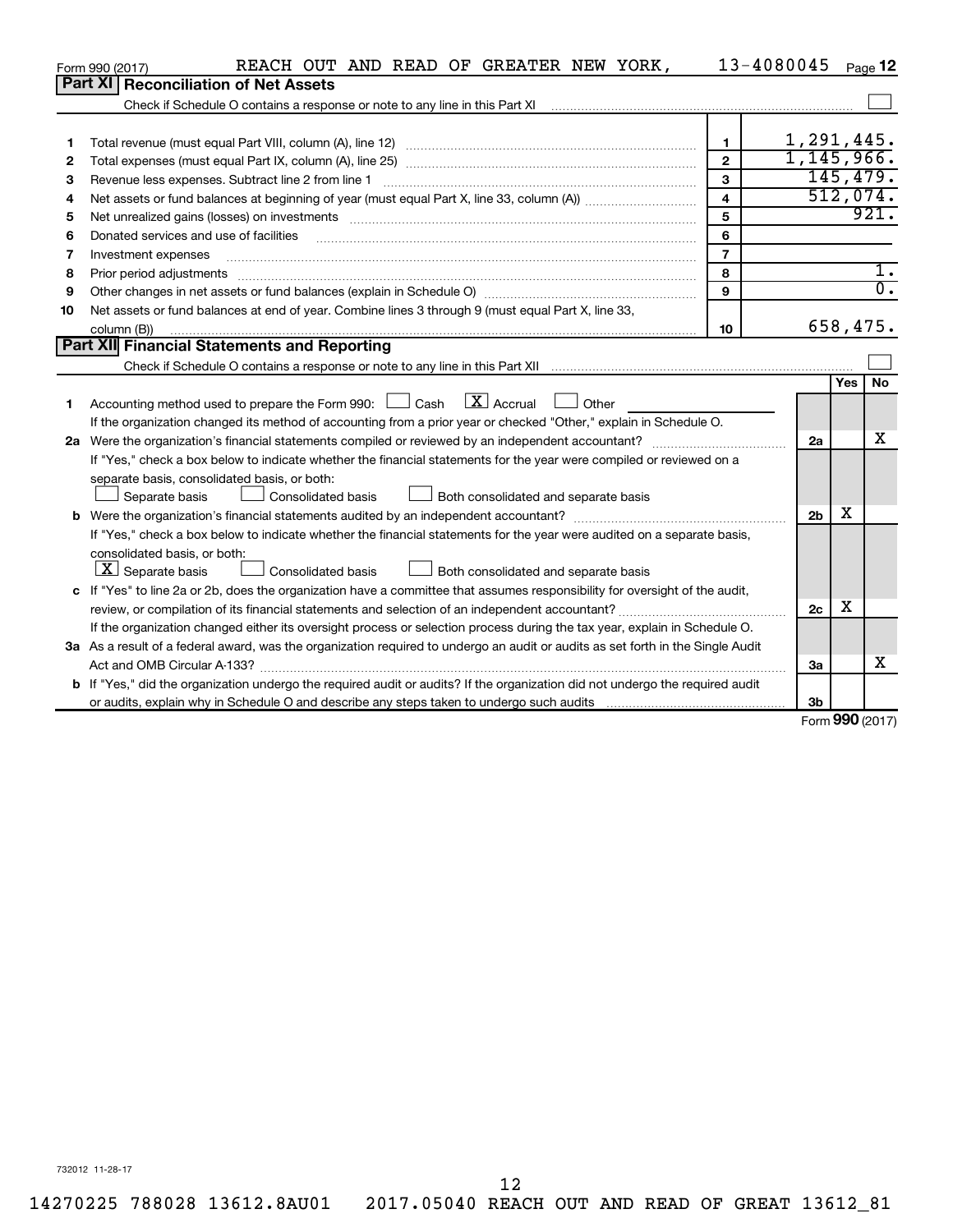| <b>SCHEDULE A</b> |  |
|-------------------|--|
|-------------------|--|

| (Form 990 or 990-EZ) |  |  |
|----------------------|--|--|

Form 990 or 990-EZ)<br>
Complete if the organization is a section 501(c)(3) organization or a section<br> **Public Charity Status and Public Support 4947(a)(1) nonexempt charitable trust.**

| OMB No 1545-0047              |
|-------------------------------|
| 0                             |
| <b>Open to Public</b><br>نامم |

 $\Box$ 

|        |                 | Department of the Treasury<br>Internal Revenue Service |                                                                        | Attach to Form 990 or Form 990-EZ.<br>Go to www.irs.gov/Form990 for instructions and the latest information.                                                                                                                                       |     |                                 |                                                      | <b>Open to Public</b><br>Inspection                |
|--------|-----------------|--------------------------------------------------------|------------------------------------------------------------------------|----------------------------------------------------------------------------------------------------------------------------------------------------------------------------------------------------------------------------------------------------|-----|---------------------------------|------------------------------------------------------|----------------------------------------------------|
|        |                 | Name of the organization                               |                                                                        |                                                                                                                                                                                                                                                    |     |                                 |                                                      | <b>Employer identification number</b>              |
|        |                 |                                                        |                                                                        | REACH OUT AND READ OF GREATER NEW YORK,                                                                                                                                                                                                            |     |                                 |                                                      | 13-4080045                                         |
| Part I |                 |                                                        |                                                                        | Reason for Public Charity Status (All organizations must complete this part.) See instructions.                                                                                                                                                    |     |                                 |                                                      |                                                    |
|        |                 |                                                        |                                                                        | The organization is not a private foundation because it is: (For lines 1 through 12, check only one box.)                                                                                                                                          |     |                                 |                                                      |                                                    |
| 1      |                 |                                                        |                                                                        | A church, convention of churches, or association of churches described in section 170(b)(1)(A)(i).                                                                                                                                                 |     |                                 |                                                      |                                                    |
| 2      |                 |                                                        |                                                                        | A school described in section 170(b)(1)(A)(ii). (Attach Schedule E (Form 990 or 990-EZ).)                                                                                                                                                          |     |                                 |                                                      |                                                    |
| З      |                 |                                                        |                                                                        | A hospital or a cooperative hospital service organization described in section 170(b)(1)(A)(iii).                                                                                                                                                  |     |                                 |                                                      |                                                    |
| 4      |                 |                                                        |                                                                        | A medical research organization operated in conjunction with a hospital described in section 170(b)(1)(A)(iii). Enter the hospital's name,                                                                                                         |     |                                 |                                                      |                                                    |
|        |                 | city, and state:                                       |                                                                        |                                                                                                                                                                                                                                                    |     |                                 |                                                      |                                                    |
| 5      |                 |                                                        |                                                                        | An organization operated for the benefit of a college or university owned or operated by a governmental unit described in                                                                                                                          |     |                                 |                                                      |                                                    |
|        |                 |                                                        | section 170(b)(1)(A)(iv). (Complete Part II.)                          |                                                                                                                                                                                                                                                    |     |                                 |                                                      |                                                    |
| 6      |                 |                                                        |                                                                        | A federal, state, or local government or governmental unit described in section 170(b)(1)(A)(v).                                                                                                                                                   |     |                                 |                                                      |                                                    |
|        | $7 \mid X \mid$ |                                                        |                                                                        | An organization that normally receives a substantial part of its support from a governmental unit or from the general public described in                                                                                                          |     |                                 |                                                      |                                                    |
|        |                 |                                                        | section 170(b)(1)(A)(vi). (Complete Part II.)                          |                                                                                                                                                                                                                                                    |     |                                 |                                                      |                                                    |
| 8      |                 |                                                        |                                                                        | A community trust described in section 170(b)(1)(A)(vi). (Complete Part II.)                                                                                                                                                                       |     |                                 |                                                      |                                                    |
| 9      |                 |                                                        |                                                                        | An agricultural research organization described in section 170(b)(1)(A)(ix) operated in conjunction with a land-grant college                                                                                                                      |     |                                 |                                                      |                                                    |
|        |                 |                                                        |                                                                        | or university or a non-land-grant college of agriculture (see instructions). Enter the name, city, and state of the college or                                                                                                                     |     |                                 |                                                      |                                                    |
|        |                 | university:                                            |                                                                        |                                                                                                                                                                                                                                                    |     |                                 |                                                      |                                                    |
| 10     |                 |                                                        |                                                                        | An organization that normally receives: (1) more than 33 1/3% of its support from contributions, membership fees, and gross receipts from                                                                                                          |     |                                 |                                                      |                                                    |
|        |                 |                                                        |                                                                        | activities related to its exempt functions - subject to certain exceptions, and (2) no more than 33 1/3% of its support from gross investment                                                                                                      |     |                                 |                                                      |                                                    |
|        |                 |                                                        |                                                                        | income and unrelated business taxable income (less section 511 tax) from businesses acquired by the organization after June 30, 1975.                                                                                                              |     |                                 |                                                      |                                                    |
| 11     |                 |                                                        | See section 509(a)(2). (Complete Part III.)                            |                                                                                                                                                                                                                                                    |     |                                 |                                                      |                                                    |
| 12     |                 |                                                        |                                                                        | An organization organized and operated exclusively to test for public safety. See section 509(a)(4).<br>An organization organized and operated exclusively for the benefit of, to perform the functions of, or to carry out the purposes of one or |     |                                 |                                                      |                                                    |
|        |                 |                                                        |                                                                        | more publicly supported organizations described in section 509(a)(1) or section 509(a)(2). See section 509(a)(3). Check the box in                                                                                                                 |     |                                 |                                                      |                                                    |
|        |                 |                                                        |                                                                        | lines 12a through 12d that describes the type of supporting organization and complete lines 12e, 12f, and 12g.                                                                                                                                     |     |                                 |                                                      |                                                    |
| а      |                 |                                                        |                                                                        | Type I. A supporting organization operated, supervised, or controlled by its supported organization(s), typically by giving                                                                                                                        |     |                                 |                                                      |                                                    |
|        |                 |                                                        |                                                                        | the supported organization(s) the power to regularly appoint or elect a majority of the directors or trustees of the supporting                                                                                                                    |     |                                 |                                                      |                                                    |
|        |                 |                                                        | organization. You must complete Part IV, Sections A and B.             |                                                                                                                                                                                                                                                    |     |                                 |                                                      |                                                    |
| b      |                 |                                                        |                                                                        | Type II. A supporting organization supervised or controlled in connection with its supported organization(s), by having                                                                                                                            |     |                                 |                                                      |                                                    |
|        |                 |                                                        |                                                                        | control or management of the supporting organization vested in the same persons that control or manage the supported                                                                                                                               |     |                                 |                                                      |                                                    |
|        |                 |                                                        | organization(s). You must complete Part IV, Sections A and C.          |                                                                                                                                                                                                                                                    |     |                                 |                                                      |                                                    |
| с      |                 |                                                        |                                                                        | Type III functionally integrated. A supporting organization operated in connection with, and functionally integrated with,                                                                                                                         |     |                                 |                                                      |                                                    |
|        |                 |                                                        |                                                                        | its supported organization(s) (see instructions). You must complete Part IV, Sections A, D, and E.                                                                                                                                                 |     |                                 |                                                      |                                                    |
| d      |                 |                                                        |                                                                        | Type III non-functionally integrated. A supporting organization operated in connection with its supported organization(s)                                                                                                                          |     |                                 |                                                      |                                                    |
|        |                 |                                                        |                                                                        | that is not functionally integrated. The organization generally must satisfy a distribution requirement and an attentiveness                                                                                                                       |     |                                 |                                                      |                                                    |
|        |                 |                                                        |                                                                        | requirement (see instructions). You must complete Part IV, Sections A and D, and Part V.                                                                                                                                                           |     |                                 |                                                      |                                                    |
| е      |                 |                                                        |                                                                        | Check this box if the organization received a written determination from the IRS that it is a Type I, Type II, Type III                                                                                                                            |     |                                 |                                                      |                                                    |
|        |                 |                                                        |                                                                        | functionally integrated, or Type III non-functionally integrated supporting organization.                                                                                                                                                          |     |                                 |                                                      |                                                    |
|        |                 |                                                        |                                                                        |                                                                                                                                                                                                                                                    |     |                                 |                                                      |                                                    |
|        |                 |                                                        | Provide the following information about the supported organization(s). |                                                                                                                                                                                                                                                    |     | (iv) Is the organization listed |                                                      |                                                    |
|        |                 | (i) Name of supported<br>organization                  | (ii) EIN                                                               | (iii) Type of organization<br>(described on lines 1-10                                                                                                                                                                                             |     | in your governing document?     | (v) Amount of monetary<br>support (see instructions) | (vi) Amount of other<br>support (see instructions) |
|        |                 |                                                        |                                                                        | above (see instructions))                                                                                                                                                                                                                          | Yes | No                              |                                                      |                                                    |
|        |                 |                                                        |                                                                        |                                                                                                                                                                                                                                                    |     |                                 |                                                      |                                                    |
|        |                 |                                                        |                                                                        |                                                                                                                                                                                                                                                    |     |                                 |                                                      |                                                    |
|        |                 |                                                        |                                                                        |                                                                                                                                                                                                                                                    |     |                                 |                                                      |                                                    |
|        |                 |                                                        |                                                                        |                                                                                                                                                                                                                                                    |     |                                 |                                                      |                                                    |
|        |                 |                                                        |                                                                        |                                                                                                                                                                                                                                                    |     |                                 |                                                      |                                                    |
|        |                 |                                                        |                                                                        |                                                                                                                                                                                                                                                    |     |                                 |                                                      |                                                    |
|        |                 |                                                        |                                                                        |                                                                                                                                                                                                                                                    |     |                                 |                                                      |                                                    |
|        |                 |                                                        |                                                                        |                                                                                                                                                                                                                                                    |     |                                 |                                                      |                                                    |
|        |                 |                                                        |                                                                        |                                                                                                                                                                                                                                                    |     |                                 |                                                      |                                                    |
| Total  |                 |                                                        |                                                                        |                                                                                                                                                                                                                                                    |     |                                 |                                                      |                                                    |

LHA For Paperwork Reduction Act Notice, see the Instructions for Form 990 or 990-EZ. 732021 10-06-17 Schedule A (Form 990 or 990-EZ) 2017 13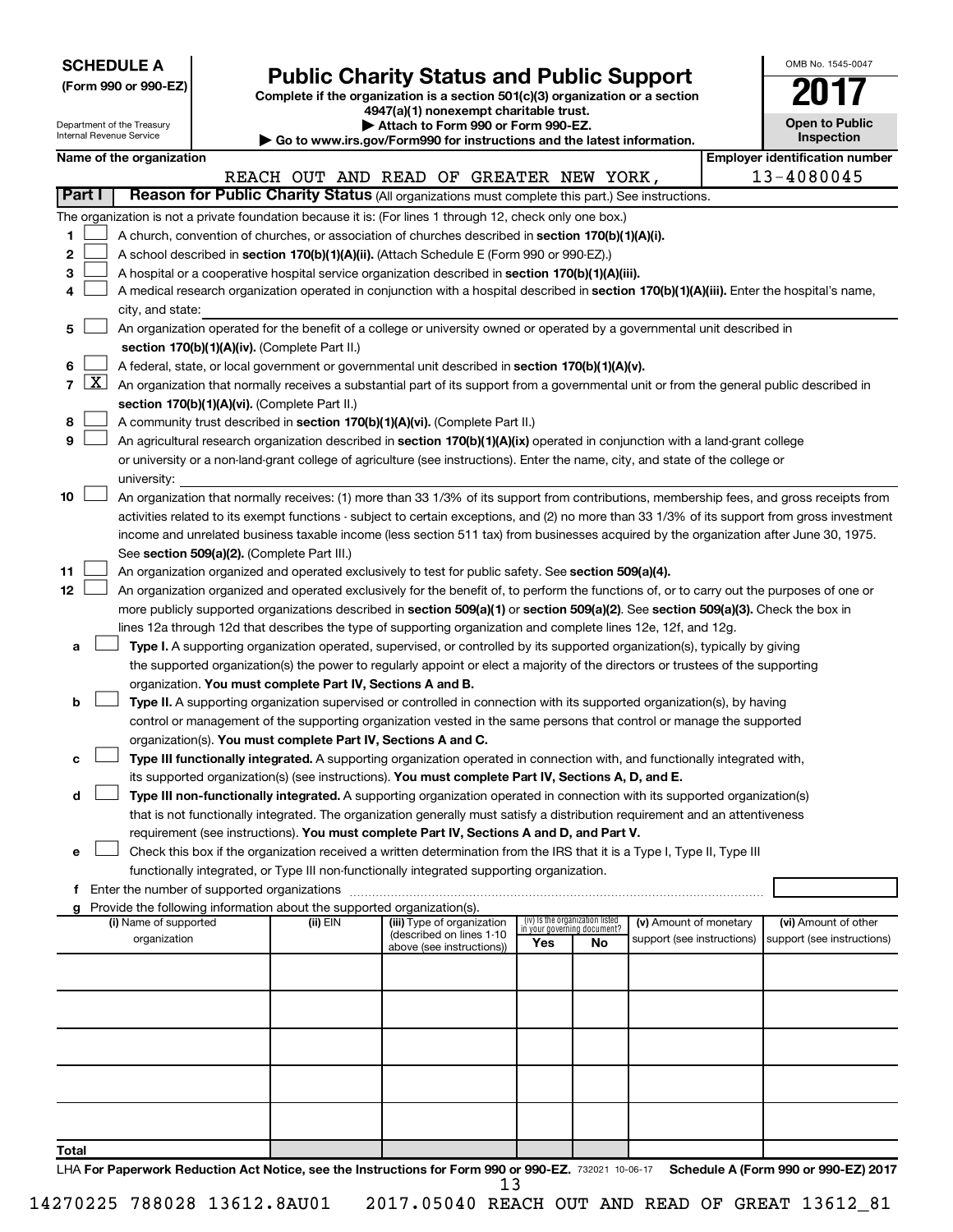### Schedule A (Form 990 or 990-EZ) 2017 REACH OUT AND READ OF GREATER NEW YORK, 13-4080045 <sub>Page 2</sub> **Part II Support Schedule for Organizations Described in Sections 170(b)(1)(A)(iv) and 170(b)(1)(A)(vi)**

(Complete only if you checked the box on line 5, 7, or 8 of Part I or if the organization failed to qualify under Part III. If the organization fails to qualify under the tests listed below, please complete Part III.)

|    | <b>Section A. Public Support</b>                                                                                                                                                                                                                                                                                                                                           |          |          |            |            |                                      |                                          |
|----|----------------------------------------------------------------------------------------------------------------------------------------------------------------------------------------------------------------------------------------------------------------------------------------------------------------------------------------------------------------------------|----------|----------|------------|------------|--------------------------------------|------------------------------------------|
|    | Calendar year (or fiscal year beginning in)                                                                                                                                                                                                                                                                                                                                | (a) 2013 | (b) 2014 | $(c)$ 2015 | $(d)$ 2016 | (e) 2017                             | (f) Total                                |
|    | 1 Gifts, grants, contributions, and                                                                                                                                                                                                                                                                                                                                        |          |          |            |            |                                      |                                          |
|    | membership fees received. (Do not                                                                                                                                                                                                                                                                                                                                          |          |          |            |            |                                      |                                          |
|    | include any "unusual grants.")                                                                                                                                                                                                                                                                                                                                             | 1455483. | 1764919. | 1875757.   | 1935086.   | 1276673.                             | 8307918.                                 |
|    | 2 Tax revenues levied for the organ-                                                                                                                                                                                                                                                                                                                                       |          |          |            |            |                                      |                                          |
|    | ization's benefit and either paid to                                                                                                                                                                                                                                                                                                                                       |          |          |            |            |                                      |                                          |
|    | or expended on its behalf                                                                                                                                                                                                                                                                                                                                                  |          |          |            |            |                                      |                                          |
|    | 3 The value of services or facilities                                                                                                                                                                                                                                                                                                                                      |          |          |            |            |                                      |                                          |
|    | furnished by a governmental unit to                                                                                                                                                                                                                                                                                                                                        |          |          |            |            |                                      |                                          |
|    | the organization without charge                                                                                                                                                                                                                                                                                                                                            |          |          |            |            |                                      |                                          |
|    | 4 Total. Add lines 1 through 3                                                                                                                                                                                                                                                                                                                                             | 1455483. | 1764919. | 1875757.   | 1935086.   | 1276673.                             | 8307918.                                 |
| 5. | The portion of total contributions                                                                                                                                                                                                                                                                                                                                         |          |          |            |            |                                      |                                          |
|    | by each person (other than a                                                                                                                                                                                                                                                                                                                                               |          |          |            |            |                                      |                                          |
|    | governmental unit or publicly                                                                                                                                                                                                                                                                                                                                              |          |          |            |            |                                      |                                          |
|    | supported organization) included                                                                                                                                                                                                                                                                                                                                           |          |          |            |            |                                      |                                          |
|    | on line 1 that exceeds 2% of the                                                                                                                                                                                                                                                                                                                                           |          |          |            |            |                                      |                                          |
|    | amount shown on line 11,                                                                                                                                                                                                                                                                                                                                                   |          |          |            |            |                                      |                                          |
|    | column (f)                                                                                                                                                                                                                                                                                                                                                                 |          |          |            |            |                                      | 3049407.                                 |
|    | 6 Public support. Subtract line 5 from line 4.                                                                                                                                                                                                                                                                                                                             |          |          |            |            |                                      | 5258511.                                 |
|    | <b>Section B. Total Support</b>                                                                                                                                                                                                                                                                                                                                            |          |          |            |            |                                      |                                          |
|    | Calendar year (or fiscal year beginning in) $\blacktriangleright$                                                                                                                                                                                                                                                                                                          | (a) 2013 | (b) 2014 | $(c)$ 2015 | $(d)$ 2016 | (e) 2017                             | (f) Total                                |
|    | <b>7</b> Amounts from line 4                                                                                                                                                                                                                                                                                                                                               | 1455483. | 1764919. | 1875757.   | 1935086    | 1276673.                             | 8307918.                                 |
|    | 8 Gross income from interest,                                                                                                                                                                                                                                                                                                                                              |          |          |            |            |                                      |                                          |
|    | dividends, payments received on                                                                                                                                                                                                                                                                                                                                            |          |          |            |            |                                      |                                          |
|    | securities loans, rents, royalties,                                                                                                                                                                                                                                                                                                                                        |          |          |            |            |                                      |                                          |
|    | and income from similar sources                                                                                                                                                                                                                                                                                                                                            | 73,978.  | 12,737.  | 4,959.     | 1,830.     | 588.                                 | 94,092.                                  |
|    | <b>9</b> Net income from unrelated business                                                                                                                                                                                                                                                                                                                                |          |          |            |            |                                      |                                          |
|    | activities, whether or not the                                                                                                                                                                                                                                                                                                                                             |          |          |            |            |                                      |                                          |
|    | business is regularly carried on                                                                                                                                                                                                                                                                                                                                           |          |          |            |            |                                      |                                          |
|    | 10 Other income. Do not include gain                                                                                                                                                                                                                                                                                                                                       |          |          |            |            |                                      |                                          |
|    | or loss from the sale of capital                                                                                                                                                                                                                                                                                                                                           |          |          |            |            |                                      |                                          |
|    | assets (Explain in Part VI.)                                                                                                                                                                                                                                                                                                                                               |          |          |            |            |                                      |                                          |
|    | 11 Total support. Add lines 7 through 10                                                                                                                                                                                                                                                                                                                                   |          |          |            |            |                                      | 8402010.                                 |
|    | <b>12</b> Gross receipts from related activities, etc. (see instructions)                                                                                                                                                                                                                                                                                                  |          |          |            |            | 12                                   |                                          |
|    | 13 First five years. If the Form 990 is for the organization's first, second, third, fourth, or fifth tax year as a section 501(c)(3)                                                                                                                                                                                                                                      |          |          |            |            |                                      |                                          |
|    | organization, check this box and stop here<br>Section C. Computation of Public Support Percentage                                                                                                                                                                                                                                                                          |          |          |            |            |                                      |                                          |
|    |                                                                                                                                                                                                                                                                                                                                                                            |          |          |            |            |                                      | 62.59                                    |
|    |                                                                                                                                                                                                                                                                                                                                                                            |          |          |            |            | 14                                   | %                                        |
|    | 16a 33 1/3% support test - 2017. If the organization did not check the box on line 13, and line 14 is 33 1/3% or more, check this box and                                                                                                                                                                                                                                  |          |          |            |            | 15                                   | %                                        |
|    |                                                                                                                                                                                                                                                                                                                                                                            |          |          |            |            |                                      | $\blacktriangleright$ $\boxed{\text{X}}$ |
|    | stop here. The organization qualifies as a publicly supported organization manufactured content and the organization manufactured or an analyzing the stress of the stress of the stress of the stress of the stress of the st<br>b 33 1/3% support test - 2016. If the organization did not check a box on line 13 or 16a, and line 15 is 33 1/3% or more, check this box |          |          |            |            |                                      |                                          |
|    |                                                                                                                                                                                                                                                                                                                                                                            |          |          |            |            |                                      |                                          |
|    | 17a 10% -facts-and-circumstances test - 2017. If the organization did not check a box on line 13, 16a, or 16b, and line 14 is 10% or more,                                                                                                                                                                                                                                 |          |          |            |            |                                      |                                          |
|    |                                                                                                                                                                                                                                                                                                                                                                            |          |          |            |            |                                      |                                          |
|    | and if the organization meets the "facts-and-circumstances" test, check this box and stop here. Explain in Part VI how the organization                                                                                                                                                                                                                                    |          |          |            |            |                                      |                                          |
|    | <b>b 10%</b> -facts-and-circumstances test - 2016. If the organization did not check a box on line 13, 16a, 16b, or 17a, and line 15 is 10% or                                                                                                                                                                                                                             |          |          |            |            |                                      |                                          |
|    | more, and if the organization meets the "facts-and-circumstances" test, check this box and stop here. Explain in Part VI how the                                                                                                                                                                                                                                           |          |          |            |            |                                      |                                          |
|    | organization meets the "facts-and-circumstances" test. The organization qualifies as a publicly supported organization                                                                                                                                                                                                                                                     |          |          |            |            |                                      |                                          |
|    | 18 Private foundation. If the organization did not check a box on line 13, 16a, 16b, 17a, or 17b, check this box and see instructions.                                                                                                                                                                                                                                     |          |          |            |            |                                      |                                          |
|    |                                                                                                                                                                                                                                                                                                                                                                            |          |          |            |            | Schedule A (Form 990 or 990-EZ) 2017 |                                          |

732022 10-06-17

14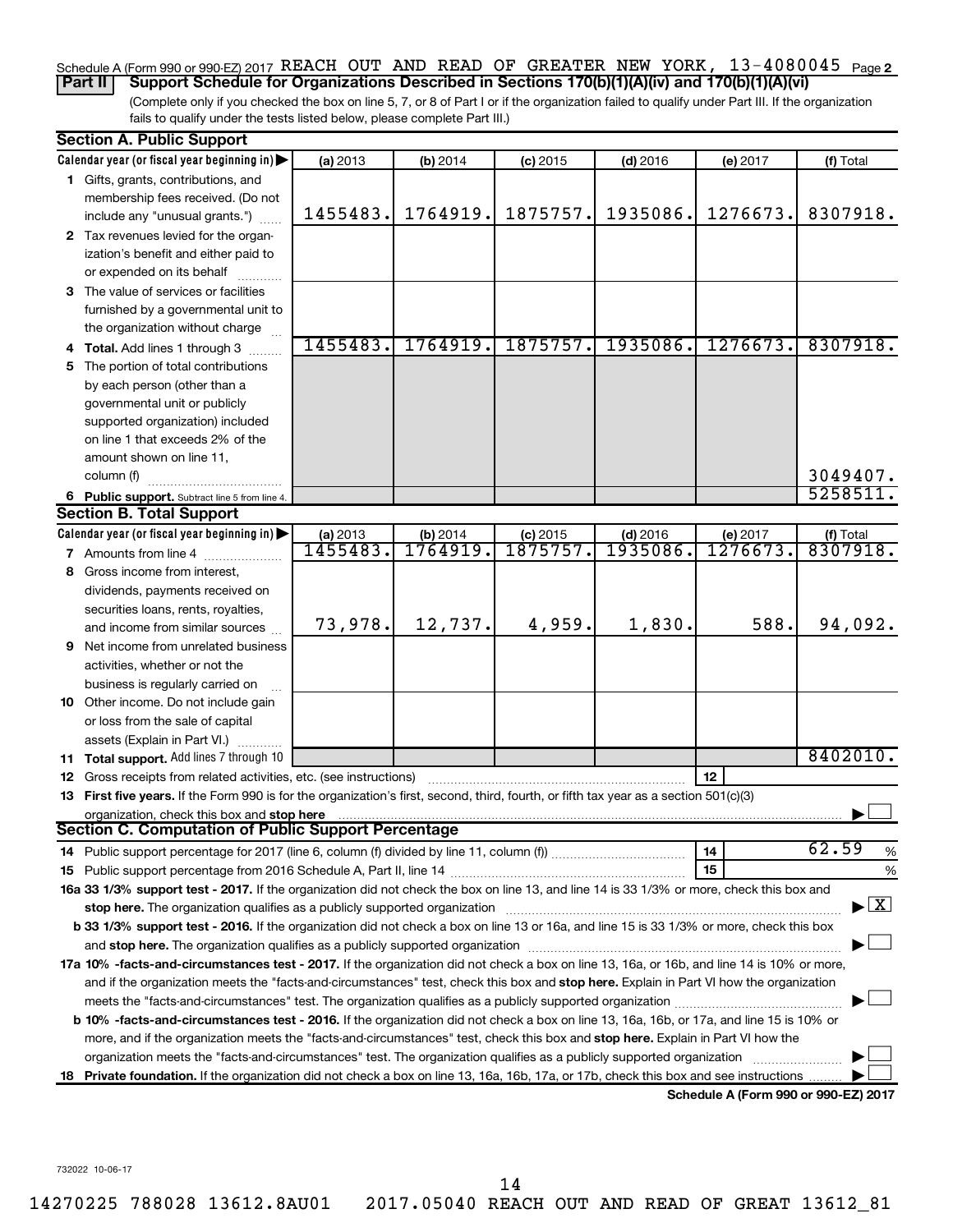### Schedule A (Form 990 or 990-EZ) 2017 REACH OUT AND READ OF GREATER NEW YORK, 13-4080045 <sub>Page 3</sub> **Part III Support Schedule for Organizations Described in Section 509(a)(2)**

(Complete only if you checked the box on line 10 of Part I or if the organization failed to qualify under Part II. If the organization fails to qualify under the tests listed below, please complete Part II.)

| Calendar year (or fiscal year beginning in)<br>(a) 2013<br>(b) 2014<br>$(d)$ 2016<br>(f) Total<br>$(c)$ 2015<br>(e) 2017<br>1 Gifts, grants, contributions, and<br>membership fees received. (Do not<br>include any "unusual grants.")<br>2 Gross receipts from admissions,<br>merchandise sold or services per-<br>formed, or facilities furnished in<br>any activity that is related to the<br>organization's tax-exempt purpose<br><b>3</b> Gross receipts from activities that<br>are not an unrelated trade or bus-<br>iness under section 513<br>4 Tax revenues levied for the organ-<br>ization's benefit and either paid to<br>or expended on its behalf<br>5 The value of services or facilities<br>furnished by a governmental unit to<br>the organization without charge<br><b>6 Total.</b> Add lines 1 through 5<br>7a Amounts included on lines 1, 2, and<br>3 received from disqualified persons<br><b>b</b> Amounts included on lines 2 and 3 received<br>from other than disqualified persons that<br>exceed the greater of \$5,000 or 1% of the<br>amount on line 13 for the year<br>c Add lines 7a and 7b<br>8 Public support. (Subtract line 7c from line 6.)<br><b>Section B. Total Support</b><br>Calendar year (or fiscal year beginning in)<br>(a) 2013<br>(b) 2014<br>$(c)$ 2015<br>$(d)$ 2016<br>(f) Total<br>(e) 2017<br><b>9</b> Amounts from line 6<br><b>10a</b> Gross income from interest,<br>dividends, payments received on<br>securities loans, rents, royalties,<br>and income from similar sources<br><b>b</b> Unrelated business taxable income<br>(less section 511 taxes) from businesses<br>acquired after June 30, 1975<br>$\overline{\phantom{a}}$<br>c Add lines 10a and 10b<br><b>11</b> Net income from unrelated business<br>activities not included in line 10b.<br>whether or not the business is<br>regularly carried on<br><b>12</b> Other income. Do not include gain<br>or loss from the sale of capital<br>assets (Explain in Part VI.)<br><b>13</b> Total support. (Add lines 9, 10c, 11, and 12.)<br>14 First five years. If the Form 990 is for the organization's first, second, third, fourth, or fifth tax year as a section 501(c)(3) organization,<br><b>Section C. Computation of Public Support Percentage</b><br>15<br>%<br>98.67<br>16<br>%<br>16 Public support percentage from 2016 Schedule A, Part III, line 15<br>Section D. Computation of Investment Income Percentage<br>17<br>%<br>1.33<br>$\%$<br>18<br>18 Investment income percentage from 2016 Schedule A, Part III, line 17<br>19a 33 1/3% support tests - 2017. If the organization did not check the box on line 14, and line 15 is more than 33 1/3%, and line 17 is not<br>more than 33 1/3%, check this box and stop here. The organization qualifies as a publicly supported organization<br>b 33 1/3% support tests - 2016. If the organization did not check a box on line 14 or line 19a, and line 16 is more than 33 1/3%, and<br>line 18 is not more than 33 1/3%, check this box and stop here. The organization qualifies as a publicly supported organization<br>Schedule A (Form 990 or 990-EZ) 2017<br>732023 10-06-17<br>15 | <b>Section A. Public Support</b> |  |  |  |
|-----------------------------------------------------------------------------------------------------------------------------------------------------------------------------------------------------------------------------------------------------------------------------------------------------------------------------------------------------------------------------------------------------------------------------------------------------------------------------------------------------------------------------------------------------------------------------------------------------------------------------------------------------------------------------------------------------------------------------------------------------------------------------------------------------------------------------------------------------------------------------------------------------------------------------------------------------------------------------------------------------------------------------------------------------------------------------------------------------------------------------------------------------------------------------------------------------------------------------------------------------------------------------------------------------------------------------------------------------------------------------------------------------------------------------------------------------------------------------------------------------------------------------------------------------------------------------------------------------------------------------------------------------------------------------------------------------------------------------------------------------------------------------------------------------------------------------------------------------------------------------------------------------------------------------------------------------------------------------------------------------------------------------------------------------------------------------------------------------------------------------------------------------------------------------------------------------------------------------------------------------------------------------------------------------------------------------------------------------------------------------------------------------------------------------------------------------------------------------------------------------------------------------------------------------------------------------------------------------------------------------------------------------------------------------------------------------------------------------------------------------------------------------------------------------------------------------------------------------------------------------------------------------------------------------------------------------------------------------------------------------------------------------------------------------------------------------------------------------------------------------------------------------------------------------|----------------------------------|--|--|--|
|                                                                                                                                                                                                                                                                                                                                                                                                                                                                                                                                                                                                                                                                                                                                                                                                                                                                                                                                                                                                                                                                                                                                                                                                                                                                                                                                                                                                                                                                                                                                                                                                                                                                                                                                                                                                                                                                                                                                                                                                                                                                                                                                                                                                                                                                                                                                                                                                                                                                                                                                                                                                                                                                                                                                                                                                                                                                                                                                                                                                                                                                                                                                                                             |                                  |  |  |  |
|                                                                                                                                                                                                                                                                                                                                                                                                                                                                                                                                                                                                                                                                                                                                                                                                                                                                                                                                                                                                                                                                                                                                                                                                                                                                                                                                                                                                                                                                                                                                                                                                                                                                                                                                                                                                                                                                                                                                                                                                                                                                                                                                                                                                                                                                                                                                                                                                                                                                                                                                                                                                                                                                                                                                                                                                                                                                                                                                                                                                                                                                                                                                                                             |                                  |  |  |  |
|                                                                                                                                                                                                                                                                                                                                                                                                                                                                                                                                                                                                                                                                                                                                                                                                                                                                                                                                                                                                                                                                                                                                                                                                                                                                                                                                                                                                                                                                                                                                                                                                                                                                                                                                                                                                                                                                                                                                                                                                                                                                                                                                                                                                                                                                                                                                                                                                                                                                                                                                                                                                                                                                                                                                                                                                                                                                                                                                                                                                                                                                                                                                                                             |                                  |  |  |  |
|                                                                                                                                                                                                                                                                                                                                                                                                                                                                                                                                                                                                                                                                                                                                                                                                                                                                                                                                                                                                                                                                                                                                                                                                                                                                                                                                                                                                                                                                                                                                                                                                                                                                                                                                                                                                                                                                                                                                                                                                                                                                                                                                                                                                                                                                                                                                                                                                                                                                                                                                                                                                                                                                                                                                                                                                                                                                                                                                                                                                                                                                                                                                                                             |                                  |  |  |  |
|                                                                                                                                                                                                                                                                                                                                                                                                                                                                                                                                                                                                                                                                                                                                                                                                                                                                                                                                                                                                                                                                                                                                                                                                                                                                                                                                                                                                                                                                                                                                                                                                                                                                                                                                                                                                                                                                                                                                                                                                                                                                                                                                                                                                                                                                                                                                                                                                                                                                                                                                                                                                                                                                                                                                                                                                                                                                                                                                                                                                                                                                                                                                                                             |                                  |  |  |  |
|                                                                                                                                                                                                                                                                                                                                                                                                                                                                                                                                                                                                                                                                                                                                                                                                                                                                                                                                                                                                                                                                                                                                                                                                                                                                                                                                                                                                                                                                                                                                                                                                                                                                                                                                                                                                                                                                                                                                                                                                                                                                                                                                                                                                                                                                                                                                                                                                                                                                                                                                                                                                                                                                                                                                                                                                                                                                                                                                                                                                                                                                                                                                                                             |                                  |  |  |  |
|                                                                                                                                                                                                                                                                                                                                                                                                                                                                                                                                                                                                                                                                                                                                                                                                                                                                                                                                                                                                                                                                                                                                                                                                                                                                                                                                                                                                                                                                                                                                                                                                                                                                                                                                                                                                                                                                                                                                                                                                                                                                                                                                                                                                                                                                                                                                                                                                                                                                                                                                                                                                                                                                                                                                                                                                                                                                                                                                                                                                                                                                                                                                                                             |                                  |  |  |  |
|                                                                                                                                                                                                                                                                                                                                                                                                                                                                                                                                                                                                                                                                                                                                                                                                                                                                                                                                                                                                                                                                                                                                                                                                                                                                                                                                                                                                                                                                                                                                                                                                                                                                                                                                                                                                                                                                                                                                                                                                                                                                                                                                                                                                                                                                                                                                                                                                                                                                                                                                                                                                                                                                                                                                                                                                                                                                                                                                                                                                                                                                                                                                                                             |                                  |  |  |  |
|                                                                                                                                                                                                                                                                                                                                                                                                                                                                                                                                                                                                                                                                                                                                                                                                                                                                                                                                                                                                                                                                                                                                                                                                                                                                                                                                                                                                                                                                                                                                                                                                                                                                                                                                                                                                                                                                                                                                                                                                                                                                                                                                                                                                                                                                                                                                                                                                                                                                                                                                                                                                                                                                                                                                                                                                                                                                                                                                                                                                                                                                                                                                                                             |                                  |  |  |  |
|                                                                                                                                                                                                                                                                                                                                                                                                                                                                                                                                                                                                                                                                                                                                                                                                                                                                                                                                                                                                                                                                                                                                                                                                                                                                                                                                                                                                                                                                                                                                                                                                                                                                                                                                                                                                                                                                                                                                                                                                                                                                                                                                                                                                                                                                                                                                                                                                                                                                                                                                                                                                                                                                                                                                                                                                                                                                                                                                                                                                                                                                                                                                                                             |                                  |  |  |  |
|                                                                                                                                                                                                                                                                                                                                                                                                                                                                                                                                                                                                                                                                                                                                                                                                                                                                                                                                                                                                                                                                                                                                                                                                                                                                                                                                                                                                                                                                                                                                                                                                                                                                                                                                                                                                                                                                                                                                                                                                                                                                                                                                                                                                                                                                                                                                                                                                                                                                                                                                                                                                                                                                                                                                                                                                                                                                                                                                                                                                                                                                                                                                                                             |                                  |  |  |  |
|                                                                                                                                                                                                                                                                                                                                                                                                                                                                                                                                                                                                                                                                                                                                                                                                                                                                                                                                                                                                                                                                                                                                                                                                                                                                                                                                                                                                                                                                                                                                                                                                                                                                                                                                                                                                                                                                                                                                                                                                                                                                                                                                                                                                                                                                                                                                                                                                                                                                                                                                                                                                                                                                                                                                                                                                                                                                                                                                                                                                                                                                                                                                                                             |                                  |  |  |  |
|                                                                                                                                                                                                                                                                                                                                                                                                                                                                                                                                                                                                                                                                                                                                                                                                                                                                                                                                                                                                                                                                                                                                                                                                                                                                                                                                                                                                                                                                                                                                                                                                                                                                                                                                                                                                                                                                                                                                                                                                                                                                                                                                                                                                                                                                                                                                                                                                                                                                                                                                                                                                                                                                                                                                                                                                                                                                                                                                                                                                                                                                                                                                                                             |                                  |  |  |  |
|                                                                                                                                                                                                                                                                                                                                                                                                                                                                                                                                                                                                                                                                                                                                                                                                                                                                                                                                                                                                                                                                                                                                                                                                                                                                                                                                                                                                                                                                                                                                                                                                                                                                                                                                                                                                                                                                                                                                                                                                                                                                                                                                                                                                                                                                                                                                                                                                                                                                                                                                                                                                                                                                                                                                                                                                                                                                                                                                                                                                                                                                                                                                                                             |                                  |  |  |  |
|                                                                                                                                                                                                                                                                                                                                                                                                                                                                                                                                                                                                                                                                                                                                                                                                                                                                                                                                                                                                                                                                                                                                                                                                                                                                                                                                                                                                                                                                                                                                                                                                                                                                                                                                                                                                                                                                                                                                                                                                                                                                                                                                                                                                                                                                                                                                                                                                                                                                                                                                                                                                                                                                                                                                                                                                                                                                                                                                                                                                                                                                                                                                                                             |                                  |  |  |  |
|                                                                                                                                                                                                                                                                                                                                                                                                                                                                                                                                                                                                                                                                                                                                                                                                                                                                                                                                                                                                                                                                                                                                                                                                                                                                                                                                                                                                                                                                                                                                                                                                                                                                                                                                                                                                                                                                                                                                                                                                                                                                                                                                                                                                                                                                                                                                                                                                                                                                                                                                                                                                                                                                                                                                                                                                                                                                                                                                                                                                                                                                                                                                                                             |                                  |  |  |  |
|                                                                                                                                                                                                                                                                                                                                                                                                                                                                                                                                                                                                                                                                                                                                                                                                                                                                                                                                                                                                                                                                                                                                                                                                                                                                                                                                                                                                                                                                                                                                                                                                                                                                                                                                                                                                                                                                                                                                                                                                                                                                                                                                                                                                                                                                                                                                                                                                                                                                                                                                                                                                                                                                                                                                                                                                                                                                                                                                                                                                                                                                                                                                                                             |                                  |  |  |  |
|                                                                                                                                                                                                                                                                                                                                                                                                                                                                                                                                                                                                                                                                                                                                                                                                                                                                                                                                                                                                                                                                                                                                                                                                                                                                                                                                                                                                                                                                                                                                                                                                                                                                                                                                                                                                                                                                                                                                                                                                                                                                                                                                                                                                                                                                                                                                                                                                                                                                                                                                                                                                                                                                                                                                                                                                                                                                                                                                                                                                                                                                                                                                                                             |                                  |  |  |  |
|                                                                                                                                                                                                                                                                                                                                                                                                                                                                                                                                                                                                                                                                                                                                                                                                                                                                                                                                                                                                                                                                                                                                                                                                                                                                                                                                                                                                                                                                                                                                                                                                                                                                                                                                                                                                                                                                                                                                                                                                                                                                                                                                                                                                                                                                                                                                                                                                                                                                                                                                                                                                                                                                                                                                                                                                                                                                                                                                                                                                                                                                                                                                                                             |                                  |  |  |  |
|                                                                                                                                                                                                                                                                                                                                                                                                                                                                                                                                                                                                                                                                                                                                                                                                                                                                                                                                                                                                                                                                                                                                                                                                                                                                                                                                                                                                                                                                                                                                                                                                                                                                                                                                                                                                                                                                                                                                                                                                                                                                                                                                                                                                                                                                                                                                                                                                                                                                                                                                                                                                                                                                                                                                                                                                                                                                                                                                                                                                                                                                                                                                                                             |                                  |  |  |  |
|                                                                                                                                                                                                                                                                                                                                                                                                                                                                                                                                                                                                                                                                                                                                                                                                                                                                                                                                                                                                                                                                                                                                                                                                                                                                                                                                                                                                                                                                                                                                                                                                                                                                                                                                                                                                                                                                                                                                                                                                                                                                                                                                                                                                                                                                                                                                                                                                                                                                                                                                                                                                                                                                                                                                                                                                                                                                                                                                                                                                                                                                                                                                                                             |                                  |  |  |  |
|                                                                                                                                                                                                                                                                                                                                                                                                                                                                                                                                                                                                                                                                                                                                                                                                                                                                                                                                                                                                                                                                                                                                                                                                                                                                                                                                                                                                                                                                                                                                                                                                                                                                                                                                                                                                                                                                                                                                                                                                                                                                                                                                                                                                                                                                                                                                                                                                                                                                                                                                                                                                                                                                                                                                                                                                                                                                                                                                                                                                                                                                                                                                                                             |                                  |  |  |  |
|                                                                                                                                                                                                                                                                                                                                                                                                                                                                                                                                                                                                                                                                                                                                                                                                                                                                                                                                                                                                                                                                                                                                                                                                                                                                                                                                                                                                                                                                                                                                                                                                                                                                                                                                                                                                                                                                                                                                                                                                                                                                                                                                                                                                                                                                                                                                                                                                                                                                                                                                                                                                                                                                                                                                                                                                                                                                                                                                                                                                                                                                                                                                                                             |                                  |  |  |  |
|                                                                                                                                                                                                                                                                                                                                                                                                                                                                                                                                                                                                                                                                                                                                                                                                                                                                                                                                                                                                                                                                                                                                                                                                                                                                                                                                                                                                                                                                                                                                                                                                                                                                                                                                                                                                                                                                                                                                                                                                                                                                                                                                                                                                                                                                                                                                                                                                                                                                                                                                                                                                                                                                                                                                                                                                                                                                                                                                                                                                                                                                                                                                                                             |                                  |  |  |  |
|                                                                                                                                                                                                                                                                                                                                                                                                                                                                                                                                                                                                                                                                                                                                                                                                                                                                                                                                                                                                                                                                                                                                                                                                                                                                                                                                                                                                                                                                                                                                                                                                                                                                                                                                                                                                                                                                                                                                                                                                                                                                                                                                                                                                                                                                                                                                                                                                                                                                                                                                                                                                                                                                                                                                                                                                                                                                                                                                                                                                                                                                                                                                                                             |                                  |  |  |  |
|                                                                                                                                                                                                                                                                                                                                                                                                                                                                                                                                                                                                                                                                                                                                                                                                                                                                                                                                                                                                                                                                                                                                                                                                                                                                                                                                                                                                                                                                                                                                                                                                                                                                                                                                                                                                                                                                                                                                                                                                                                                                                                                                                                                                                                                                                                                                                                                                                                                                                                                                                                                                                                                                                                                                                                                                                                                                                                                                                                                                                                                                                                                                                                             |                                  |  |  |  |
|                                                                                                                                                                                                                                                                                                                                                                                                                                                                                                                                                                                                                                                                                                                                                                                                                                                                                                                                                                                                                                                                                                                                                                                                                                                                                                                                                                                                                                                                                                                                                                                                                                                                                                                                                                                                                                                                                                                                                                                                                                                                                                                                                                                                                                                                                                                                                                                                                                                                                                                                                                                                                                                                                                                                                                                                                                                                                                                                                                                                                                                                                                                                                                             |                                  |  |  |  |
|                                                                                                                                                                                                                                                                                                                                                                                                                                                                                                                                                                                                                                                                                                                                                                                                                                                                                                                                                                                                                                                                                                                                                                                                                                                                                                                                                                                                                                                                                                                                                                                                                                                                                                                                                                                                                                                                                                                                                                                                                                                                                                                                                                                                                                                                                                                                                                                                                                                                                                                                                                                                                                                                                                                                                                                                                                                                                                                                                                                                                                                                                                                                                                             |                                  |  |  |  |
|                                                                                                                                                                                                                                                                                                                                                                                                                                                                                                                                                                                                                                                                                                                                                                                                                                                                                                                                                                                                                                                                                                                                                                                                                                                                                                                                                                                                                                                                                                                                                                                                                                                                                                                                                                                                                                                                                                                                                                                                                                                                                                                                                                                                                                                                                                                                                                                                                                                                                                                                                                                                                                                                                                                                                                                                                                                                                                                                                                                                                                                                                                                                                                             |                                  |  |  |  |
|                                                                                                                                                                                                                                                                                                                                                                                                                                                                                                                                                                                                                                                                                                                                                                                                                                                                                                                                                                                                                                                                                                                                                                                                                                                                                                                                                                                                                                                                                                                                                                                                                                                                                                                                                                                                                                                                                                                                                                                                                                                                                                                                                                                                                                                                                                                                                                                                                                                                                                                                                                                                                                                                                                                                                                                                                                                                                                                                                                                                                                                                                                                                                                             |                                  |  |  |  |
|                                                                                                                                                                                                                                                                                                                                                                                                                                                                                                                                                                                                                                                                                                                                                                                                                                                                                                                                                                                                                                                                                                                                                                                                                                                                                                                                                                                                                                                                                                                                                                                                                                                                                                                                                                                                                                                                                                                                                                                                                                                                                                                                                                                                                                                                                                                                                                                                                                                                                                                                                                                                                                                                                                                                                                                                                                                                                                                                                                                                                                                                                                                                                                             |                                  |  |  |  |
|                                                                                                                                                                                                                                                                                                                                                                                                                                                                                                                                                                                                                                                                                                                                                                                                                                                                                                                                                                                                                                                                                                                                                                                                                                                                                                                                                                                                                                                                                                                                                                                                                                                                                                                                                                                                                                                                                                                                                                                                                                                                                                                                                                                                                                                                                                                                                                                                                                                                                                                                                                                                                                                                                                                                                                                                                                                                                                                                                                                                                                                                                                                                                                             |                                  |  |  |  |
|                                                                                                                                                                                                                                                                                                                                                                                                                                                                                                                                                                                                                                                                                                                                                                                                                                                                                                                                                                                                                                                                                                                                                                                                                                                                                                                                                                                                                                                                                                                                                                                                                                                                                                                                                                                                                                                                                                                                                                                                                                                                                                                                                                                                                                                                                                                                                                                                                                                                                                                                                                                                                                                                                                                                                                                                                                                                                                                                                                                                                                                                                                                                                                             |                                  |  |  |  |
|                                                                                                                                                                                                                                                                                                                                                                                                                                                                                                                                                                                                                                                                                                                                                                                                                                                                                                                                                                                                                                                                                                                                                                                                                                                                                                                                                                                                                                                                                                                                                                                                                                                                                                                                                                                                                                                                                                                                                                                                                                                                                                                                                                                                                                                                                                                                                                                                                                                                                                                                                                                                                                                                                                                                                                                                                                                                                                                                                                                                                                                                                                                                                                             |                                  |  |  |  |
|                                                                                                                                                                                                                                                                                                                                                                                                                                                                                                                                                                                                                                                                                                                                                                                                                                                                                                                                                                                                                                                                                                                                                                                                                                                                                                                                                                                                                                                                                                                                                                                                                                                                                                                                                                                                                                                                                                                                                                                                                                                                                                                                                                                                                                                                                                                                                                                                                                                                                                                                                                                                                                                                                                                                                                                                                                                                                                                                                                                                                                                                                                                                                                             |                                  |  |  |  |
|                                                                                                                                                                                                                                                                                                                                                                                                                                                                                                                                                                                                                                                                                                                                                                                                                                                                                                                                                                                                                                                                                                                                                                                                                                                                                                                                                                                                                                                                                                                                                                                                                                                                                                                                                                                                                                                                                                                                                                                                                                                                                                                                                                                                                                                                                                                                                                                                                                                                                                                                                                                                                                                                                                                                                                                                                                                                                                                                                                                                                                                                                                                                                                             |                                  |  |  |  |
|                                                                                                                                                                                                                                                                                                                                                                                                                                                                                                                                                                                                                                                                                                                                                                                                                                                                                                                                                                                                                                                                                                                                                                                                                                                                                                                                                                                                                                                                                                                                                                                                                                                                                                                                                                                                                                                                                                                                                                                                                                                                                                                                                                                                                                                                                                                                                                                                                                                                                                                                                                                                                                                                                                                                                                                                                                                                                                                                                                                                                                                                                                                                                                             |                                  |  |  |  |
|                                                                                                                                                                                                                                                                                                                                                                                                                                                                                                                                                                                                                                                                                                                                                                                                                                                                                                                                                                                                                                                                                                                                                                                                                                                                                                                                                                                                                                                                                                                                                                                                                                                                                                                                                                                                                                                                                                                                                                                                                                                                                                                                                                                                                                                                                                                                                                                                                                                                                                                                                                                                                                                                                                                                                                                                                                                                                                                                                                                                                                                                                                                                                                             |                                  |  |  |  |
|                                                                                                                                                                                                                                                                                                                                                                                                                                                                                                                                                                                                                                                                                                                                                                                                                                                                                                                                                                                                                                                                                                                                                                                                                                                                                                                                                                                                                                                                                                                                                                                                                                                                                                                                                                                                                                                                                                                                                                                                                                                                                                                                                                                                                                                                                                                                                                                                                                                                                                                                                                                                                                                                                                                                                                                                                                                                                                                                                                                                                                                                                                                                                                             |                                  |  |  |  |
|                                                                                                                                                                                                                                                                                                                                                                                                                                                                                                                                                                                                                                                                                                                                                                                                                                                                                                                                                                                                                                                                                                                                                                                                                                                                                                                                                                                                                                                                                                                                                                                                                                                                                                                                                                                                                                                                                                                                                                                                                                                                                                                                                                                                                                                                                                                                                                                                                                                                                                                                                                                                                                                                                                                                                                                                                                                                                                                                                                                                                                                                                                                                                                             |                                  |  |  |  |
|                                                                                                                                                                                                                                                                                                                                                                                                                                                                                                                                                                                                                                                                                                                                                                                                                                                                                                                                                                                                                                                                                                                                                                                                                                                                                                                                                                                                                                                                                                                                                                                                                                                                                                                                                                                                                                                                                                                                                                                                                                                                                                                                                                                                                                                                                                                                                                                                                                                                                                                                                                                                                                                                                                                                                                                                                                                                                                                                                                                                                                                                                                                                                                             |                                  |  |  |  |
|                                                                                                                                                                                                                                                                                                                                                                                                                                                                                                                                                                                                                                                                                                                                                                                                                                                                                                                                                                                                                                                                                                                                                                                                                                                                                                                                                                                                                                                                                                                                                                                                                                                                                                                                                                                                                                                                                                                                                                                                                                                                                                                                                                                                                                                                                                                                                                                                                                                                                                                                                                                                                                                                                                                                                                                                                                                                                                                                                                                                                                                                                                                                                                             |                                  |  |  |  |
|                                                                                                                                                                                                                                                                                                                                                                                                                                                                                                                                                                                                                                                                                                                                                                                                                                                                                                                                                                                                                                                                                                                                                                                                                                                                                                                                                                                                                                                                                                                                                                                                                                                                                                                                                                                                                                                                                                                                                                                                                                                                                                                                                                                                                                                                                                                                                                                                                                                                                                                                                                                                                                                                                                                                                                                                                                                                                                                                                                                                                                                                                                                                                                             |                                  |  |  |  |
|                                                                                                                                                                                                                                                                                                                                                                                                                                                                                                                                                                                                                                                                                                                                                                                                                                                                                                                                                                                                                                                                                                                                                                                                                                                                                                                                                                                                                                                                                                                                                                                                                                                                                                                                                                                                                                                                                                                                                                                                                                                                                                                                                                                                                                                                                                                                                                                                                                                                                                                                                                                                                                                                                                                                                                                                                                                                                                                                                                                                                                                                                                                                                                             |                                  |  |  |  |
|                                                                                                                                                                                                                                                                                                                                                                                                                                                                                                                                                                                                                                                                                                                                                                                                                                                                                                                                                                                                                                                                                                                                                                                                                                                                                                                                                                                                                                                                                                                                                                                                                                                                                                                                                                                                                                                                                                                                                                                                                                                                                                                                                                                                                                                                                                                                                                                                                                                                                                                                                                                                                                                                                                                                                                                                                                                                                                                                                                                                                                                                                                                                                                             |                                  |  |  |  |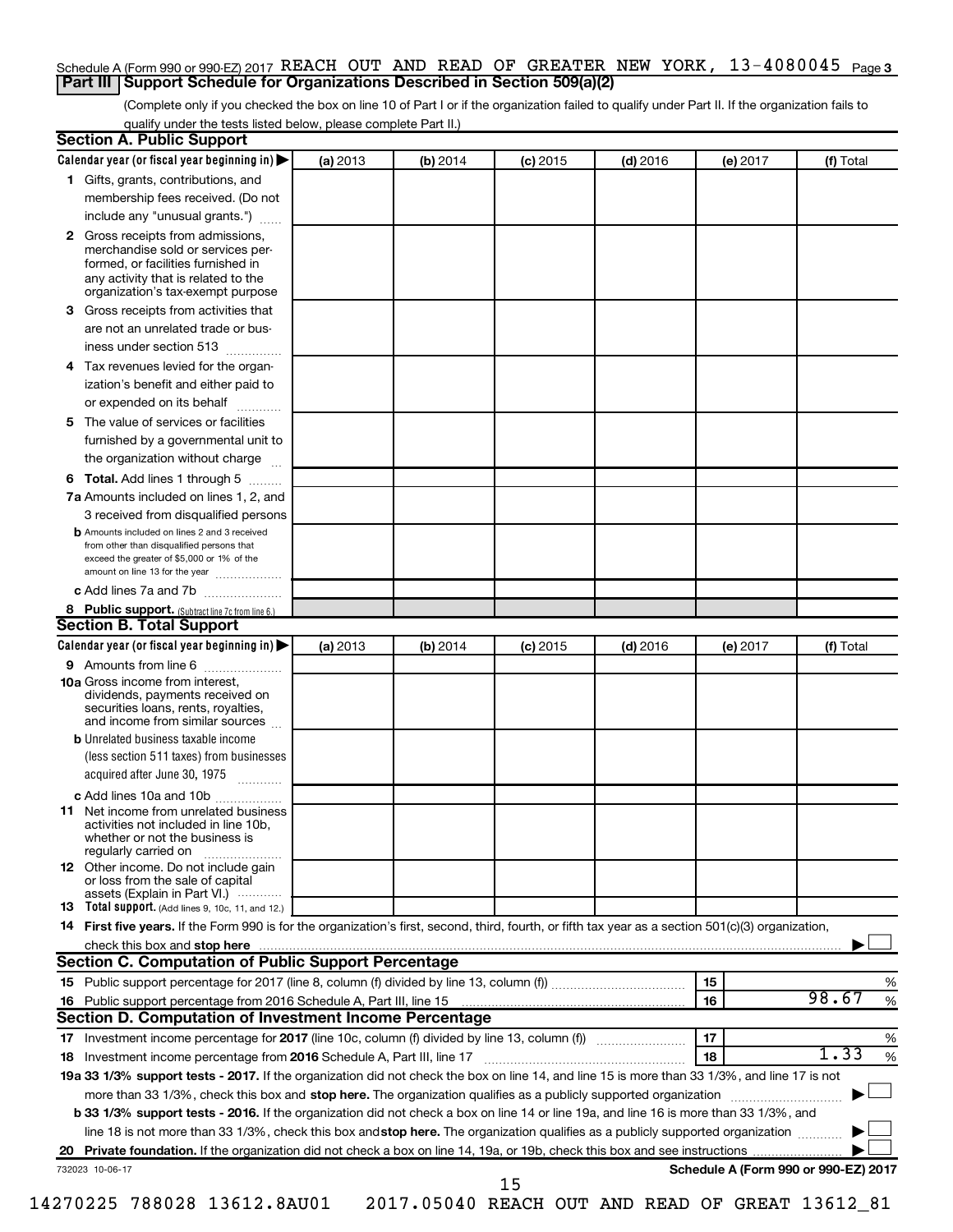### Schedule A (Form 990 or 990-EZ) 2017 REACH OUT AND READ OF GREATER NEW YORK, 13-4080045 <sub>Page 4</sub>

# **Part IV Supporting Organizations**

(Complete only if you checked a box in line 12 on Part I. If you checked 12a of Part I, complete Sections A and B. If you checked 12b of Part I, complete Sections A and C. If you checked 12c of Part I, complete Sections A, D, and E. If you checked 12d of Part I, complete Sections A and D, and complete Part V.)

### **Section A. All Supporting Organizations**

- **1** Are all of the organization's supported organizations listed by name in the organization's governing documents? If "No," describe in Part VI how the supported organizations are designated. If designated by *class or purpose, describe the designation. If historic and continuing relationship, explain.*
- **2** Did the organization have any supported organization that does not have an IRS determination of status under section 509(a)(1) or (2)? If "Yes," explain in Part **VI** how the organization determined that the supported *organization was described in section 509(a)(1) or (2).*
- **3a** Did the organization have a supported organization described in section 501(c)(4), (5), or (6)? If "Yes," answer *(b) and (c) below.*
- **b** Did the organization confirm that each supported organization qualified under section 501(c)(4), (5), or (6) and satisfied the public support tests under section 509(a)(2)? If "Yes," describe in Part VI when and how the *organization made the determination.*
- **c** Did the organization ensure that all support to such organizations was used exclusively for section 170(c)(2)(B) purposes? If "Yes," explain in Part VI what controls the organization put in place to ensure such use.
- **4 a** *If* Was any supported organization not organized in the United States ("foreign supported organization")? *"Yes," and if you checked 12a or 12b in Part I, answer (b) and (c) below.*
- **b** Did the organization have ultimate control and discretion in deciding whether to make grants to the foreign supported organization? If "Yes," describe in Part VI how the organization had such control and discretion *despite being controlled or supervised by or in connection with its supported organizations.*
- **c** Did the organization support any foreign supported organization that does not have an IRS determination under sections 501(c)(3) and 509(a)(1) or (2)? If "Yes," explain in Part VI what controls the organization used *to ensure that all support to the foreign supported organization was used exclusively for section 170(c)(2)(B) purposes.*
- **5a** Did the organization add, substitute, or remove any supported organizations during the tax year? If "Yes," answer (b) and (c) below (if applicable). Also, provide detail in **Part VI,** including (i) the names and EIN *numbers of the supported organizations added, substituted, or removed; (ii) the reasons for each such action; (iii) the authority under the organization's organizing document authorizing such action; and (iv) how the action was accomplished (such as by amendment to the organizing document).*
- **b** Type I or Type II only. Was any added or substituted supported organization part of a class already designated in the organization's organizing document?
- **c Substitutions only.**  Was the substitution the result of an event beyond the organization's control?
- **6** Did the organization provide support (whether in the form of grants or the provision of services or facilities) to **Part VI.** support or benefit one or more of the filing organization's supported organizations? If "Yes," provide detail in anyone other than (i) its supported organizations, (ii) individuals that are part of the charitable class benefited by one or more of its supported organizations, or (iii) other supporting organizations that also
- **7** Did the organization provide a grant, loan, compensation, or other similar payment to a substantial contributor regard to a substantial contributor? If "Yes," complete Part I of Schedule L (Form 990 or 990-EZ). (defined in section 4958(c)(3)(C)), a family member of a substantial contributor, or a 35% controlled entity with
- **8** Did the organization make a loan to a disqualified person (as defined in section 4958) not described in line 7? *If "Yes," complete Part I of Schedule L (Form 990 or 990-EZ).*
- **9 a** Was the organization controlled directly or indirectly at any time during the tax year by one or more in section 509(a)(1) or (2))? If "Yes," provide detail in **Part VI.** disqualified persons as defined in section 4946 (other than foundation managers and organizations described
- **b** Did one or more disqualified persons (as defined in line 9a) hold a controlling interest in any entity in which the supporting organization had an interest? If "Yes," provide detail in Part VI.
- **c** Did a disqualified person (as defined in line 9a) have an ownership interest in, or derive any personal benefit from, assets in which the supporting organization also had an interest? If "Yes," provide detail in Part VI.
- **10 a** Was the organization subject to the excess business holdings rules of section 4943 because of section supporting organizations)? If "Yes," answer 10b below. 4943(f) (regarding certain Type II supporting organizations, and all Type III non-functionally integrated
	- **b** Did the organization have any excess business holdings in the tax year? (Use Schedule C, Form 4720, to *determine whether the organization had excess business holdings.)*

732024 10-06-17

**Schedule A (Form 990 or 990-EZ) 2017**

**Yes No**

**1**

**2**

**3a**

**3b**

**3c**

**4a**

**4b**

**4c**

**5a**

**5b 5c**

**6**

**7**

**8**

**9a**

**9b**

**9c**

**10a**

**10b**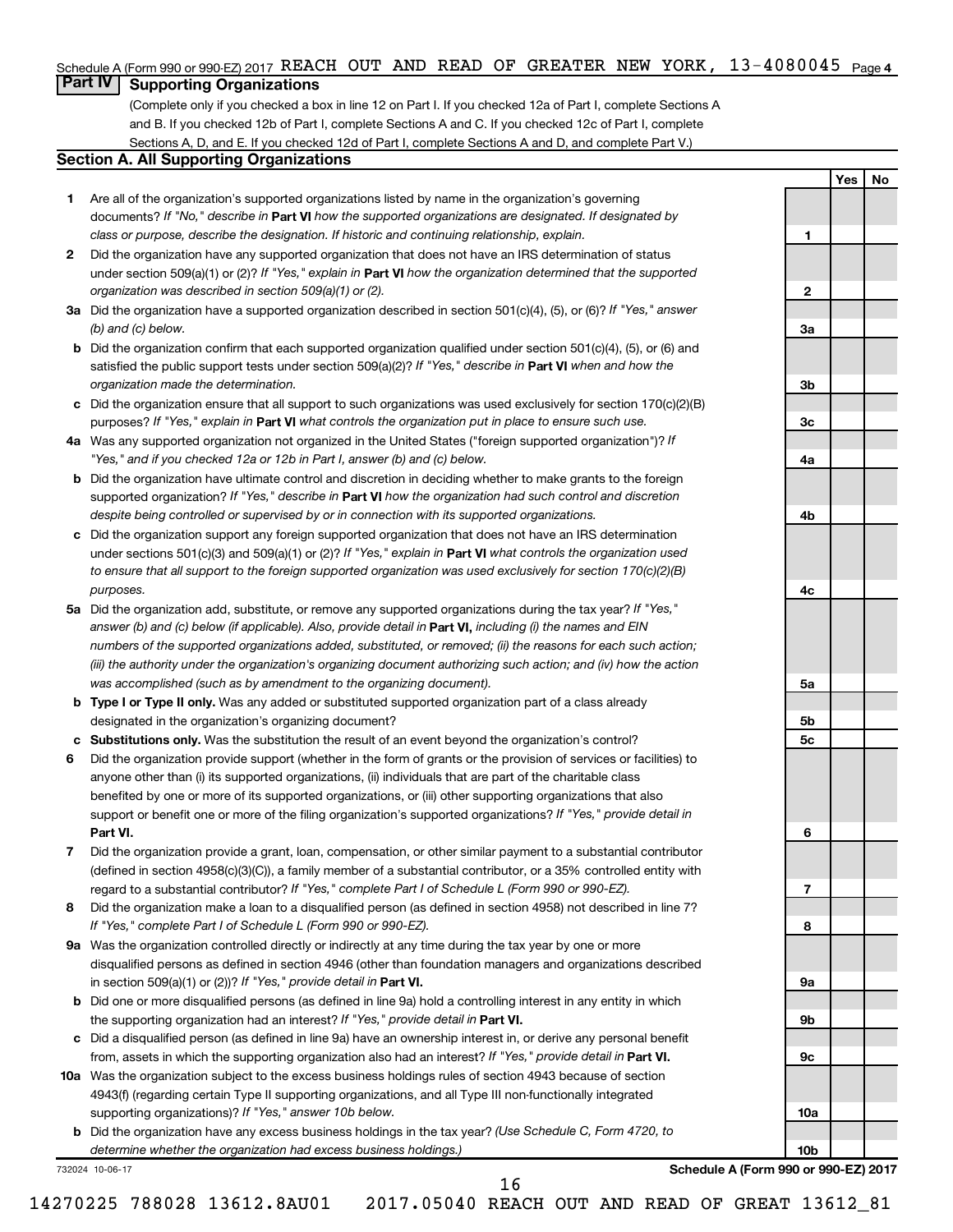### Schedule A (Form 990 or 990-EZ) 2017 KEACH OUT AND KEAD OF GKEATEK NEW YOKK , I 3-4U8UU45 Page 5 **Part IV Supporting Organizations** *(continued)* REACH OUT AND READ OF GREATER NEW YORK, 13-4080045

|              |                                                                                                                                                           |                | Yes | No        |
|--------------|-----------------------------------------------------------------------------------------------------------------------------------------------------------|----------------|-----|-----------|
| 11           | Has the organization accepted a gift or contribution from any of the following persons?                                                                   |                |     |           |
|              | a A person who directly or indirectly controls, either alone or together with persons described in (b) and (c)                                            |                |     |           |
|              | below, the governing body of a supported organization?                                                                                                    | 11a            |     |           |
|              | <b>b</b> A family member of a person described in (a) above?                                                                                              | 11b            |     |           |
|              | c A 35% controlled entity of a person described in (a) or (b) above? If "Yes" to a, b, or c, provide detail in Part VI.                                   | 11c            |     |           |
|              | Section B. Type I Supporting Organizations                                                                                                                |                |     |           |
|              |                                                                                                                                                           |                | Yes | No        |
| 1.           | Did the directors, trustees, or membership of one or more supported organizations have the power to                                                       |                |     |           |
|              | regularly appoint or elect at least a majority of the organization's directors or trustees at all times during the                                        |                |     |           |
|              | tax year? If "No," describe in Part VI how the supported organization(s) effectively operated, supervised, or                                             |                |     |           |
|              | controlled the organization's activities. If the organization had more than one supported organization,                                                   |                |     |           |
|              | describe how the powers to appoint and/or remove directors or trustees were allocated among the supported                                                 |                |     |           |
|              | organizations and what conditions or restrictions, if any, applied to such powers during the tax year.                                                    | 1              |     |           |
| $\mathbf{2}$ | Did the organization operate for the benefit of any supported organization other than the supported                                                       |                |     |           |
|              | organization(s) that operated, supervised, or controlled the supporting organization? If "Yes," explain in                                                |                |     |           |
|              | Part VI how providing such benefit carried out the purposes of the supported organization(s) that operated,                                               |                |     |           |
|              | supervised, or controlled the supporting organization.                                                                                                    | 2              |     |           |
|              | <b>Section C. Type II Supporting Organizations</b>                                                                                                        |                |     |           |
|              |                                                                                                                                                           |                | Yes | <b>No</b> |
| 1.           | Were a majority of the organization's directors or trustees during the tax year also a majority of the directors                                          |                |     |           |
|              | or trustees of each of the organization's supported organization(s)? If "No," describe in <b>Part VI</b> how control                                      |                |     |           |
|              | or management of the supporting organization was vested in the same persons that controlled or managed                                                    |                |     |           |
|              | the supported organization(s).                                                                                                                            | 1              |     |           |
|              | Section D. All Type III Supporting Organizations                                                                                                          |                |     |           |
|              |                                                                                                                                                           |                | Yes | No        |
| 1.           | Did the organization provide to each of its supported organizations, by the last day of the fifth month of the                                            |                |     |           |
|              | organization's tax year, (i) a written notice describing the type and amount of support provided during the prior tax                                     |                |     |           |
|              | year, (ii) a copy of the Form 990 that was most recently filed as of the date of notification, and (iii) copies of the                                    |                |     |           |
|              | organization's governing documents in effect on the date of notification, to the extent not previously provided?                                          | 1              |     |           |
| $\mathbf{2}$ | Were any of the organization's officers, directors, or trustees either (i) appointed or elected by the supported                                          |                |     |           |
|              | organization(s) or (ii) serving on the governing body of a supported organization? If "No," explain in <b>Part VI</b> how                                 |                |     |           |
|              | the organization maintained a close and continuous working relationship with the supported organization(s).                                               | 2              |     |           |
| 3            | By reason of the relationship described in (2), did the organization's supported organizations have a                                                     |                |     |           |
|              | significant voice in the organization's investment policies and in directing the use of the organization's                                                |                |     |           |
|              | income or assets at all times during the tax year? If "Yes," describe in Part VI the role the organization's                                              |                |     |           |
|              | supported organizations played in this regard.                                                                                                            | З              |     |           |
|              | Section E. Type III Functionally Integrated Supporting Organizations                                                                                      |                |     |           |
| 1            | Check the box next to the method that the organization used to satisfy the Integral Part Test during the yealsee instructions).                           |                |     |           |
| a            | The organization satisfied the Activities Test. Complete line 2 below.                                                                                    |                |     |           |
| b            | The organization is the parent of each of its supported organizations. Complete line 3 below.                                                             |                |     |           |
| c            | The organization supported a governmental entity. Describe in Part VI how you supported a government entity (see instructions).                           |                |     |           |
| 2            | Activities Test. Answer (a) and (b) below.                                                                                                                |                | Yes | No        |
| a            | Did substantially all of the organization's activities during the tax year directly further the exempt purposes of                                        |                |     |           |
|              | the supported organization(s) to which the organization was responsive? If "Yes," then in Part VI identify                                                |                |     |           |
|              | those supported organizations and explain how these activities directly furthered their exempt purposes,                                                  |                |     |           |
|              | how the organization was responsive to those supported organizations, and how the organization determined                                                 |                |     |           |
|              | that these activities constituted substantially all of its activities.                                                                                    | 2a             |     |           |
|              | <b>b</b> Did the activities described in (a) constitute activities that, but for the organization's involvement, one or more                              |                |     |           |
|              | of the organization's supported organization(s) would have been engaged in? If "Yes," explain in Part VI the                                              |                |     |           |
|              | reasons for the organization's position that its supported organization(s) would have engaged in these                                                    |                |     |           |
|              | activities but for the organization's involvement.                                                                                                        | 2b             |     |           |
| з            | Parent of Supported Organizations. Answer (a) and (b) below.                                                                                              |                |     |           |
|              | a Did the organization have the power to regularly appoint or elect a majority of the officers, directors, or                                             |                |     |           |
|              | trustees of each of the supported organizations? Provide details in Part VI.                                                                              | 3a             |     |           |
|              | <b>b</b> Did the organization exercise a substantial degree of direction over the policies, programs, and activities of each                              | 3 <sub>b</sub> |     |           |
|              | of its supported organizations? If "Yes," describe in Part VI the role played by the organization in this regard.<br>Schedule A (Form 990 or 990-EZ) 2017 |                |     |           |
|              | 732025 10-06-17<br>17                                                                                                                                     |                |     |           |
|              |                                                                                                                                                           |                |     |           |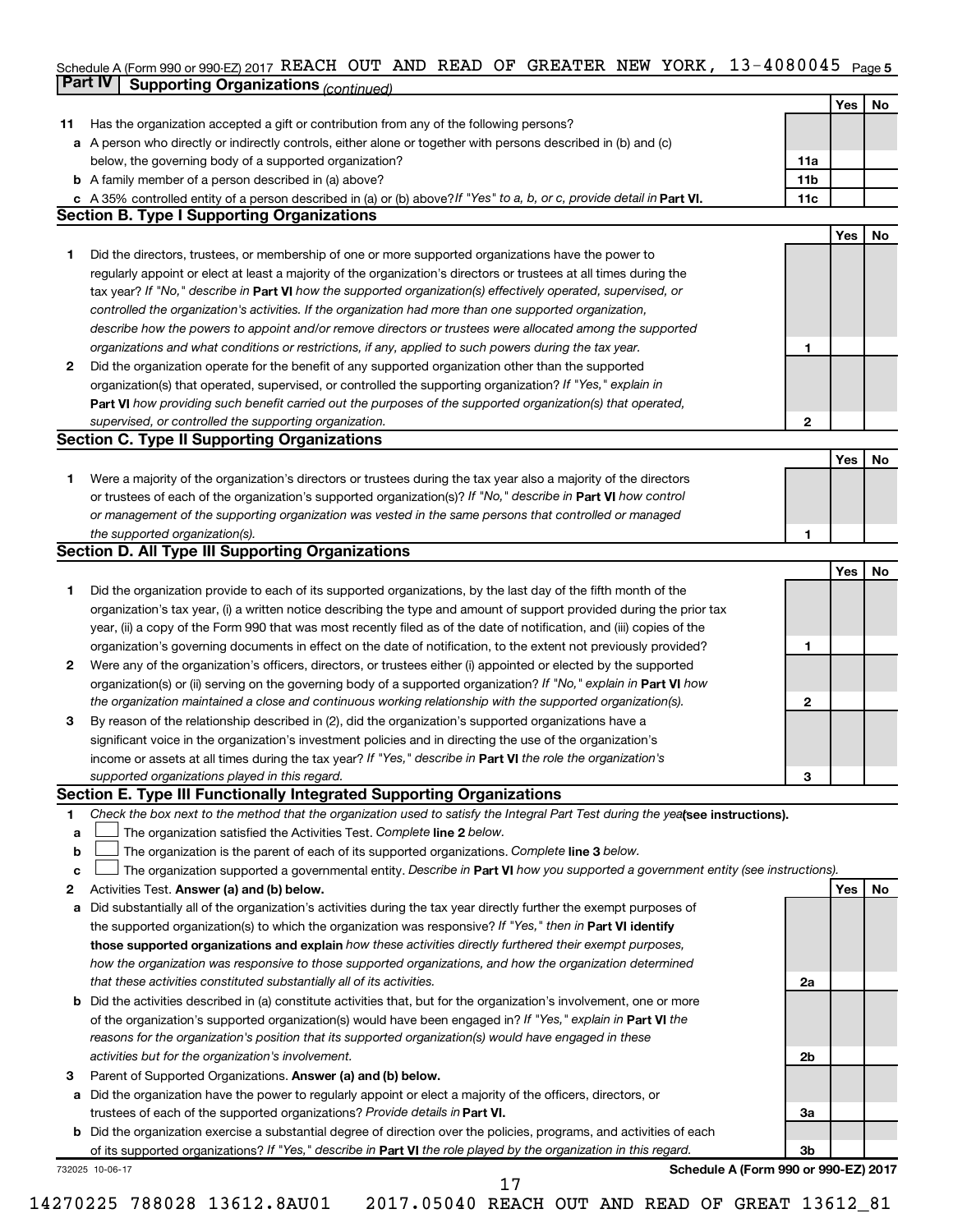## Schedule A (Form 990 or 990-EZ) 2017 REACH OUT AND READ OF GREATER NEW YORK, 13-4080045 <sub>Page 6</sub> **Part V Type III Non-Functionally Integrated 509(a)(3) Supporting Organizations**

1 **Letter See instructions.** All Check here if the organization satisfied the Integral Part Test as a qualifying trust on Nov. 20, 1970 (explain in Part VI.) See instructions. All other Type III non-functionally integrated supporting organizations must complete Sections A through E.

|              | Section A - Adjusted Net Income                                              |                | (A) Prior Year | (B) Current Year<br>(optional) |
|--------------|------------------------------------------------------------------------------|----------------|----------------|--------------------------------|
| 1            | Net short-term capital gain                                                  | 1              |                |                                |
| 2            | Recoveries of prior-year distributions                                       | $\mathbf{2}$   |                |                                |
| З            | Other gross income (see instructions)                                        | 3              |                |                                |
| 4            | Add lines 1 through 3                                                        | 4              |                |                                |
| 5            | Depreciation and depletion                                                   | 5              |                |                                |
| 6            | Portion of operating expenses paid or incurred for production or             |                |                |                                |
|              | collection of gross income or for management, conservation, or               |                |                |                                |
|              | maintenance of property held for production of income (see instructions)     | 6              |                |                                |
| 7            | Other expenses (see instructions)                                            | $\overline{7}$ |                |                                |
| 8            | Adjusted Net Income (subtract lines 5, 6, and 7 from line 4)                 | 8              |                |                                |
|              | <b>Section B - Minimum Asset Amount</b>                                      |                | (A) Prior Year | (B) Current Year<br>(optional) |
| 1.           | Aggregate fair market value of all non-exempt-use assets (see                |                |                |                                |
|              | instructions for short tax year or assets held for part of year):            |                |                |                                |
|              | a Average monthly value of securities                                        | 1a             |                |                                |
|              | <b>b</b> Average monthly cash balances                                       | 1 <sub>b</sub> |                |                                |
|              | <b>c</b> Fair market value of other non-exempt-use assets                    | 1c             |                |                                |
|              | d Total (add lines 1a, 1b, and 1c)                                           | 1d             |                |                                |
|              | e Discount claimed for blockage or other                                     |                |                |                                |
|              | factors (explain in detail in <b>Part VI</b> ):                              |                |                |                                |
| $\mathbf{2}$ | Acquisition indebtedness applicable to non-exempt-use assets                 | $\mathbf{2}$   |                |                                |
| 3            | Subtract line 2 from line 1d                                                 | 3              |                |                                |
| 4            | Cash deemed held for exempt use. Enter 1-1/2% of line 3 (for greater amount, |                |                |                                |
|              | see instructions)                                                            | 4              |                |                                |
| 5            | Net value of non-exempt-use assets (subtract line 4 from line 3)             | 5              |                |                                |
| 6            | Multiply line 5 by .035                                                      | 6              |                |                                |
| 7            | Recoveries of prior-year distributions                                       | $\overline{7}$ |                |                                |
| 8            | <b>Minimum Asset Amount (add line 7 to line 6)</b>                           | 8              |                |                                |
|              | <b>Section C - Distributable Amount</b>                                      |                |                | <b>Current Year</b>            |
| 1            | Adjusted net income for prior year (from Section A, line 8, Column A)        | 1              |                |                                |
| 2            | Enter 85% of line 1                                                          | $\overline{2}$ |                |                                |
| 3            | Minimum asset amount for prior year (from Section B, line 8, Column A)       | 3              |                |                                |
| 4            | Enter greater of line 2 or line 3                                            | 4              |                |                                |
| 5            | Income tax imposed in prior year                                             | 5              |                |                                |
| 6            | <b>Distributable Amount.</b> Subtract line 5 from line 4, unless subject to  |                |                |                                |
|              | emergency temporary reduction (see instructions)                             | 6              |                |                                |
|              |                                                                              |                |                |                                |

**7** Check here if the current year is the organization's first as a non-functionally integrated Type III supporting organization (see † instructions).

**Schedule A (Form 990 or 990-EZ) 2017**

732026 10-06-17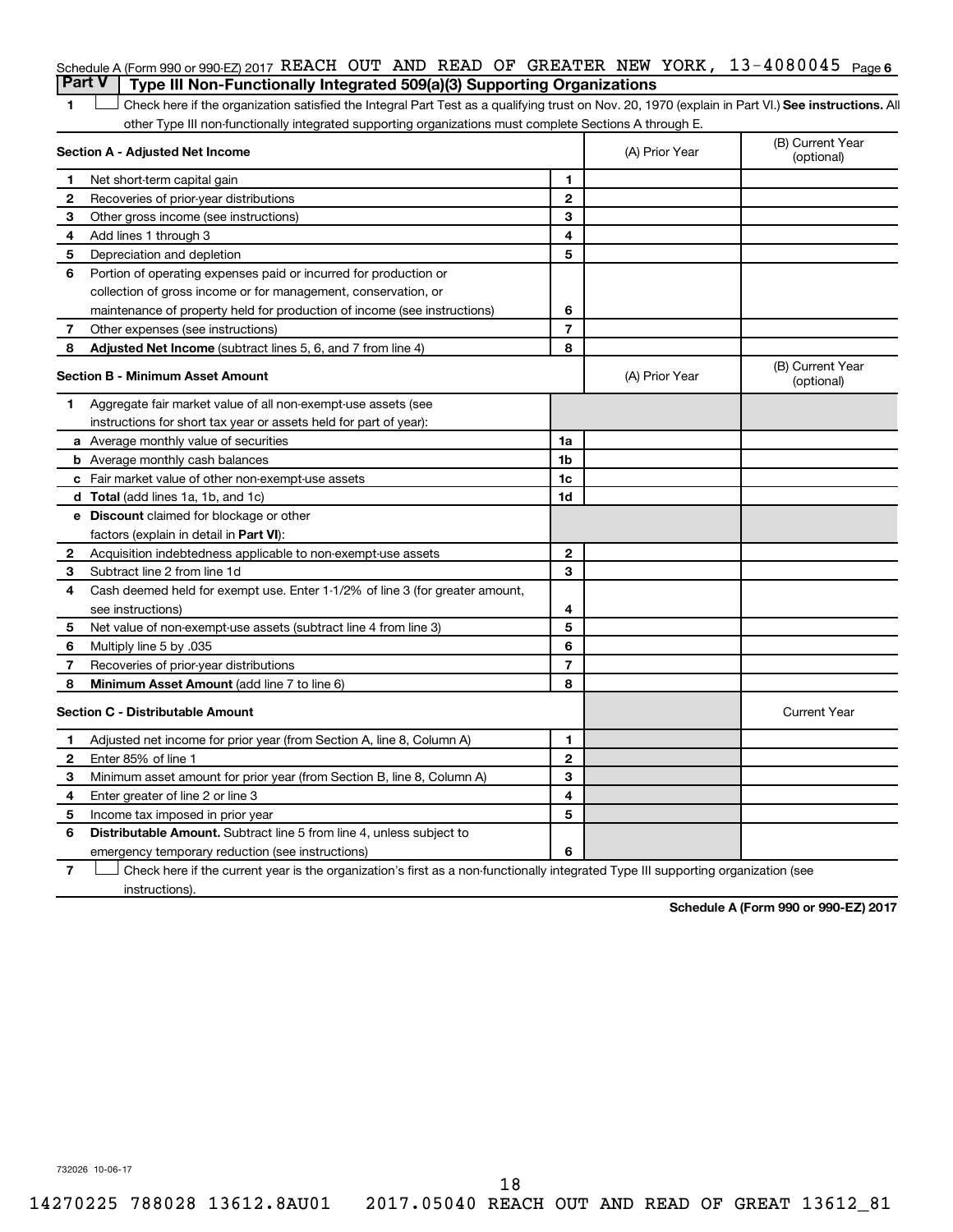### Schedule A (Form 990 or 990-EZ) 2017 REACH OUT AND READ OF GREATER NEW YORK, 13-4080045 <sub>Page 7</sub>

| <b>Part V</b> | Type III Non-Functionally Integrated 509(a)(3) Supporting Organizations (continued)        |                             |                                       |                                                |  |  |  |  |  |  |
|---------------|--------------------------------------------------------------------------------------------|-----------------------------|---------------------------------------|------------------------------------------------|--|--|--|--|--|--|
|               | <b>Section D - Distributions</b>                                                           |                             |                                       | <b>Current Year</b>                            |  |  |  |  |  |  |
| 1             | Amounts paid to supported organizations to accomplish exempt purposes                      |                             |                                       |                                                |  |  |  |  |  |  |
| 2             | Amounts paid to perform activity that directly furthers exempt purposes of supported       |                             |                                       |                                                |  |  |  |  |  |  |
|               | organizations, in excess of income from activity                                           |                             |                                       |                                                |  |  |  |  |  |  |
| 3             | Administrative expenses paid to accomplish exempt purposes of supported organizations      |                             |                                       |                                                |  |  |  |  |  |  |
| 4             | Amounts paid to acquire exempt-use assets                                                  |                             |                                       |                                                |  |  |  |  |  |  |
| 5             | Qualified set-aside amounts (prior IRS approval required)                                  |                             |                                       |                                                |  |  |  |  |  |  |
| 6             | Other distributions (describe in Part VI). See instructions.                               |                             |                                       |                                                |  |  |  |  |  |  |
| 7             | Total annual distributions. Add lines 1 through 6.                                         |                             |                                       |                                                |  |  |  |  |  |  |
| 8             | Distributions to attentive supported organizations to which the organization is responsive |                             |                                       |                                                |  |  |  |  |  |  |
|               | (provide details in Part VI). See instructions.                                            |                             |                                       |                                                |  |  |  |  |  |  |
| 9             | Distributable amount for 2017 from Section C, line 6                                       |                             |                                       |                                                |  |  |  |  |  |  |
| 10            | Line 8 amount divided by line 9 amount                                                     |                             |                                       |                                                |  |  |  |  |  |  |
|               |                                                                                            | (i)                         | (ii)                                  | (iii)                                          |  |  |  |  |  |  |
|               | Section E - Distribution Allocations (see instructions)                                    | <b>Excess Distributions</b> | <b>Underdistributions</b><br>Pre-2017 | <b>Distributable</b><br><b>Amount for 2017</b> |  |  |  |  |  |  |
| 1.            | Distributable amount for 2017 from Section C, line 6                                       |                             |                                       |                                                |  |  |  |  |  |  |
| $\mathbf{2}$  | Underdistributions, if any, for years prior to 2017 (reason-                               |                             |                                       |                                                |  |  |  |  |  |  |
|               | able cause required- explain in Part VI). See instructions.                                |                             |                                       |                                                |  |  |  |  |  |  |
| 3             | Excess distributions carryover, if any, to 2017                                            |                             |                                       |                                                |  |  |  |  |  |  |
| a             |                                                                                            |                             |                                       |                                                |  |  |  |  |  |  |
|               | <b>b</b> From 2013                                                                         |                             |                                       |                                                |  |  |  |  |  |  |
|               | c From 2014                                                                                |                             |                                       |                                                |  |  |  |  |  |  |
|               | d From 2015                                                                                |                             |                                       |                                                |  |  |  |  |  |  |
|               | e From 2016                                                                                |                             |                                       |                                                |  |  |  |  |  |  |
|               | f Total of lines 3a through e                                                              |                             |                                       |                                                |  |  |  |  |  |  |
|               | <b>g</b> Applied to underdistributions of prior years                                      |                             |                                       |                                                |  |  |  |  |  |  |
|               | <b>h</b> Applied to 2017 distributable amount                                              |                             |                                       |                                                |  |  |  |  |  |  |
|               | Carryover from 2012 not applied (see instructions)                                         |                             |                                       |                                                |  |  |  |  |  |  |
|               | Remainder. Subtract lines 3g, 3h, and 3i from 3f.                                          |                             |                                       |                                                |  |  |  |  |  |  |
| 4             | Distributions for 2017 from Section D,                                                     |                             |                                       |                                                |  |  |  |  |  |  |
|               | $line 7$ :                                                                                 |                             |                                       |                                                |  |  |  |  |  |  |
|               | a Applied to underdistributions of prior years                                             |                             |                                       |                                                |  |  |  |  |  |  |
|               | <b>b</b> Applied to 2017 distributable amount                                              |                             |                                       |                                                |  |  |  |  |  |  |
| с             | Remainder. Subtract lines 4a and 4b from 4.                                                |                             |                                       |                                                |  |  |  |  |  |  |
| 5             | Remaining underdistributions for years prior to 2017, if                                   |                             |                                       |                                                |  |  |  |  |  |  |
|               | any. Subtract lines 3g and 4a from line 2. For result greater                              |                             |                                       |                                                |  |  |  |  |  |  |
|               | than zero, explain in Part VI. See instructions.                                           |                             |                                       |                                                |  |  |  |  |  |  |
| 6             | Remaining underdistributions for 2017. Subtract lines 3h                                   |                             |                                       |                                                |  |  |  |  |  |  |
|               | and 4b from line 1. For result greater than zero, explain in                               |                             |                                       |                                                |  |  |  |  |  |  |
|               | <b>Part VI.</b> See instructions.                                                          |                             |                                       |                                                |  |  |  |  |  |  |
| $\mathbf{7}$  | Excess distributions carryover to 2018. Add lines 3j                                       |                             |                                       |                                                |  |  |  |  |  |  |
|               | and 4c.                                                                                    |                             |                                       |                                                |  |  |  |  |  |  |
| 8             | Breakdown of line 7:                                                                       |                             |                                       |                                                |  |  |  |  |  |  |
|               | a Excess from 2013                                                                         |                             |                                       |                                                |  |  |  |  |  |  |
|               | <b>b</b> Excess from 2014                                                                  |                             |                                       |                                                |  |  |  |  |  |  |
|               | c Excess from 2015                                                                         |                             |                                       |                                                |  |  |  |  |  |  |
|               | d Excess from 2016                                                                         |                             |                                       |                                                |  |  |  |  |  |  |
|               | e Excess from 2017                                                                         |                             |                                       |                                                |  |  |  |  |  |  |

**Schedule A (Form 990 or 990-EZ) 2017**

732027 10-06-17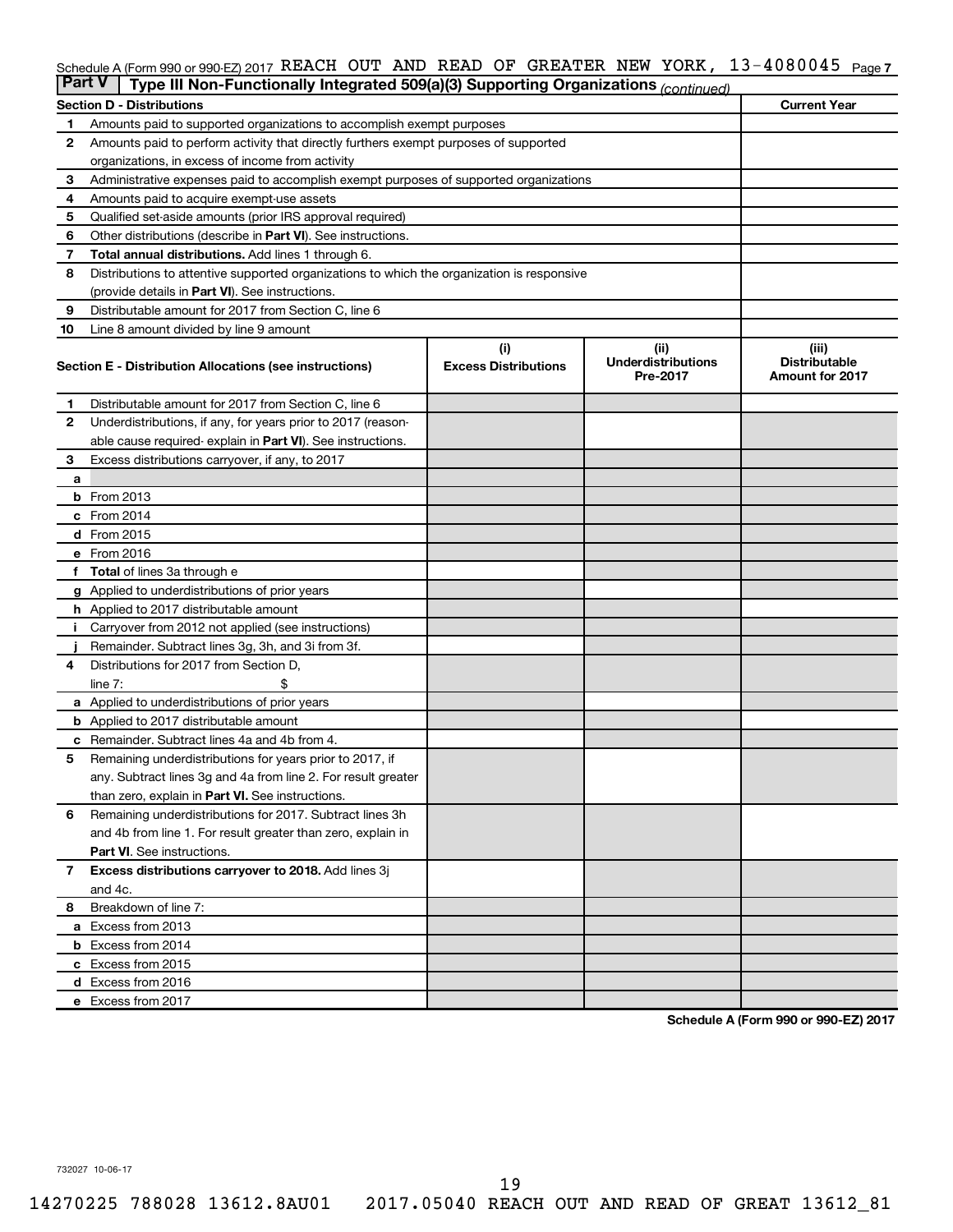| <b>Part VI</b>  | Schedule A (Form 990 or 990-EZ) 2017 REACH OUT AND READ OF GREATER NEW YORK, 13-4080045 Page 8<br>Supplemental Information. Provide the explanations required by Part II, line 10; Part II, line 17a or 17b; Part III, line 12;<br>Part IV, Section A, lines 1, 2, 3b, 3c, 4b, 4c, 5a, 6, 9a, 9b, 9c, 11a, 11b, and 11c; Part IV, Section B, lines 1 and 2; Part IV, Section C, |  |  |    |  |                                      |  |
|-----------------|---------------------------------------------------------------------------------------------------------------------------------------------------------------------------------------------------------------------------------------------------------------------------------------------------------------------------------------------------------------------------------|--|--|----|--|--------------------------------------|--|
|                 | line 1; Part IV, Section D, lines 2 and 3; Part IV, Section E, lines 1c, 2a, 2b, 3a, and 3b; Part V, line 1; Part V, Section B, line 1e; Part V,<br>Section D, lines 5, 6, and 8; and Part V, Section E, lines 2, 5, and 6. Also complete this part for any additional information.<br>(See instructions.)                                                                      |  |  |    |  |                                      |  |
|                 |                                                                                                                                                                                                                                                                                                                                                                                 |  |  |    |  |                                      |  |
|                 |                                                                                                                                                                                                                                                                                                                                                                                 |  |  |    |  |                                      |  |
|                 |                                                                                                                                                                                                                                                                                                                                                                                 |  |  |    |  |                                      |  |
|                 |                                                                                                                                                                                                                                                                                                                                                                                 |  |  |    |  |                                      |  |
|                 |                                                                                                                                                                                                                                                                                                                                                                                 |  |  |    |  |                                      |  |
|                 |                                                                                                                                                                                                                                                                                                                                                                                 |  |  |    |  |                                      |  |
|                 |                                                                                                                                                                                                                                                                                                                                                                                 |  |  |    |  |                                      |  |
|                 |                                                                                                                                                                                                                                                                                                                                                                                 |  |  |    |  |                                      |  |
|                 |                                                                                                                                                                                                                                                                                                                                                                                 |  |  |    |  |                                      |  |
|                 |                                                                                                                                                                                                                                                                                                                                                                                 |  |  |    |  |                                      |  |
|                 |                                                                                                                                                                                                                                                                                                                                                                                 |  |  |    |  |                                      |  |
|                 |                                                                                                                                                                                                                                                                                                                                                                                 |  |  |    |  |                                      |  |
|                 |                                                                                                                                                                                                                                                                                                                                                                                 |  |  |    |  |                                      |  |
|                 |                                                                                                                                                                                                                                                                                                                                                                                 |  |  |    |  |                                      |  |
|                 |                                                                                                                                                                                                                                                                                                                                                                                 |  |  |    |  |                                      |  |
|                 |                                                                                                                                                                                                                                                                                                                                                                                 |  |  |    |  |                                      |  |
|                 |                                                                                                                                                                                                                                                                                                                                                                                 |  |  |    |  |                                      |  |
|                 |                                                                                                                                                                                                                                                                                                                                                                                 |  |  |    |  |                                      |  |
|                 |                                                                                                                                                                                                                                                                                                                                                                                 |  |  |    |  |                                      |  |
|                 |                                                                                                                                                                                                                                                                                                                                                                                 |  |  |    |  |                                      |  |
|                 |                                                                                                                                                                                                                                                                                                                                                                                 |  |  |    |  |                                      |  |
|                 |                                                                                                                                                                                                                                                                                                                                                                                 |  |  |    |  |                                      |  |
|                 |                                                                                                                                                                                                                                                                                                                                                                                 |  |  |    |  |                                      |  |
|                 |                                                                                                                                                                                                                                                                                                                                                                                 |  |  |    |  |                                      |  |
|                 |                                                                                                                                                                                                                                                                                                                                                                                 |  |  |    |  |                                      |  |
|                 |                                                                                                                                                                                                                                                                                                                                                                                 |  |  |    |  |                                      |  |
|                 |                                                                                                                                                                                                                                                                                                                                                                                 |  |  |    |  |                                      |  |
|                 |                                                                                                                                                                                                                                                                                                                                                                                 |  |  |    |  |                                      |  |
|                 |                                                                                                                                                                                                                                                                                                                                                                                 |  |  |    |  |                                      |  |
| 732028 10-06-17 |                                                                                                                                                                                                                                                                                                                                                                                 |  |  | 20 |  | Schedule A (Form 990 or 990-EZ) 2017 |  |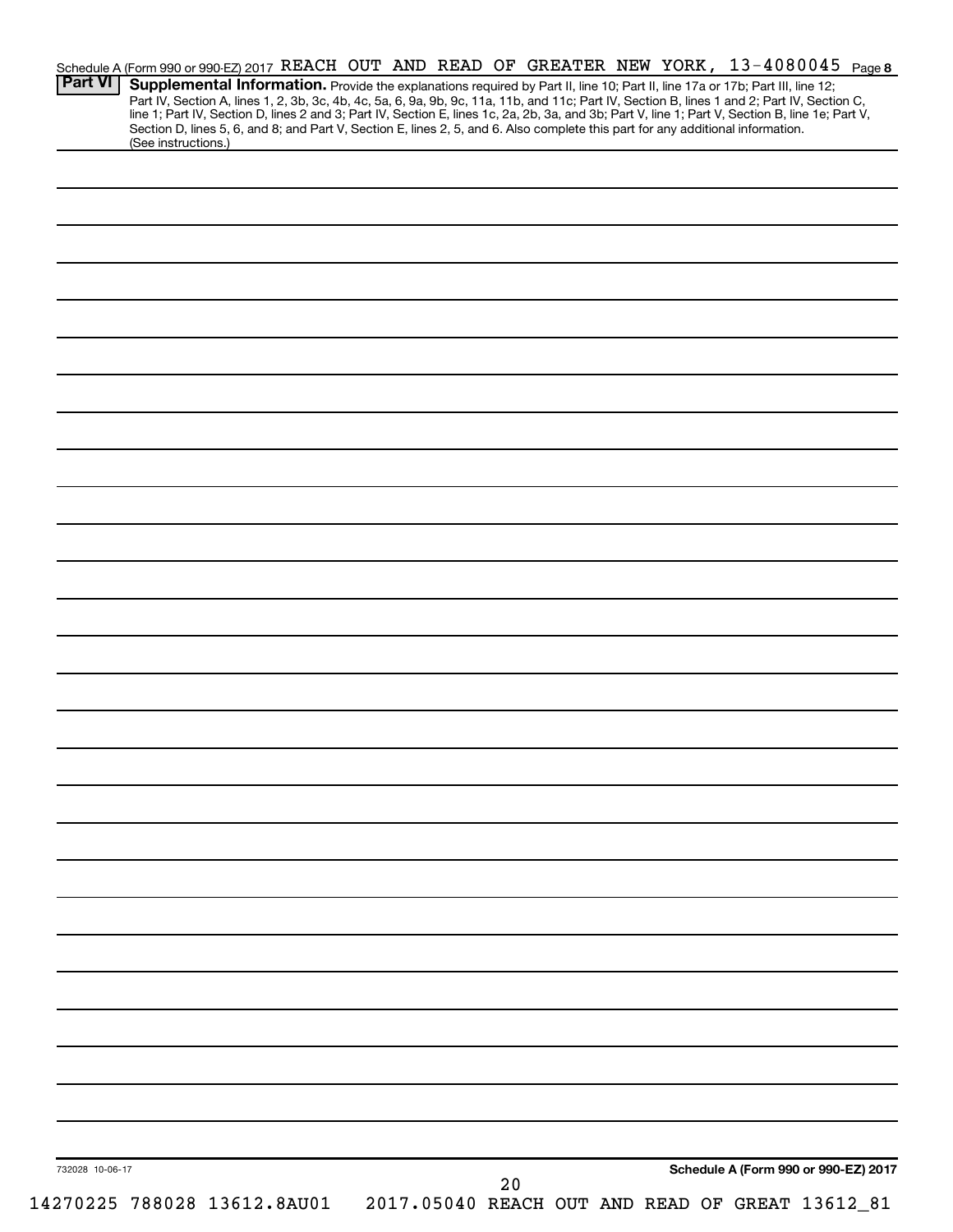Department of the Treasury Internal Revenue Service **(Form 990, 990-EZ,**

# **Schedule B Schedule of Contributors**

**or 990-PF) | Attach to Form 990, Form 990-EZ, or Form 990-PF. | Go to www.irs.gov/Form990 for the latest information.** OMB No. 1545-0047

# **2017**

**Name of the organization Employer identification number**

|                                       | REACH OUT AND READ OF GREATER NEW YORK,                                   | $13 - 4080045$ |
|---------------------------------------|---------------------------------------------------------------------------|----------------|
| <b>Organization type (check one):</b> |                                                                           |                |
| Filers of:                            | Section:                                                                  |                |
| Form 990 or 990-EZ                    | $\lfloor x \rfloor$ 501(c)( 3) (enter number) organization                |                |
|                                       | 4947(a)(1) nonexempt charitable trust not treated as a private foundation |                |
|                                       | 527 political organization                                                |                |
| Form 990-PF                           | 501(c)(3) exempt private foundation                                       |                |
|                                       | 4947(a)(1) nonexempt charitable trust treated as a private foundation     |                |
|                                       | 501(c)(3) taxable private foundation                                      |                |
|                                       |                                                                           |                |

Check if your organization is covered by the General Rule or a Special Rule. **Note:**  Only a section 501(c)(7), (8), or (10) organization can check boxes for both the General Rule and a Special Rule. See instructions.

### **General Rule**

 $\Box$ 

For an organization filing Form 990, 990-EZ, or 990-PF that received, during the year, contributions totaling \$5,000 or more (in money or property) from any one contributor. Complete Parts I and II. See instructions for determining a contributor's total contributions.

### **Special Rules**

any one contributor, during the year, total contributions of the greater of (1) \$5,000; or (2) 2% of the amount on (i) Form 990, Part VIII, line 1h;  $\boxed{\text{X}}$  For an organization described in section 501(c)(3) filing Form 990 or 990-EZ that met the 33 1/3% support test of the regulations under sections 509(a)(1) and 170(b)(1)(A)(vi), that checked Schedule A (Form 990 or 990-EZ), Part II, line 13, 16a, or 16b, and that received from or (ii) Form 990-EZ, line 1. Complete Parts I and II.

year, total contributions of more than \$1,000 *exclusively* for religious, charitable, scientific, literary, or educational purposes, or for For an organization described in section 501(c)(7), (8), or (10) filing Form 990 or 990-EZ that received from any one contributor, during the the prevention of cruelty to children or animals. Complete Parts I, II, and III.  $\Box$ 

purpose. Don't complete any of the parts unless the General Rule applies to this organization because it received nonexclusively year, contributions exclusively for religious, charitable, etc., purposes, but no such contributions totaled more than \$1,000. If this box is checked, enter here the total contributions that were received during the year for an exclusively religious, charitable, etc., For an organization described in section 501(c)(7), (8), or (10) filing Form 990 or 990-EZ that received from any one contributor, during the religious, charitable, etc., contributions totaling \$5,000 or more during the year  $\ldots$  $\ldots$  $\ldots$  $\ldots$  $\ldots$  $\ldots$  $\Box$ 

**Caution:**  An organization that isn't covered by the General Rule and/or the Special Rules doesn't file Schedule B (Form 990, 990-EZ, or 990-PF),  **must** but it answer "No" on Part IV, line 2, of its Form 990; or check the box on line H of its Form 990-EZ or on its Form 990-PF, Part I, line 2, to certify that it doesn't meet the filing requirements of Schedule B (Form 990, 990-EZ, or 990-PF).

LHA For Paperwork Reduction Act Notice, see the instructions for Form 990, 990-EZ, or 990-PF. Schedule B (Form 990, 990-EZ, or 990-PF) (2017)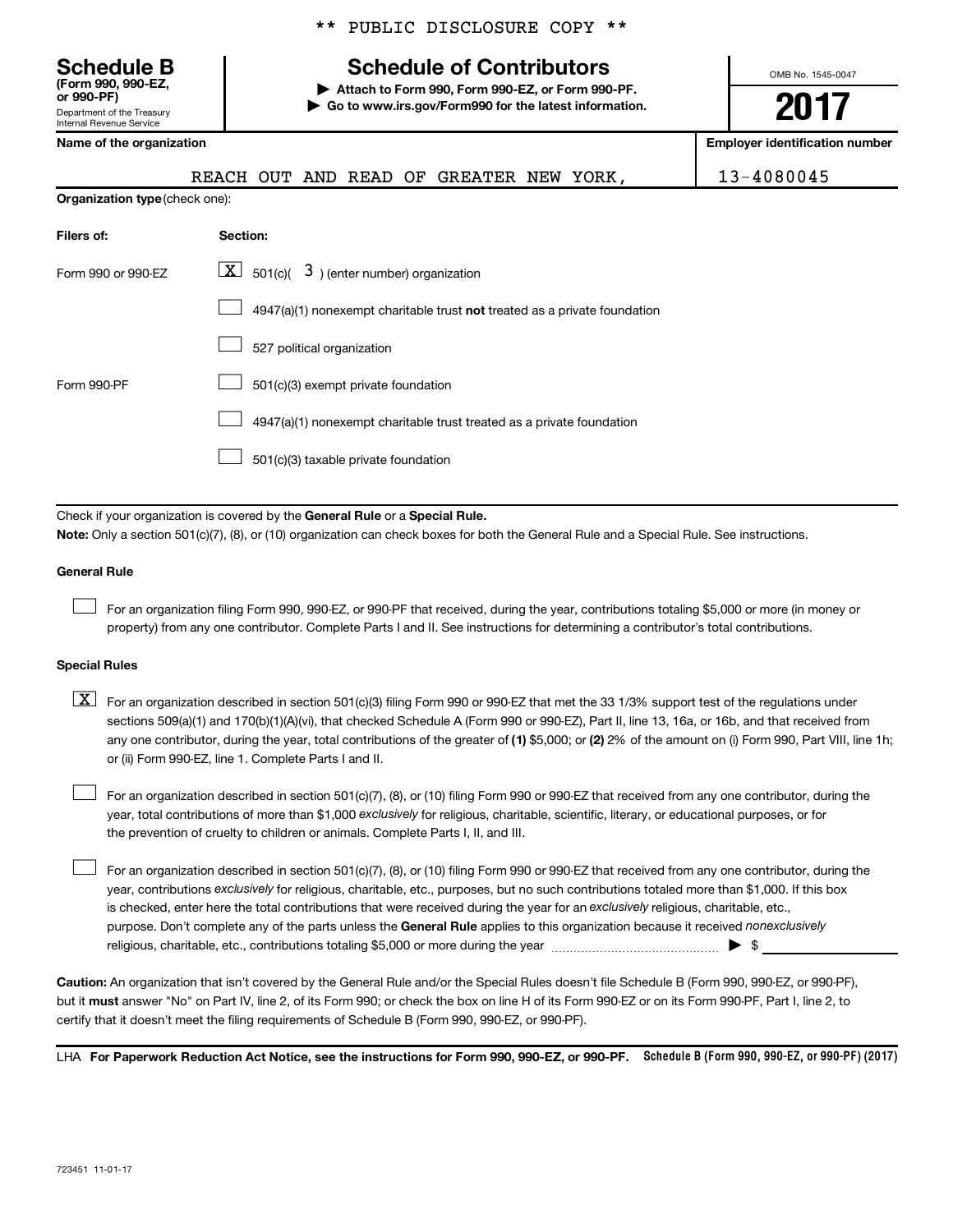### Schedule B (Form 990, 990-EZ, or 990-PF) (2017)

**Name of organization Employer identification number**

## REACH OUT AND READ OF GREATER NEW YORK, THE REACH 13-4080045

723452 11-01-17 **Schedule B (Form 990, 990-EZ, or 990-PF) (2017) (a) No. (b) Name, address, and ZIP + 4 (c) Total contributions (d) Type of contribution Person Payroll Noncash (a) No. (b) Name, address, and ZIP + 4 (c) Total contributions (d) Type of contribution Person Payroll Noncash (a) No. (b) Name, address, and ZIP + 4 (c) Total contributions (d) Type of contribution Person Payroll Noncash (a) No. (b) Name, address, and ZIP + 4 (c) Total contributions (d) Type of contribution Person Payroll Noncash (a) No. (b) Name, address, and ZIP + 4 (c) Total contributions (d) Type of contribution Person Payroll Noncash (a) No. (b) Name, address, and ZIP + 4 (c) Total contributions (d) Type of contribution Person Payroll Noncash Part I** Contributors (see instructions). Use duplicate copies of Part I if additional space is needed. \$ (Complete Part II for noncash contributions.) \$ (Complete Part II for noncash contributions.) \$ (Complete Part II for noncash contributions.) \$ (Complete Part II for noncash contributions.) \$ (Complete Part II for noncash contributions.) \$ (Complete Part II for noncash contributions.)  $\lfloor x \rfloor$  $\Box$  $\Box$  $\overline{\mathbf{X}}$  $\Box$  $\Box$  $\boxed{\textbf{X}}$  $\Box$  $\Box$  $\boxed{\textbf{X}}$  $\Box$  $\Box$  $\boxed{\text{X}}$  $\Box$  $\Box$  $\Box$  $\Box$  $\boxed{\textbf{X}}$  $\begin{array}{|c|c|c|c|c|}\hline \ \text{1} & \text{Person} & \text{X} \ \hline \end{array}$ 145,000.  $2$  Person  $\overline{\text{X}}$ 40,000.  $\begin{array}{|c|c|c|c|c|c|}\hline \text{3} & \text{Person} & \text{X} \ \hline \end{array}$ 30,000.  $\begin{array}{|c|c|c|c|c|}\hline \text{4} & \text{Person} & \text{\textbf{X}}\ \hline \end{array}$ 30,000. 5 X 368,000. 6 41,375. X 14270225 788028 13612.8AU01 2017.05040 REACH OUT AND READ OF GREAT 13612\_81 22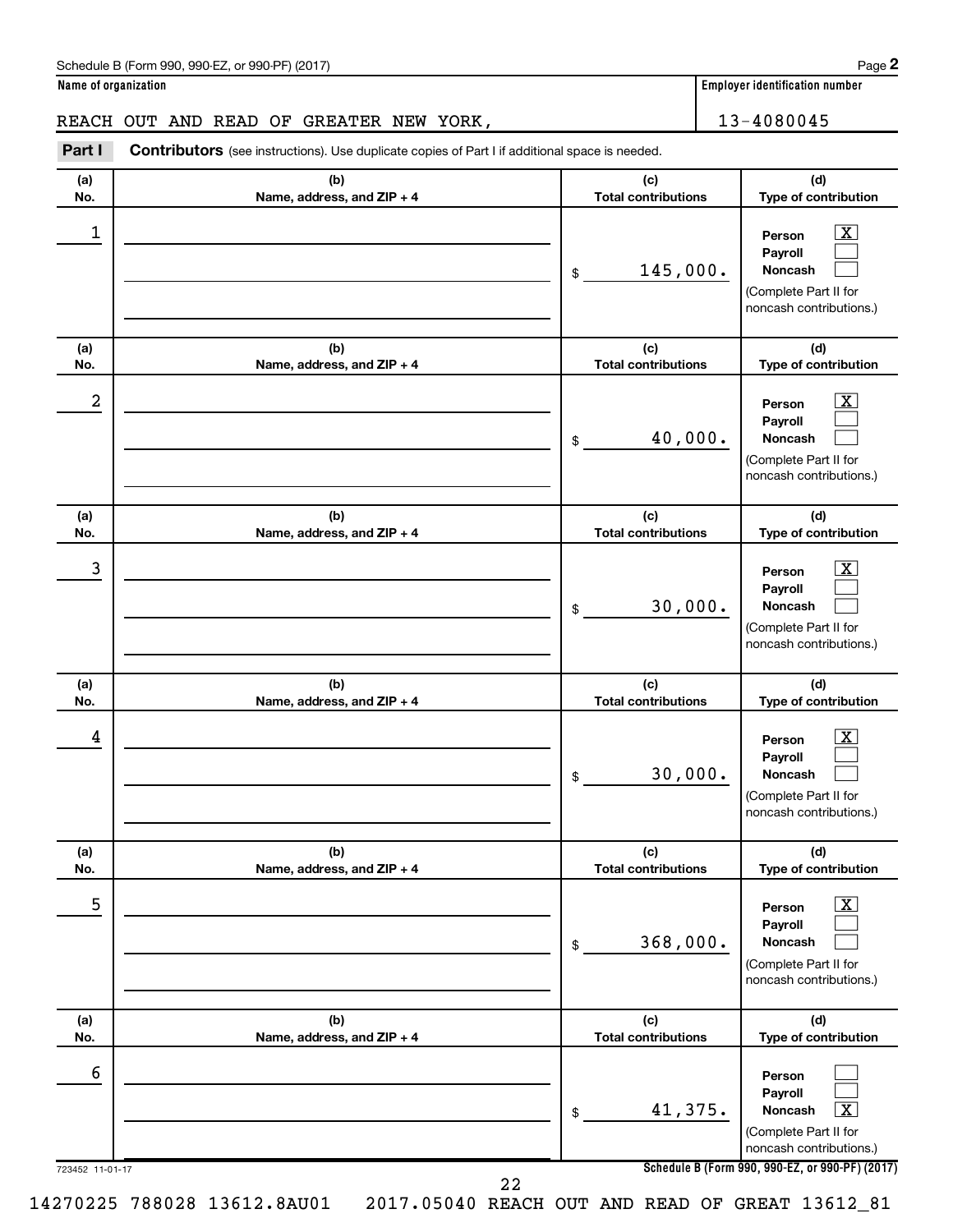### Schedule B (Form 990, 990-EZ, or 990-PF) (2017)

**Name of organization Employer identification number**

# REACH OUT AND READ OF GREATER NEW YORK, THE REACH 13-4080045

723452 11-01-17 **Schedule B (Form 990, 990-EZ, or 990-PF) (2017) (a) No. (b) Name, address, and ZIP + 4 (c) Total contributions (d) Type of contribution Person Payroll Noncash (a) No. (b) Name, address, and ZIP + 4 (c) Total contributions (d) Type of contribution Person Payroll Noncash (a) No. (b) Name, address, and ZIP + 4 (c) Total contributions (d) Type of contribution Person Payroll Noncash (a) No. (b) Name, address, and ZIP + 4 (c) Total contributions (d) Type of contribution Person Payroll Noncash (a) No. (b) Name, address, and ZIP + 4 (c) Total contributions (d) Type of contribution Person Payroll Noncash (a) No. (b) Name, address, and ZIP + 4 (c) Total contributions (d) Type of contribution Person Payroll Noncash Part I** Contributors (see instructions). Use duplicate copies of Part I if additional space is needed. \$ (Complete Part II for noncash contributions.) \$ (Complete Part II for noncash contributions.) \$ (Complete Part II for noncash contributions.) \$ (Complete Part II for noncash contributions.) \$ (Complete Part II for noncash contributions.) \$ (Complete Part II for noncash contributions.)  $\Box$  $\Box$ †  $\Box$  $\Box$ †  $\Box$  $\Box$  $\Box$  $\Box$  $\Box$  $\Box$  $\Box$  $\Box$  $\Box$  $\Box$  $\Box$  $\Box$ 7  $103,360.$ 8 39,584. X 14270225 788028 13612.8AU01 2017.05040 REACH OUT AND READ OF GREAT 13612\_81 23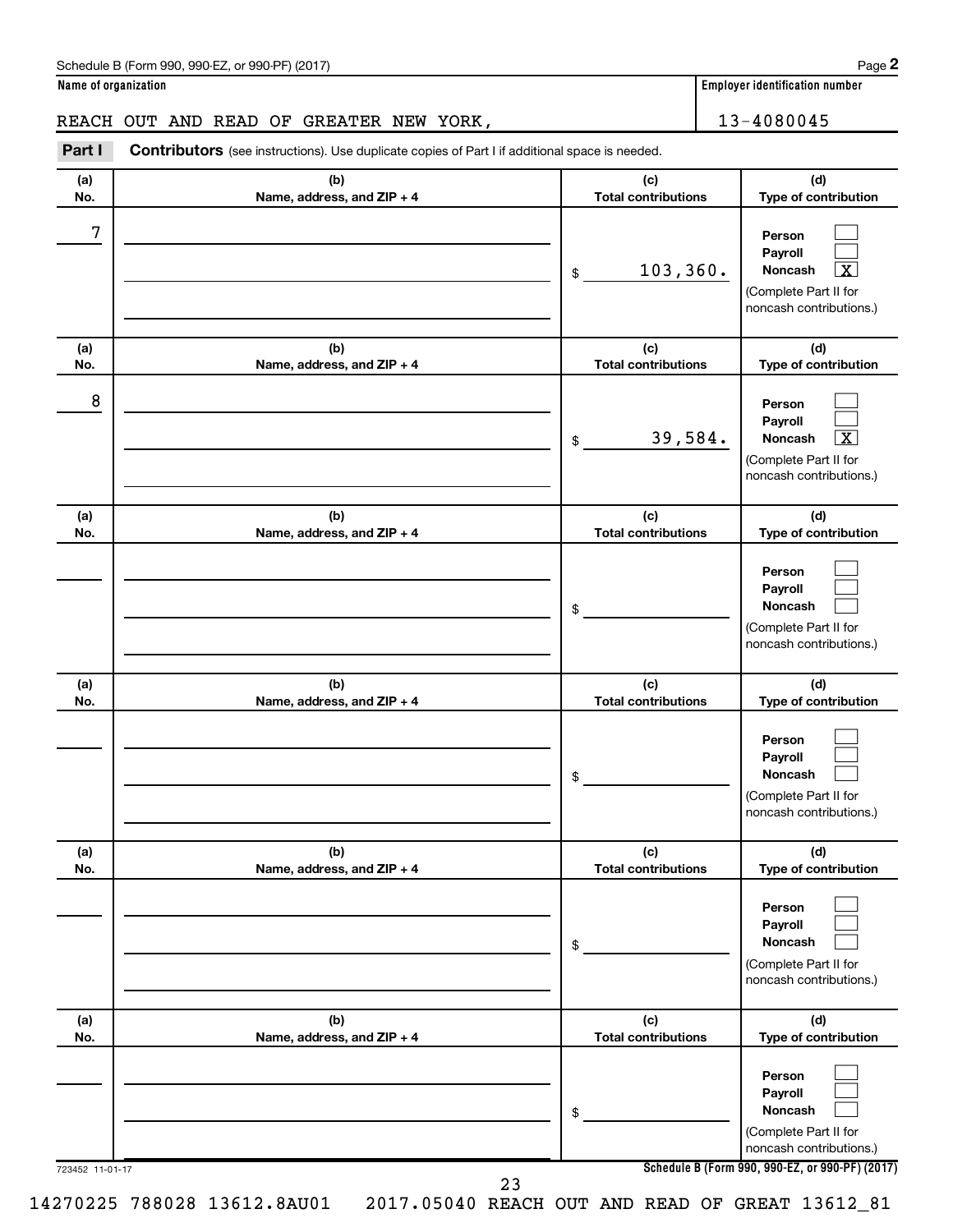| Schedule L<br>990-FZ<br>2017) ،<br>or 990-PF)<br>990<br>B (Form<br>. . | Page                                   |
|------------------------------------------------------------------------|----------------------------------------|
| Name of organization                                                   | <br>identification number .<br>Emplove |

# REACH OUT AND READ OF GREATER NEW YORK, 13-4080045

Part II Noncash Property (see instructions). Use duplicate copies of Part II if additional space is needed.

| (a)<br>No.<br>from<br>Part I | (b)<br>Description of noncash property given | (c)<br>FMV (or estimate)<br>(See instructions.) | (d)<br>Date received                            |
|------------------------------|----------------------------------------------|-------------------------------------------------|-------------------------------------------------|
|                              | <b>DONATED BOOKS</b>                         |                                                 |                                                 |
| 6                            |                                              |                                                 |                                                 |
|                              |                                              |                                                 |                                                 |
|                              |                                              | 41,375.<br>\$                                   | 01/31/18                                        |
| (a)                          |                                              | (c)                                             |                                                 |
| No.                          | (b)                                          | FMV (or estimate)                               | (d)                                             |
| from<br>Part I               | Description of noncash property given        | (See instructions.)                             | Date received                                   |
|                              | <b>DONATED BOOKS</b>                         |                                                 |                                                 |
| 7                            |                                              |                                                 |                                                 |
|                              |                                              |                                                 |                                                 |
|                              |                                              | 103, 360.<br>\$                                 | 03/31/18                                        |
| (a)                          |                                              | (c)                                             |                                                 |
| No.                          | (b)                                          | FMV (or estimate)                               | (d)                                             |
| from<br>Part I               | Description of noncash property given        | (See instructions.)                             | Date received                                   |
|                              | <b>DONATED BOOKS</b>                         |                                                 |                                                 |
| 8                            |                                              |                                                 |                                                 |
|                              |                                              |                                                 |                                                 |
|                              |                                              | 39,584.<br>\$                                   | 05/25/18                                        |
|                              |                                              |                                                 |                                                 |
| (a)<br>No.                   |                                              | (c)                                             |                                                 |
| from                         | (b)<br>Description of noncash property given | FMV (or estimate)                               | (d)<br>Date received                            |
| Part I                       |                                              | (See instructions.)                             |                                                 |
|                              |                                              |                                                 |                                                 |
|                              |                                              |                                                 |                                                 |
|                              |                                              | \$                                              |                                                 |
|                              |                                              |                                                 |                                                 |
| (a)                          |                                              | (c)                                             |                                                 |
| No.<br>from                  | (b)<br>Description of noncash property given | FMV (or estimate)                               | (d)<br>Date received                            |
| Part I                       |                                              | (See instructions.)                             |                                                 |
|                              |                                              |                                                 |                                                 |
|                              |                                              |                                                 |                                                 |
|                              |                                              | \$                                              |                                                 |
| (a)                          |                                              |                                                 |                                                 |
| No.                          | (b)                                          | (c)                                             | (d)                                             |
| from                         | Description of noncash property given        | FMV (or estimate)<br>(See instructions.)        | Date received                                   |
| Part I                       |                                              |                                                 |                                                 |
|                              |                                              |                                                 |                                                 |
|                              |                                              |                                                 |                                                 |
|                              |                                              | \$                                              | Schedule B (Form 990, 990-EZ, or 990-PF) (2017) |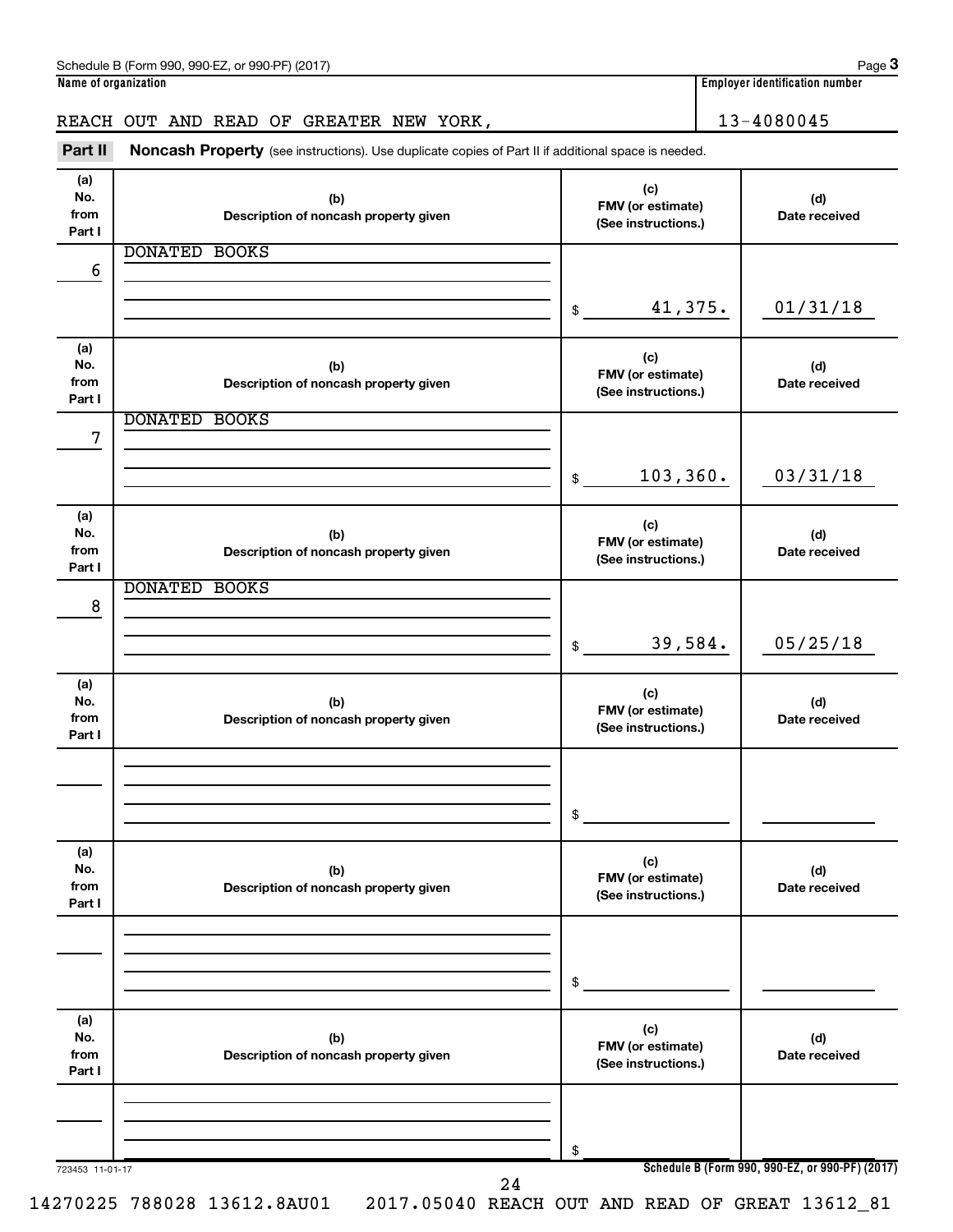| Part III                    | REACH OUT AND READ OF GREATER NEW YORK,                                                                                                                                                                                                                                                                                                            |                      | <b>Employer identification number</b><br>13-4080045<br>Exclusively religious, charitable, etc., contributions to organizations described in section $501(c)(7)$ , (8), or (10) that total more than \$1,000 for |
|-----------------------------|----------------------------------------------------------------------------------------------------------------------------------------------------------------------------------------------------------------------------------------------------------------------------------------------------------------------------------------------------|----------------------|-----------------------------------------------------------------------------------------------------------------------------------------------------------------------------------------------------------------|
|                             | the year from any one contributor. Complete columns (a) through (e) and the following line entry. For organizations<br>completing Part III, enter the total of exclusively religious, charitable, etc., contributions of \$1,000 or less for the year. (Enter this info. once.)<br>Use duplicate copies of Part III if additional space is needed. |                      |                                                                                                                                                                                                                 |
| (a) No.<br>from<br>Part I   | (b) Purpose of gift                                                                                                                                                                                                                                                                                                                                | (c) Use of gift      | (d) Description of how gift is held                                                                                                                                                                             |
|                             |                                                                                                                                                                                                                                                                                                                                                    | (e) Transfer of gift |                                                                                                                                                                                                                 |
|                             | Transferee's name, address, and ZIP + 4                                                                                                                                                                                                                                                                                                            |                      | Relationship of transferor to transferee                                                                                                                                                                        |
| $(a)$ No.<br>from<br>Part I | (b) Purpose of gift                                                                                                                                                                                                                                                                                                                                | (c) Use of gift      | (d) Description of how gift is held                                                                                                                                                                             |
|                             | Transferee's name, address, and ZIP + 4                                                                                                                                                                                                                                                                                                            | (e) Transfer of gift | Relationship of transferor to transferee                                                                                                                                                                        |
|                             |                                                                                                                                                                                                                                                                                                                                                    |                      |                                                                                                                                                                                                                 |
| (a) No.<br>from<br>Part I   | (b) Purpose of gift                                                                                                                                                                                                                                                                                                                                | (c) Use of gift      | (d) Description of how gift is held                                                                                                                                                                             |
|                             |                                                                                                                                                                                                                                                                                                                                                    | (e) Transfer of gift |                                                                                                                                                                                                                 |
|                             | Transferee's name, address, and $ZIP + 4$                                                                                                                                                                                                                                                                                                          |                      | Relationship of transferor to transferee                                                                                                                                                                        |
|                             |                                                                                                                                                                                                                                                                                                                                                    |                      |                                                                                                                                                                                                                 |
|                             |                                                                                                                                                                                                                                                                                                                                                    |                      |                                                                                                                                                                                                                 |
| Part I                      | (b) Purpose of gift                                                                                                                                                                                                                                                                                                                                | (c) Use of gift      | (d) Description of how gift is held                                                                                                                                                                             |
|                             |                                                                                                                                                                                                                                                                                                                                                    | (e) Transfer of gift |                                                                                                                                                                                                                 |
| $(a)$ No.<br>from           | Transferee's name, address, and ZIP + 4                                                                                                                                                                                                                                                                                                            |                      | Relationship of transferor to transferee                                                                                                                                                                        |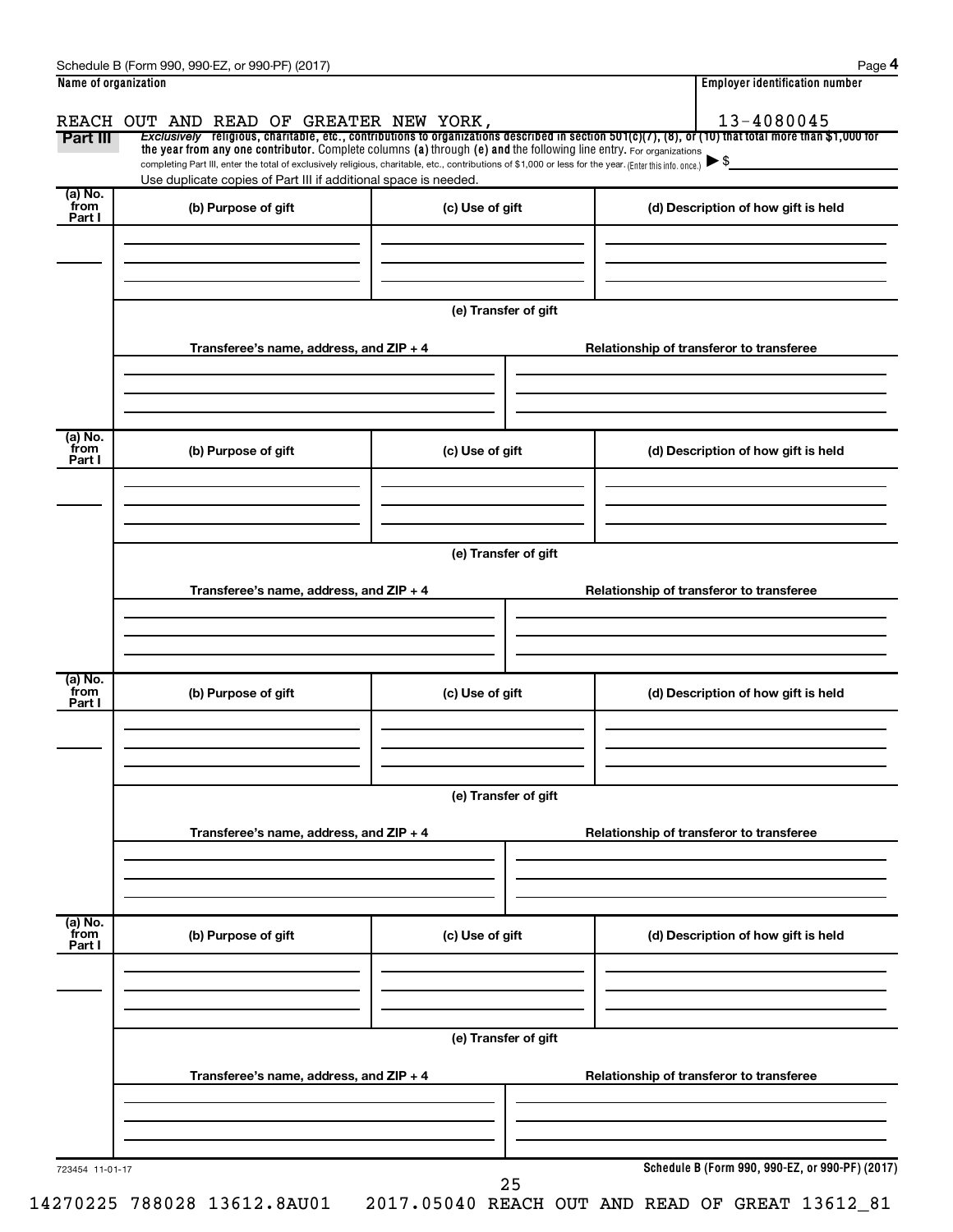| <b>SCHEDULE C</b>                                           | <b>Political Campaign and Lobbying Activities</b>                                                                                                                                                                                                  |           |                                               |                          | OMB No. 1545-0047                                     |
|-------------------------------------------------------------|----------------------------------------------------------------------------------------------------------------------------------------------------------------------------------------------------------------------------------------------------|-----------|-----------------------------------------------|--------------------------|-------------------------------------------------------|
| (Form 990 or 990-EZ)                                        |                                                                                                                                                                                                                                                    |           |                                               |                          |                                                       |
|                                                             | For Organizations Exempt From Income Tax Under section 501(c) and section 527<br>Complete if the organization is described below. Attach to Form 990 or Form 990-EZ.                                                                               |           |                                               |                          |                                                       |
| Department of the Treasury<br>Internal Revenue Service      | Go to www.irs.gov/Form990 for instructions and the latest information.                                                                                                                                                                             |           |                                               |                          | <b>Open to Public</b><br><b>Inspection</b>            |
|                                                             | If the organization answered "Yes," on Form 990, Part IV, line 3, or Form 990-EZ, Part V, line 46 (Political Campaign Activities), then                                                                                                            |           |                                               |                          |                                                       |
|                                                             | • Section 501(c)(3) organizations: Complete Parts I-A and B. Do not complete Part I-C.                                                                                                                                                             |           |                                               |                          |                                                       |
|                                                             | ● Section 501(c) (other than section 501(c)(3)) organizations: Complete Parts I-A and C below. Do not complete Part I-B.                                                                                                                           |           |                                               |                          |                                                       |
| • Section 527 organizations: Complete Part I-A only.        | If the organization answered "Yes," on Form 990, Part IV, line 4, or Form 990-EZ, Part VI, line 47 (Lobbying Activities), then                                                                                                                     |           |                                               |                          |                                                       |
|                                                             | ● Section 501(c)(3) organizations that have filed Form 5768 (election under section 501(h)): Complete Part II-A. Do not complete Part II-B.                                                                                                        |           |                                               |                          |                                                       |
|                                                             | • Section 501(c)(3) organizations that have NOT filed Form 5768 (election under section 501(h)): Complete Part II-B. Do not complete Part II-A.                                                                                                    |           |                                               |                          |                                                       |
|                                                             | If the organization answered "Yes," on Form 990, Part IV, line 5 (Proxy Tax) (see separate instructions) or Form 990-EZ, Part V, line 35c (Proxy                                                                                                   |           |                                               |                          |                                                       |
| Tax) (see separate instructions), then                      |                                                                                                                                                                                                                                                    |           |                                               |                          |                                                       |
|                                                             | • Section 501(c)(4), (5), or (6) organizations: Complete Part III.                                                                                                                                                                                 |           |                                               |                          |                                                       |
| Name of organization                                        |                                                                                                                                                                                                                                                    |           |                                               |                          | <b>Employer identification number</b>                 |
|                                                             | REACH OUT AND READ OF GREATER NEW YORK,<br>Complete if the organization is exempt under section 501(c) or is a section 527 organization.                                                                                                           |           |                                               |                          | 13-4080045                                            |
| Part I-A                                                    |                                                                                                                                                                                                                                                    |           |                                               |                          |                                                       |
|                                                             |                                                                                                                                                                                                                                                    |           |                                               |                          |                                                       |
|                                                             | 1 Provide a description of the organization's direct and indirect political campaign activities in Part IV.                                                                                                                                        |           |                                               | $\triangleright$ \$      |                                                       |
| 2<br>Volunteer hours for political campaign activities<br>3 |                                                                                                                                                                                                                                                    |           |                                               |                          |                                                       |
|                                                             |                                                                                                                                                                                                                                                    |           |                                               |                          |                                                       |
| Part I-B                                                    | Complete if the organization is exempt under section 501(c)(3).                                                                                                                                                                                    |           |                                               |                          |                                                       |
|                                                             |                                                                                                                                                                                                                                                    |           |                                               | $\blacktriangleright$ \$ |                                                       |
| 2                                                           |                                                                                                                                                                                                                                                    |           |                                               |                          |                                                       |
| з                                                           |                                                                                                                                                                                                                                                    |           |                                               |                          | Yes<br>No                                             |
|                                                             |                                                                                                                                                                                                                                                    |           |                                               |                          | Yes<br>No                                             |
| <b>b</b> If "Yes," describe in Part IV.                     | Part I-C   Complete if the organization is exempt under section 501(c), except section 501(c)(3).                                                                                                                                                  |           |                                               |                          |                                                       |
|                                                             |                                                                                                                                                                                                                                                    |           |                                               | $\triangleright$ s       |                                                       |
| 2                                                           | 1 Enter the amount directly expended by the filing organization for section 527 exempt function activities<br>Enter the amount of the filing organization's funds contributed to other organizations for section 527                               |           |                                               |                          |                                                       |
|                                                             | exempt function activities [11,11,11,11,11,11] and the contract of the contract of the contract of the contract of the contract of the contract of the contract of the contract of the contract of the contract of the contrac                     |           |                                               | $\blacktriangleright$ \$ |                                                       |
| З                                                           | Total exempt function expenditures. Add lines 1 and 2. Enter here and on Form 1120-POL,                                                                                                                                                            |           |                                               |                          |                                                       |
|                                                             |                                                                                                                                                                                                                                                    |           |                                               | $\triangleright$ \$      |                                                       |
| 4                                                           |                                                                                                                                                                                                                                                    |           |                                               |                          | Yes<br><b>No</b>                                      |
| 5                                                           | Enter the names, addresses and employer identification number (EIN) of all section 527 political organizations to which the filing organization                                                                                                    |           |                                               |                          |                                                       |
|                                                             | made payments. For each organization listed, enter the amount paid from the filing organization's funds. Also enter the amount of political                                                                                                        |           |                                               |                          |                                                       |
|                                                             | contributions received that were promptly and directly delivered to a separate political organization, such as a separate segregated fund or a<br>political action committee (PAC). If additional space is needed, provide information in Part IV. |           |                                               |                          |                                                       |
|                                                             |                                                                                                                                                                                                                                                    |           |                                               |                          |                                                       |
| (a) Name                                                    | (b) Address                                                                                                                                                                                                                                        | $(c)$ EIN | (d) Amount paid from<br>filing organization's |                          | (e) Amount of political<br>contributions received and |
|                                                             |                                                                                                                                                                                                                                                    |           | funds. If none, enter -0-.                    |                          | promptly and directly                                 |
|                                                             |                                                                                                                                                                                                                                                    |           |                                               |                          | delivered to a separate<br>political organization.    |
|                                                             |                                                                                                                                                                                                                                                    |           |                                               |                          | If none, enter -0-.                                   |
|                                                             |                                                                                                                                                                                                                                                    |           |                                               |                          |                                                       |
|                                                             |                                                                                                                                                                                                                                                    |           |                                               |                          |                                                       |
|                                                             |                                                                                                                                                                                                                                                    |           |                                               |                          |                                                       |
|                                                             |                                                                                                                                                                                                                                                    |           |                                               |                          |                                                       |
|                                                             |                                                                                                                                                                                                                                                    |           |                                               |                          |                                                       |
|                                                             |                                                                                                                                                                                                                                                    |           |                                               |                          |                                                       |
|                                                             |                                                                                                                                                                                                                                                    |           |                                               |                          |                                                       |
|                                                             |                                                                                                                                                                                                                                                    |           |                                               |                          |                                                       |
|                                                             |                                                                                                                                                                                                                                                    |           |                                               |                          |                                                       |
|                                                             |                                                                                                                                                                                                                                                    |           |                                               |                          |                                                       |

**For Paperwork Reduction Act Notice, see the Instructions for Form 990 or 990-EZ. Schedule C (Form 990 or 990-EZ) 2017** LHA

732041 11-09-17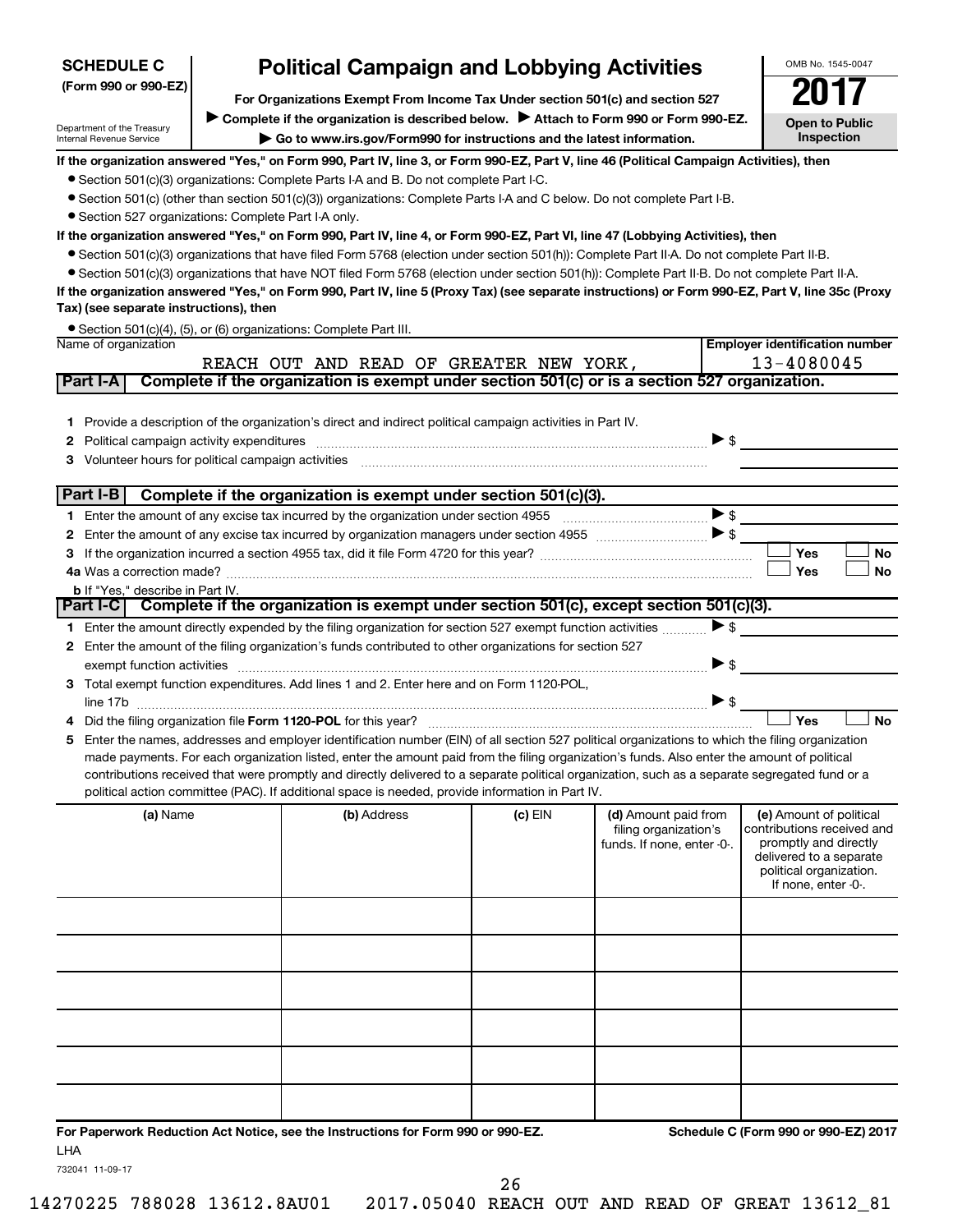| Schedule C (Form 990 or 990-EZ) 2017 REACH OUT AND READ OF GREATER NEW YORK, 13-4080045 Page 2<br>Complete if the organization is exempt under section 501(c)(3) and filed Form 5768 (election under<br>Part II-A<br>section 501(h)). |                                                                                                                                                                                                                           |                                                      |            |                  |            |  |  |  |  |  |
|---------------------------------------------------------------------------------------------------------------------------------------------------------------------------------------------------------------------------------------|---------------------------------------------------------------------------------------------------------------------------------------------------------------------------------------------------------------------------|------------------------------------------------------|------------|------------------|------------|--|--|--|--|--|
| A Check $\blacktriangleright$<br>if the filing organization belongs to an affiliated group (and list in Part IV each affiliated group member's name, address, EIN,                                                                    |                                                                                                                                                                                                                           |                                                      |            |                  |            |  |  |  |  |  |
|                                                                                                                                                                                                                                       | expenses, and share of excess lobbying expenditures).                                                                                                                                                                     |                                                      |            |                  |            |  |  |  |  |  |
| <b>B</b> Check $\blacktriangleright$                                                                                                                                                                                                  | if the filing organization checked box A and "limited control" provisions apply.                                                                                                                                          |                                                      |            |                  |            |  |  |  |  |  |
| <b>Limits on Lobbying Expenditures</b><br>(The term "expenditures" means amounts paid or incurred.)                                                                                                                                   | (a) Filing<br>organization's<br>totals                                                                                                                                                                                    | (b) Affiliated group<br>totals                       |            |                  |            |  |  |  |  |  |
| <b>1a</b> Total lobbying expenditures to influence public opinion (grass roots lobbying)                                                                                                                                              |                                                                                                                                                                                                                           |                                                      |            | 6,000.           |            |  |  |  |  |  |
| <b>b</b> Total lobbying expenditures to influence a legislative body (direct lobbying)                                                                                                                                                |                                                                                                                                                                                                                           |                                                      |            |                  |            |  |  |  |  |  |
|                                                                                                                                                                                                                                       |                                                                                                                                                                                                                           |                                                      |            | 6,000.           |            |  |  |  |  |  |
| <b>d</b> Other exempt purpose expenditures                                                                                                                                                                                            |                                                                                                                                                                                                                           |                                                      |            | 1, 134, 965.     |            |  |  |  |  |  |
|                                                                                                                                                                                                                                       |                                                                                                                                                                                                                           |                                                      |            | 1,140,965.       |            |  |  |  |  |  |
| f Lobbying nontaxable amount. Enter the amount from the following table in both columns.                                                                                                                                              |                                                                                                                                                                                                                           |                                                      |            | 189,097.         |            |  |  |  |  |  |
| If the amount on line 1e, column $(a)$ or $(b)$ is:                                                                                                                                                                                   |                                                                                                                                                                                                                           | The lobbying nontaxable amount is:                   |            |                  |            |  |  |  |  |  |
| Not over \$500,000                                                                                                                                                                                                                    |                                                                                                                                                                                                                           | 20% of the amount on line 1e.                        |            |                  |            |  |  |  |  |  |
| Over \$500,000 but not over \$1,000,000                                                                                                                                                                                               |                                                                                                                                                                                                                           | \$100,000 plus 15% of the excess over \$500,000.     |            |                  |            |  |  |  |  |  |
| Over \$1,000,000 but not over \$1,500,000                                                                                                                                                                                             |                                                                                                                                                                                                                           | \$175,000 plus 10% of the excess over \$1,000,000    |            |                  |            |  |  |  |  |  |
| Over \$1,500,000 but not over \$17,000,000                                                                                                                                                                                            |                                                                                                                                                                                                                           | \$225,000 plus 5% of the excess over \$1,500,000.    |            |                  |            |  |  |  |  |  |
| Over \$17,000,000                                                                                                                                                                                                                     | \$1,000,000.                                                                                                                                                                                                              |                                                      |            |                  |            |  |  |  |  |  |
|                                                                                                                                                                                                                                       |                                                                                                                                                                                                                           |                                                      |            |                  |            |  |  |  |  |  |
| g Grassroots nontaxable amount (enter 25% of line 1f)                                                                                                                                                                                 |                                                                                                                                                                                                                           |                                                      |            | 47,274.          |            |  |  |  |  |  |
| <b>h</b> Subtract line 1g from line 1a. If zero or less, enter -0-                                                                                                                                                                    |                                                                                                                                                                                                                           |                                                      |            | $\overline{0}$ . |            |  |  |  |  |  |
| i Subtract line 1f from line 1c. If zero or less, enter -0-                                                                                                                                                                           |                                                                                                                                                                                                                           |                                                      |            | 0.               |            |  |  |  |  |  |
| j If there is an amount other than zero on either line 1h or line 1i, did the organization file Form 4720                                                                                                                             |                                                                                                                                                                                                                           |                                                      |            |                  |            |  |  |  |  |  |
| reporting section 4911 tax for this year?                                                                                                                                                                                             |                                                                                                                                                                                                                           |                                                      |            |                  | Yes<br>No  |  |  |  |  |  |
|                                                                                                                                                                                                                                       | 4-Year Averaging Period Under section 501(h)<br>(Some organizations that made a section 501(h) election do not have to complete all of the five columns below.<br>See the separate instructions for lines 2a through 2f.) |                                                      |            |                  |            |  |  |  |  |  |
|                                                                                                                                                                                                                                       |                                                                                                                                                                                                                           | Lobbying Expenditures During 4-Year Averaging Period |            |                  |            |  |  |  |  |  |
| Calendar year<br>(or fiscal year beginning in)                                                                                                                                                                                        | (a) 2014                                                                                                                                                                                                                  | $(b)$ 2015                                           | $(c)$ 2016 | $(d)$ 2017       | (e) Total  |  |  |  |  |  |
| 2a Lobbying nontaxable amount                                                                                                                                                                                                         | 245,074.                                                                                                                                                                                                                  | 247,918.                                             | 245,404.   | 189,097.         | 927,493.   |  |  |  |  |  |
| <b>b</b> Lobbying ceiling amount<br>$(150\% \text{ of line } 2a, \text{column}(e))$                                                                                                                                                   |                                                                                                                                                                                                                           |                                                      |            |                  | 1,391,240. |  |  |  |  |  |
| c Total lobbying expenditures                                                                                                                                                                                                         | 12,000.                                                                                                                                                                                                                   | 12,000.                                              | 12,000.    | 6,000.           | 42,000.    |  |  |  |  |  |

 $12,000.$   $12,000.$   $12,000.$   $6,000.$   $42,000.$ 

 $61,269.$   $61,980.$   $61,351.$   $47,274.$   $231,874.$ 

**Schedule C (Form 990 or 990-EZ) 2017**

347,811.

732042 11-09-17

**d** Grassroots nontaxable amount **e** Grassroots ceiling amount

(150% of line 2d, column (e))

**f** Grassroots lobbying expenditures

27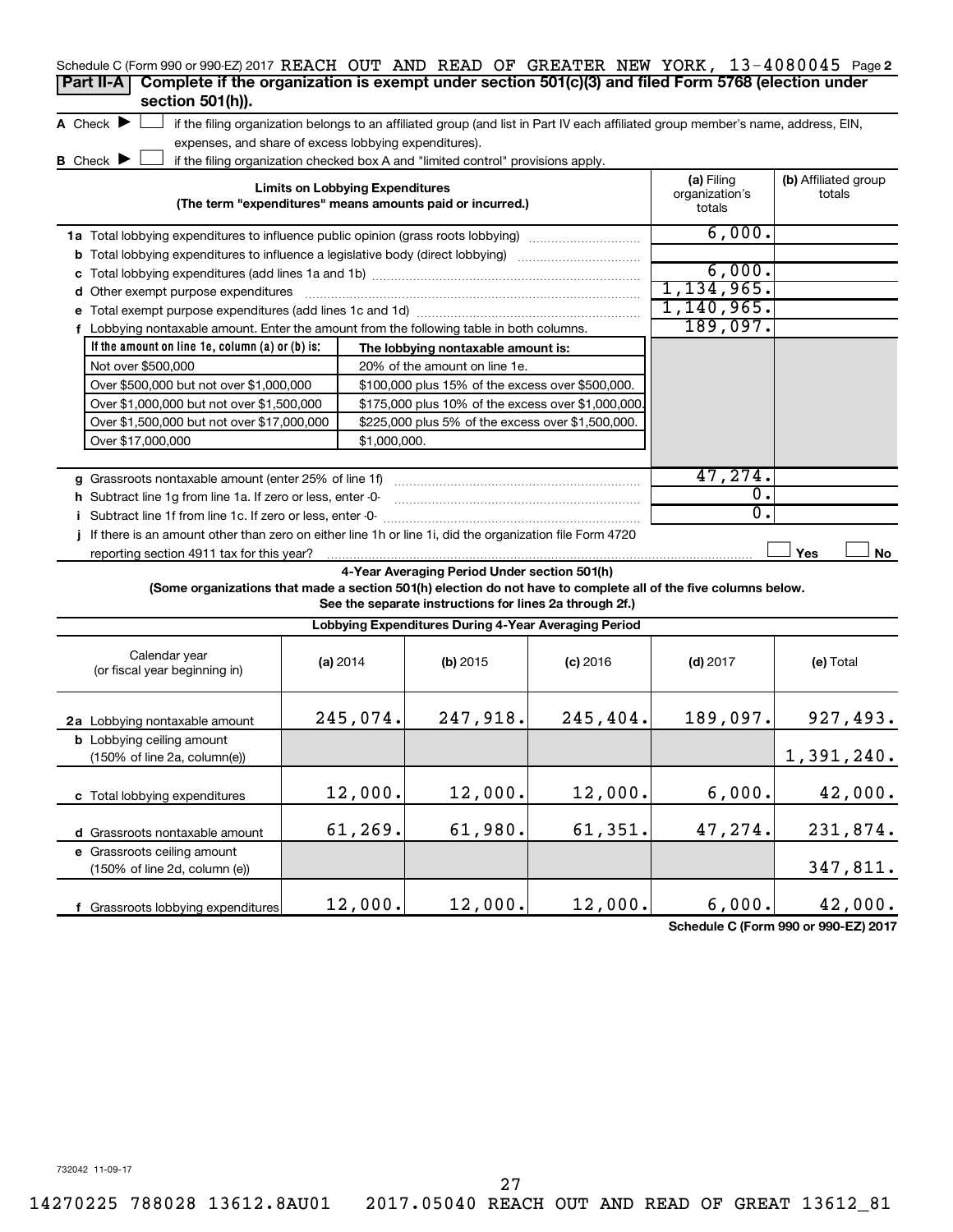### Schedule C (Form 990 or 990-EZ) 2017 REACH OUT AND READ OF GREATER NEW YORK, 13-4080045 Page 3 **Part II-B Complete if the organization is exempt under section 501(c)(3) and has NOT filed Form 5768 (election under section 501(h)).**

| For each "Yes," response on lines 1a through 1i below, provide in Part IV a detailed description |                                                                                                                                                                                                                                             | (a) |                | (b)           |    |
|--------------------------------------------------------------------------------------------------|---------------------------------------------------------------------------------------------------------------------------------------------------------------------------------------------------------------------------------------------|-----|----------------|---------------|----|
|                                                                                                  | of the lobbying activity.                                                                                                                                                                                                                   | Yes | No             | <b>Amount</b> |    |
| 1                                                                                                | During the year, did the filing organization attempt to influence foreign, national, state or<br>local legislation, including any attempt to influence public opinion on a legislative matter<br>or referendum, through the use of:         |     |                |               |    |
|                                                                                                  | <b>b</b> Paid staff or management (include compensation in expenses reported on lines 1c through 1i)?                                                                                                                                       |     |                |               |    |
|                                                                                                  |                                                                                                                                                                                                                                             |     |                |               |    |
|                                                                                                  |                                                                                                                                                                                                                                             |     |                |               |    |
|                                                                                                  |                                                                                                                                                                                                                                             |     |                |               |    |
|                                                                                                  | g Direct contact with legislators, their staffs, government officials, or a legislative body?                                                                                                                                               |     |                |               |    |
|                                                                                                  | h Rallies, demonstrations, seminars, conventions, speeches, lectures, or any similar means?                                                                                                                                                 |     |                |               |    |
|                                                                                                  | <i>i</i> Other activities?                                                                                                                                                                                                                  |     |                |               |    |
|                                                                                                  |                                                                                                                                                                                                                                             |     |                |               |    |
|                                                                                                  | 2a Did the activities in line 1 cause the organization to be not described in section 501(c)(3)?                                                                                                                                            |     |                |               |    |
|                                                                                                  |                                                                                                                                                                                                                                             |     |                |               |    |
|                                                                                                  | c If "Yes," enter the amount of any tax incurred by organization managers under section 4912                                                                                                                                                |     |                |               |    |
|                                                                                                  | d If the filing organization incurred a section 4912 tax, did it file Form 4720 for this year?                                                                                                                                              |     |                |               |    |
|                                                                                                  | Part III-A Complete if the organization is exempt under section $501(c)(4)$ , section $501(c)(5)$ , or section                                                                                                                              |     |                |               |    |
|                                                                                                  | $501(c)(6)$ .                                                                                                                                                                                                                               |     |                |               |    |
|                                                                                                  |                                                                                                                                                                                                                                             |     |                | Yes           | No |
| 1                                                                                                |                                                                                                                                                                                                                                             |     | $\mathbf{1}$   |               |    |
| $\mathbf{2}$                                                                                     |                                                                                                                                                                                                                                             |     | $\overline{2}$ |               |    |
| 3                                                                                                | Did the organization agree to carry over lobbying and political campaign activity expenditures from the prior year?                                                                                                                         |     | 3              |               |    |
|                                                                                                  | Part III-B Complete if the organization is exempt under section 501(c)(4), section 501(c)(5), or section<br>501(c)(6) and if either (a) BOTH Part III-A, lines 1 and 2, are answered "No," OR (b) Part III-A, line 3, is<br>answered "Yes." |     |                |               |    |
| 1                                                                                                |                                                                                                                                                                                                                                             |     | 1              |               |    |
| 2                                                                                                | Section 162(e) nondeductible lobbying and political expenditures (do not include amounts of political                                                                                                                                       |     |                |               |    |
|                                                                                                  | expenses for which the section 527(f) tax was paid).                                                                                                                                                                                        |     |                |               |    |
|                                                                                                  |                                                                                                                                                                                                                                             |     | 2a             |               |    |
|                                                                                                  | b Carryover from last year manufactured and continuum contract to contact the contract of the contract of the contract of the contract of the contract of the contract of the contract of the contract of the contract of the               |     | 2 <sub>b</sub> |               |    |
|                                                                                                  |                                                                                                                                                                                                                                             |     | 2c             |               |    |
| 3                                                                                                |                                                                                                                                                                                                                                             |     | 3              |               |    |
| 4                                                                                                | If notices were sent and the amount on line 2c exceeds the amount on line 3, what portion of the excess                                                                                                                                     |     |                |               |    |
|                                                                                                  | does the organization agree to carryover to the reasonable estimate of nondeductible lobbying and political                                                                                                                                 |     |                |               |    |
|                                                                                                  |                                                                                                                                                                                                                                             |     | 4              |               |    |
| 5 <sub>1</sub>                                                                                   |                                                                                                                                                                                                                                             |     | 5              |               |    |
|                                                                                                  | Part IV  <br><b>Supplemental Information</b>                                                                                                                                                                                                |     |                |               |    |
|                                                                                                  | Provide the descriptions required for Part I-A, line 1; Part I-B, line 4; Part I-C, line 5; Part II-A (affiliated group list); Part II-A, lines 1 and 2 (see                                                                                |     |                |               |    |

instructions); and Part II-B, line 1. Also, complete this part for any additional information.

**Schedule C (Form 990 or 990-EZ) 2017**

732043 11-09-17

28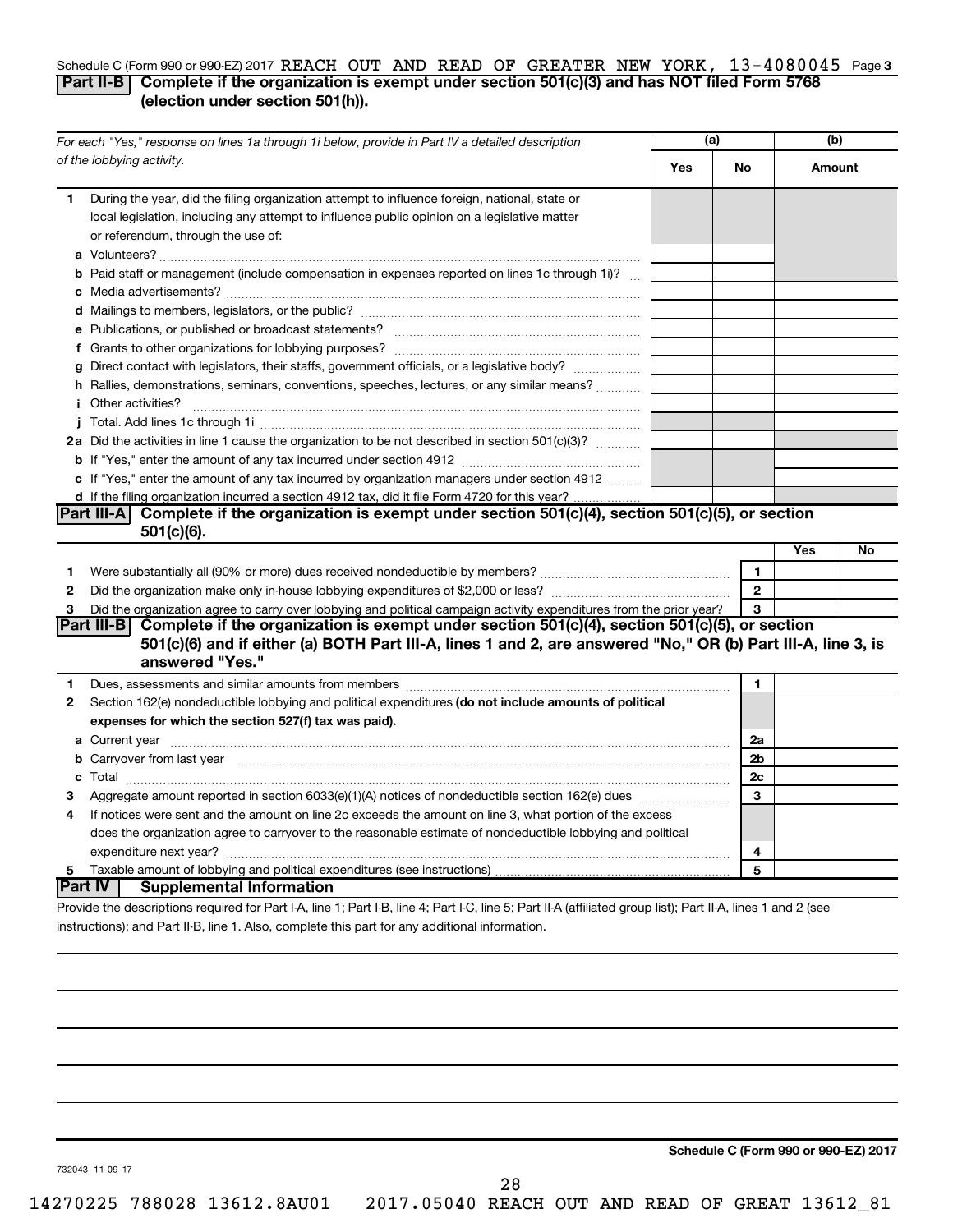| (Form 990) |  |
|------------|--|
|------------|--|

# **SCHEDULE D Supplemental Financial Statements 2017**

**(Form 990) | Complete if the organization answered "Yes" on Form 990, Part IV, line 6, 7, 8, 9, 10, 11a, 11b, 11c, 11d, 11e, 11f, 12a, or 12b.**<br>■ Attach to Form 990.



Department of the Treasury Internal Revenue Service

**| Attach to Form 990. |Go to www.irs.gov/Form990 for instructions and the latest information.**

732051 10-09-17 **Held at the End of the Tax Year Name of the organization Employer identification number** (a) Donor advised funds **1 2 3 4 5 6 Yes No Yes No 1 2** Complete lines 2a through 2d if the organization held a qualified conservation contribution in the form of a conservation easement on the last **3 4 5** Does the organization have a written policy regarding the periodic monitoring, inspection, handling of **6 7 8 9 a** Total number of conservation easements ~~~~~~~~~~~~~~~~~~~~~~~~~~~~~~~~ **b** Total acreage restricted by conservation easements ~~~~~~~~~~~~~~~~~~~~~~~~~~ **c** Number of conservation easements on a certified historic structure included in (a)  $\ldots$  $\ldots$  $\ldots$  $\ldots$  $\ldots$  $\ldots$ **d 2a 2b 2c 2d Yes No Yes No 1 a** If the organization elected, as permitted under SFAS 116 (ASC 958), not to report in its revenue statement and balance sheet works of art, **2** If the organization received or held works of art, historical treasures, or other similar assets for financial gain, provide **b** If the organization elected, as permitted under SFAS 116 (ASC 958), to report in its revenue statement and balance sheet works of art, historical **(i)** Revenue included on Form 990, Part VIII, line 1 ~~~~~~~~~~~~~~~~~~~~~~~~~~~~ | \$ **(ii)** Assets included in Form 990, Part X ~~~~~~~~~~~~~~~~~~~~~~~~~~~~~~~~~ | \$ **a** Revenue included on Form 990, Part VIII, line 1 ~~~~~~~~~~~~~~~~~~~~~~~~~~~~~~ | \$ **b For Paperwork Reduction Act Notice, see the Instructions for Form 990. Schedule D (Form 990) 2017** LHA **Part I** | Organizations Maintaining Donor Advised Funds or Other Similar Funds or Accounts. Complete if the organization answered "Yes" on Form 990, Part IV, line 6. (b) Funds and other accounts Total number at end of year ~~~~~~~~~~~~~~~ Aggregate value of contributions to (during year)  $\quad \quad \ldots \ldots \ldots$ Aggregate value of grants from (during year) will contain the Aggregate value of grants from (during year) Aggregate value at end of year ~~~~~~~~~~~~~ Did the organization inform all donors and donor advisors in writing that the assets held in donor advised funds are the organization's property, subject to the organization's exclusive legal control?~~~~~~~~~~~~~~~~~~ Did the organization inform all grantees, donors, and donor advisors in writing that grant funds can be used only for charitable purposes and not for the benefit of the donor or donor advisor, or for any other purpose conferring impermissible private benefit? **Part II** Conservation Easements. Complete if the organization answered "Yes" on Form 990, Part IV, line 7. Purpose(s) of conservation easements held by the organization (check all that apply). **Preservation of land for public use (e.g., recreation or education) Example 1** Protection of natural habitat Preservation of open space Preservation of a historically important land area Preservation of a certified historic structure day of the tax year. Number of conservation easements included in (c) acquired after 7/25/06, and not on a historic structure listed in the National Register ~~~~~~~~~~~~~~~~~~~~~~~~~~~~~~~~~~~~~~ Number of conservation easements modified, transferred, released, extinguished, or terminated by the organization during the tax  $year$ Number of states where property subject to conservation easement is located  $\blacktriangleright$ violations, and enforcement of the conservation easements it holds? ~~~~~~~~~~~~~~~~~~~~~~~~~ Staff and volunteer hours devoted to monitoring, inspecting, handling of violations, and enforcing conservation easements during the year  $\blacktriangleright$ Amount of expenses incurred in monitoring, inspecting, handling of violations, and enforcing conservation easements during the year  $\triangleright$  \$ Does each conservation easement reported on line 2(d) above satisfy the requirements of section 170(h)(4)(B)(i) and section 170(h)(4)(B)(ii)? ~~~~~~~~~~~~~~~~~~~~~~~~~~~~~~~~~~~~~~~~~~~~~~ In Part XIII, describe how the organization reports conservation easements in its revenue and expense statement, and balance sheet, and include, if applicable, the text of the footnote to the organization's financial statements that describes the organization's accounting for conservation easements. Complete if the organization answered "Yes" on Form 990, Part IV, line 8. historical treasures, or other similar assets held for public exhibition, education, or research in furtherance of public service, provide, in Part XIII, the text of the footnote to its financial statements that describes these items. treasures, or other similar assets held for public exhibition, education, or research in furtherance of public service, provide the following amounts relating to these items: the following amounts required to be reported under SFAS 116 (ASC 958) relating to these items: Assets included in Form 990, Part X | \$ **Part III Organizations Maintaining Collections of Art, Historical Treasures, or Other Similar Assets.** Yes † †  $\Box$  $|$  Yes  $|$  Yes REACH OUT AND READ OF GREATER NEW YORK, | 13-4080045

29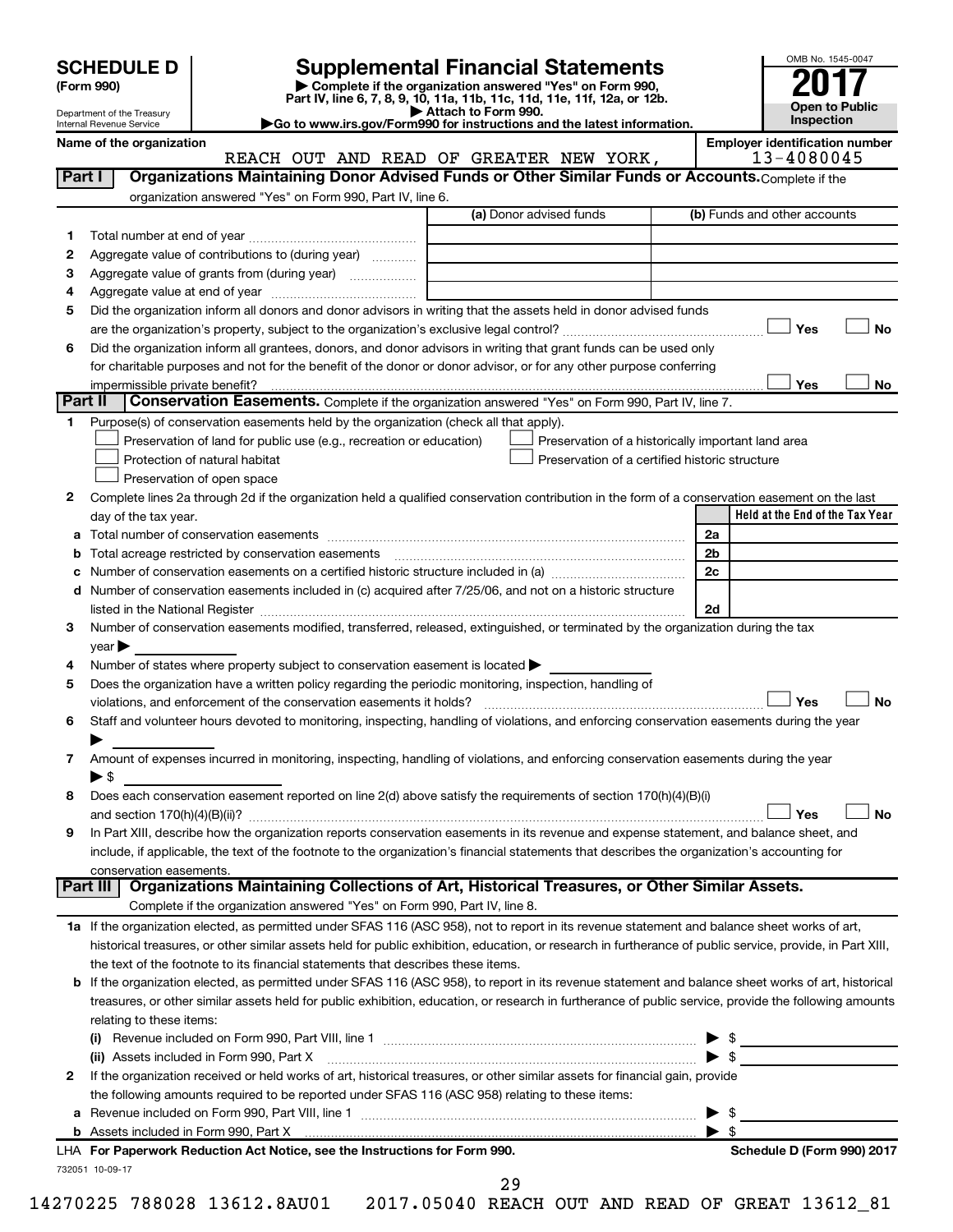|               | Schedule D (Form 990) 2017                                                                                                                                                                                                          | REACH OUT AND READ OF GREATER NEW YORK, |   |                |                                                                                                                                                                                                                                |                                                                             | $13 - 4080045$ Page 2      |     |    |
|---------------|-------------------------------------------------------------------------------------------------------------------------------------------------------------------------------------------------------------------------------------|-----------------------------------------|---|----------------|--------------------------------------------------------------------------------------------------------------------------------------------------------------------------------------------------------------------------------|-----------------------------------------------------------------------------|----------------------------|-----|----|
|               | Part III<br>Organizations Maintaining Collections of Art, Historical Treasures, or Other Similar Assets(continued)                                                                                                                  |                                         |   |                |                                                                                                                                                                                                                                |                                                                             |                            |     |    |
| З             | Using the organization's acquisition, accession, and other records, check any of the following that are a significant use of its collection items                                                                                   |                                         |   |                |                                                                                                                                                                                                                                |                                                                             |                            |     |    |
|               | (check all that apply):                                                                                                                                                                                                             |                                         |   |                |                                                                                                                                                                                                                                |                                                                             |                            |     |    |
| a             | Public exhibition                                                                                                                                                                                                                   | d                                       |   |                | Loan or exchange programs                                                                                                                                                                                                      |                                                                             |                            |     |    |
| b             | Scholarly research                                                                                                                                                                                                                  | е                                       |   |                | Other and the control of the control of the control of the control of the control of the control of the control of the control of the control of the control of the control of the control of the control of the control of th |                                                                             |                            |     |    |
| c             | Preservation for future generations                                                                                                                                                                                                 |                                         |   |                |                                                                                                                                                                                                                                |                                                                             |                            |     |    |
| 4             | Provide a description of the organization's collections and explain how they further the organization's exempt purpose in Part XIII.                                                                                                |                                         |   |                |                                                                                                                                                                                                                                |                                                                             |                            |     |    |
| 5             | During the year, did the organization solicit or receive donations of art, historical treasures, or other similar assets                                                                                                            |                                         |   |                |                                                                                                                                                                                                                                |                                                                             |                            |     |    |
|               |                                                                                                                                                                                                                                     |                                         |   |                |                                                                                                                                                                                                                                |                                                                             | Yes                        |     | No |
|               | Part IV<br><b>Escrow and Custodial Arrangements.</b> Complete if the organization answered "Yes" on Form 990, Part IV, line 9, or                                                                                                   |                                         |   |                |                                                                                                                                                                                                                                |                                                                             |                            |     |    |
|               | reported an amount on Form 990, Part X, line 21.                                                                                                                                                                                    |                                         |   |                |                                                                                                                                                                                                                                |                                                                             |                            |     |    |
|               | 1a Is the organization an agent, trustee, custodian or other intermediary for contributions or other assets not included                                                                                                            |                                         |   |                |                                                                                                                                                                                                                                |                                                                             |                            |     |    |
|               |                                                                                                                                                                                                                                     |                                         |   |                |                                                                                                                                                                                                                                |                                                                             | Yes                        |     | No |
|               | b If "Yes," explain the arrangement in Part XIII and complete the following table:                                                                                                                                                  |                                         |   |                |                                                                                                                                                                                                                                |                                                                             |                            |     |    |
|               |                                                                                                                                                                                                                                     |                                         |   |                |                                                                                                                                                                                                                                |                                                                             | Amount                     |     |    |
| c             | Beginning balance <b>communications</b> and continuum contracts and continuum contracts and continuum contracts and continuum contracts and continuum continuum continuum contracts and continuum contracts and continuum contracts |                                         |   |                |                                                                                                                                                                                                                                | 1c                                                                          |                            |     |    |
|               |                                                                                                                                                                                                                                     |                                         |   |                |                                                                                                                                                                                                                                | 1d                                                                          |                            |     |    |
| е             | Distributions during the year manufactured and an account of the year manufactured and the year manufactured and the year manufactured and the year manufactured and the year manufactured and the year manufactured and the y      |                                         |   |                |                                                                                                                                                                                                                                | 1e                                                                          |                            |     |    |
| f.            |                                                                                                                                                                                                                                     |                                         |   |                |                                                                                                                                                                                                                                | 1f                                                                          |                            |     |    |
|               | 2a Did the organization include an amount on Form 990, Part X, line 21, for escrow or custodial account liability?                                                                                                                  |                                         |   |                |                                                                                                                                                                                                                                |                                                                             | Yes                        |     | No |
|               | <b>b</b> If "Yes," explain the arrangement in Part XIII. Check here if the explanation has been provided on Part XIII                                                                                                               |                                         |   |                |                                                                                                                                                                                                                                |                                                                             |                            |     |    |
| <b>Part V</b> | <b>Endowment Funds.</b> Complete if the organization answered "Yes" on Form 990, Part IV, line 10.                                                                                                                                  |                                         |   |                |                                                                                                                                                                                                                                |                                                                             |                            |     |    |
|               |                                                                                                                                                                                                                                     | (a) Current year                        |   | (b) Prior year |                                                                                                                                                                                                                                | (c) Two years back $\vert$ (d) Three years back $\vert$ (e) Four years back |                            |     |    |
| 1a            | Beginning of year balance <i>manumman</i>                                                                                                                                                                                           |                                         |   |                |                                                                                                                                                                                                                                |                                                                             |                            |     |    |
|               |                                                                                                                                                                                                                                     |                                         |   |                |                                                                                                                                                                                                                                |                                                                             |                            |     |    |
|               | Net investment earnings, gains, and losses                                                                                                                                                                                          |                                         |   |                |                                                                                                                                                                                                                                |                                                                             |                            |     |    |
| d             |                                                                                                                                                                                                                                     |                                         |   |                |                                                                                                                                                                                                                                |                                                                             |                            |     |    |
|               | e Other expenditures for facilities                                                                                                                                                                                                 |                                         |   |                |                                                                                                                                                                                                                                |                                                                             |                            |     |    |
|               | and programs                                                                                                                                                                                                                        |                                         |   |                |                                                                                                                                                                                                                                |                                                                             |                            |     |    |
| Ť.            |                                                                                                                                                                                                                                     |                                         |   |                |                                                                                                                                                                                                                                |                                                                             |                            |     |    |
| g             | End of year balance                                                                                                                                                                                                                 |                                         |   |                |                                                                                                                                                                                                                                |                                                                             |                            |     |    |
| 2             | Provide the estimated percentage of the current year end balance (line 1g, column (a)) held as:                                                                                                                                     |                                         |   |                |                                                                                                                                                                                                                                |                                                                             |                            |     |    |
| а             | Board designated or quasi-endowment                                                                                                                                                                                                 |                                         | ℅ |                |                                                                                                                                                                                                                                |                                                                             |                            |     |    |
| b             | Permanent endowment                                                                                                                                                                                                                 | %                                       |   |                |                                                                                                                                                                                                                                |                                                                             |                            |     |    |
|               | c Temporarily restricted endowment                                                                                                                                                                                                  | %                                       |   |                |                                                                                                                                                                                                                                |                                                                             |                            |     |    |
|               | The percentages on lines 2a, 2b, and 2c should equal 100%.                                                                                                                                                                          |                                         |   |                |                                                                                                                                                                                                                                |                                                                             |                            |     |    |
|               | 3a Are there endowment funds not in the possession of the organization that are held and administered for the organization                                                                                                          |                                         |   |                |                                                                                                                                                                                                                                |                                                                             |                            |     |    |
|               | by:                                                                                                                                                                                                                                 |                                         |   |                |                                                                                                                                                                                                                                |                                                                             |                            | Yes | No |
|               | (i)                                                                                                                                                                                                                                 |                                         |   |                |                                                                                                                                                                                                                                |                                                                             | 3a(i)                      |     |    |
|               |                                                                                                                                                                                                                                     |                                         |   |                |                                                                                                                                                                                                                                |                                                                             | 3a(ii)                     |     |    |
|               |                                                                                                                                                                                                                                     |                                         |   |                |                                                                                                                                                                                                                                |                                                                             | 3 <sub>b</sub>             |     |    |
| 4             | Describe in Part XIII the intended uses of the organization's endowment funds.                                                                                                                                                      |                                         |   |                |                                                                                                                                                                                                                                |                                                                             |                            |     |    |
|               | Land, Buildings, and Equipment.<br>Part VI                                                                                                                                                                                          |                                         |   |                |                                                                                                                                                                                                                                |                                                                             |                            |     |    |
|               | Complete if the organization answered "Yes" on Form 990, Part IV, line 11a. See Form 990, Part X, line 10.                                                                                                                          |                                         |   |                |                                                                                                                                                                                                                                |                                                                             |                            |     |    |
|               | Description of property                                                                                                                                                                                                             | (a) Cost or other                       |   |                | (b) Cost or other                                                                                                                                                                                                              | (c) Accumulated                                                             | (d) Book value             |     |    |
|               |                                                                                                                                                                                                                                     | basis (investment)                      |   |                | basis (other)                                                                                                                                                                                                                  | depreciation                                                                |                            |     |    |
|               |                                                                                                                                                                                                                                     |                                         |   |                |                                                                                                                                                                                                                                |                                                                             |                            |     |    |
|               |                                                                                                                                                                                                                                     |                                         |   |                |                                                                                                                                                                                                                                |                                                                             |                            |     |    |
|               |                                                                                                                                                                                                                                     |                                         |   |                |                                                                                                                                                                                                                                |                                                                             |                            |     |    |
|               |                                                                                                                                                                                                                                     |                                         |   |                |                                                                                                                                                                                                                                |                                                                             |                            |     |    |
|               |                                                                                                                                                                                                                                     |                                         |   |                | $11,926$ .                                                                                                                                                                                                                     | 11,926.                                                                     |                            |     | 0. |
|               | Total. Add lines 1a through 1e. (Column (d) must equal Form 990, Part X, column (B), line 10c.)                                                                                                                                     |                                         |   |                |                                                                                                                                                                                                                                |                                                                             |                            |     | Ο. |
|               |                                                                                                                                                                                                                                     |                                         |   |                |                                                                                                                                                                                                                                |                                                                             | Schedule D (Form 990) 2017 |     |    |

732052 10-09-17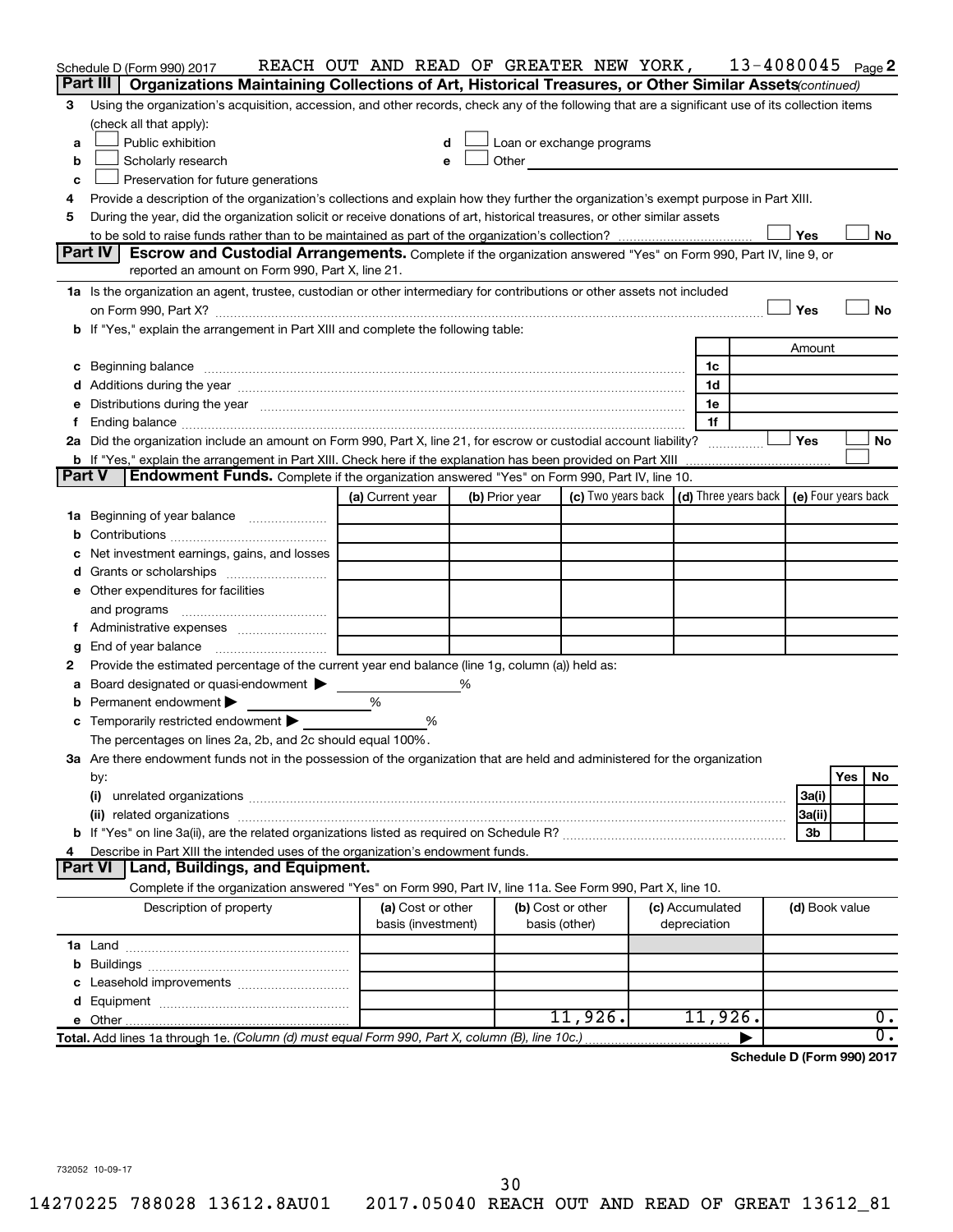|                  | REACH OUT AND READ OF GREATER NEW YORK,<br>Schedule D (Form 990) 2017<br><b>Investments - Other Securities.</b>                                                                    |                 |                | $13 - 4080045$ Page 3                                     |  |
|------------------|------------------------------------------------------------------------------------------------------------------------------------------------------------------------------------|-----------------|----------------|-----------------------------------------------------------|--|
| <b>Part VIII</b> |                                                                                                                                                                                    |                 |                |                                                           |  |
|                  | Complete if the organization answered "Yes" on Form 990, Part IV, line 11b. See Form 990, Part X, line 12.<br>(a) Description of security or category (including name of security) | (b) Book value  |                | (c) Method of valuation: Cost or end-of-year market value |  |
|                  | (1) Financial derivatives                                                                                                                                                          |                 |                |                                                           |  |
|                  |                                                                                                                                                                                    |                 |                |                                                           |  |
| $(3)$ Other      |                                                                                                                                                                                    |                 |                |                                                           |  |
| (A)              |                                                                                                                                                                                    |                 |                |                                                           |  |
| (B)              |                                                                                                                                                                                    |                 |                |                                                           |  |
| (C)              |                                                                                                                                                                                    |                 |                |                                                           |  |
| (D)              |                                                                                                                                                                                    |                 |                |                                                           |  |
| (E)              |                                                                                                                                                                                    |                 |                |                                                           |  |
| (F)              |                                                                                                                                                                                    |                 |                |                                                           |  |
| (G)              |                                                                                                                                                                                    |                 |                |                                                           |  |
| (H)              |                                                                                                                                                                                    |                 |                |                                                           |  |
|                  | Total. (Col. (b) must equal Form 990, Part X, col. (B) line 12.)                                                                                                                   |                 |                |                                                           |  |
|                  | Part VIII Investments - Program Related.                                                                                                                                           |                 |                |                                                           |  |
|                  | Complete if the organization answered "Yes" on Form 990, Part IV, line 11c. See Form 990, Part X, line 13.<br>(a) Description of investment                                        | (b) Book value  |                | (c) Method of valuation: Cost or end-of-year market value |  |
| (1)              |                                                                                                                                                                                    |                 |                |                                                           |  |
| (2)              |                                                                                                                                                                                    |                 |                |                                                           |  |
| (3)              |                                                                                                                                                                                    |                 |                |                                                           |  |
| (4)              |                                                                                                                                                                                    |                 |                |                                                           |  |
| (5)              |                                                                                                                                                                                    |                 |                |                                                           |  |
| (6)              |                                                                                                                                                                                    |                 |                |                                                           |  |
| (7)              |                                                                                                                                                                                    |                 |                |                                                           |  |
| (8)              |                                                                                                                                                                                    |                 |                |                                                           |  |
| (9)              |                                                                                                                                                                                    |                 |                |                                                           |  |
|                  | Total. (Col. (b) must equal Form 990, Part X, col. (B) line 13.)                                                                                                                   |                 |                |                                                           |  |
| Part IX          | <b>Other Assets.</b>                                                                                                                                                               |                 |                |                                                           |  |
|                  | Complete if the organization answered "Yes" on Form 990, Part IV, line 11d. See Form 990, Part X, line 15.                                                                         | (a) Description |                | (b) Book value                                            |  |
|                  |                                                                                                                                                                                    |                 |                |                                                           |  |
| (1)<br>(2)       |                                                                                                                                                                                    |                 |                |                                                           |  |
| (3)              |                                                                                                                                                                                    |                 |                |                                                           |  |
| (4)              |                                                                                                                                                                                    |                 |                |                                                           |  |
| (5)              |                                                                                                                                                                                    |                 |                |                                                           |  |
| (6)              |                                                                                                                                                                                    |                 |                |                                                           |  |
| (7)              |                                                                                                                                                                                    |                 |                |                                                           |  |
| (8)              |                                                                                                                                                                                    |                 |                |                                                           |  |
| (9)              |                                                                                                                                                                                    |                 |                |                                                           |  |
|                  | Total. (Column (b) must equal Form 990, Part X, col. (B) line 15.)                                                                                                                 |                 |                |                                                           |  |
| Part X           | <b>Other Liabilities.</b>                                                                                                                                                          |                 |                |                                                           |  |
|                  | Complete if the organization answered "Yes" on Form 990, Part IV, line 11e or 11f. See Form 990, Part X, line 25.                                                                  |                 | (b) Book value |                                                           |  |
| <u>1.</u>        | (a) Description of liability                                                                                                                                                       |                 |                |                                                           |  |
| (1)              | Federal income taxes                                                                                                                                                               |                 |                |                                                           |  |
| (2)<br>(3)       |                                                                                                                                                                                    |                 |                |                                                           |  |
| (4)              |                                                                                                                                                                                    |                 |                |                                                           |  |
| (5)              |                                                                                                                                                                                    |                 |                |                                                           |  |
| (6)              |                                                                                                                                                                                    |                 |                |                                                           |  |
| (7)              |                                                                                                                                                                                    |                 |                |                                                           |  |
| (8)              |                                                                                                                                                                                    |                 |                |                                                           |  |
| (9)              |                                                                                                                                                                                    |                 |                |                                                           |  |
|                  | Total. (Column (b) must equal Form 990, Part X, col. (B) line 25.)                                                                                                                 |                 |                |                                                           |  |
|                  | 2. Liability for uncertain tax positions. In Part XIII, provide the text of the footnote to the organization's financial statements that reports the                               |                 |                |                                                           |  |
|                  | organization's liability for uncertain tax positions under FIN 48 (ASC 740). Check here if the text of the footnote has been provided in Part XIII                                 |                 |                |                                                           |  |
|                  |                                                                                                                                                                                    |                 |                | Schedule D (Form 990) 2017                                |  |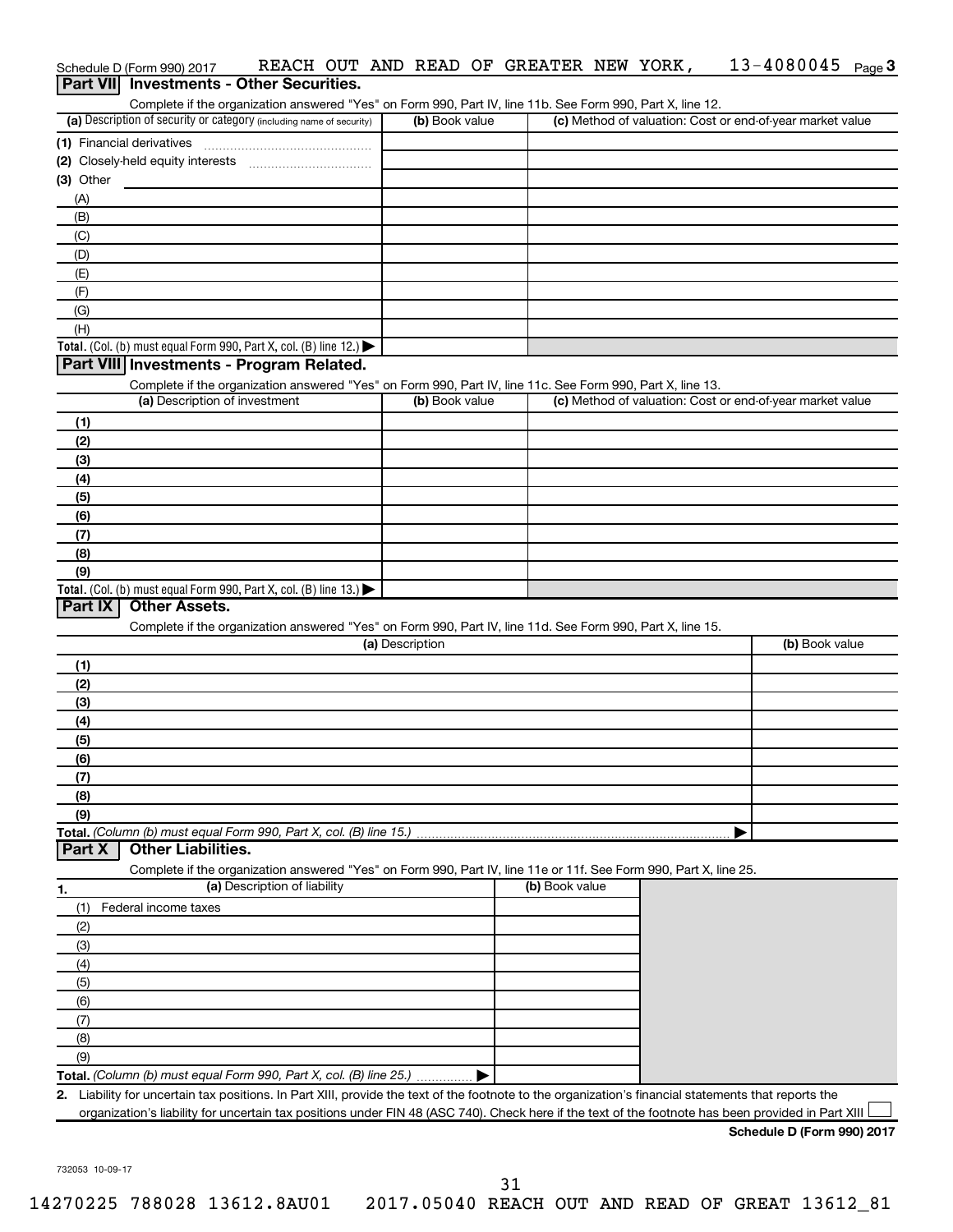| Part XI<br>Reconciliation of Revenue per Audited Financial Statements With Revenue per Return.<br>Complete if the organization answered "Yes" on Form 990, Part IV, line 12a.<br>1,356,649.<br>$\blacksquare$<br>Total revenue, gains, and other support per audited financial statements<br>1<br>Amounts included on line 1 but not on Form 990, Part VIII, line 12:<br>2<br>921.<br>2a<br>a<br>64, 283.<br>2 <sub>b</sub><br>2c<br>c<br>2d<br>d<br>Add lines 2a through 2d<br>2е<br>e<br>1, 291, 445.<br>3<br>3<br>Amounts included on Form 990, Part VIII, line 12, but not on line 1:<br>4<br>Investment expenses not included on Form 990, Part VIII, line 7b [1001111111111111111111111111111111<br>4a<br>a<br>4 <sub>b</sub><br>Add lines 4a and 4b<br>c<br>4c<br>1, 291, 445.<br>5<br>Part XII   Reconciliation of Expenses per Audited Financial Statements With Expenses per Return.<br>Complete if the organization answered "Yes" on Form 990, Part IV, line 12a.<br>1, 210, 249.<br>1.<br>1<br>Amounts included on line 1 but not on Form 990, Part IX, line 25:<br>2<br>64,283.<br>2a<br>a<br>2 <sub>b</sub><br>b<br>2 <sub>c</sub><br>2d<br>d<br>Add lines 2a through 2d <b>continuum contract and all contract and all contract and all contract and all contract and all contract and all contract and all contract and all contract and all contract and all contract and all </b><br>2e<br>e<br>1, 145, 966.<br>3<br>з<br>Amounts included on Form 990, Part IX, line 25, but not on line 1:<br>4 | REACH OUT AND READ OF GREATER NEW YORK,<br>Schedule D (Form 990) 2017 |    |  | 13-4080045<br>Page 4 |
|----------------------------------------------------------------------------------------------------------------------------------------------------------------------------------------------------------------------------------------------------------------------------------------------------------------------------------------------------------------------------------------------------------------------------------------------------------------------------------------------------------------------------------------------------------------------------------------------------------------------------------------------------------------------------------------------------------------------------------------------------------------------------------------------------------------------------------------------------------------------------------------------------------------------------------------------------------------------------------------------------------------------------------------------------------------------------------------------------------------------------------------------------------------------------------------------------------------------------------------------------------------------------------------------------------------------------------------------------------------------------------------------------------------------------------------------------------------------------------------------------------------------|-----------------------------------------------------------------------|----|--|----------------------|
|                                                                                                                                                                                                                                                                                                                                                                                                                                                                                                                                                                                                                                                                                                                                                                                                                                                                                                                                                                                                                                                                                                                                                                                                                                                                                                                                                                                                                                                                                                                      |                                                                       |    |  |                      |
|                                                                                                                                                                                                                                                                                                                                                                                                                                                                                                                                                                                                                                                                                                                                                                                                                                                                                                                                                                                                                                                                                                                                                                                                                                                                                                                                                                                                                                                                                                                      |                                                                       |    |  |                      |
|                                                                                                                                                                                                                                                                                                                                                                                                                                                                                                                                                                                                                                                                                                                                                                                                                                                                                                                                                                                                                                                                                                                                                                                                                                                                                                                                                                                                                                                                                                                      |                                                                       |    |  |                      |
|                                                                                                                                                                                                                                                                                                                                                                                                                                                                                                                                                                                                                                                                                                                                                                                                                                                                                                                                                                                                                                                                                                                                                                                                                                                                                                                                                                                                                                                                                                                      |                                                                       |    |  |                      |
|                                                                                                                                                                                                                                                                                                                                                                                                                                                                                                                                                                                                                                                                                                                                                                                                                                                                                                                                                                                                                                                                                                                                                                                                                                                                                                                                                                                                                                                                                                                      |                                                                       |    |  |                      |
|                                                                                                                                                                                                                                                                                                                                                                                                                                                                                                                                                                                                                                                                                                                                                                                                                                                                                                                                                                                                                                                                                                                                                                                                                                                                                                                                                                                                                                                                                                                      |                                                                       |    |  |                      |
|                                                                                                                                                                                                                                                                                                                                                                                                                                                                                                                                                                                                                                                                                                                                                                                                                                                                                                                                                                                                                                                                                                                                                                                                                                                                                                                                                                                                                                                                                                                      |                                                                       |    |  |                      |
|                                                                                                                                                                                                                                                                                                                                                                                                                                                                                                                                                                                                                                                                                                                                                                                                                                                                                                                                                                                                                                                                                                                                                                                                                                                                                                                                                                                                                                                                                                                      |                                                                       |    |  |                      |
|                                                                                                                                                                                                                                                                                                                                                                                                                                                                                                                                                                                                                                                                                                                                                                                                                                                                                                                                                                                                                                                                                                                                                                                                                                                                                                                                                                                                                                                                                                                      |                                                                       |    |  | 65,204.              |
|                                                                                                                                                                                                                                                                                                                                                                                                                                                                                                                                                                                                                                                                                                                                                                                                                                                                                                                                                                                                                                                                                                                                                                                                                                                                                                                                                                                                                                                                                                                      |                                                                       |    |  |                      |
|                                                                                                                                                                                                                                                                                                                                                                                                                                                                                                                                                                                                                                                                                                                                                                                                                                                                                                                                                                                                                                                                                                                                                                                                                                                                                                                                                                                                                                                                                                                      |                                                                       |    |  |                      |
|                                                                                                                                                                                                                                                                                                                                                                                                                                                                                                                                                                                                                                                                                                                                                                                                                                                                                                                                                                                                                                                                                                                                                                                                                                                                                                                                                                                                                                                                                                                      |                                                                       |    |  |                      |
|                                                                                                                                                                                                                                                                                                                                                                                                                                                                                                                                                                                                                                                                                                                                                                                                                                                                                                                                                                                                                                                                                                                                                                                                                                                                                                                                                                                                                                                                                                                      |                                                                       |    |  |                      |
|                                                                                                                                                                                                                                                                                                                                                                                                                                                                                                                                                                                                                                                                                                                                                                                                                                                                                                                                                                                                                                                                                                                                                                                                                                                                                                                                                                                                                                                                                                                      |                                                                       |    |  | $0$ .                |
|                                                                                                                                                                                                                                                                                                                                                                                                                                                                                                                                                                                                                                                                                                                                                                                                                                                                                                                                                                                                                                                                                                                                                                                                                                                                                                                                                                                                                                                                                                                      |                                                                       |    |  |                      |
|                                                                                                                                                                                                                                                                                                                                                                                                                                                                                                                                                                                                                                                                                                                                                                                                                                                                                                                                                                                                                                                                                                                                                                                                                                                                                                                                                                                                                                                                                                                      |                                                                       |    |  |                      |
|                                                                                                                                                                                                                                                                                                                                                                                                                                                                                                                                                                                                                                                                                                                                                                                                                                                                                                                                                                                                                                                                                                                                                                                                                                                                                                                                                                                                                                                                                                                      |                                                                       |    |  |                      |
|                                                                                                                                                                                                                                                                                                                                                                                                                                                                                                                                                                                                                                                                                                                                                                                                                                                                                                                                                                                                                                                                                                                                                                                                                                                                                                                                                                                                                                                                                                                      |                                                                       |    |  |                      |
|                                                                                                                                                                                                                                                                                                                                                                                                                                                                                                                                                                                                                                                                                                                                                                                                                                                                                                                                                                                                                                                                                                                                                                                                                                                                                                                                                                                                                                                                                                                      |                                                                       |    |  |                      |
|                                                                                                                                                                                                                                                                                                                                                                                                                                                                                                                                                                                                                                                                                                                                                                                                                                                                                                                                                                                                                                                                                                                                                                                                                                                                                                                                                                                                                                                                                                                      |                                                                       |    |  |                      |
|                                                                                                                                                                                                                                                                                                                                                                                                                                                                                                                                                                                                                                                                                                                                                                                                                                                                                                                                                                                                                                                                                                                                                                                                                                                                                                                                                                                                                                                                                                                      |                                                                       |    |  |                      |
|                                                                                                                                                                                                                                                                                                                                                                                                                                                                                                                                                                                                                                                                                                                                                                                                                                                                                                                                                                                                                                                                                                                                                                                                                                                                                                                                                                                                                                                                                                                      |                                                                       |    |  |                      |
|                                                                                                                                                                                                                                                                                                                                                                                                                                                                                                                                                                                                                                                                                                                                                                                                                                                                                                                                                                                                                                                                                                                                                                                                                                                                                                                                                                                                                                                                                                                      |                                                                       |    |  |                      |
|                                                                                                                                                                                                                                                                                                                                                                                                                                                                                                                                                                                                                                                                                                                                                                                                                                                                                                                                                                                                                                                                                                                                                                                                                                                                                                                                                                                                                                                                                                                      |                                                                       |    |  | 64,283.              |
|                                                                                                                                                                                                                                                                                                                                                                                                                                                                                                                                                                                                                                                                                                                                                                                                                                                                                                                                                                                                                                                                                                                                                                                                                                                                                                                                                                                                                                                                                                                      |                                                                       |    |  |                      |
|                                                                                                                                                                                                                                                                                                                                                                                                                                                                                                                                                                                                                                                                                                                                                                                                                                                                                                                                                                                                                                                                                                                                                                                                                                                                                                                                                                                                                                                                                                                      |                                                                       |    |  |                      |
| a                                                                                                                                                                                                                                                                                                                                                                                                                                                                                                                                                                                                                                                                                                                                                                                                                                                                                                                                                                                                                                                                                                                                                                                                                                                                                                                                                                                                                                                                                                                    |                                                                       | 4a |  |                      |
| 4 <sub>h</sub><br>b                                                                                                                                                                                                                                                                                                                                                                                                                                                                                                                                                                                                                                                                                                                                                                                                                                                                                                                                                                                                                                                                                                                                                                                                                                                                                                                                                                                                                                                                                                  |                                                                       |    |  |                      |
| c Add lines 4a and 4b<br>4c                                                                                                                                                                                                                                                                                                                                                                                                                                                                                                                                                                                                                                                                                                                                                                                                                                                                                                                                                                                                                                                                                                                                                                                                                                                                                                                                                                                                                                                                                          |                                                                       |    |  | 0.                   |
| 5<br>5                                                                                                                                                                                                                                                                                                                                                                                                                                                                                                                                                                                                                                                                                                                                                                                                                                                                                                                                                                                                                                                                                                                                                                                                                                                                                                                                                                                                                                                                                                               |                                                                       |    |  | 1, 145, 966.         |
| Part XIII Supplemental Information.                                                                                                                                                                                                                                                                                                                                                                                                                                                                                                                                                                                                                                                                                                                                                                                                                                                                                                                                                                                                                                                                                                                                                                                                                                                                                                                                                                                                                                                                                  |                                                                       |    |  |                      |

Provide the descriptions required for Part II, lines 3, 5, and 9; Part III, lines 1a and 4; Part IV, lines 1b and 2b; Part V, line 4; Part X, line 2; Part XI, lines 2d and 4b; and Part XII, lines 2d and 4b. Also complete this part to provide any additional information.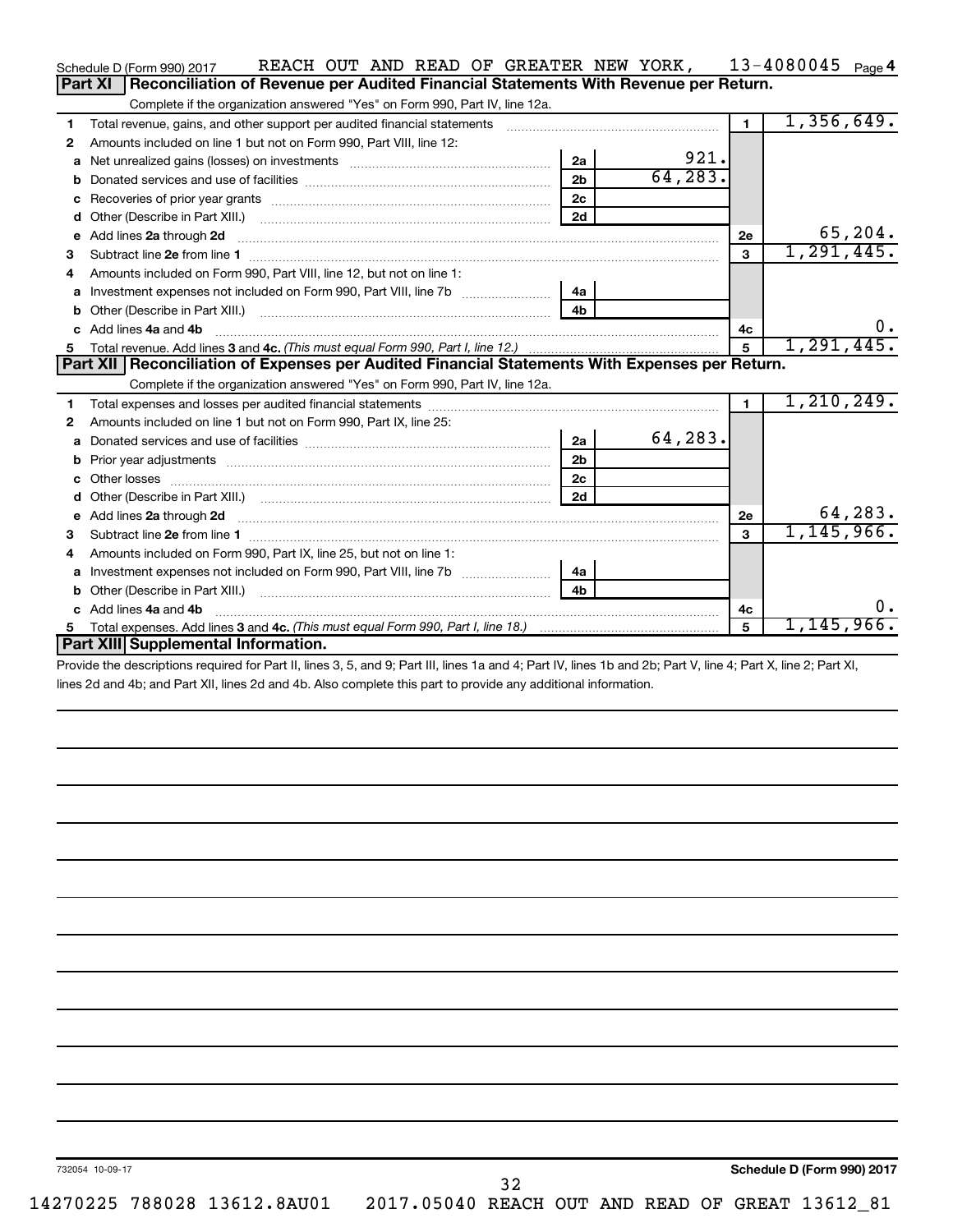| <b>SCHEDULE G</b><br>(Form 990 or 990-EZ)<br>Department of the Treasury<br>Internal Revenue Service                                                                                                                                                                                                                                                                                                                                | <b>Supplemental Information Regarding Fundraising or Gaming Activities</b><br>Complete if the organization answered "Yes" on Form 990, Part IV, line 17, 18, or 19, or if the<br>organization entered more than \$15,000 on Form 990-EZ, line 6a.<br>Attach to Form 990 or Form 990-EZ.<br>Go to www.irs.gov/Form990 for the latest instructions. |                                                                            |    |                                                                            |                                                                            | OMB No. 1545-0047<br><b>Open to Public</b><br>Inspection |
|------------------------------------------------------------------------------------------------------------------------------------------------------------------------------------------------------------------------------------------------------------------------------------------------------------------------------------------------------------------------------------------------------------------------------------|---------------------------------------------------------------------------------------------------------------------------------------------------------------------------------------------------------------------------------------------------------------------------------------------------------------------------------------------------|----------------------------------------------------------------------------|----|----------------------------------------------------------------------------|----------------------------------------------------------------------------|----------------------------------------------------------|
| Name of the organization                                                                                                                                                                                                                                                                                                                                                                                                           | REACH OUT AND READ OF GREATER NEW YORK,                                                                                                                                                                                                                                                                                                           |                                                                            |    |                                                                            | 13-4080045                                                                 | <b>Employer identification number</b>                    |
| Part I<br>required to complete this part.                                                                                                                                                                                                                                                                                                                                                                                          | Fundraising Activities. Complete if the organization answered "Yes" on Form 990, Part IV, line 17. Form 990-EZ filers are not                                                                                                                                                                                                                     |                                                                            |    |                                                                            |                                                                            |                                                          |
| 1 Indicate whether the organization raised funds through any of the following activities. Check all that apply.<br>Mail solicitations<br>a<br>Internet and email solicitations<br>b<br>Phone solicitations<br>с<br>In-person solicitations<br>d<br>2 a Did the organization have a written or oral agreement with any individual (including officers, directors, trustees, or<br>compensated at least \$5,000 by the organization. | е<br>f<br>Special fundraising events<br>g<br>key employees listed in Form 990, Part VII) or entity in connection with professional fundraising services?<br>b If "Yes," list the 10 highest paid individuals or entities (fundraisers) pursuant to agreements under which the fundraiser is to be                                                 |                                                                            |    | Solicitation of non-government grants<br>Solicitation of government grants |                                                                            | <b>No</b><br>Yes                                         |
| (i) Name and address of individual<br>or entity (fundraiser)                                                                                                                                                                                                                                                                                                                                                                       | (ii) Activity                                                                                                                                                                                                                                                                                                                                     | (iii) Did<br>fundraiser<br>have custody<br>or control of<br>contributions? |    | (iv) Gross receipts<br>from activity                                       | (v) Amount paid<br>to (or retained by)<br>fundraiser<br>listed in col. (i) | (vi) Amount paid<br>to (or retained by)<br>organization  |
|                                                                                                                                                                                                                                                                                                                                                                                                                                    |                                                                                                                                                                                                                                                                                                                                                   | Yes                                                                        | No |                                                                            |                                                                            |                                                          |
|                                                                                                                                                                                                                                                                                                                                                                                                                                    |                                                                                                                                                                                                                                                                                                                                                   |                                                                            |    |                                                                            |                                                                            |                                                          |
|                                                                                                                                                                                                                                                                                                                                                                                                                                    |                                                                                                                                                                                                                                                                                                                                                   |                                                                            |    |                                                                            |                                                                            |                                                          |
|                                                                                                                                                                                                                                                                                                                                                                                                                                    |                                                                                                                                                                                                                                                                                                                                                   |                                                                            |    |                                                                            |                                                                            |                                                          |
|                                                                                                                                                                                                                                                                                                                                                                                                                                    |                                                                                                                                                                                                                                                                                                                                                   |                                                                            |    |                                                                            |                                                                            |                                                          |
|                                                                                                                                                                                                                                                                                                                                                                                                                                    |                                                                                                                                                                                                                                                                                                                                                   |                                                                            |    |                                                                            |                                                                            |                                                          |
|                                                                                                                                                                                                                                                                                                                                                                                                                                    |                                                                                                                                                                                                                                                                                                                                                   |                                                                            |    |                                                                            |                                                                            |                                                          |
|                                                                                                                                                                                                                                                                                                                                                                                                                                    |                                                                                                                                                                                                                                                                                                                                                   |                                                                            |    |                                                                            |                                                                            |                                                          |
|                                                                                                                                                                                                                                                                                                                                                                                                                                    |                                                                                                                                                                                                                                                                                                                                                   |                                                                            |    |                                                                            |                                                                            |                                                          |
|                                                                                                                                                                                                                                                                                                                                                                                                                                    |                                                                                                                                                                                                                                                                                                                                                   |                                                                            |    |                                                                            |                                                                            |                                                          |
|                                                                                                                                                                                                                                                                                                                                                                                                                                    |                                                                                                                                                                                                                                                                                                                                                   |                                                                            |    |                                                                            |                                                                            |                                                          |
| Total<br>3 List all states in which the organization is registered or licensed to solicit contributions or has been notified it is exempt from registration                                                                                                                                                                                                                                                                        |                                                                                                                                                                                                                                                                                                                                                   |                                                                            |    |                                                                            |                                                                            |                                                          |
| or licensing.                                                                                                                                                                                                                                                                                                                                                                                                                      |                                                                                                                                                                                                                                                                                                                                                   |                                                                            |    |                                                                            |                                                                            |                                                          |
|                                                                                                                                                                                                                                                                                                                                                                                                                                    |                                                                                                                                                                                                                                                                                                                                                   |                                                                            |    |                                                                            |                                                                            |                                                          |
|                                                                                                                                                                                                                                                                                                                                                                                                                                    |                                                                                                                                                                                                                                                                                                                                                   |                                                                            |    |                                                                            |                                                                            |                                                          |
|                                                                                                                                                                                                                                                                                                                                                                                                                                    |                                                                                                                                                                                                                                                                                                                                                   |                                                                            |    |                                                                            |                                                                            |                                                          |
|                                                                                                                                                                                                                                                                                                                                                                                                                                    |                                                                                                                                                                                                                                                                                                                                                   |                                                                            |    |                                                                            |                                                                            |                                                          |
|                                                                                                                                                                                                                                                                                                                                                                                                                                    |                                                                                                                                                                                                                                                                                                                                                   |                                                                            |    |                                                                            |                                                                            |                                                          |
|                                                                                                                                                                                                                                                                                                                                                                                                                                    |                                                                                                                                                                                                                                                                                                                                                   |                                                                            |    |                                                                            |                                                                            |                                                          |
|                                                                                                                                                                                                                                                                                                                                                                                                                                    |                                                                                                                                                                                                                                                                                                                                                   |                                                                            |    |                                                                            |                                                                            |                                                          |

732081 09-13-17

33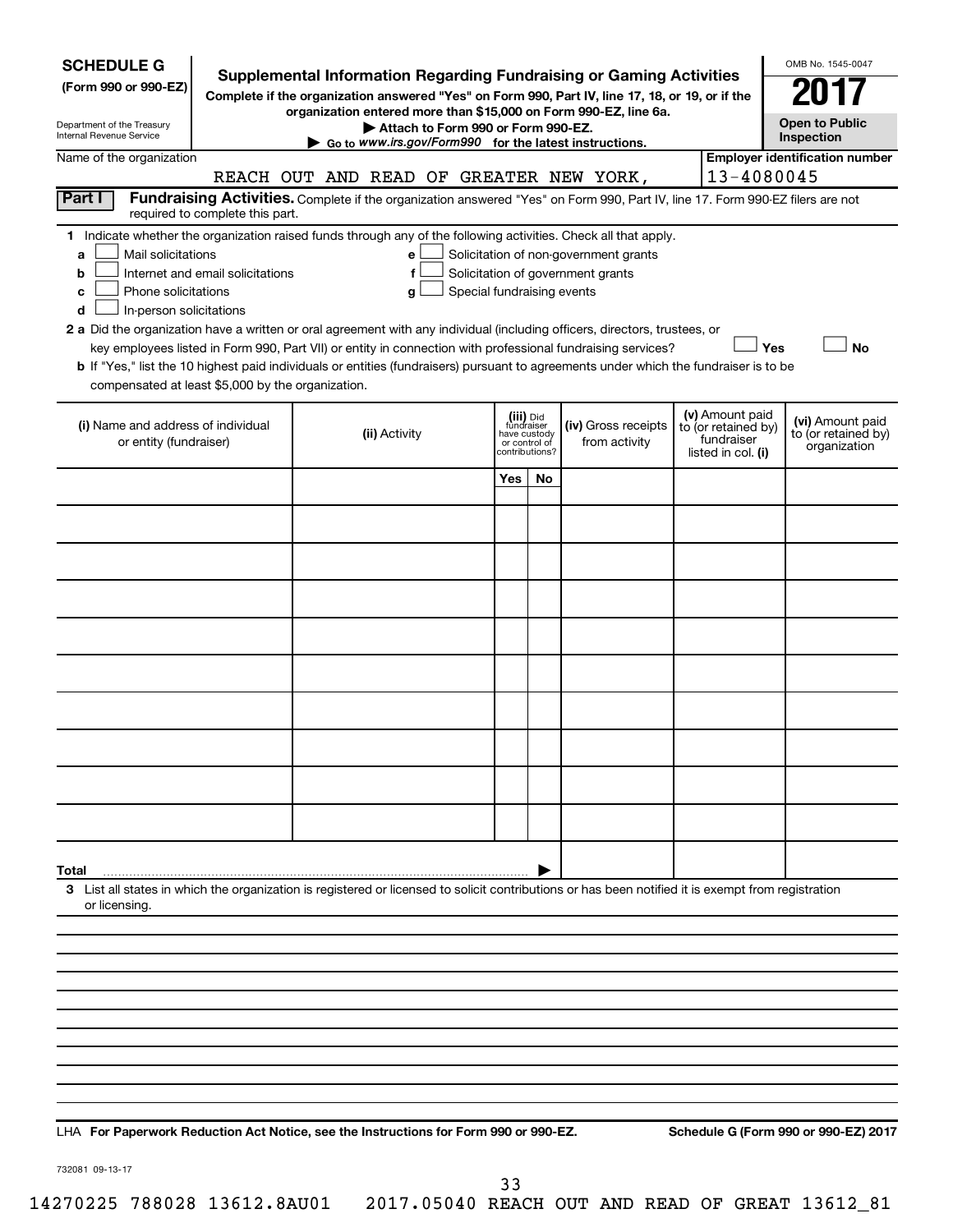13-4080045 Page 2 Schedule G (Form 990 or 990-EZ) 2017 REACH OUT AND READ OF GREATER NEW YORK,  $13-4080045$  Page

Part II | Fundraising Events. Complete if the organization answered "Yes" on Form 990, Part IV, line 18, or reported more than \$15,000 of fundraising event contributions and gross income on Form 990-EZ, lines 1 and 6b. List events with gross receipts greater than \$5,000.

|                 |              |                                                                                                          | (a) Event #1<br>ANNUAL<br><b>BENEFIT</b> | (b) Event #2                                     | (c) Other events<br><b>NONE</b> | (d) Total events<br>(add col. (a) through           |
|-----------------|--------------|----------------------------------------------------------------------------------------------------------|------------------------------------------|--------------------------------------------------|---------------------------------|-----------------------------------------------------|
|                 |              |                                                                                                          | (event type)                             | (event type)                                     | (total number)                  | col. (c)                                            |
| Revenue         | 1.           |                                                                                                          | 299,819.                                 |                                                  |                                 | 299,819.                                            |
|                 |              |                                                                                                          | 205,623.                                 |                                                  |                                 | 205,623.                                            |
|                 |              | 3 Gross income (line 1 minus line 2)                                                                     | 94,196.                                  |                                                  |                                 | 94,196.                                             |
|                 |              |                                                                                                          |                                          |                                                  |                                 |                                                     |
|                 | 5            |                                                                                                          |                                          |                                                  |                                 |                                                     |
|                 |              |                                                                                                          | 52,433.                                  |                                                  |                                 | 52,433.                                             |
| Direct Expenses | $\mathbf{7}$ |                                                                                                          |                                          |                                                  |                                 |                                                     |
|                 | 8            |                                                                                                          |                                          |                                                  |                                 |                                                     |
|                 | 9            |                                                                                                          | 27,579.                                  |                                                  |                                 | 27,579.                                             |
|                 | 10           | Direct expense summary. Add lines 4 through 9 in column (d)                                              |                                          |                                                  |                                 | 80,012.                                             |
|                 |              | 11 Net income summary. Subtract line 10 from line 3, column (d)                                          |                                          |                                                  |                                 | 14, 184.                                            |
| <b>Part III</b> |              | Gaming. Complete if the organization answered "Yes" on Form 990, Part IV, line 19, or reported more than |                                          |                                                  |                                 |                                                     |
|                 |              | \$15,000 on Form 990-EZ, line 6a.                                                                        |                                          |                                                  |                                 |                                                     |
| Revenue         |              |                                                                                                          | (a) Bingo                                | (b) Pull tabs/instant<br>bingo/progressive bingo | (c) Other gaming                | (d) Total gaming (add<br>col. (a) through col. (c)) |
|                 | 1.           |                                                                                                          |                                          |                                                  |                                 |                                                     |
|                 |              |                                                                                                          |                                          |                                                  |                                 |                                                     |
| Direct Expenses | 3            |                                                                                                          |                                          |                                                  |                                 |                                                     |
|                 | 4            |                                                                                                          |                                          |                                                  |                                 |                                                     |
|                 |              |                                                                                                          |                                          |                                                  |                                 |                                                     |
|                 |              | 6 Volunteer labor                                                                                        | Yes<br>%<br>No                           | Yes<br>%<br>No                                   | Yes<br>%<br>No                  |                                                     |
|                 | 7            | Direct expense summary. Add lines 2 through 5 in column (d)                                              |                                          |                                                  |                                 |                                                     |
|                 | 8            |                                                                                                          |                                          |                                                  |                                 |                                                     |
|                 |              |                                                                                                          |                                          |                                                  |                                 |                                                     |
| 9               |              | Enter the state(s) in which the organization conducts gaming activities:                                 |                                          |                                                  |                                 | Yes<br><b>No</b>                                    |
|                 |              | <b>b</b> If "No," explain:                                                                               |                                          |                                                  |                                 |                                                     |
|                 |              |                                                                                                          |                                          |                                                  |                                 |                                                     |
|                 |              | <b>b</b> If "Yes," explain:                                                                              |                                          |                                                  |                                 | Yes<br><b>No</b>                                    |
|                 |              |                                                                                                          |                                          |                                                  |                                 |                                                     |
|                 |              | 732082 09-13-17                                                                                          |                                          |                                                  |                                 | Schedule G (Form 990 or 990-EZ) 2017                |
|                 |              |                                                                                                          |                                          |                                                  |                                 |                                                     |
|                 |              |                                                                                                          |                                          |                                                  |                                 |                                                     |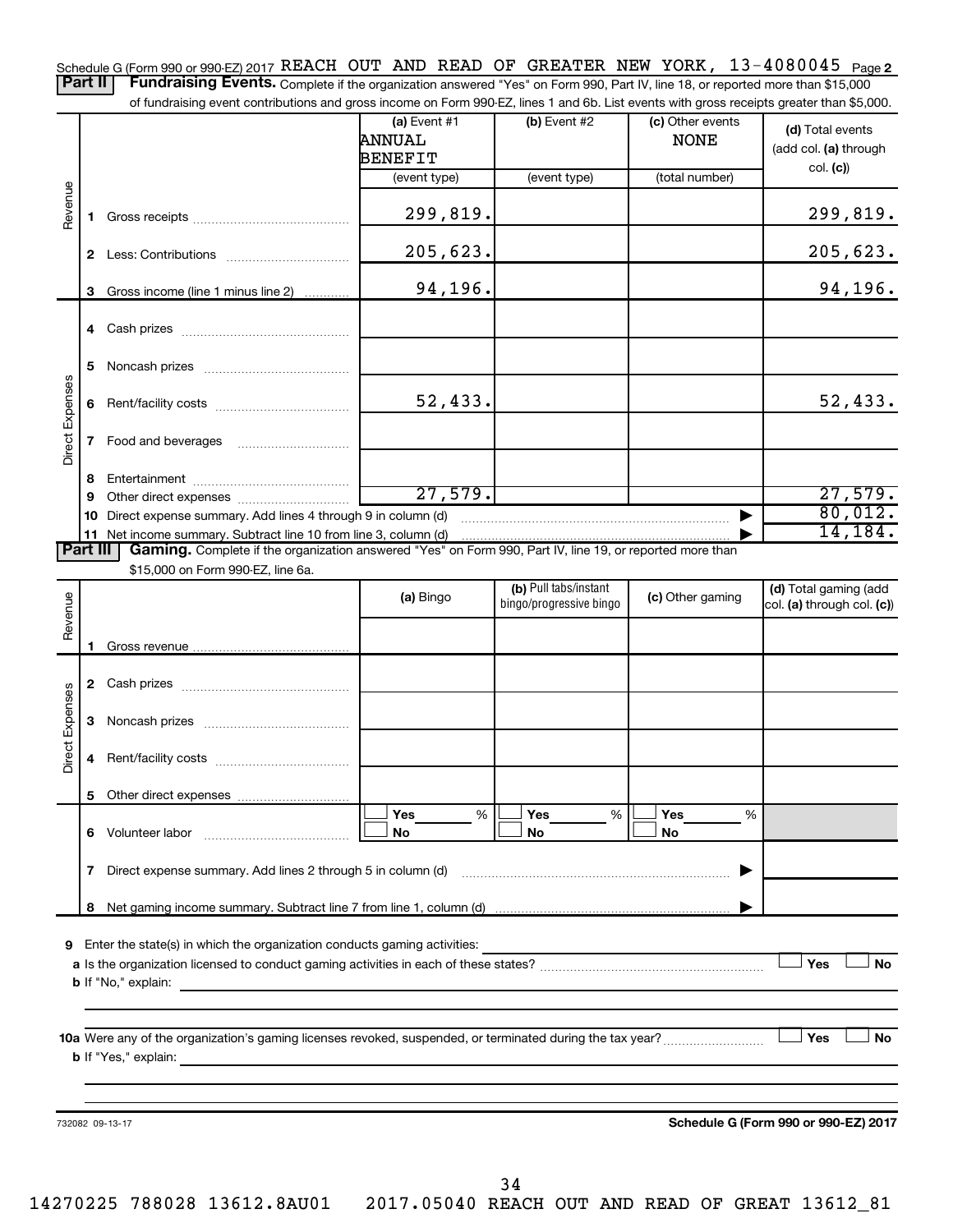| Schedule G (Form 990 or 990-EZ) 2017 REACH OUT AND READ OF GREATER NEW YORK, $13-4080045$                                                                                                                                           | Page 3 |
|-------------------------------------------------------------------------------------------------------------------------------------------------------------------------------------------------------------------------------------|--------|
|                                                                                                                                                                                                                                     | Yes    |
| 12 Is the organization a grantor, beneficiary or trustee of a trust, or a member of a partnership or other entity formed                                                                                                            |        |
|                                                                                                                                                                                                                                     | Yes    |
| 13 Indicate the percentage of gaming activity conducted in:                                                                                                                                                                         |        |
|                                                                                                                                                                                                                                     | 1За    |
| <b>b</b> An outside facility with an account of the control of the control of the control of the control of the control of the control of the control of the control of the control of the control of the control of the control of | 13b    |
| 14 Enter the name and address of the person who prepares the organization's gaming/special events books and records:                                                                                                                |        |
| Name > 2008 - 2008 - 2008 - 2008 - 2008 - 2008 - 2008 - 2008 - 2008 - 2008 - 2008 - 2008 - 2008 - 2008 - 2008 - 2008 - 2008 - 2008 - 2008 - 2008 - 2008 - 2008 - 2008 - 2008 - 2008 - 2008 - 2008 - 2008 - 2008 - 2008 - 2008       |        |
|                                                                                                                                                                                                                                     |        |
| 15a Does the organization have a contract with a third party from whom the organization receives gaming revenue?                                                                                                                    | Yes    |
|                                                                                                                                                                                                                                     |        |
|                                                                                                                                                                                                                                     |        |
| of gaming revenue retained by the third party $\triangleright$ \$                                                                                                                                                                   |        |
| c If "Yes," enter name and address of the third party:                                                                                                                                                                              |        |
|                                                                                                                                                                                                                                     |        |
| Address $\triangleright$                                                                                                                                                                                                            |        |
| Gaming manager information:<br>16                                                                                                                                                                                                   |        |
| <u> 1989 - Johann Barbara, martin a bhaile ann an t-</u><br>Name $\blacktriangleright$                                                                                                                                              |        |
| Gaming manager compensation > \$                                                                                                                                                                                                    |        |
|                                                                                                                                                                                                                                     |        |
| Director/officer<br>Employee<br>Independent contractor                                                                                                                                                                              |        |
| Mandatory distributions:<br>17                                                                                                                                                                                                      |        |
| a Is the organization required under state law to make charitable distributions from the gaming proceeds to                                                                                                                         |        |
|                                                                                                                                                                                                                                     |        |
| $\overline{\phantom{a}}$ Yes<br>retain the state gaming license?                                                                                                                                                                    | ∟— No  |
| <b>b</b> Enter the amount of distributions required under state law to be distributed to other exempt organizations or spent in the                                                                                                 |        |
| organization's own exempt activities during the tax year $\triangleright$ \$                                                                                                                                                        |        |
| <b>Part IV</b><br>Supplemental Information. Provide the explanations required by Part I, line 2b, columns (iii) and (v); and Part III, lines 9, 9b, 10b, 15b,                                                                       |        |
| 15c, 16, and 17b, as applicable. Also provide any additional information. See instructions.                                                                                                                                         |        |
|                                                                                                                                                                                                                                     |        |
|                                                                                                                                                                                                                                     |        |
|                                                                                                                                                                                                                                     |        |
|                                                                                                                                                                                                                                     |        |
|                                                                                                                                                                                                                                     |        |
|                                                                                                                                                                                                                                     |        |
|                                                                                                                                                                                                                                     |        |
|                                                                                                                                                                                                                                     |        |
|                                                                                                                                                                                                                                     |        |
|                                                                                                                                                                                                                                     |        |
|                                                                                                                                                                                                                                     |        |
|                                                                                                                                                                                                                                     |        |
| Schedule G (Form 990 or 990-EZ) 2017<br>732083 09-13-17                                                                                                                                                                             |        |
| 35                                                                                                                                                                                                                                  |        |
|                                                                                                                                                                                                                                     |        |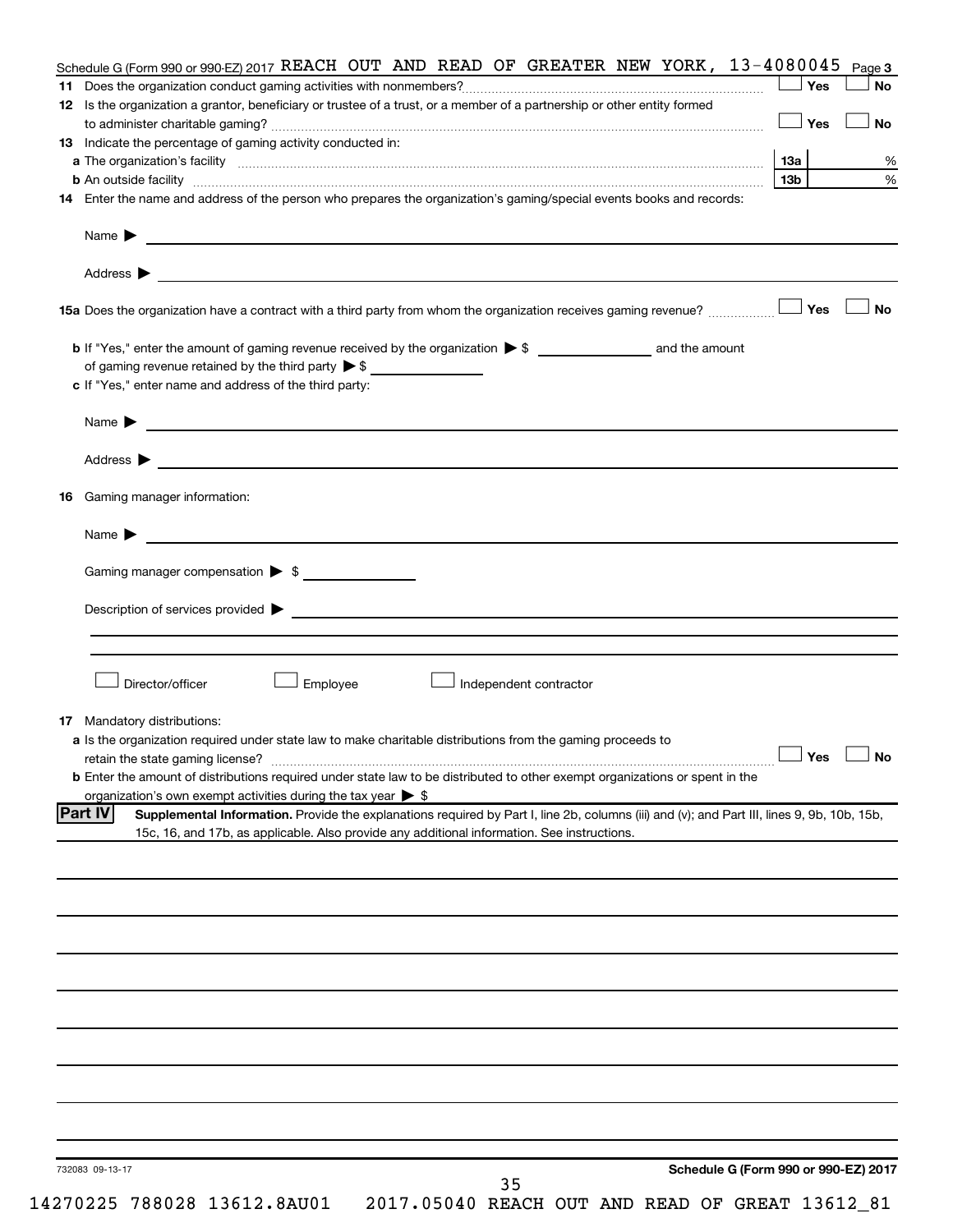|                 | Schedule G (Form 990 or 990-EZ) REACH OUT<br><b>Part IV   Supplemental Information</b> (continued) |  |  |    |  |  | REACH OUT AND READ OF GREATER NEW YORK, 13-4080045 Page 4                   |
|-----------------|----------------------------------------------------------------------------------------------------|--|--|----|--|--|-----------------------------------------------------------------------------|
|                 |                                                                                                    |  |  |    |  |  |                                                                             |
|                 |                                                                                                    |  |  |    |  |  |                                                                             |
|                 |                                                                                                    |  |  |    |  |  |                                                                             |
|                 |                                                                                                    |  |  |    |  |  |                                                                             |
|                 |                                                                                                    |  |  |    |  |  |                                                                             |
|                 |                                                                                                    |  |  |    |  |  |                                                                             |
|                 |                                                                                                    |  |  |    |  |  |                                                                             |
|                 |                                                                                                    |  |  |    |  |  |                                                                             |
|                 |                                                                                                    |  |  |    |  |  |                                                                             |
|                 |                                                                                                    |  |  |    |  |  |                                                                             |
|                 |                                                                                                    |  |  |    |  |  |                                                                             |
|                 |                                                                                                    |  |  |    |  |  |                                                                             |
|                 |                                                                                                    |  |  |    |  |  |                                                                             |
|                 |                                                                                                    |  |  |    |  |  |                                                                             |
|                 |                                                                                                    |  |  |    |  |  |                                                                             |
|                 |                                                                                                    |  |  |    |  |  |                                                                             |
|                 |                                                                                                    |  |  |    |  |  |                                                                             |
|                 |                                                                                                    |  |  |    |  |  |                                                                             |
|                 |                                                                                                    |  |  |    |  |  |                                                                             |
|                 |                                                                                                    |  |  |    |  |  |                                                                             |
|                 |                                                                                                    |  |  |    |  |  |                                                                             |
|                 |                                                                                                    |  |  |    |  |  |                                                                             |
|                 |                                                                                                    |  |  |    |  |  |                                                                             |
|                 |                                                                                                    |  |  |    |  |  |                                                                             |
|                 |                                                                                                    |  |  |    |  |  |                                                                             |
|                 |                                                                                                    |  |  |    |  |  |                                                                             |
|                 |                                                                                                    |  |  |    |  |  |                                                                             |
|                 |                                                                                                    |  |  |    |  |  |                                                                             |
|                 |                                                                                                    |  |  |    |  |  |                                                                             |
|                 |                                                                                                    |  |  |    |  |  |                                                                             |
|                 |                                                                                                    |  |  |    |  |  |                                                                             |
|                 |                                                                                                    |  |  |    |  |  |                                                                             |
|                 |                                                                                                    |  |  |    |  |  |                                                                             |
|                 |                                                                                                    |  |  |    |  |  |                                                                             |
|                 |                                                                                                    |  |  |    |  |  | Schedule G (Form 990 or 990-EZ)                                             |
| 732084 04-01-17 |                                                                                                    |  |  | 36 |  |  |                                                                             |
|                 |                                                                                                    |  |  |    |  |  | 14270225 788028 13612.8AU01 2017.05040 REACH OUT AND READ OF GREAT 13612_81 |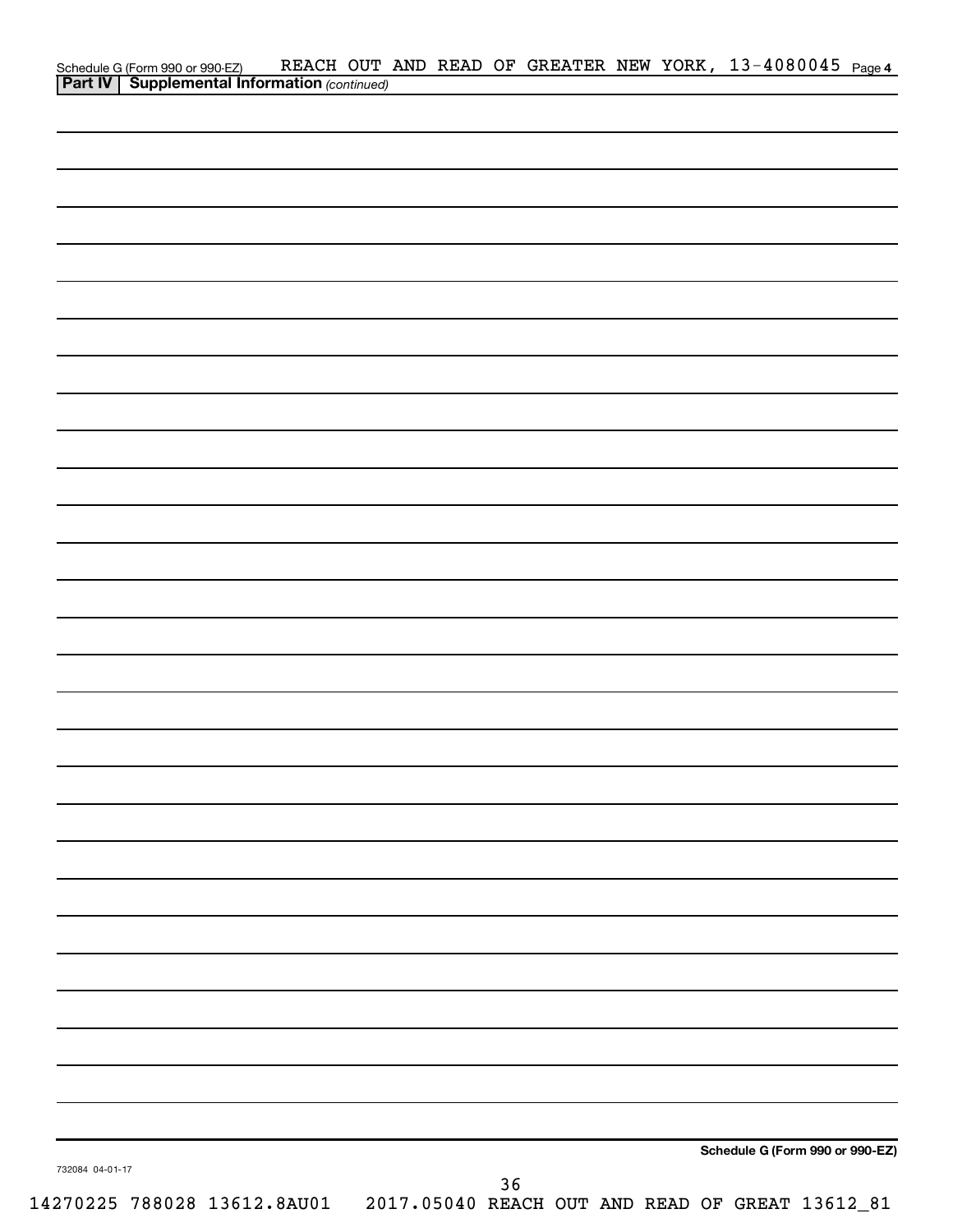| <b>SCHEDULE I</b><br>(Form 990)<br>Department of the Treasury<br>Internal Revenue Service                                                                                                                                                                                 |                | <b>Grants and Other Assistance to Organizations,</b><br>Governments, and Individuals in the United States<br>Complete if the organization answered "Yes" on Form 990, Part IV, line 21 or 22. | Attach to Form 990.<br>Go to www.irs.gov/Form990 for the latest information. |                                         |                                                                |                                          | OMB No. 1545-0047<br><b>Open to Public</b><br>Inspection |
|---------------------------------------------------------------------------------------------------------------------------------------------------------------------------------------------------------------------------------------------------------------------------|----------------|-----------------------------------------------------------------------------------------------------------------------------------------------------------------------------------------------|------------------------------------------------------------------------------|-----------------------------------------|----------------------------------------------------------------|------------------------------------------|----------------------------------------------------------|
| Name of the organization                                                                                                                                                                                                                                                  |                |                                                                                                                                                                                               |                                                                              |                                         |                                                                |                                          | <b>Employer identification number</b>                    |
|                                                                                                                                                                                                                                                                           |                | REACH OUT AND READ OF GREATER NEW YORK,                                                                                                                                                       |                                                                              |                                         |                                                                |                                          | 13-4080045                                               |
| Part I<br><b>General Information on Grants and Assistance</b>                                                                                                                                                                                                             |                |                                                                                                                                                                                               |                                                                              |                                         |                                                                |                                          |                                                          |
| Does the organization maintain records to substantiate the amount of the grants or assistance, the grantees' eligibility for the grants or assistance, and the selection<br>$\mathbf 1$                                                                                   |                |                                                                                                                                                                                               |                                                                              |                                         |                                                                |                                          | $\boxed{\text{X}}$ Yes<br>l No                           |
| 2 Describe in Part IV the organization's procedures for monitoring the use of grant funds in the United States.<br>Part II                                                                                                                                                |                |                                                                                                                                                                                               |                                                                              |                                         |                                                                |                                          |                                                          |
| Grants and Other Assistance to Domestic Organizations and Domestic Governments. Complete if the organization answered "Yes" on Form 990, Part IV, line 21, for any<br>recipient that received more than \$5,000. Part II can be duplicated if additional space is needed. |                |                                                                                                                                                                                               |                                                                              |                                         |                                                                |                                          |                                                          |
| 1 (a) Name and address of organization<br>or government                                                                                                                                                                                                                   | (b) EIN        | (c) IRC section<br>(if applicable)                                                                                                                                                            | (d) Amount of<br>cash grant                                                  | (e) Amount of<br>non-cash<br>assistance | (f) Method of<br>valuation (book,<br>FMV, appraisal,<br>other) | (g) Description of<br>noncash assistance | (h) Purpose of grant<br>or assistance                    |
| BROOKLYN HOSPITAL CENTER<br>121 DEKALB AVE<br>BROOKLYN, NY 11201-5425                                                                                                                                                                                                     | $11 - 1630755$ | 501(C)(3)                                                                                                                                                                                     | 0.                                                                           | 5.225. VALUE                            | FAIR MARKET                                                    | BOOKS                                    | <b>ENCOURAGE READING</b>                                 |
| BROOKDALE HOSPITAL MEDICAL CENTER<br>1 BROOKDALE PLZ<br>BROOKLYN, NY 11212                                                                                                                                                                                                | 11-1631746     | 501(C)(3)                                                                                                                                                                                     | 0.                                                                           | 24,846. VALUE                           | <b>FAIR MARKET</b>                                             | <b>BOOKS</b>                             | <b>ENCOURAGE READING</b>                                 |
| NEW YORK-PRESBYTERIAN BROOKLYN<br>METHODIST - 506 6TH ST - BROOKLYN<br>NY 11215                                                                                                                                                                                           | 11-1631796     | 501(C)(3)                                                                                                                                                                                     | $\mathbf{0}$                                                                 | 9.625. VALUE                            | FAIR MARKET                                                    | BOOKS                                    | ENCOURAGE READING                                        |
| WYCKOFF HEIGHTS MEDICAL CENTER<br>374 STOCKHOLM ST<br>BROOKLYN NY 11237                                                                                                                                                                                                   | 11-1631837     | 501(C)(3)                                                                                                                                                                                     | $\mathbf 0$ .                                                                | 6.875. VALUE                            | <b>FAIR MARKET</b>                                             | <b>BOOKS</b>                             | ENCOURAGE READING                                        |
| NYU WINTHROP HOSPITAL<br>259 1ST ST<br>MINEOLA, NY 11501                                                                                                                                                                                                                  | 11-1633486     | 501(C)(3)                                                                                                                                                                                     | $\mathbf 0$ .                                                                | 5,638. VALUE                            | FAIR MARKET                                                    | <b>BOOKS</b>                             | ENCOURAGE READING                                        |
| NYU LUTHERAN MEDICAL CENTER<br>150 55TH ST<br>BROOKLYN, NY 11220                                                                                                                                                                                                          | 11-1839567     | 501(C)(3)                                                                                                                                                                                     | $\mathbf{0}$ .                                                               | 8.250. VALUE                            | <b>FAIR MARKET</b>                                             | <b>BOOKS</b>                             | <b>ENCOURAGE READING</b>                                 |
| Enter total number of section 501(c)(3) and government organizations listed in the line 1 table<br>$\mathbf{2}$<br>3<br>$\sim$ $\sim$ $\sim$ $\sim$ $\sim$                                                                                                                |                |                                                                                                                                                                                               |                                                                              |                                         |                                                                |                                          | 19.<br>$\overline{2}$ .                                  |

**For Paperwork Reduction Act Notice, see the Instructions for Form 990. Schedule I (Form 990) (2017)** LHA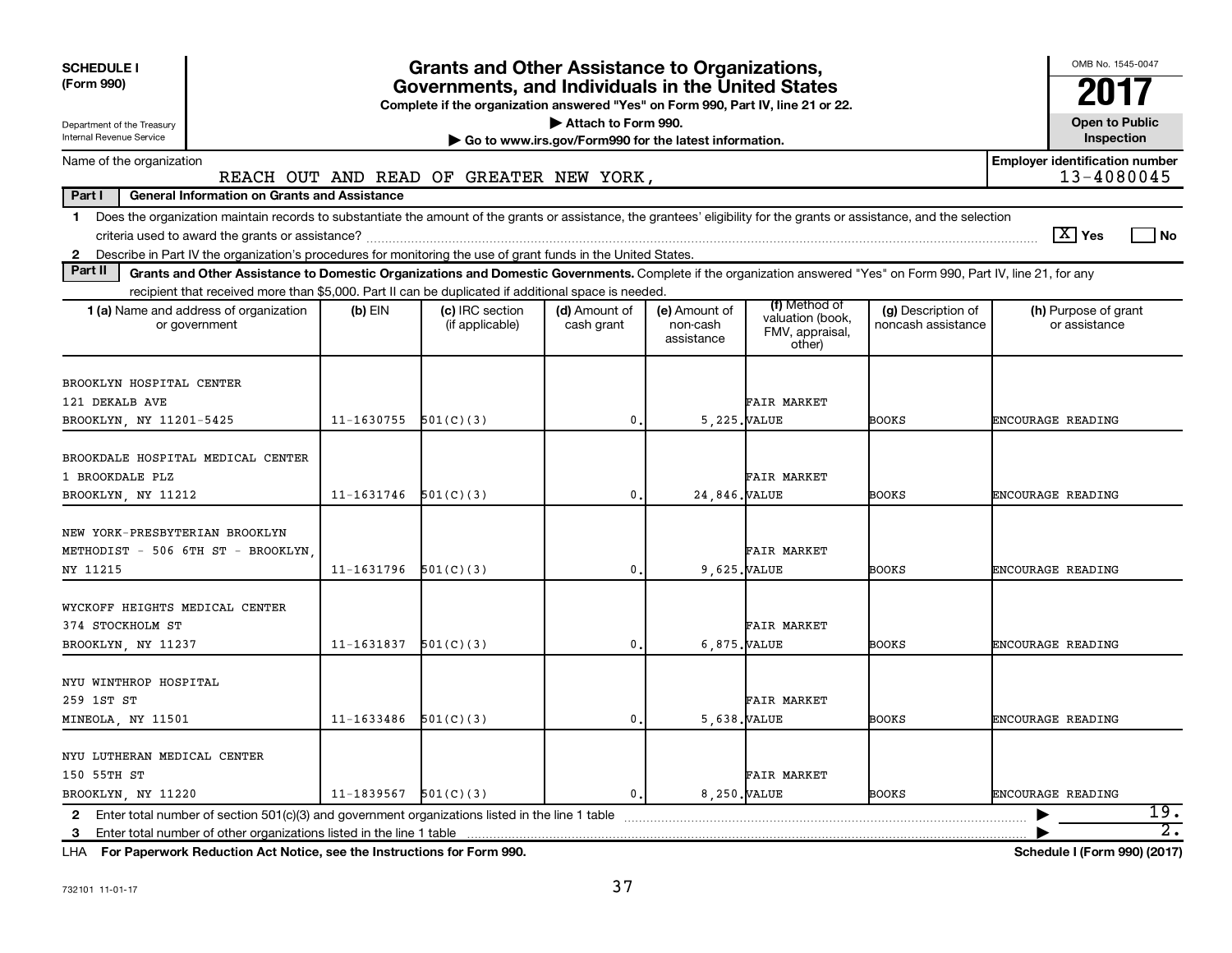### Schedule I (Form 990) KEACH OUT AND KEAD OF GKEATEK NEW YOKK, Page 1 REACH OUT AND READ OF GREATER NEW YORK, THE SERVICE SERVICE SERVICE SERVICE SERVICE SERVICE SERVICE SERVICE S

|  | 13-4080045 | Page 1 |
|--|------------|--------|
|  |            |        |

| (a) Name and address of<br>organization or government | $(b)$ EIN                  | (c) IRC section<br>if applicable | (d) Amount of<br>cash grant | (e) Amount of<br>non-cash<br>assistance | (f) Method of<br>valuation<br>(book, FMV,<br>appraisal, other) | (g) Description of<br>non-cash assistance | (h) Purpose of grant<br>or assistance |
|-------------------------------------------------------|----------------------------|----------------------------------|-----------------------------|-----------------------------------------|----------------------------------------------------------------|-------------------------------------------|---------------------------------------|
|                                                       |                            |                                  |                             |                                         |                                                                |                                           |                                       |
| DOVE PEDIATRIC SERVICE                                |                            |                                  |                             |                                         |                                                                |                                           |                                       |
| 900 LENOX RD                                          |                            |                                  |                             |                                         | FAIR MARKET                                                    |                                           |                                       |
| BROOKLYN, NY 11203                                    | 11-3586296                 |                                  | $\mathbf{0}$                |                                         | 6,050. VALUE                                                   | <b>BOOKS</b>                              | ENCOURAGE READING                     |
| NEW YORK MEDICAL COLLEGE                              |                            |                                  |                             |                                         |                                                                |                                           |                                       |
| 40 SUNSHINE COTTAGE RD                                |                            |                                  |                             |                                         | FAIR MARKET                                                    |                                           |                                       |
| VALHALLA, NY 10595                                    | 13-1099420                 | 501(C)(3)                        | 0.                          |                                         | 6,669. VALUE                                                   | <b>BOOKS</b>                              | ENCOURAGE READING                     |
|                                                       |                            |                                  |                             |                                         |                                                                |                                           |                                       |
| CHILDREN OF BELLEVUE, INC.                            |                            |                                  |                             |                                         |                                                                |                                           |                                       |
| 462 FIRST AVE, ME-15                                  |                            |                                  |                             |                                         | FAIR MARKET                                                    |                                           |                                       |
| NEW YORK, NY 10016                                    | 13-1679615                 | 501(C)(3)                        | $\mathbf{0}$ .              | 15,950. VALUE                           |                                                                | <b>BOOKS</b>                              | <b>ENCOURAGE READING</b>              |
|                                                       |                            |                                  |                             |                                         |                                                                |                                           |                                       |
| MONTEFIORE MEDICAL CENTER                             |                            |                                  |                             |                                         |                                                                |                                           |                                       |
| 111 EAST 210TH ST                                     |                            |                                  |                             |                                         | FAIR MARKET                                                    |                                           |                                       |
| BRONX, NY 10467                                       | $13-1740114$ $501(C)(3)$   |                                  | $\mathbf{0}$                | 25, 919. VALUE                          |                                                                | <b>BOOKS</b>                              | ENCOURAGE READING                     |
|                                                       |                            |                                  |                             |                                         |                                                                |                                           |                                       |
| BRONXCARE HEALTH SYSTEM                               |                            |                                  |                             |                                         |                                                                |                                           |                                       |
| 1276 FULTON AVE                                       |                            |                                  |                             |                                         | FAIR MARKET                                                    |                                           |                                       |
| BRONX, NY 10456                                       | $13-1974191$ $501(C)(3)$   |                                  | 0.                          |                                         | 6,050. VALUE                                                   | <b>BOOKS</b>                              | ENCOURAGE READING                     |
|                                                       |                            |                                  |                             |                                         |                                                                |                                           |                                       |
| NYC HEALTH AND HOSPITALS                              |                            |                                  |                             |                                         |                                                                |                                           |                                       |
| 125 WORTH STREET 5TH FLOOR                            |                            |                                  |                             |                                         | <b>FAIR MARKET</b>                                             |                                           |                                       |
| NEW YORK, NY 10013                                    | 13-2655001                 | 501(C)(3)                        | 0.                          | 225, 445. VALUE                         |                                                                | <b>BOOKS</b>                              | <b>ENCOURAGE READING</b>              |
|                                                       |                            |                                  |                             |                                         |                                                                |                                           |                                       |
| CHARLES B WANG COMMUNITY HEALTH                       |                            |                                  |                             |                                         |                                                                |                                           |                                       |
| CENTER, INC. - 268 CANAL ST - NEW                     |                            |                                  |                             |                                         | <b>FAIR MARKET</b>                                             |                                           |                                       |
| YORK, NY 10013                                        | $13 - 2739694$ $501(C)(3)$ |                                  | $\mathbf{0}$ .              |                                         | 9,350. VALUE                                                   | <b>BOOKS</b>                              | <b>ENCOURAGE READING</b>              |
|                                                       |                            |                                  |                             |                                         |                                                                |                                           |                                       |
| NEW YORK AND PRESBYTERIAN HOSPITAL                    |                            |                                  |                             |                                         |                                                                |                                           |                                       |
| 525 E 68TH ST, BOX 123                                |                            |                                  |                             |                                         | <b>FAIR MARKET</b>                                             |                                           |                                       |
| NEW YORK, NY 10065                                    | $13-3957095$ $501(C)(3)$   |                                  | 0.                          | 16,363. VALUE                           |                                                                | <b>BOOKS</b>                              | ENCOURAGE READING                     |
|                                                       |                            |                                  |                             |                                         |                                                                |                                           |                                       |
| ST. BARNABAS HOSPITAL                                 |                            |                                  |                             |                                         | <b>FAIR MARKET</b>                                             |                                           |                                       |
| 4487 THIRD AVE, SECOND FLOOR<br>BRONX, NY 10457-1526  | $13 - 4039698$             |                                  | $\mathbf{0}$ .              |                                         | 5,500. VALUE                                                   | <b>BOOKS</b>                              | <b>ENCOURAGE READING</b>              |
|                                                       |                            |                                  |                             |                                         |                                                                |                                           |                                       |

**Schedule I (Form 990)**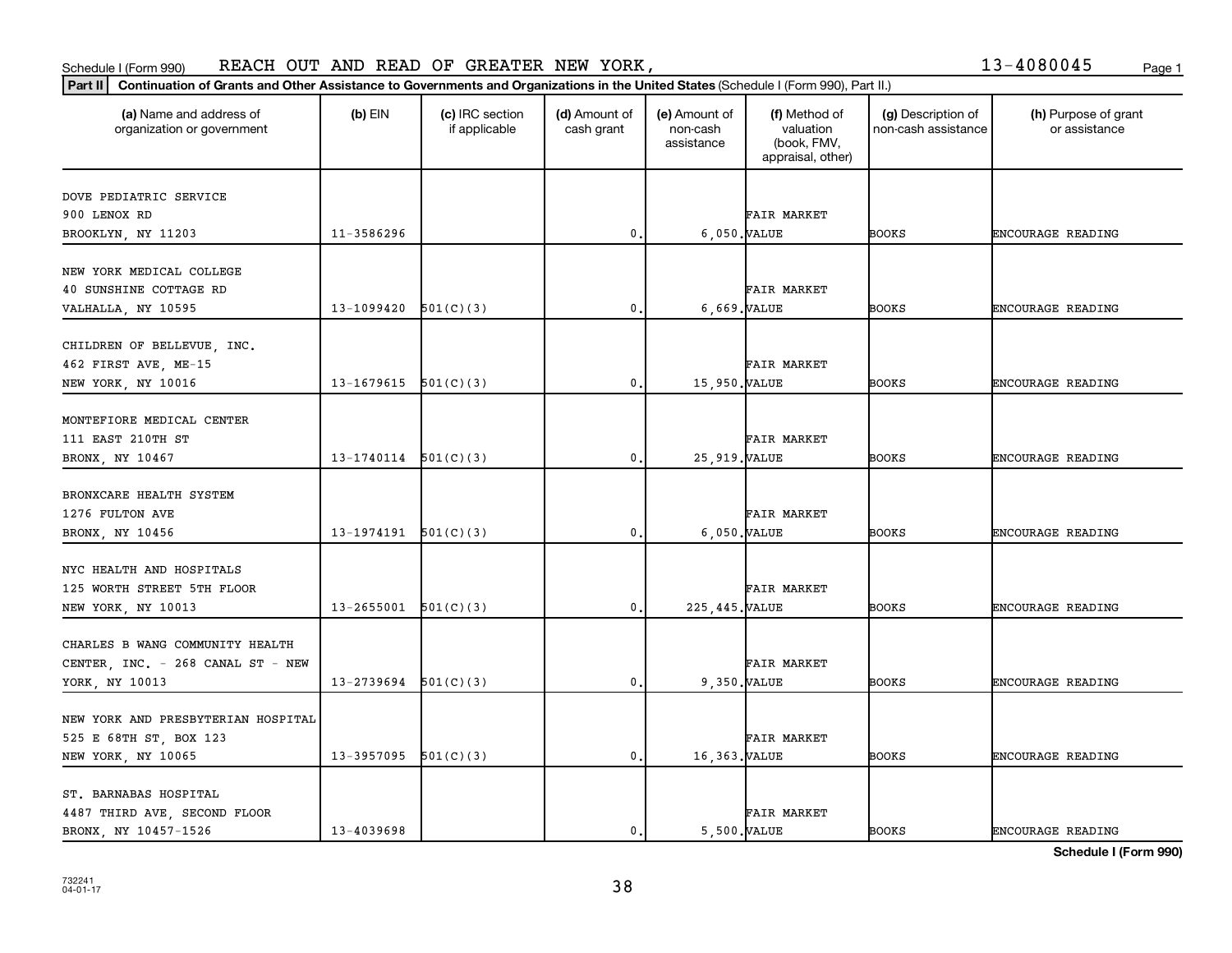### Schedule I (Form 990) KEACH OUT AND KEAD OF GKEATEK NEW YOKK, Page 1 REACH OUT AND READ OF GREATER NEW YORK,

| 13-4080045 | Page: |
|------------|-------|
|            |       |

| Continuation of Grants and Other Assistance to Governments and Organizations in the United States (Schedule I (Form 990), Part II.)<br>$ $ Part II $ $ |            |                                  |                             |                                         |                                                                |                                           |                                       |
|--------------------------------------------------------------------------------------------------------------------------------------------------------|------------|----------------------------------|-----------------------------|-----------------------------------------|----------------------------------------------------------------|-------------------------------------------|---------------------------------------|
| (a) Name and address of<br>organization or government                                                                                                  | $(b)$ EIN  | (c) IRC section<br>if applicable | (d) Amount of<br>cash grant | (e) Amount of<br>non-cash<br>assistance | (f) Method of<br>valuation<br>(book, FMV,<br>appraisal, other) | (g) Description of<br>non-cash assistance | (h) Purpose of grant<br>or assistance |
| MOUNT SINAI MEDICAL CENTER, INC.<br>ONE GUSTAVE L. LEVY PLACE, BOXY 104<br>NEW YORK, NY 10029                                                          | 13-6271888 | 501(C)(3)                        | $\mathbf{0}$ .              | 23, 375. VALUE                          | FAIR MARKET                                                    | <b>BOOKS</b>                              | ENCOURAGE READING                     |
| COLUMBIA MEMORIAL HOSPITAL<br>71 PROSPECT AVE<br>HUDSON, NY 12534                                                                                      | 14-1338373 | 501(C)(3)                        | 0.                          | 15,565. VALUE                           | <b>FAIR MARKET</b>                                             | <b>BOOKS</b>                              | <b>ENCOURAGE READING</b>              |
| URBAN HEALTH PLAN, INC.<br>1065 SOUTHERN BLVD<br>BRONX, NY 10459                                                                                       | 23-7360305 | 501(C)(3)                        | $\mathbf{0}$ .              | 18,563. VALUE                           | <b>FAIR MARKET</b>                                             | <b>BOOKS</b>                              | ENCOURAGE READING                     |
| CHATHAM PEDIATRICS<br>2 SHERMAN POTTS DR, STE 203<br>GHENT, NY 12075                                                                                   | 46-4167203 | 501(C)(3)                        | $\mathbf{0}$ .              | 5,088. VALUE                            | FAIR MARKET                                                    | <b>BOOKS</b>                              | ENCOURAGE READING                     |
| UNIVERSITY PHYSICIANS OF BROOKLYN,<br>INC. - 450 CLARKSON AVE MSC 1285 -<br>BROOKLYN, NY 11203                                                         | 11-3190652 |                                  | $\mathbf{0}$ .              | 7,150. VALUE                            | FAIR MARKET                                                    | <b>BOOKS</b>                              | <b>ENCOURAGE READING</b>              |
| RICHMOND MEDICAL CENTER<br>355 BARD AVE<br>STATEN ISLAND, NY 10310                                                                                     | 74-3177454 | 501(C)(3)                        | 0.                          | 14,438. VALUE                           | FAIR MARKET                                                    | <b>BOOKS</b>                              | ENCOURAGE READING                     |
|                                                                                                                                                        |            |                                  |                             |                                         |                                                                |                                           |                                       |
|                                                                                                                                                        |            |                                  |                             |                                         |                                                                |                                           |                                       |
|                                                                                                                                                        |            |                                  |                             |                                         |                                                                |                                           |                                       |

**Schedule I (Form 990)**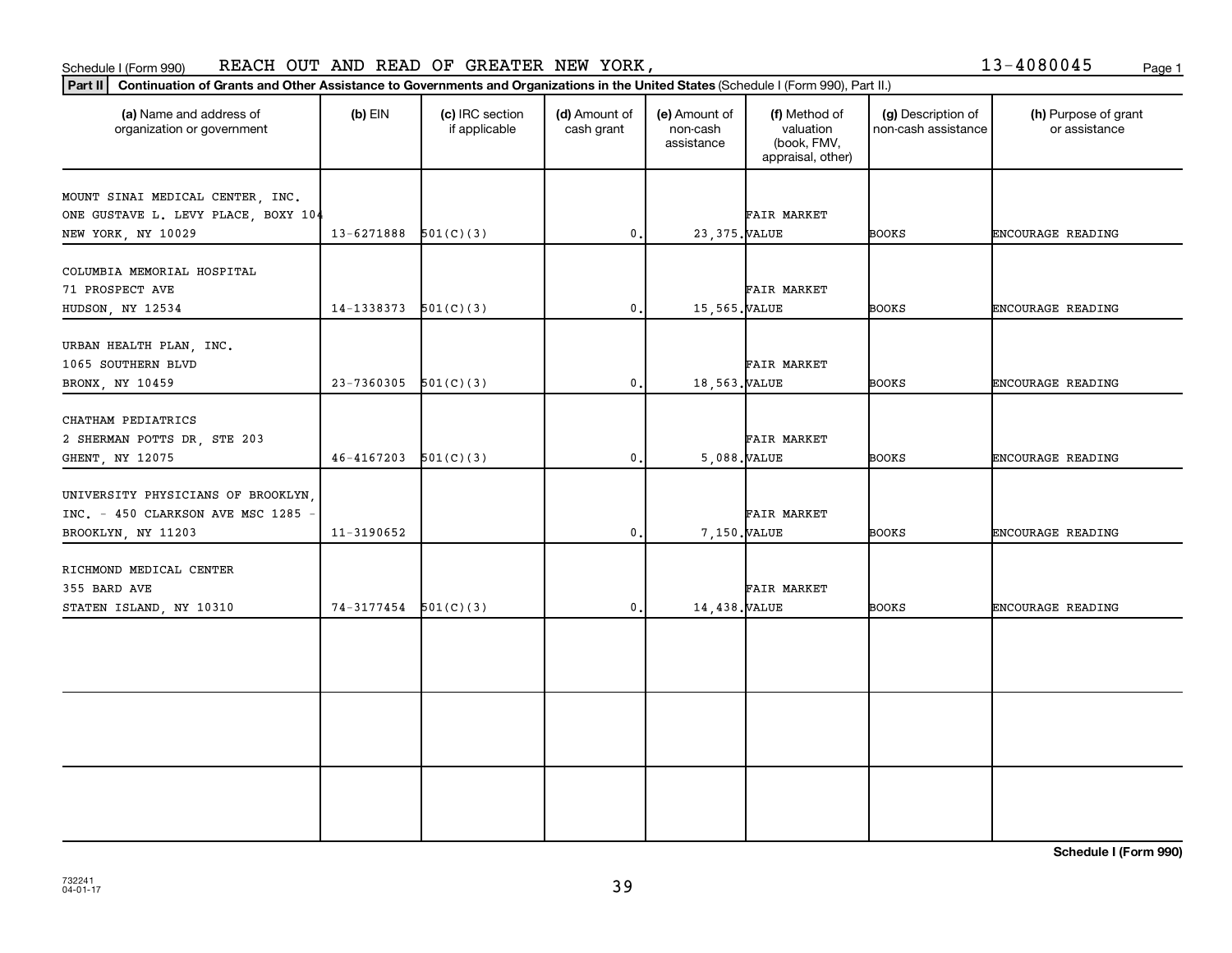### Schedule I (Form 990) (2017) REACH OUT AND READ OF GREATER NEW YORK,  $13-4080045$  Page

Part III | Grants and Other Assistance to Domestic Individuals. Complete if the organization answered "Yes" on Form 990, Part IV, line 22.

(a) Type of grant or assistance **(b)** Number of  $|$  **(c)** Amount of  $|$  **(d)** Amount of non- $|$  **(e)** Method of valuation  $|$  **(f)** Part III can be duplicated if additional space is needed. (e) Method of valuation (book, FMV, appraisal, other) recipients (c) Amount of cash grant (d) Amount of noncash assistance **(f)** Description of noncash assistance

Part IV | Supplemental Information. Provide the information required in Part I, line 2; Part III, column (b); and any other additional information.

PART I, LINE 2:

INTERESTED HEALTH PROFESSIONALS CONTACT REACH OUT AND READ FOR AN INITIAL

SCREENING. THIS INFORMS THEM OF THE PROGRAM REQUIREMENTS AND ASSESSES THEIR

INITIAL SUITABILITY. THE PROSPECTIVE SITE THEN SUBMITS AND APPLICATION

ALONG WITH A LETTER OF SUPPORT FROM THE CLINIC'S MEDICAL AND/OR

ADMINISTRATIVE LEADERSHIP. REACH OUT AND READ PERFORMS AN INTERNAL REVIEW

TO ENSURE THAT 1) THE APPLICANT SITE REPRESENTED IS A PEDIATRIC PRIMARY

CARE PROVIDER (DOCTOR OF NURSE) AT A CLINIC, HOSPITAL OR PRIVATE PRACTICE,

2) THE LOCATION IS A CLINICAL SETTING WHERE PEDIATRIC PRIMARY CARE OCCURS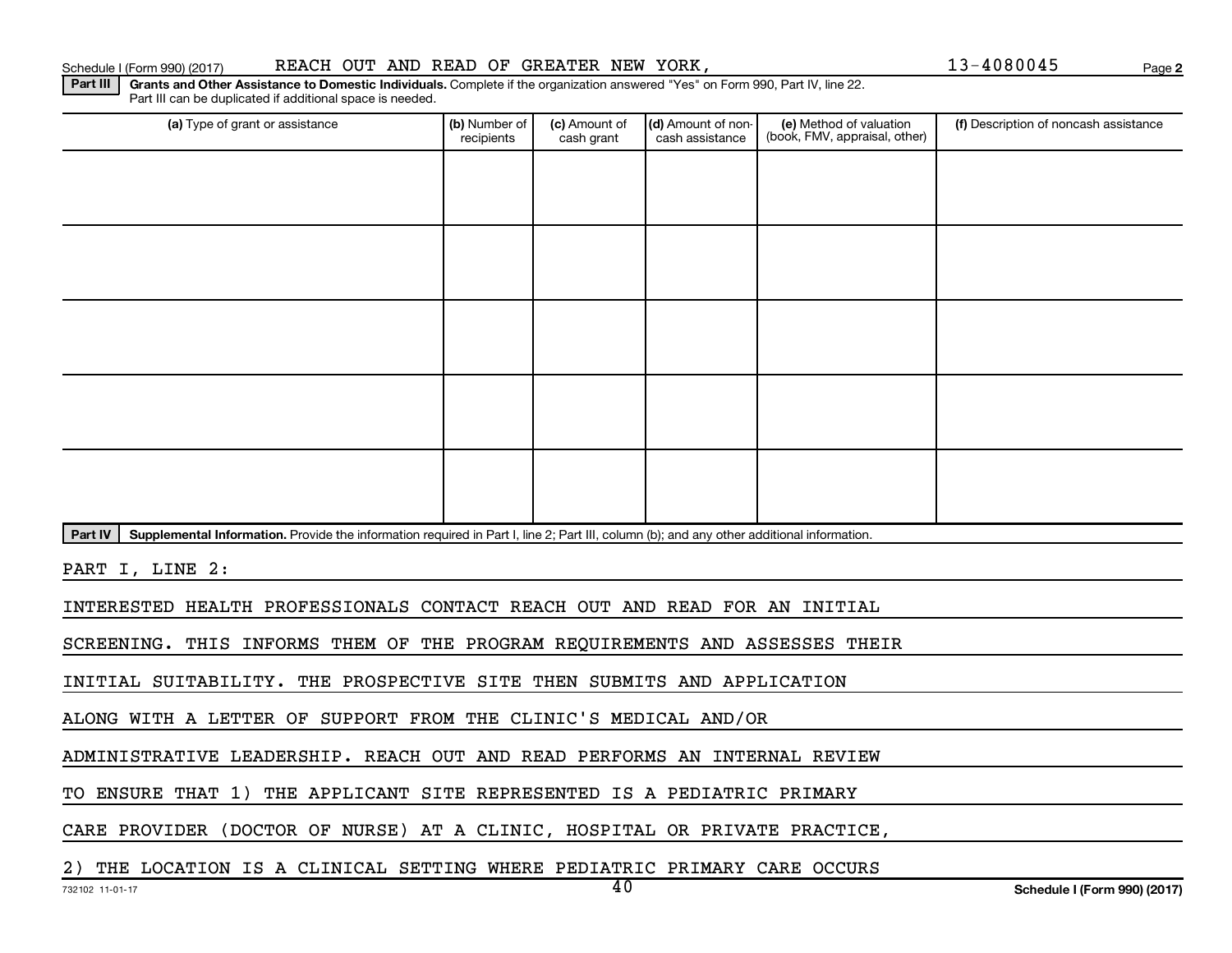$13 - 4080045$  Page 2 Schedule I (Form 990) Page REACH OUT AND READ OF GREATER NEW YORK, 13-4080045 **Part IV** | Supplemental Information (E.G., CANNOT BE A WIC ORGANIZATION OR HEAD START PROGRAM), 3) THE CLINICAL SITE HAS DESIGNATED A MEDICAL CHAMPION AND PROGRAM COORDINATOR WHO WILL BE IN CHARGE OF THE REACH OUT AND READ PROGRAM (MAY BE THE SAME PERSON), 4) AT LEAST 30% OF THE PATIENT POPULATION AT THE SITE LIVES AT OR BELOW 200% OF THE FEDERAL POVERTY LEVEL AND IS, THEREFORE, ELIGIBLE TO RECEIVE BOOKS FROM REACH OUT AND READ. THIS CAN BE DEMONSTRATED BY INSURANCE DATA OR FEDERAL OR STATE SUBSIDIZED HEALTH INSURANCE AND, 5) THE CLINICAL SITE HAS ITS OWN FUNDRAISING CAPABILITY AND HAS SECURED 100% OF ITS FIRST ANNUAL BOOK COMMITMENT (ABC) THROUGH FUNDRAISING, OR COALITION SUPPORT IF ALL OTHER REQUIREMENTS ARE MET, EXCLUDING THIS ONE, THIS SITE WILL BE WAIT-LISTED UNTIL THIS REQUIREMENT IS MET. IF THE REACH OUT AND READ STAFF BELIEVES THAT THE SITE HAS MET THE ABOVE CRITERIA AND HAS THE ABILITY TO IMPLEMENT THE REACH OUT AND READ PROGRAM, IT IS APPROVED. PROVIDERS AT THE SITE ARE TRAINED IN THE REACH OUT AND READ MODEL. FINALLY, BOOKS WILL BE ORDERED. PROGRAM PROVIDERS ARE REQUIRED TO SUBMIT PROGRESS REPORTS EVERY SIX MONTHS TO REACH OUT AND READ. THESE PROGRESS REPORTS ARE REQUIRED FOR THE SITE TO RECEIVE BOOKS FROM THE NATIONAL CENTER. THE REPORT INCLUDES INFORMATION 1) ABOUT THE CHILDREN THEY SERVE, 2; THE NUMBER OF BOOKS THEY PROVIDED, 3: LITERACY ADVICE THEY OFFERED TO PARENTS, 4) THEIR ABILITY TO FUNDRAISE, AND 5) IF THEY PROVIDED LOCAL LITERACY RESOURCES TO THE PARENTS. PROGRESS REPORTS ARE INDIVIDUALLY REVIEWED TO ENSURE COMPLIANCE WITH THE REACH OUT AND READ MODEL, AND TO DETERMINE IF SITES REQUIRE ADDITIONAL TECHNICAL SUPPORT TO THRIVE.

732291 04-01-17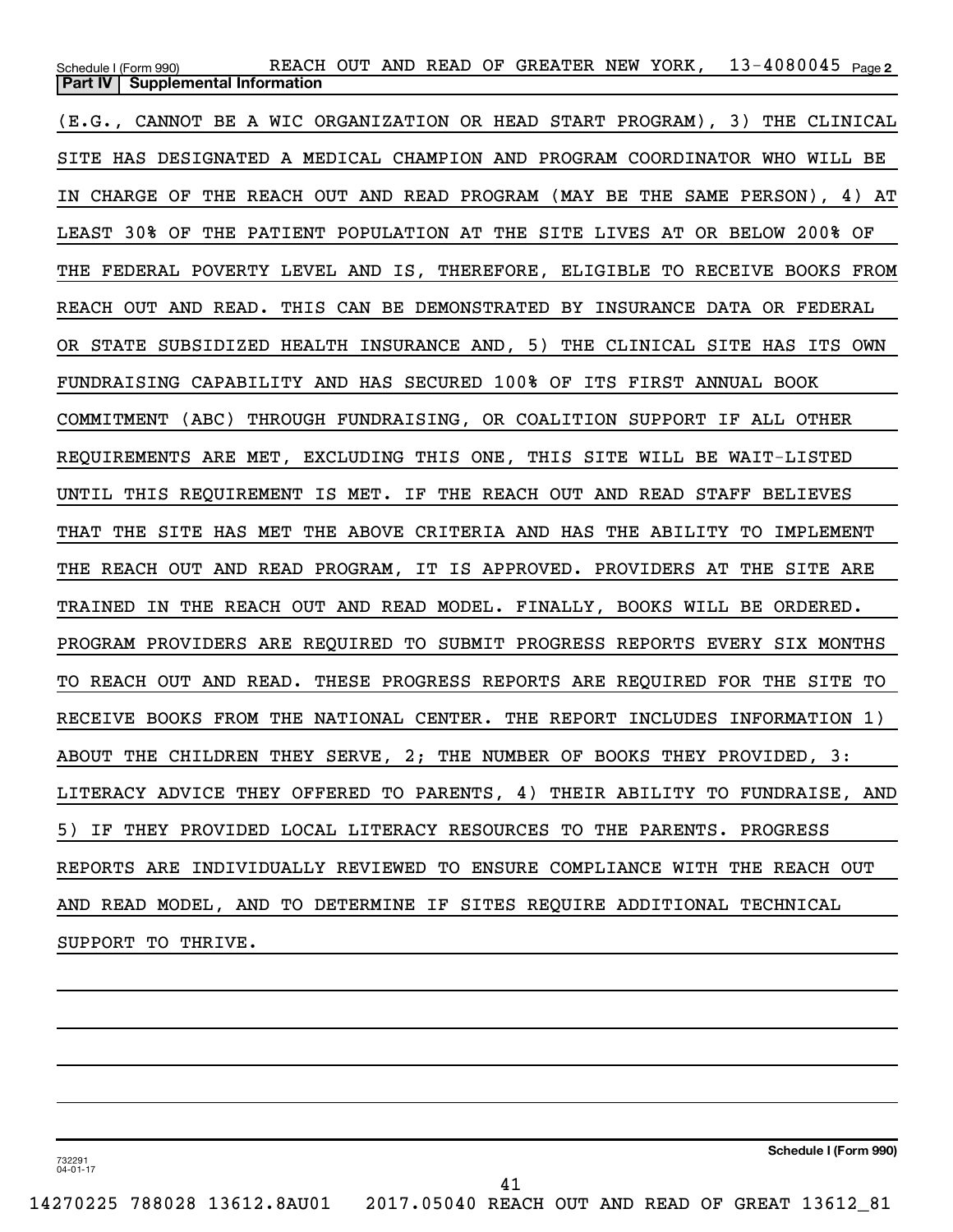|        | (Form 990) | <b>SCHEDULE M</b>                       |                                                |                     |                                                                                    |  |                                                       | <b>Noncash Contributions</b>                                                            |                                                                                                                                |  |                                       |                              | OMB No. 1545-0047<br>2017 |                       |    |
|--------|------------|-----------------------------------------|------------------------------------------------|---------------------|------------------------------------------------------------------------------------|--|-------------------------------------------------------|-----------------------------------------------------------------------------------------|--------------------------------------------------------------------------------------------------------------------------------|--|---------------------------------------|------------------------------|---------------------------|-----------------------|----|
|        |            | Department of the Treasury              |                                                | Attach to Form 990. | Complete if the organizations answered "Yes" on Form 990, Part IV, lines 29 or 30. |  |                                                       |                                                                                         |                                                                                                                                |  |                                       |                              |                           | <b>Open To Public</b> |    |
|        |            | Internal Revenue Service                |                                                |                     |                                                                                    |  | Go to www.irs.gov/Form990 for the latest information. |                                                                                         |                                                                                                                                |  |                                       |                              | Inspection                |                       |    |
|        |            | Name of the organization                |                                                |                     |                                                                                    |  |                                                       |                                                                                         |                                                                                                                                |  | <b>Employer identification number</b> |                              |                           |                       |    |
| Part I |            |                                         | <b>Types of Property</b>                       |                     |                                                                                    |  |                                                       | REACH OUT AND READ OF GREATER NEW YORK,                                                 |                                                                                                                                |  |                                       | 13-4080045                   |                           |                       |    |
|        |            |                                         |                                                |                     | (a)<br>Check if<br>applicable                                                      |  | (b)<br>Number of<br>contributions or                  |                                                                                         | (c)<br>Noncash contribution<br>amounts reported on<br>items contributed Form 990, Part VIII, line 1g                           |  | noncash contribution amounts          | (d)<br>Method of determining |                           |                       |    |
| 1.     |            |                                         |                                                |                     |                                                                                    |  |                                                       |                                                                                         |                                                                                                                                |  |                                       |                              |                           |                       |    |
| 2      |            |                                         |                                                |                     |                                                                                    |  |                                                       |                                                                                         |                                                                                                                                |  |                                       |                              |                           |                       |    |
| З      |            |                                         |                                                |                     |                                                                                    |  |                                                       |                                                                                         |                                                                                                                                |  |                                       |                              |                           |                       |    |
| 4      |            |                                         |                                                |                     |                                                                                    |  |                                                       |                                                                                         |                                                                                                                                |  |                                       |                              |                           |                       |    |
| 5      |            |                                         | Clothing and household goods                   |                     |                                                                                    |  |                                                       |                                                                                         |                                                                                                                                |  |                                       |                              |                           |                       |    |
| 6      |            |                                         |                                                |                     |                                                                                    |  |                                                       |                                                                                         |                                                                                                                                |  |                                       |                              |                           |                       |    |
| 7      |            |                                         |                                                |                     |                                                                                    |  |                                                       |                                                                                         |                                                                                                                                |  |                                       |                              |                           |                       |    |
| 8      |            |                                         |                                                |                     |                                                                                    |  |                                                       |                                                                                         |                                                                                                                                |  |                                       |                              |                           |                       |    |
| 9      |            |                                         |                                                |                     |                                                                                    |  |                                                       |                                                                                         |                                                                                                                                |  |                                       |                              |                           |                       |    |
| 10     |            |                                         | Securities - Closely held stock                |                     |                                                                                    |  |                                                       |                                                                                         |                                                                                                                                |  |                                       |                              |                           |                       |    |
| 11     |            |                                         | Securities - Partnership, LLC, or              |                     |                                                                                    |  |                                                       |                                                                                         |                                                                                                                                |  |                                       |                              |                           |                       |    |
|        |            |                                         |                                                |                     |                                                                                    |  |                                                       |                                                                                         |                                                                                                                                |  |                                       |                              |                           |                       |    |
| 12     |            |                                         | Securities - Miscellaneous                     |                     |                                                                                    |  |                                                       |                                                                                         |                                                                                                                                |  |                                       |                              |                           |                       |    |
| 13     |            |                                         | Qualified conservation contribution -          |                     |                                                                                    |  |                                                       |                                                                                         |                                                                                                                                |  |                                       |                              |                           |                       |    |
| 14     |            |                                         | Qualified conservation contribution - Other    |                     |                                                                                    |  |                                                       |                                                                                         |                                                                                                                                |  |                                       |                              |                           |                       |    |
| 15     |            |                                         |                                                |                     |                                                                                    |  |                                                       |                                                                                         |                                                                                                                                |  |                                       |                              |                           |                       |    |
| 16     |            |                                         | Real estate - Commercial                       |                     |                                                                                    |  |                                                       |                                                                                         |                                                                                                                                |  |                                       |                              |                           |                       |    |
| 17     |            |                                         |                                                |                     |                                                                                    |  |                                                       |                                                                                         |                                                                                                                                |  |                                       |                              |                           |                       |    |
| 18     |            |                                         |                                                |                     |                                                                                    |  |                                                       |                                                                                         |                                                                                                                                |  |                                       |                              |                           |                       |    |
| 19     |            |                                         |                                                |                     |                                                                                    |  |                                                       |                                                                                         |                                                                                                                                |  |                                       |                              |                           |                       |    |
| 20     |            |                                         | Drugs and medical supplies                     |                     |                                                                                    |  |                                                       |                                                                                         |                                                                                                                                |  |                                       |                              |                           |                       |    |
| 21     |            |                                         |                                                |                     |                                                                                    |  |                                                       |                                                                                         |                                                                                                                                |  |                                       |                              |                           |                       |    |
| 22     |            |                                         |                                                |                     |                                                                                    |  |                                                       |                                                                                         |                                                                                                                                |  |                                       |                              |                           |                       |    |
| 23     |            |                                         |                                                |                     |                                                                                    |  |                                                       |                                                                                         |                                                                                                                                |  |                                       |                              |                           |                       |    |
| 24     |            | Archeological artifacts                 |                                                |                     |                                                                                    |  |                                                       |                                                                                         |                                                                                                                                |  |                                       |                              |                           |                       |    |
| 25     | Other      |                                         | <b>BOOKS</b>                                   |                     | $\overline{\text{X}}$                                                              |  |                                                       |                                                                                         | 200,121.COST OR SELLING PRIC                                                                                                   |  |                                       |                              |                           |                       |    |
| 26     | Other      |                                         | OFFICE SUPPLI                                  |                     | $\overline{\textbf{x}}$                                                            |  |                                                       |                                                                                         | 2,283. COST OR SELLING PRIC                                                                                                    |  |                                       |                              |                           |                       |    |
| 27     | Other      |                                         |                                                |                     |                                                                                    |  |                                                       |                                                                                         |                                                                                                                                |  |                                       |                              |                           |                       |    |
| 28     | Other      |                                         |                                                |                     |                                                                                    |  |                                                       |                                                                                         |                                                                                                                                |  |                                       |                              |                           |                       |    |
| 29     |            |                                         |                                                |                     |                                                                                    |  |                                                       | Number of Forms 8283 received by the organization during the tax year for contributions |                                                                                                                                |  |                                       |                              |                           |                       |    |
|        |            |                                         |                                                |                     |                                                                                    |  |                                                       | for which the organization completed Form 8283, Part IV, Donee Acknowledgement [1111]   | 29                                                                                                                             |  |                                       |                              |                           | Yes                   | No |
|        |            |                                         |                                                |                     |                                                                                    |  |                                                       |                                                                                         | 30a During the year, did the organization receive by contribution any property reported in Part I, lines 1 through 28, that it |  |                                       |                              |                           |                       |    |
|        |            |                                         |                                                |                     |                                                                                    |  |                                                       |                                                                                         | must hold for at least three years from the date of the initial contribution, and which isn't required to be used for          |  |                                       |                              |                           |                       |    |
|        |            |                                         |                                                |                     |                                                                                    |  |                                                       |                                                                                         |                                                                                                                                |  |                                       |                              | 30a                       |                       | х  |
| b      |            |                                         | If "Yes," describe the arrangement in Part II. |                     |                                                                                    |  |                                                       |                                                                                         |                                                                                                                                |  |                                       |                              |                           |                       |    |
| 31     |            |                                         |                                                |                     |                                                                                    |  |                                                       |                                                                                         | Does the organization have a gift acceptance policy that requires the review of any nonstandard contributions?                 |  |                                       |                              | 31                        |                       | x  |
| 32a    |            |                                         |                                                |                     |                                                                                    |  |                                                       |                                                                                         | Does the organization hire or use third parties or related organizations to solicit, process, or sell noncash                  |  |                                       |                              |                           |                       |    |
|        |            | contributions?                          |                                                |                     |                                                                                    |  |                                                       |                                                                                         |                                                                                                                                |  |                                       |                              | 32a                       |                       | х  |
|        |            | <b>b</b> If "Yes," describe in Part II. |                                                |                     |                                                                                    |  |                                                       |                                                                                         |                                                                                                                                |  |                                       |                              |                           |                       |    |

**33** If the organization didn't report an amount in column (c) for a type of property for which column (a) is checked, describe in Part II.

**For Paperwork Reduction Act Notice, see the Instructions for Form 990. Schedule M (Form 990) 2017** LHA

732141 09-07-17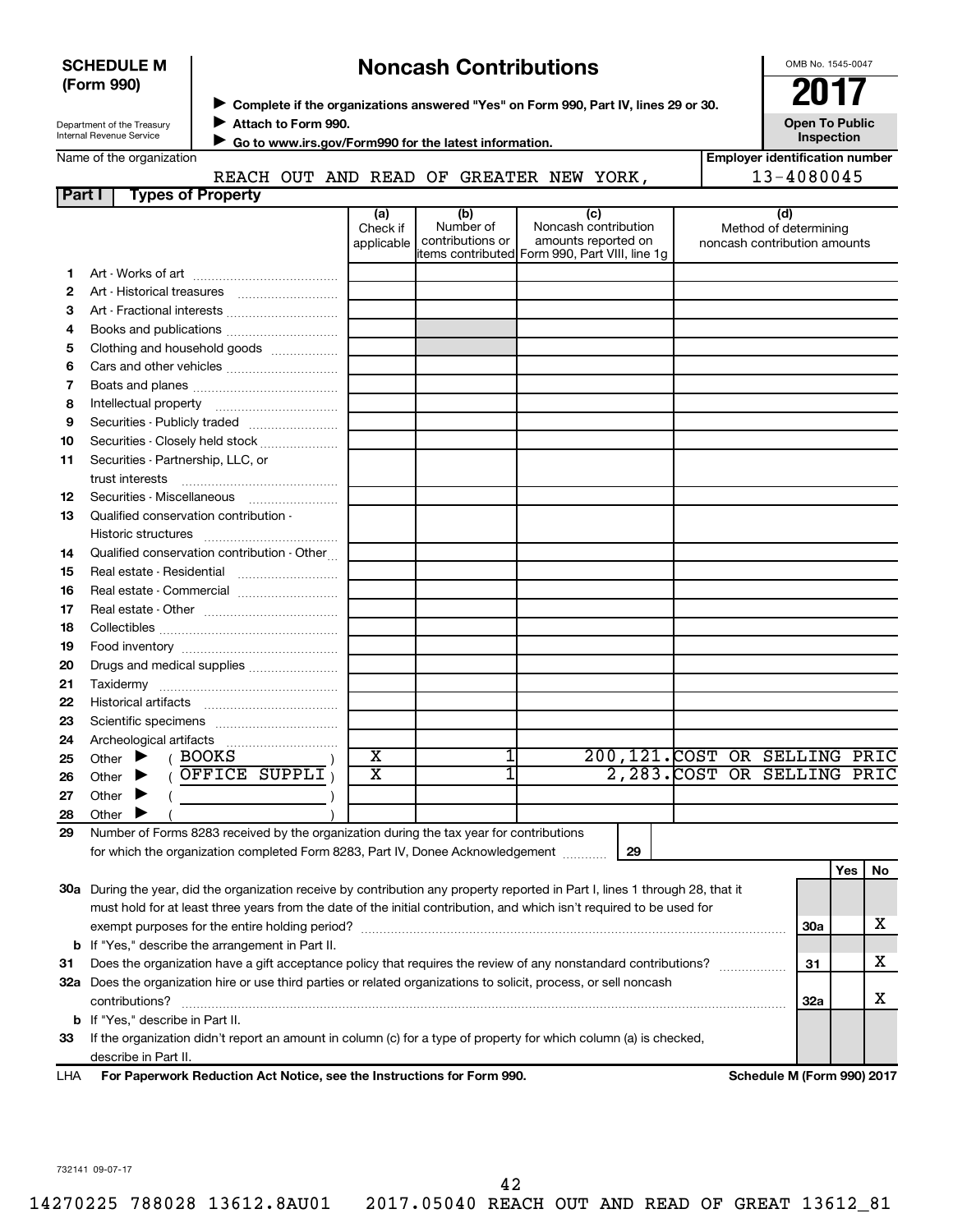| Schedule M (Form 990) 2017 REACH OUT AND READ OF GREATER NEW YORK, |  |  |  |  | 13-4080045                                                                                                                                | Page 2 |
|--------------------------------------------------------------------|--|--|--|--|-------------------------------------------------------------------------------------------------------------------------------------------|--------|
|                                                                    |  |  |  |  | <b>Part II</b> Supplemental Information. Provide the information required by Part I, lines 30b, 32b, and 33, and whether the organization |        |
|                                                                    |  |  |  |  | is reporting in Part I, column (b), the number of contributions, the number of items received, or a combination of both. Also complete    |        |
| this part for any additional information.                          |  |  |  |  |                                                                                                                                           |        |

SCHEDULE M, PART I, COLUMN (B):

THE ORGANIZATION IS REPORTING THE NUMBER OF CONTRIBUTIONS IN COLUMN B.

**Schedule M (Form 990) 2017**

732142 09-07-17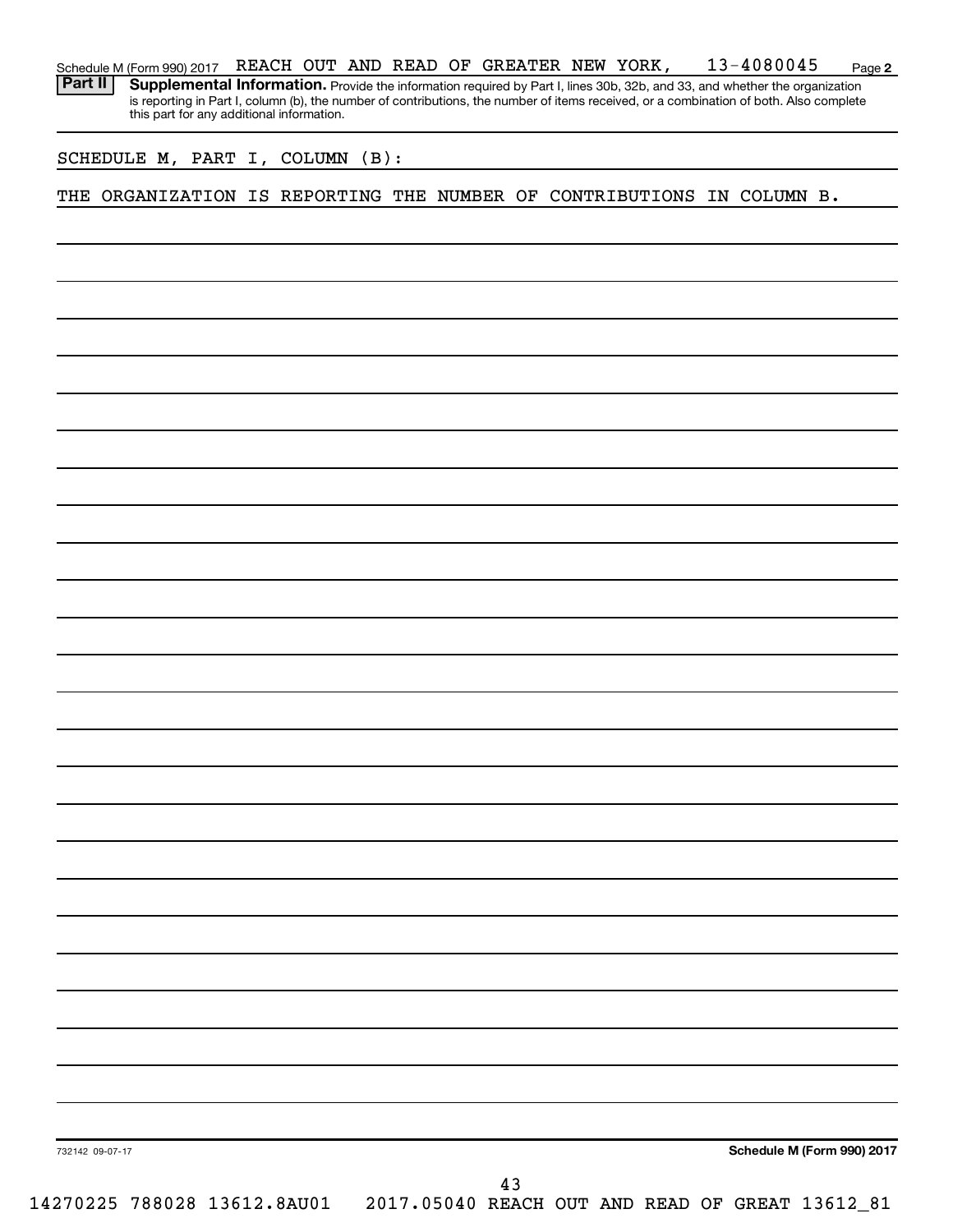**(Form 990 or 990-EZ)**

Department of the Treasury Internal Revenue Service Name of the organization

**Complete to provide information for responses to specific questions on Form 990 or 990-EZ or to provide any additional information. | Attach to Form 990 or 990-EZ. SCHEDULE O Supplemental Information to Form 990 or 990-EZ**  $\overline{\mathbf{20}}$ 

**| Go to www.irs.gov/Form990 for the latest information.**

OMB No. 1545-0047 **Open to Public Inspection**

REACH OUT AND READ OF GREATER NEW YORK, | 13-4080045

**Employer identification number**

FORM 990, PART I, LINE 1, DESCRIPTION OF ORGANIZATION MISSION:

PARTICIPATING IN NATIONAL PEDIATRIC EARLY LITERACY PROGRAM.

FORM 990, PART VI, SECTION B, LINE 11B:

BEFORE THE 990 IS FILED, IT WILL BE REVIEWED BY THE ORGANIZATION'S FINANCE COMMITTEE AT THE NEXT BOARD MEETING (OR A SPECIALLY CALLED BOARD MEETING). AFTER THE FINANCE COMMITTEE HAS REVIEWED THE 990, THE FINANCE COMMITTEE WILL GIVE A REVIEW OF THE 990 SECTION BY SECTION, WILL ENTERTAIN QUESTIONS BY THE BOARD, AND WILL RECOMMEND TO THE BOARD WHETHER OR NOT THE 990 SHOULD BE FILED AS IS. AS PART OF THEIR PRESENTATION TO THE BOARD, THE FINANCE COMMITTEE WILL ALSO, BASED ON THEIR REVIEW OF THE 990, MAKE NECESSARY RECOMMENDATIONS TO THE BOARD REGARDING GOVERNANCE, POLICIES, DISCLOSURES, ETC.

FORM 990, PART VI, SECTION B, LINE 12C:

THE ORGANIZATION MONITORS THE CONFLICT OF INTEREST POLICY AT EVERY ANNUAL MEETING OF THE BOARD OF DIRECTORS WHERE EACH MEMBER IS REQUIRED TO DISCLOSE ANY POTENTIAL CONFLICT IN WRITING.

FORM 990, PART VI, SECTION B, LINE 15A:

COMPENSATION OF EXECUTIVE DIRECTOR, OFFICERS AND OTHER OFFICERS AND KEY EMPLOYEES IS REVIEWED BY BOARD MEMBERS. THE BOARD VERIFIES COMPENSATION BASED UPON COMPENSATION IN SIMILAR SIZE ORGANIZATION AND BACKGROUND AND ABILITIES OF EMPLOYEES.

|                 |  | FORM 990, PART VI, SECTION C, LINE 19:                                               |  |                                                 |  |  |                                        |  |
|-----------------|--|--------------------------------------------------------------------------------------|--|-------------------------------------------------|--|--|----------------------------------------|--|
|                 |  | LHA For Paperwork Reduction Act Notice, see the Instructions for Form 990 or 990-EZ. |  |                                                 |  |  | Schedule O (Form 990 or 990-EZ) (2017) |  |
| 732211 09-07-17 |  |                                                                                      |  | 44                                              |  |  |                                        |  |
|                 |  | 14270225 788028 13612.8AU01                                                          |  | 2017.05040 REACH OUT AND READ OF GREAT 13612 81 |  |  |                                        |  |